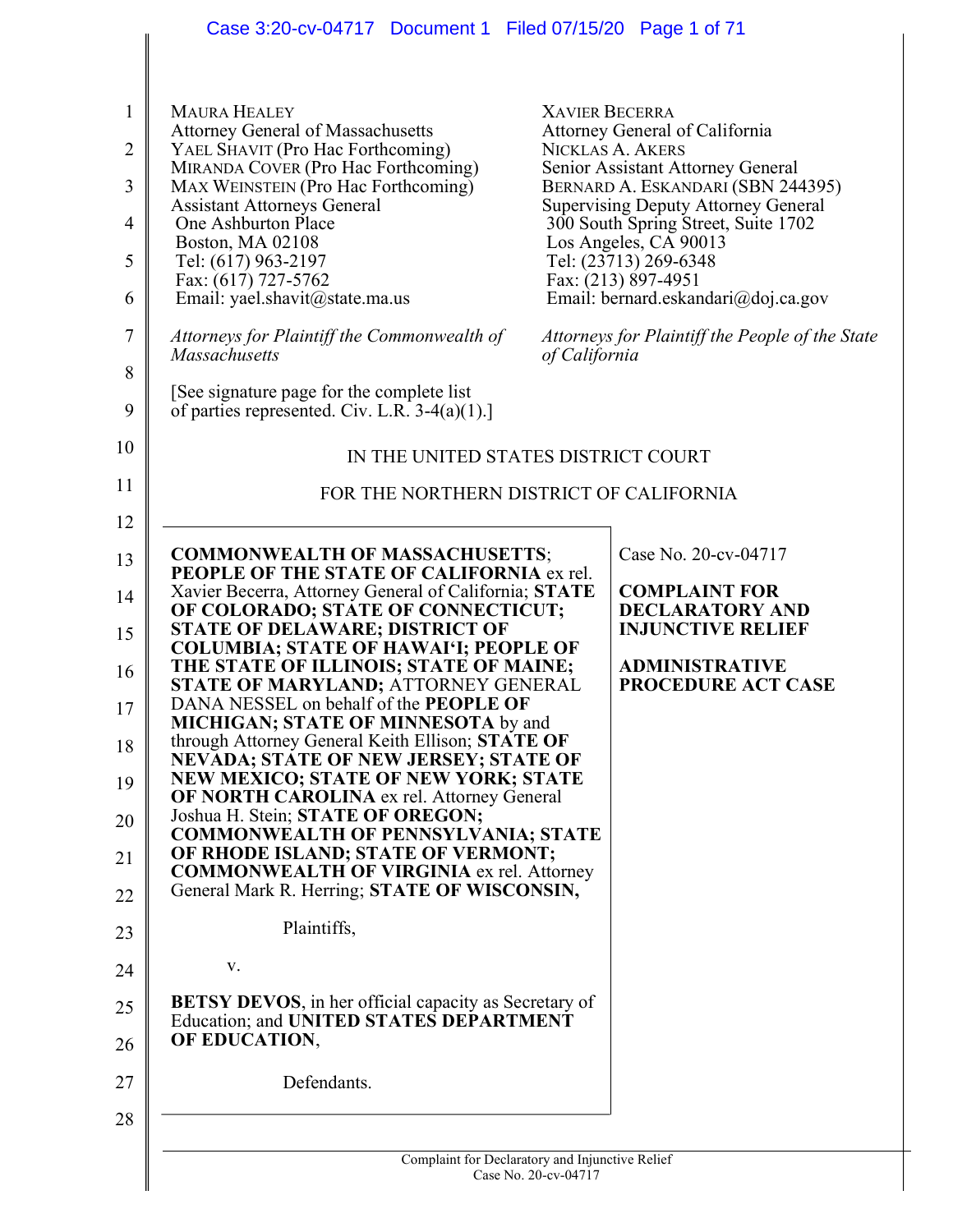| $\mathbf{1}$   | <b>INTRODUCTION</b>                                                                                |
|----------------|----------------------------------------------------------------------------------------------------|
| $\overline{2}$ | In response to numerous federal investigations and reports documenting the<br>1.                   |
| 3              | abusive and fraudulent conduct of for-profit schools, Congress in 1993 directed the Secretary of   |
| $\overline{4}$ | Education to "specify in regulations which acts or omissions of an institution of higher education |
| 5              | a borrower may assert as a defense to repayment of a [federal student] loan." 20 U.S.C.            |
| 6              | \$1087e(h).                                                                                        |
| $\tau$         | In so doing, Congress applied a broadly applicable and well-established principle<br>2.            |
| 8              | of consumer protection law. When a business treats a consumer in an unfair or deceptive manner,    |
| 9              | or otherwise violates applicable law, a consumer may assert that conduct as a defense to repaying  |
| 10             | a loan that financed the purchase of the goods or services that business provided.                 |
| 11             | For more than two decades, the U.S. Department of Education's ("ED")<br>3.                         |
| 12             | regulations permitted a borrower to "assert as a defense against repayment, any act or omission of |
| 13             | the school that would give rise to a cause of action against the school under applicable State     |
| 14             | law." 34 C.F.R. § 685.206 (1996).                                                                  |
| 15             | In 2016, ED promulgated more extensive regulations (the "2016 Rule"), providing<br>4.              |
| 16             | clear standards for borrowers seeking borrower defense relief and establishing important           |
| 17             | deterrents to institutional misconduct. Under these regulations, enforcement actions brought by    |
| 18             | state attorneys general and judgments obtained by borrowers against schools for violations of      |
| 19             | state consumer protection law served as bases for borrower defense claims.                         |
| 20             | In 2019, ED issued new regulations (the "2019 Rule") governing the defenses<br>5.                  |
| 21             | borrowers may assert to the repayment of their federal student loans. The 2019 Rule for the first  |
| 22             | time completely eliminated violations of applicable state consumer protection law as a viable      |
| 23             | defense to repayment of federal student loans.                                                     |
| 24             | In fact, ED eliminated all available defenses, except just one: "a<br>6.                           |
| 25             | misrepresentation of material fact upon which the borrower reasonably relied in deciding to        |
| 26             | obtain" a federal student loan. 84 Fed. Reg. 49,803.                                               |
| 27             | Even after drastically limiting available defenses, ED imposed additional<br>7.                    |
| 28             | requirements on a viable misrepresentation defense that are so onerous that they make this         |
|                | Complaint for Declaratory and Injunctive Relief<br>Case No. 20-cv-04717                            |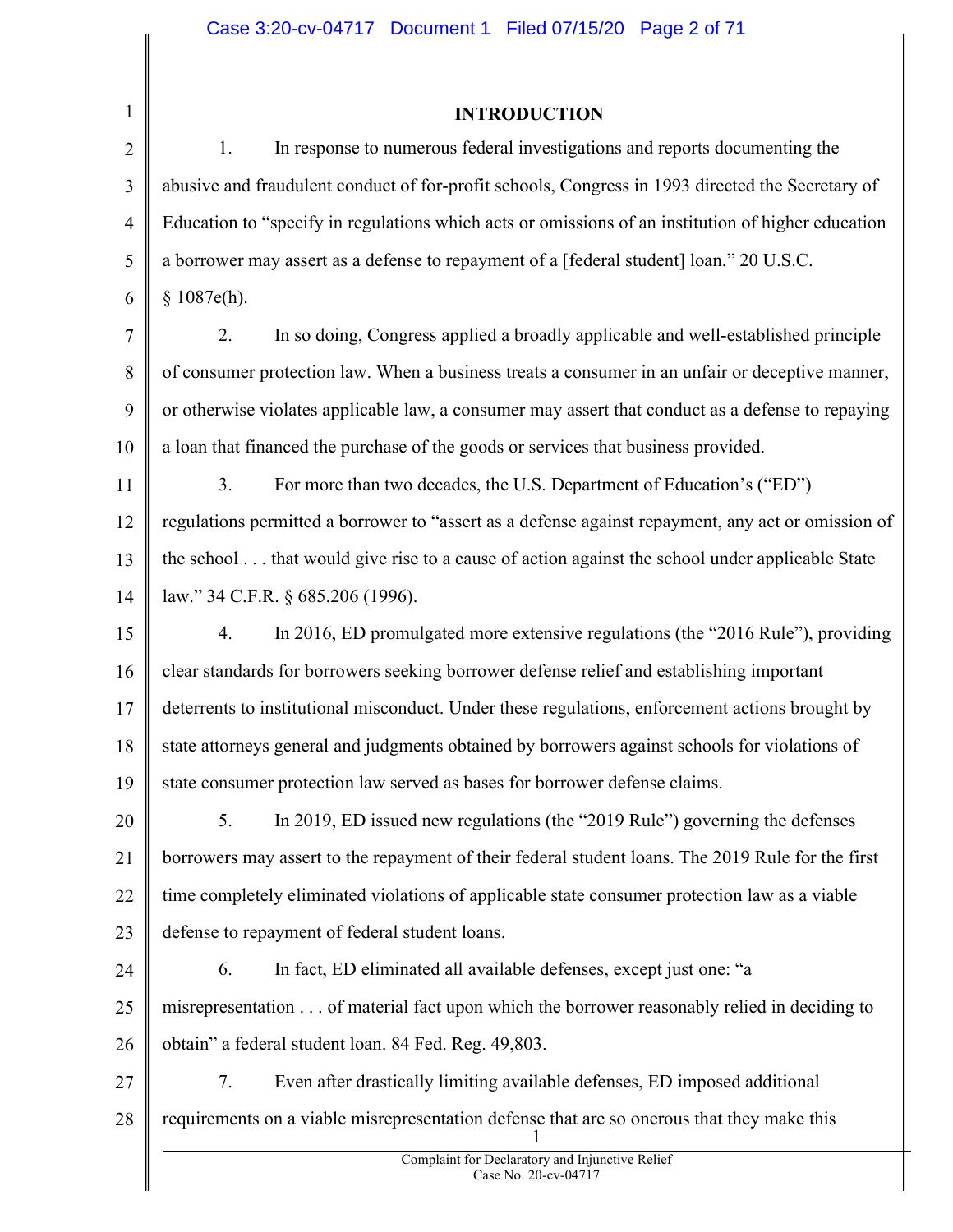## Case 3:20-cv-04717 Document 1 Filed 07/15/20 Page 3 of 71

defense impossible for a student loan borrower to assert successfully.

1

2 3 4 5 6 7 8 8. Amongst other arbitrary impediments, the 2019 Rule requires borrowers to prove by a preponderance of the evidence not merely that their school misrepresented a material fact, but that the school did so knowingly or with reckless disregard for the truth. A school may misrepresent the job or earnings prospects of its graduates, the likelihood of completing its program, even the vocational licensing requirements of state law—but a borrower cannot assert these misrepresentations as a defense unless he or she can prove that the school did not simply make a mistake.

9 10 11 12 9. Moreover, the 2019 Rule requires each and every borrower to meet this insurmountable burden on their own. Notwithstanding the fact that borrower defense claims frequently involve common issues of fact, the 2019 Rule arbitrarily eliminates any group discharge process.

13 14 15 16 10. In reality, the 2019 Rule eliminates all viable defenses to repayment, contrary to Congress's mandate to ED. ED does not even fully deny this fact, and states that one of the primary purposes of the 2019 Rule is to diminish successful borrower defense claims even where, as ED concedes, the school has engaged in actionable misconduct.

17 18 19 20 21 22 23 11. The 2019 Rule brims with ill-disguised contempt for struggling students, castigating them as irresponsible, prone to making frivolous claims on pretextual grounds, when the supposedly true source of their financial difficulties are their own poor career decisions. ED also selectively expresses concern for the federal taxpayer, at times touting "savings" at the expense of victimized borrowers, while at others acknowledging that the 2019 Rule will result in greater costs for taxpayers with financially irresponsible schools continuing to receive hundreds of millions of federal dollars.

24 25 26 12. The true intended beneficiary of the 2019 Rule is the for-profit school industry. The 2019 Rule expresses special solicitude for these private businesses, seeking to protect their reputations, and to spare them accountability for their violations of state and federal law.

27 28 2 13. In its effort to protect the for-profit school industry, ED relies on unsupported assumptions, fails to explain ED's fundamental changes of position, and ignores considerable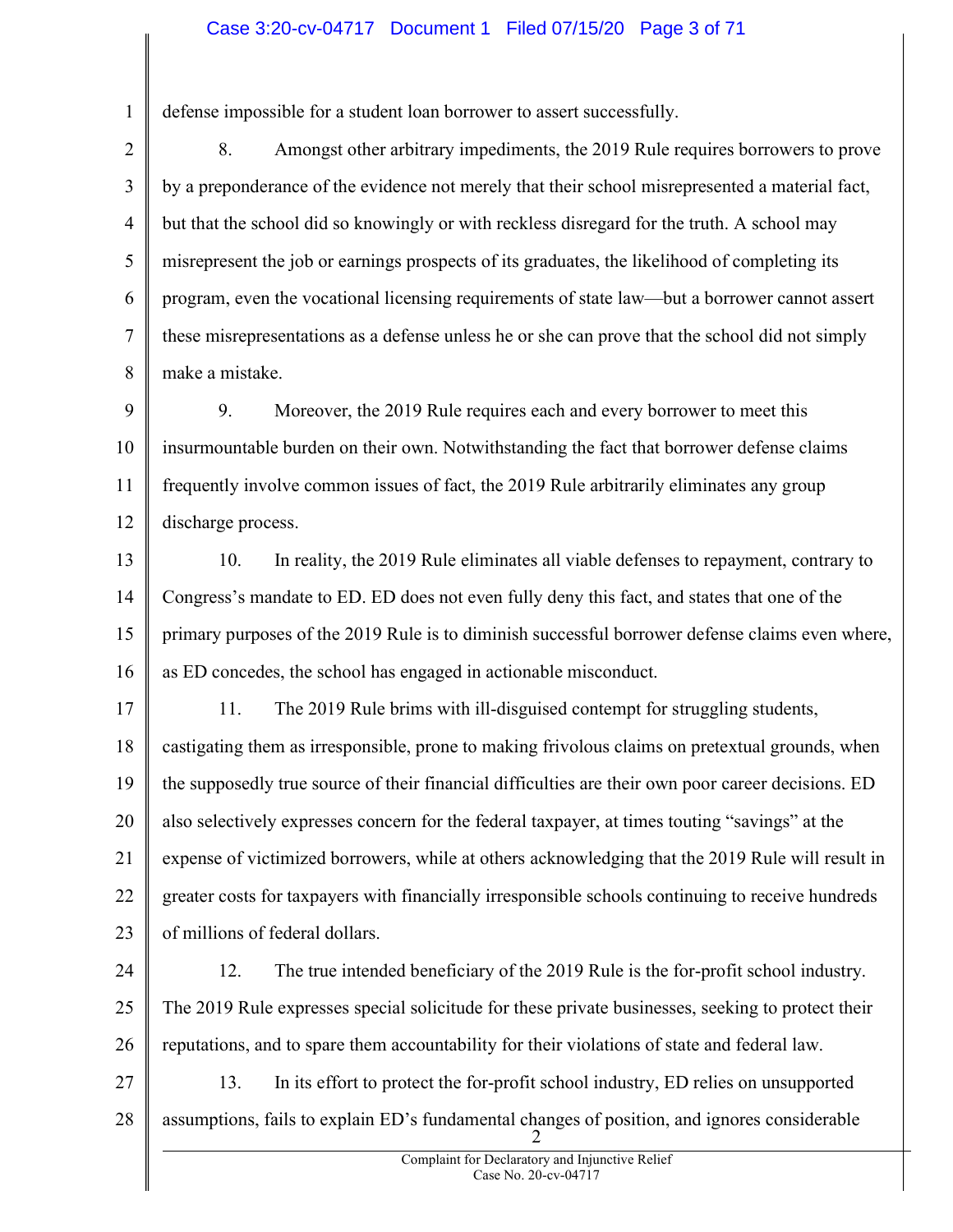# Case 3:20-cv-04717 Document 1 Filed 07/15/20 Page 4 of 71

| $\mathbf{1}$   | evidence in the record before ED. These infirmities render the 2019 Rule arbitrary, capricious, an       |
|----------------|----------------------------------------------------------------------------------------------------------|
| $\overline{2}$ | abuse of discretion, or otherwise not in accordance with law in violation of the Administrative          |
| 3              | Procedure Act ("APA"), 5 U.S.C. § 706(2)(A).                                                             |
| 4              | Furthermore, by promulgating regulations that do nothing more than prevent<br>14.                        |
| 5              | borrowers from obtaining relief, ED has failed to meet its congressional mandate to specify actual       |
| 6              | borrower defenses. As such, the 2019 Rule is not in accordance with law and is in excess of              |
| 7              | statutory jurisdiction, authority, or limitations, or short of statutory right, also in violation of the |
| 8              | APA, 5 U.S.C. § 706(2)(A), (C). Accordingly, the Court should vacate the 2019 Rule in its                |
| 9              | entirety.                                                                                                |
| 10             | <b>JURISDICTION AND VENUE</b>                                                                            |
| 11             | 15.<br>This action arises under the APA, 5 U.S.C. §§ 553, 701-706. This Court has                        |
| 12             | subject matter jurisdiction over this action because it is a case arising under federal law, 28          |
| 13             | U.S.C. § 1331. In addition, this Court may issue the declaratory relief sought. 28 U.S.C. §§ 2201-       |
| 14             | 2202.                                                                                                    |
| 15             | Venue is proper in this judicial district under 28 U.S.C. $\S 1391(e)(1)$ because the<br>16.             |
| 16             | People of the State of California reside in this district and no real property is involved in this       |
| 17             | action.                                                                                                  |
| 18             | <b>INTRADISTRICT ASSIGNMENT</b>                                                                          |
| 19             | Assignment to the San Francisco Division is appropriate because a substantial part<br>17.                |
| 20             | of the events or omissions giving rise to the claims in this complaint occurred in the County of         |
| 21             | San Francisco. See Civ. L.R. 3-2(c). Among other events, a number of predatory colleges that are         |
| 22             | impacted by the rescission and replacement of the 2016 Rule have campuses that are located in            |
| 23             | the County of San Francisco. Moreover, the People of the State of California maintain an office in       |
| 24             | the San Francisco Division.                                                                              |
| 25             | <b>PARTIES</b>                                                                                           |
| 26             | 18.<br>Plaintiff the Commonwealth of Massachusetts brings this action by and through                     |
| 27             | Attorney General Maura Healey.                                                                           |
| 28             | 19.<br>Plaintiff the People of the State of California brings this action by and through                 |
|                | Complaint for Declaratory and Injunctive Relief<br>Case No. 20-cv-04717                                  |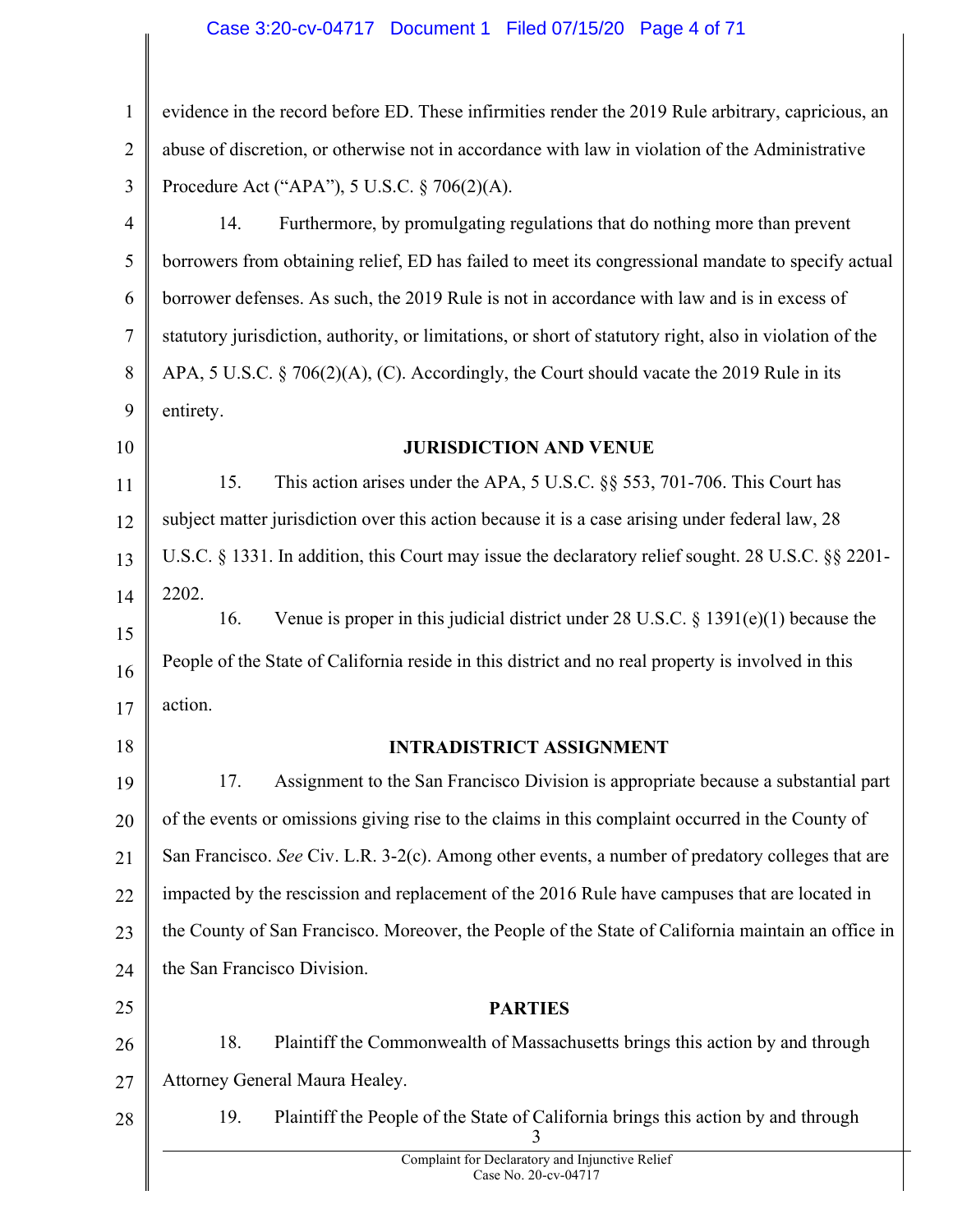## Case 3:20-cv-04717 Document 1 Filed 07/15/20 Page 5 of 71

1 Attorney General Xavier Becerra.

2 3 4 5 20. Plaintiff the State of Colorado is a sovereign state of the United States of America. Colorado brings this action by and through Attorney General Philip J. Weiser, who is the chief legal counsel of the State of Colorado, empowered to prosecute and defend all actions in which the state is a party. Colo. Rev. Stat.  $\S 24-31-101(1)(a)$ .

6

7

8

9

21. Plaintiff the State of Connecticut is a sovereign state of the United States of America. This action is brought on behalf of the State of Connecticut by and through Attorney General William Tong, chief legal officer of the State with general supervision over all legal matters in which the State is an interested party. Conn. Gen. Stat. § 3-125.

10 11 12 13 14 22. Plaintiff the State of Delaware is a sovereign state of the United States of America. This action is brought on behalf of the State of Delaware by Attorney General Kathleen Jennings, the "chief law officer of the State." Darling Apartment Co. v. Springer, 22 A.2d 397, 403 (Del. 1941). Attorney General Jennings also brings this action on behalf of the State of Delaware pursuant to her statutory authority. Del. Code Ann. tit. 29, § 2504.

15 16 17 18 19 20 21 23. Plaintiff the District of Columbia is a sovereign municipal corporation organized under the Constitution of the United States. It is empowered to sue and be sued, and it is the local government for the territory constituting the permanent seat of the federal government. The District is represented by and through its chief legal officer, the Attorney General for the District of Columbia, Karl A. Racine. The Attorney General has general charge and conduct of all legal business of the District and all suits initiated by and against the District and is responsible for upholding the public interest. D.C. Code. § 1-301.81

22 23 24. Plaintiff the State of Hawai'i brings this action by and through Attorney General Clare E. Connors.

24 25 26 27 25. Plaintiff, the State of Illinois, is represented by its Attorney General, Kwame Raoul, as its chief law enforcement officer. Ill. Constit. Art. V, § 15. Attorney General Raoul has broad statutory and common law authority to act in the interests of the State of Illinois and its citizens in matters of public concern, health, and welfare. 15 ILCS 205/4.

28

4 26. Plaintiff the People of the State of Maine brings this action by and through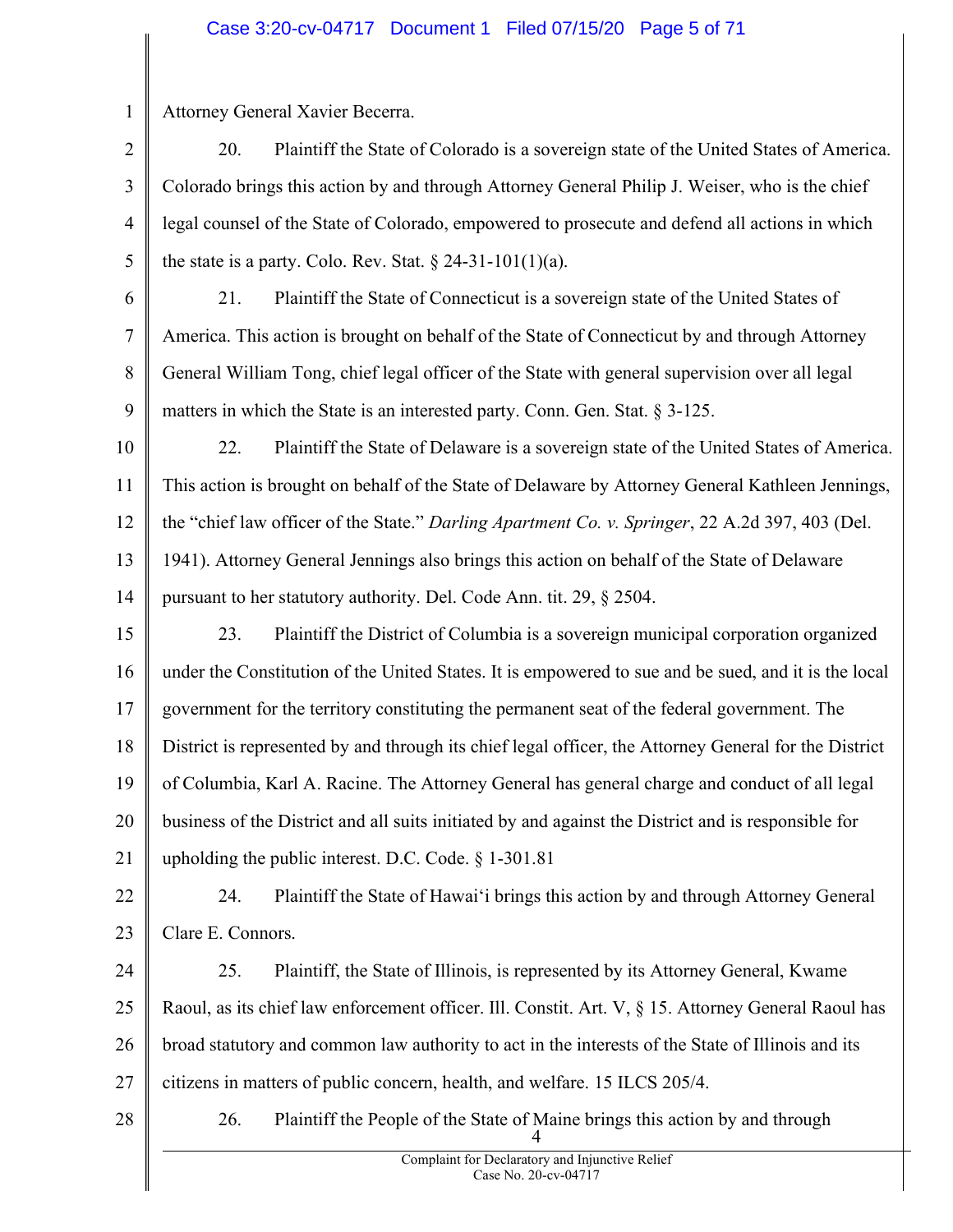1 2 3 4 5 6 7 8 9 10 11 12 13 14 15 16 17 18 19 20 21 22 23 24 25 26 27 28 5 Attorney General Aaron M. Frey. 27. Plaintiff the State of Maryland is a sovereign state of the United States of America. Maryland is represented by and through its chief legal officer, Attorney General Brian E. Frosh. The Attorney General has general charge, supervision, and direction of the State's legal business, and acts as legal advisor and representative of all major agencies, boards, commissions, and official institutions of state government. The Attorney General's powers and duties include acting on behalf of the State and the people of Maryland in the federal courts on matters of public concern. Md. Const. art.  $V \S$  3(a); Joint Res. 1 (2017). 28. Plaintiff the People of the State of Michigan brings this action by and through Attorney General Dana Nessel. 29. Plaintiff the State of Minnesota brings this action by and through its Attorney General Keith Ellison. 30. Plaintiff the State of Nevada brings this action by and through its Attorney General, Aaron D. Ford and Consumer Advocate, Ernest D. Figueroa. 31. Plaintiff the State of New Jersey is a sovereign state of the United States of America. This action is being brought on behalf of the State by Attorney General Gurbir S. Grewal, the State's chief legal officer. N.J. Stat. Ann § 52:17A-4(e), (g). 32. Plaintiff the State of New Mexico is a body politic created by the Constitution and laws of the State; as such, it is not a citizen of any state. This action is brought for and on behalf of the State of New Mexico in its sovereign authority, by and through its duly elected Attorney General, Hector Balderas. The Attorney General, as chief legal officer of the State, is statutorily authorized to initiate and prosecute any and all suits deemed necessary for the protection of the interests and rights of the State. Attorney General Balderas is acting pursuant to his authority under NMSA 1978, Sections 8-5-1 et seq. 33. Plaintiff the State of New York is a sovereign state of the United States of America. This action is being brought on behalf of the State by Attorney General Letitia James. See New York Executive Law § 63(1). 34. Plaintiff the State of North Carolina is a sovereign state of the United States of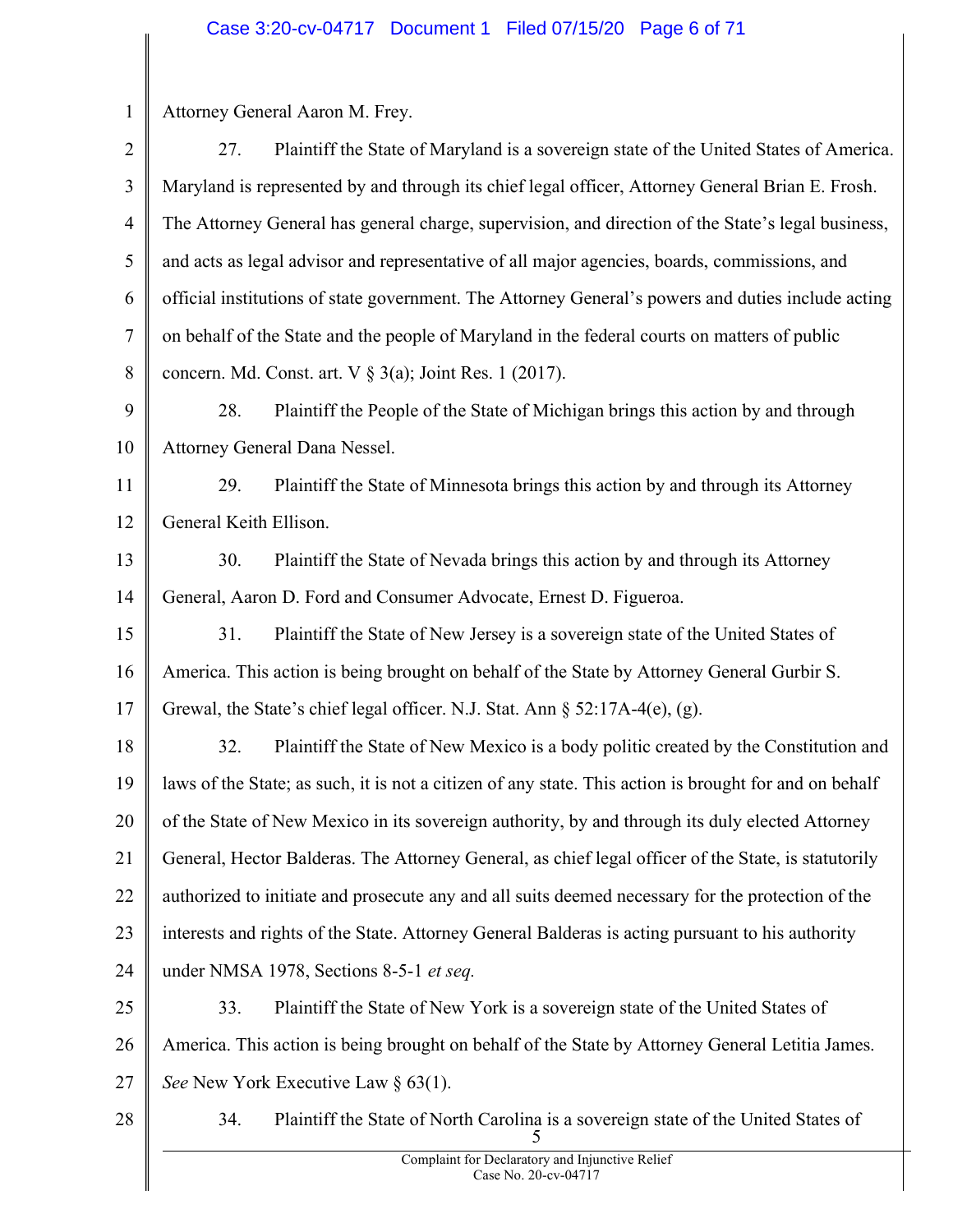# Case 3:20-cv-04717 Document 1 Filed 07/15/20 Page 7 of 71

| $\mathbf{1}$   | America. This action is brought on behalf of the State of North Carolina by Attorney General        |
|----------------|-----------------------------------------------------------------------------------------------------|
| $\overline{2}$ | Joshua H. Stein, who is the chief legal counsel of the State of North Carolina and who has both     |
| 3              | statutory and constitutional authority and responsibility to represent the State, its agencies, its |
| $\overline{4}$ | officials, and the public interest in litigation. N.C. Gen. Stat. § 114-2.                          |
| 5              | 35.<br>Plaintiff the State of Oregon brings this action by and through Attorney General             |
| 6              | Ellen F. Rosenblum.                                                                                 |
| 7              | Plaintiff the Commonwealth of Pennsylvania is a sovereign state of the United<br>36.                |
| 8              | States of America. This action is brought on behalf of the Commonwealth by Attorney General         |
| 9              | Josh Shapiro, the "chief law officer of the Commonwealth." Pa. Const. art. IV, § 4.1. Attorney      |
| 10             | General Shapiro brings this action on behalf of the Commonwealth pursuant to his statutory          |
| 11             | authority under 71 Pa. Stat. § 732-204.                                                             |
| 12             | 37.<br>Plaintiff the State of Rhode Island brings this action by and through Attorney               |
| 13             | General Peter F. Neronha.                                                                           |
| 14             | 38.<br>Plaintiff the State of Vermont bring this action by and through Attorney General             |
| 15             | Thomas J. Donovan, Jr.                                                                              |
| 16             | 39.<br>Plaintiff the Commonwealth of Virginia is a sovereign state of the United States of          |
| 17             | America. Virginia brings this action by, through, and at the relation of Attorney General Mark R.   |
| 18             | Herring. As chief executive officer of the Department of Law, Attorney General Herring performs     |
| 19             | all legal services in civil matters for the Commonwealth. Va. Const. art V, $\S$ 15; Va. Code Ann.  |
| 20             | §§ 2.2-500, 2.2-507.                                                                                |
| 21             | 40.<br>Plaintiff the State of Wisconsin is a sovereign state of the United States of                |
| 22             | America. Attorney General Joshua L. Kaul brings this action pursuant to his authority under Wis.    |
| 23             | Stat. $§ 165.25(1m)$ .                                                                              |
| 24             | The Plaintiffs are collectively referred to as "the States."<br>41.                                 |
| 25             | 42.<br>Defendant Betsy DeVos is the Secretary of the United States Department of                    |
| 26             | Education and is being sued in her official capacity. Her official address is 400 Maryland Avenue,  |
| 27             | SW, Washington, D.C. 20202.                                                                         |
| 28             | Defendant United States Department of Education is an executive agency of the<br>43.<br>6           |
|                | Complaint for Declaratory and Injunctive Relief<br>Case No. 20-cv-04717                             |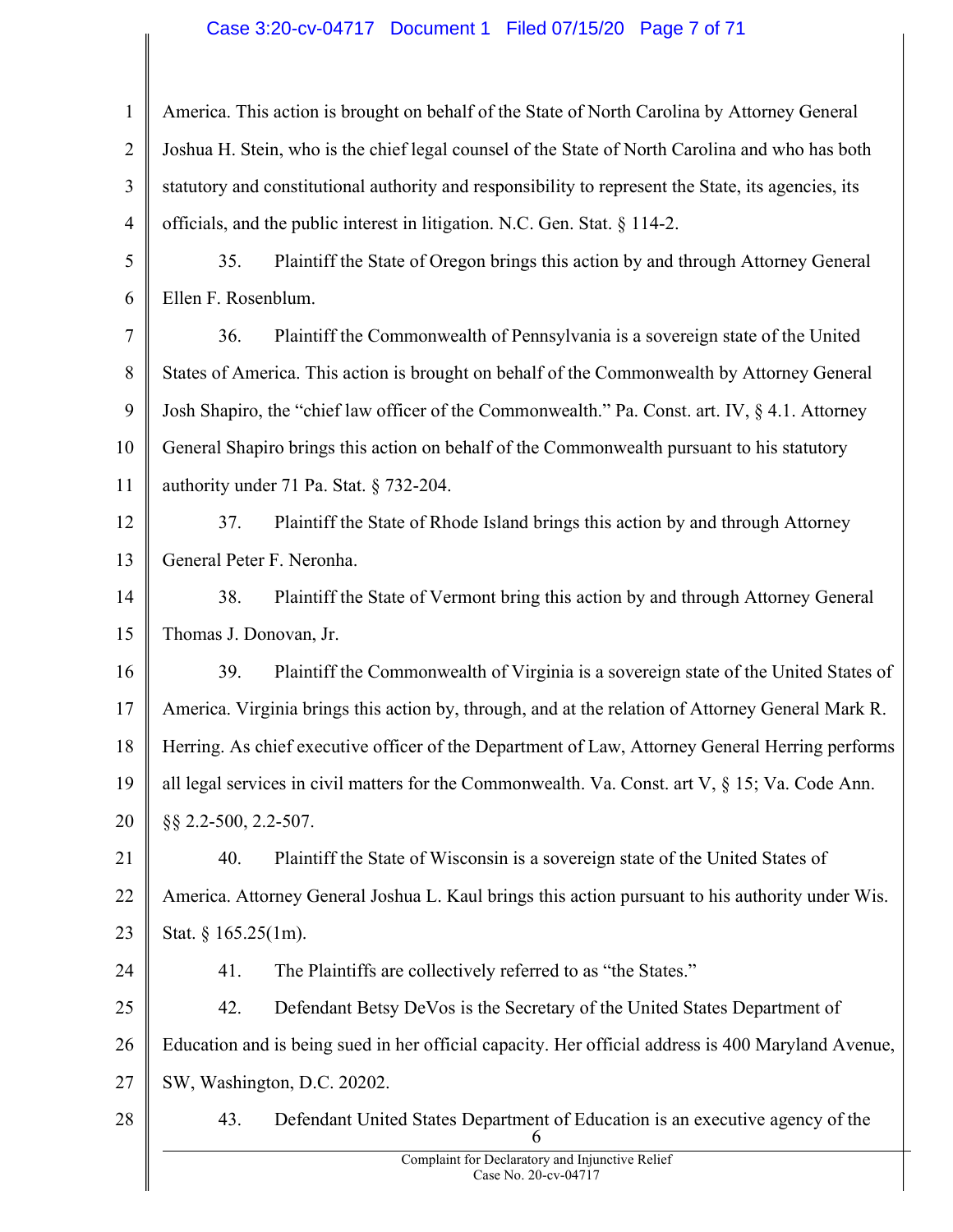### Case 3:20-cv-04717 Document 1 Filed 07/15/20 Page 8 of 71

1 2 3 4 5 6 7 United States government, with its principal address at 400 Maryland Avenue, SW, Washington, D.C. 20202. FACTUAL ALLEGATIONS I. FEDERAL STUDENT LOANS, FOR-PROFIT SCHOOLS, AND BORROWER DEFENSES 44. Title IV of the Higher Education Act of 1965, as amended ("HEA"), 20 U.S.C. § 1070 et seq., authorizes federal assistance programs that provide financial aid to students ("Title IV aid") to attend certain postsecondary institutions of higher education (a "school" or an

8 "institution").

9 10 11 12 13 45. Each year, ED provides billions of dollars in Title IV aid in the form of federal student loans, work-study, and grants. In fiscal year 2019, for example, ED provided more than \$120 billion to, or on behalf of, students. Federal Student Aid, FY 2019 Annual Report, Nov. 15, 2019, https://studentaid.ed.gov/sa/sites/default/files/FY\_2019\_Federal\_Student\_Aid\_Annual\_ Report\_Final.pdf.

14 15 16 17 18 19 46. Title IV aid provides critical assistance to students and fosters access to higher education. ED administers multiple student loan programs under Title IV, including the Federal Family Education Loan Program ("FFEL Program") and the William D. Ford Direct Student Loan Program ("Direct Loan Program"). These loan programs are important for students who otherwise would not be able to afford the cost of higher education and could not meet the underwriting standards of private lenders.

20 21 22 47. Just as students rely on federal student loans in order to pay for higher education, student loans and other forms of Title IV aid are an indispensable source of revenue for colleges and institutions.

23 24 48. Federal student loans are especially central to the business models of for-profit schools.

25 26 27 49. For-profit or "proprietary" schools are private businesses that attempt to generate profits for their owners and shareholders by offering predominantly vocational programs and training.

28

7 50. The vast majority of for-profit schools' revenue comes from Title IV funds. For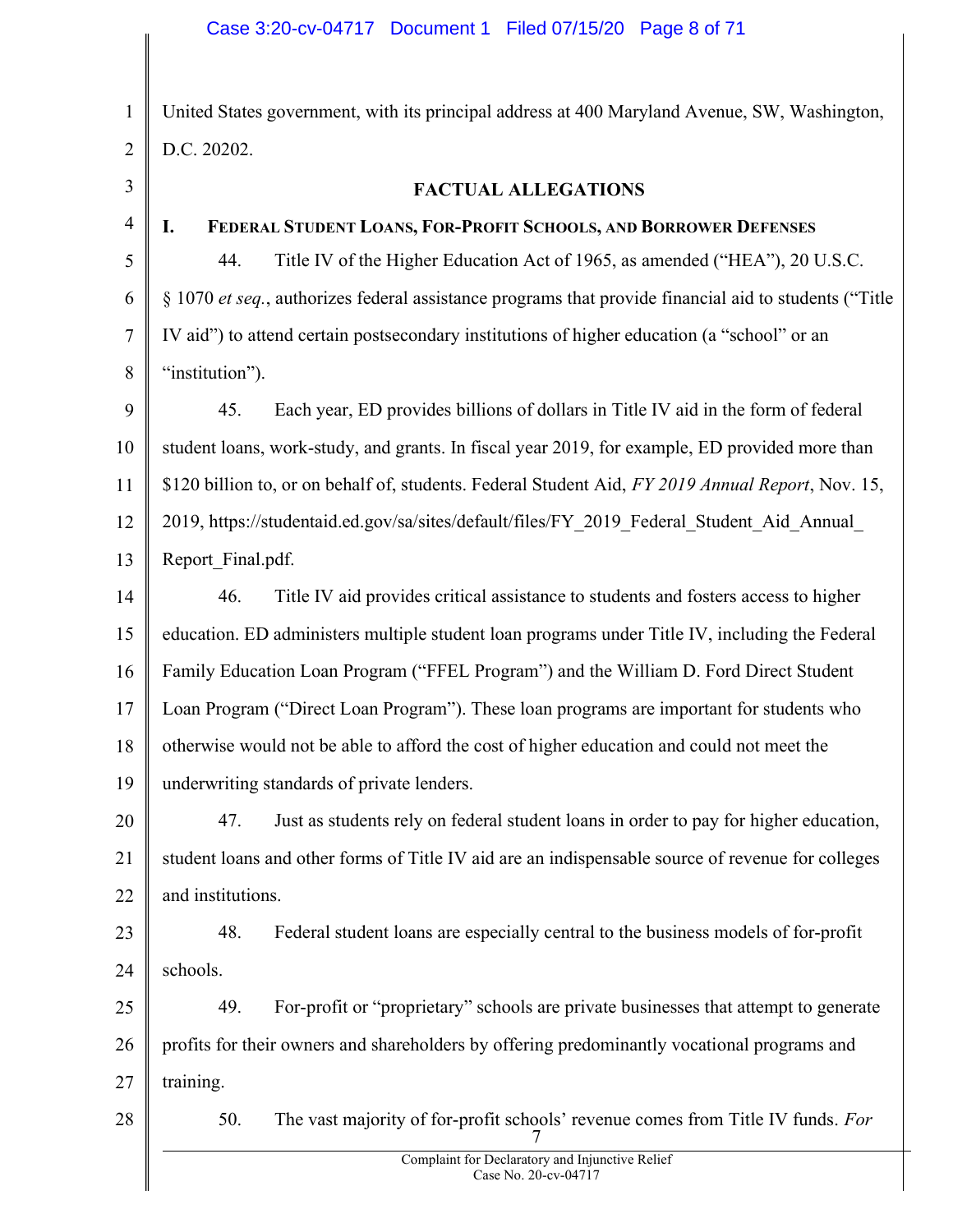#### Case 3:20-cv-04717 Document 1 Filed 07/15/20 Page 9 of 71

1 2 3 4 5 Profit Higher Education: The Failure to Safeguard the Federal Investment and Ensure Student Success, at 2-3 (July 30, 2012), https://www.help.senate.gov/imo/media/for\_profit\_report/PartI-PartIII-SelectedAppendixes.pdf ("Senate Report"). For example, the Senate Report estimates that in 2009, publicly traded for-profit education companies received 86% of their revenues from Title IV funds. Id. at 3.

6

7 8 9 10 51. Despite the fact that for-profit schools are largely dependent on taxpayer-funded Title IV aid, these schools are excessively expensive for the students who attend them. Certificate programs at for-profit schools typically cost 4.5 times more than comparable programs at a community college. Id. at 36. The tuition charged by for-profit schools is often a product of the school's profit goals, rather than anticipated academic and instructional expenses. Id. at 3.

11 12 13 14 52. At the same time, for-profit schools also spend relatively little on education; the Senate Report found that only 17.2% of for-profit schools' revenue was spent on instruction, less than the amount allocated for marketing, advertising, recruiting, and admissions staffing, and less than the amount generated as profit. *Id.* at 6.

15 16 17 18 19 20 53. For-profit schools typically advertise to students with modest financial resources. Many of these students are the first in their families to seek higher education. For-profit schools in many instances direct their marketing toward low-income and minority students, particularly low-income women of color and veterans. Additionally, for-profit schools target individuals who are unemployed and thus eligible for federal workforce retraining monies, as well as veterans who are eligible for federal veterans' benefits.

21 22 23 54. Federal authorities have long recognized that the for-profit school industry is prone to abusing its access to taxpayer-funded Title IV aid at the expense of low-income, unsophisticated students.

24 25 26 27 28 8 55. For example, in 1988, William J. Bennett, Secretary of Education in the administration of President George H. W. Bush, called on Congress "to curb the 'shameful and tragic' abuse of student financial-aid programs by proprietary schools," noting that the abuse "is an outrage perpetrated not only on the American taxpayer but, most tragically, upon some of the most disadvantaged, and most vulnerable members of society . . . ." Robert Rothman, "Bennett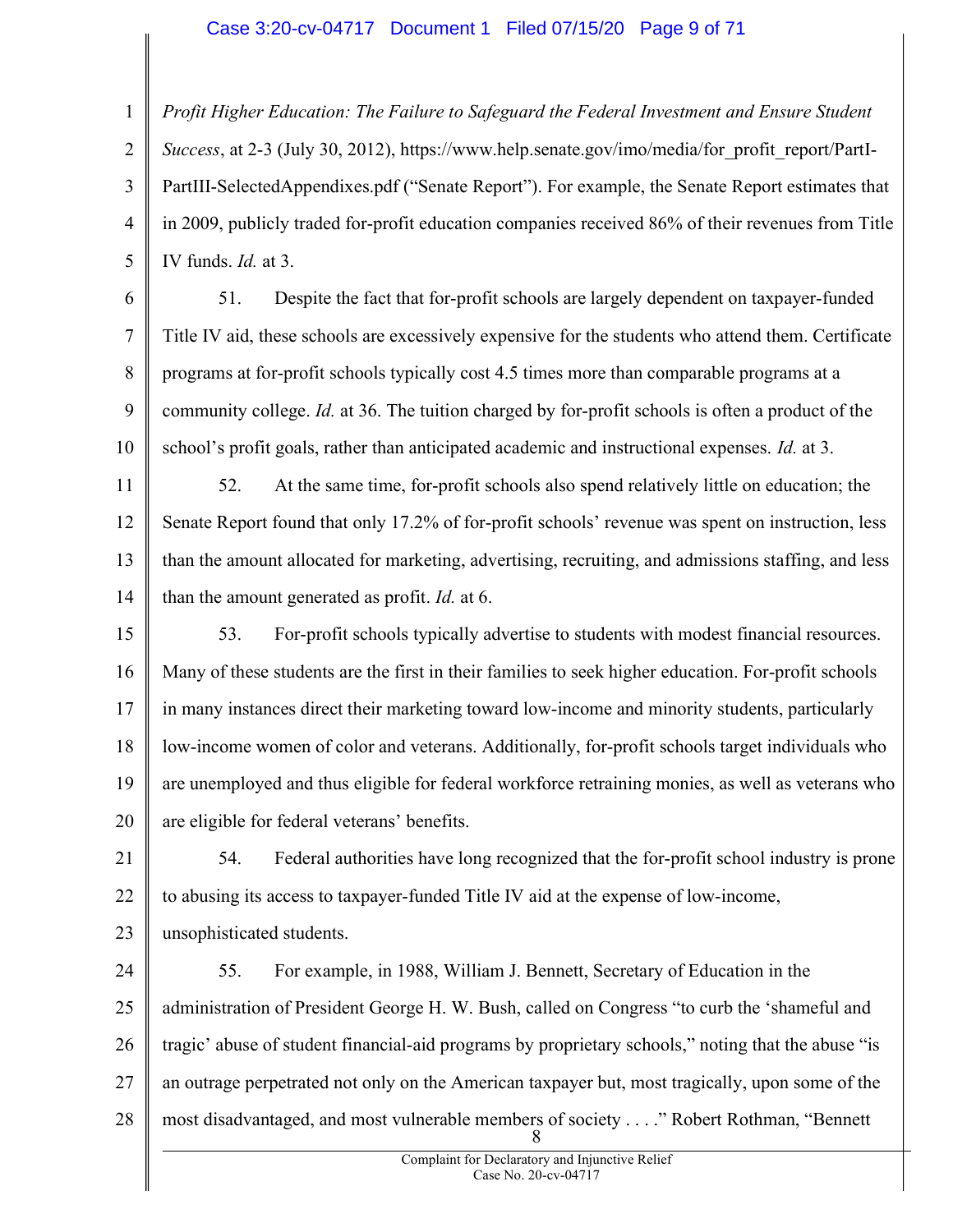# Case 3:20-cv-04717 Document 1 Filed 07/15/20 Page 10 of 71

| $\mathbf{1}$   | Asks Congress to Put Curb on 'Exploitative' For-Profit Schools," Education Week, February 17,                                                                       |
|----------------|---------------------------------------------------------------------------------------------------------------------------------------------------------------------|
| $\overline{2}$ | 1988, https://www.edweek.org/ew/articles/1988/02/17/07450039.h07.html. Secretary Bennett                                                                            |
| 3              | denounced the "exploitative and deceitful practices" of for-profit schools, citing "falsified scores                                                                |
| $\overline{4}$ | on entrance exams, poor-quality training, and harsh refund policies," amongst other abuses. Id.                                                                     |
| 5              | 56.<br>In 1990, the U.S. Senate Permanent Subcommittee on Investigations found that the                                                                             |
| 6              | federal student loan program, "particularly as it relates to proprietary schools, is riddled with                                                                   |
| $\tau$         | fraud, waste, and abuse, and is plagued by substantial mismanagement and incompetence" and                                                                          |
| 8              | that the program failed "to insure that federal dollars are providing quality, not merely quantity, in                                                              |
| 9              | education." Abuses in Federal Aid Programs, Permanent Subcommittee on Investigations of the                                                                         |
| 10             | Committee on Governmental Affairs, 102nd Cong., 1st Sess., Report 102-58, at 6, 33,                                                                                 |
| 11             | https://files.eric.ed.gov/fulltext/ED332631.pdf. The report further found that:                                                                                     |
| 12             | [M]any of the program's intended beneficiaries—hundreds of thousands of young                                                                                       |
| 13             | people, many of whom come from backgrounds with already limited opportunities—<br>have suffered further. Victimized by unscrupulous profiteers and their fraudulent |
| 14             | schools, students have received neither the training nor the skills they hoped to<br>acquire and, instead, have been left burdened with debts they cannot repay.    |
| 15             | <i>Id.</i> at 33.                                                                                                                                                   |
| 16             | In 1993, in response to years of documented institutional misconduct, particularly<br>57.                                                                           |
| 17             | by for-profit schools, Congress amended the HEA to address the circumstances under which a                                                                          |
| 18             | student borrower may assert a defense to the obligation to repay a federal student loan. As                                                                         |
| 19             | amended, the HEA mandates that "the Secretary shall specify in regulations which acts or                                                                            |
| 20             | omissions of an institution of higher education a borrower may assert as a defense to repayment                                                                     |
| 21             | of a loan made under [the Direct Loan Program.]" 20 U.S.C. § 1087e(h).                                                                                              |
| 22             | 58.<br>In enacting this amendment, Congress recognized that a student should be able to                                                                             |
| 23             | assert the misconduct of their school as a defense to repaying a loan that financed the cost of                                                                     |
| 24             | attending that school, just as a purchaser of an automobile can assert the misconduct of the                                                                        |
| 25             | automobile dealer as a defense to repaying the loan that financed the purchase. See, e.g., "Trade                                                                   |
| 26             | Regulation Rule concerning Preservation of Consumers' Claims and Defenses," 40 Fed. Reg.                                                                            |
| 27             | 53,506 (final version of and rationale for FTC's "holder rule," published in 1975).                                                                                 |
| 28             | In 1995, in accordance with the HEA's mandate, ED promulgated the first<br>59.                                                                                      |
|                | Complaint for Declaratory and Injunctive Relief<br>$Case No. 20-cy-04717$                                                                                           |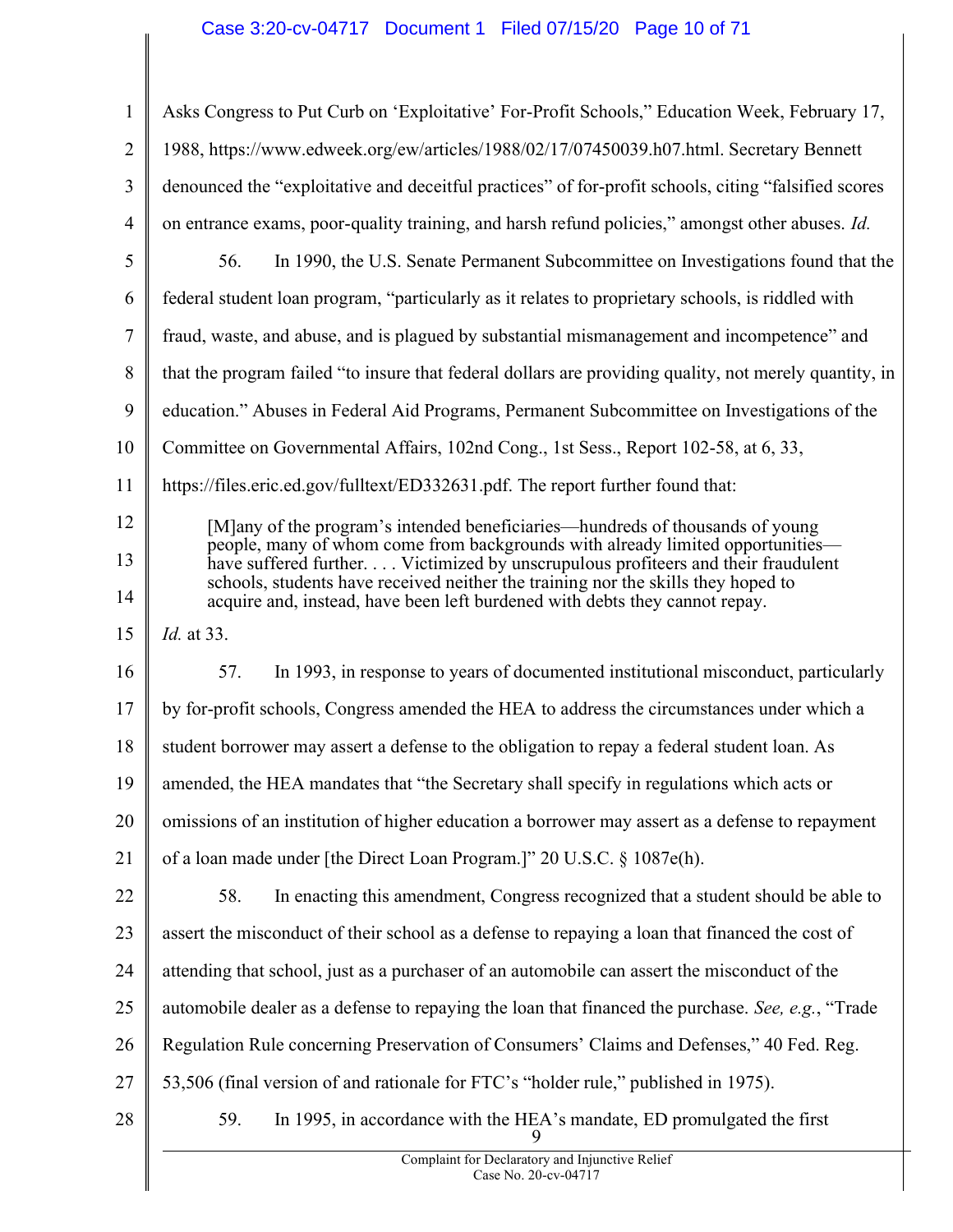# Case 3:20-cv-04717 Document 1 Filed 07/15/20 Page 11 of 71

1 2 3 4 borrower defense regulations. See ED, Proposed Rule, 81 Fed. Reg. 39,330, 39,333 (June 16, 2016) ("2016 NPRM"). These regulations permitted a borrower to "assert as a defense against repayment [of his or her Direct Loans], any act or omission of the school . . . that would give rise to a cause of action against the school under applicable State law." 34 C.F.R. § 685.206 (1996).

5

6 7 8 9 10 11 60. Relatedly, the HEA also requires the Secretary to discharge a borrower's liability on loans when the borrower is "unable to complete the program in which such student is enrolled due to the closure of the institution," 20 U.S.C. § 1087(c)(1), or "if such student's eligibility to borrow under this part was falsely certified by the eligible institution or was falsely certified as a result of a crime of identity theft," id. Discharges in the first situation are often referred to as "closed school discharges," and discharges in the second situation are often referred to as "false certification discharges."

12

# II. FOR-PROFIT SCHOOL MISCONDUCT AND STATE ENFORCEMENT ACTIONS

13 14 61. The offices of State Attorneys General have taken the leading role amongst law enforcement agencies in addressing the abuses of the for-profit school industry.

15 16 17 62. In response to widespread institutional misconduct, the States, by and through their Attorneys General, have initiated numerous investigations and enforcement actions against proprietary and for-profit schools for violations of the States' consumer protection statutes.<sup>1</sup>

18 19 20 21 22 23 63. Through these investigations and enforcement actions, the States have uncovered a wide array of predatory practices employed by abusive for-profit schools. These practices commonly include unfair and harassing recruitment tactics; false and misleading representations to consumers and prospective students designed to induce enrollment in the schools; the recruitment and enrollment of students unable to benefit from the education sought; and the creation, guarantee, and funding of predatory private student loans.

- 24 25 26 64. For example, numerous investigations have revealed that for-profit schools misrepresent critical information to prospective students, including their likelihood of finding employment in their field of study, their likelihood of completing their program of study, and
- 27

<sup>28</sup>  10  $<sup>1</sup>$  A list of such state investigations and enforcement actions is attached as Appendix A to</sup> this Complaint.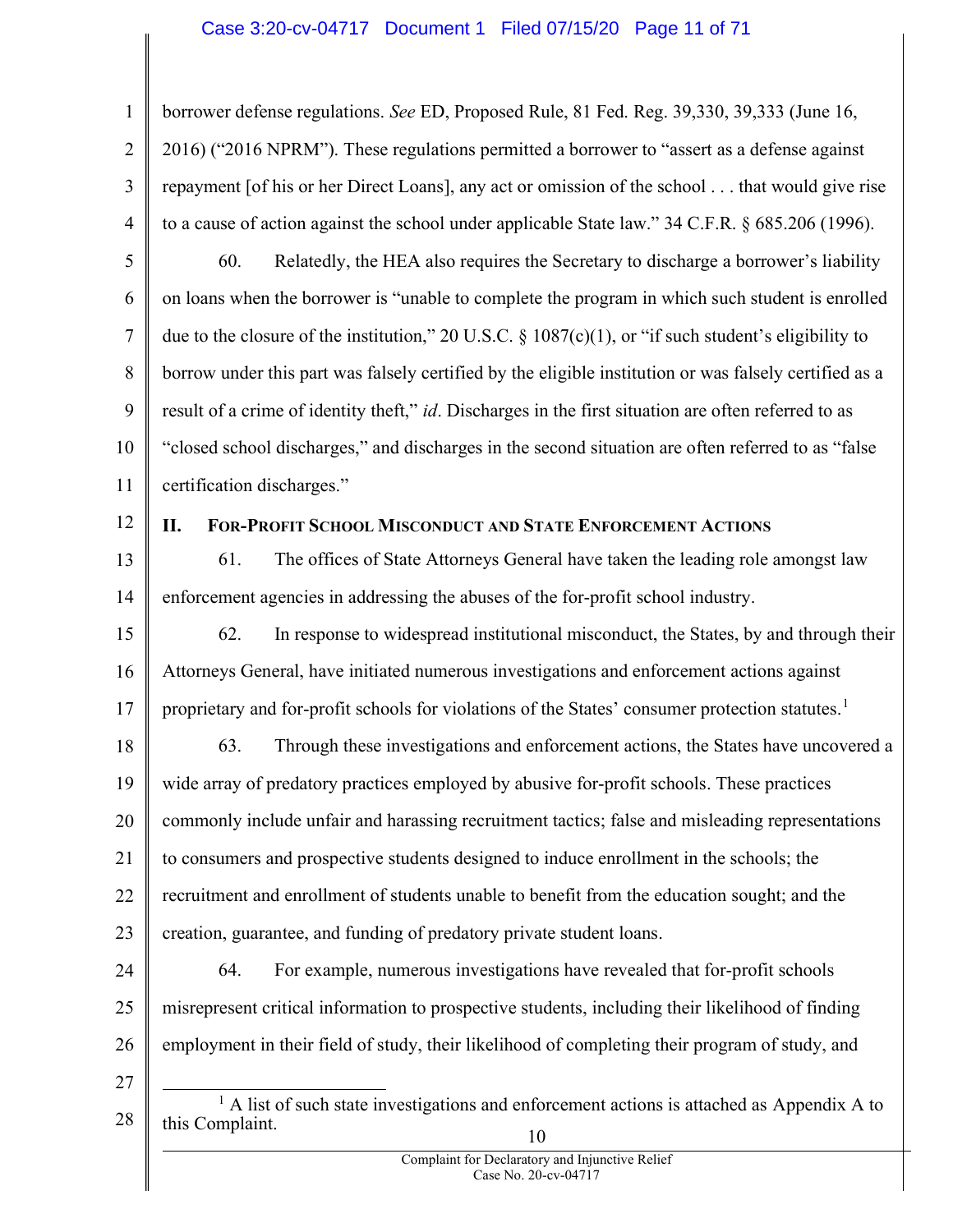# Case 3:20-cv-04717 Document 1 Filed 07/15/20 Page 12 of 71

| 1              | their likelihood of repaying the student loan debt they must incur to finance their educations. <sup>2</sup>                                                                                            |
|----------------|---------------------------------------------------------------------------------------------------------------------------------------------------------------------------------------------------------|
| $\overline{2}$ | 65.<br>Similarly, for-profit schools regularly deploy high-pressure sales tactics with                                                                                                                  |
| 3              | prospective students, including creating a false sense of urgency and pressuring them to enroll                                                                                                         |
| $\overline{4}$ | immediately to ensure their place in a class even where the school has open or rolling enrollment <sup>3</sup>                                                                                          |
| 5              | and lying to them about their ability to transfer credits to other institutions. <sup>4</sup>                                                                                                           |
| 6              | State investigations and enforcement actions have revealed that for-profit schools<br>66.                                                                                                               |
| 7              | enroll students in professional certification programs that lack the programmatic accreditation                                                                                                         |
| 8              | necessary for students to obtain licensure in their profession and fail to disclose such lack of                                                                                                        |
| 9              | accreditation to students. <sup>5</sup> Schools have enrolled students who lack the necessary credentials or                                                                                            |
| 10             | qualifications to obtain employment in the professions for which they are training. <sup>6</sup>                                                                                                        |
| 11             | 67.<br>State investigations and enforcement actions have further demonstrated that for-                                                                                                                 |
| 12             | profit schools have failed to provide students with qualified instructors, in some instances hiring                                                                                                     |
| 13             |                                                                                                                                                                                                         |
| 14             | $2$ See, e.g., People of the State of California v. Corinthian Colleges, Inc., et al., No. CGC-<br>13-534793 (Cal. Super. Ct, Mar. 23, 2016); People of the State of Illinois v. Westwood College,      |
| 15             | <i>Inc., et al.</i> , Second Amended Complaint, Doc. No. 57, No. 14-cv-03786 (N.D. Ill. Sept. 30,<br>2014), at ¶ 3-5, 67-78; Complaint, <i>Massachusetts v. Premier Educ. Grp.</i> , No. 14-3854 (Mass. |
| 16             | Super. Ct. Dec. 9, 2014), p. 4, http://www.mass.gov/ago/docs/press/2014/salter-complaint.pdf.                                                                                                           |
| 17             | $3$ See, e.g., Final Judgment by Consent, Massachusetts v. The Career Institute, LLC. et al.,<br>No. 13-4128H (Mass. Super. Ct. June 1, 2016); People of the State of Illinois v. Westwood              |
| 18             | College, Inc., et al., Second Amended Complaint, Doc. No. 57, No. 14-cv-03786 (N.D. Ill. Sept.<br>30, 2014), at ¶477, 492; Assurance of Discontinuance, In the Matter of Kaplan, Inc., Kaplan           |
| 19             | <i>Higher Education, LLC, No.</i> 15-2218B (Mass. Super. Ct. July 23, 2015), $\sqrt{3}$ ,<br>http://www.mass.gov/ago/docs/press/2015/kaplan-settlement.pdf.                                             |
| 20             | <sup>4</sup> See, e.g., People of the State of California v. Corinthian Colleges, Inc., et al., No. CGC-                                                                                                |
| 21             | 13-534793 (Cal. Super. Ct, Mar. 23, 2016); Complaint, Minnesota v. Minnesota School of<br>Business, Inc., et al., No. 27-CV-14-12558 (Minn. Dist. Ct. July 22, 2014).                                   |
| 22             | $5$ See, e.g., Complaint, State of New York v. Education Management Corp., et al., No.                                                                                                                  |
| 23             | 453046/15 (N.Y. Sup. Ct. Nov. 16, 2015); Assurance of Discontinuance, <i>In re Herzing, Inc.</i> , No.<br>62-cv-13-8231 (Minn. 2d Dist. Ct. Nov. 27, 2013); People of the State of Illinois v. Westwood |
| 24             | College, Inc., et al., Second Amended Complaint, Doc. No. 57, No. 14-cv-03786 (N.D. Ill. Sept.<br>30, 2014), at $\P$ 137-189.                                                                           |
| 25             | $6$ See, e.g., Complaint, Massachusetts v. The Career Institute, LLC., et al., No. 13-4128H                                                                                                             |
| 26             | (Mass. Super. Ct. Sept. 17, 2015), at 12, 117-126, http://www.mass.gov/ago/docs/consumer/aci-<br>amended-complaint.pdf; Final Judgment by Consent, Massachusetts v. The Career Institute, LLC.          |
| 27             | et al., No. 13-4128H (Mass. Super. Ct. June 1, 2016); Findings of Fact, Conclusions of Law, &<br>Order, State of Minnesota v. Minn. Sch. of Bus., Inc., No. 27-CV-14-12558, 2016 WL 9709976             |
| 28             | (Minn. 4th Dist. Ct. Sep. 08, 2016); Complaint, People of the State of Illinois v. Westwood<br>College, Inc., et al., No. 12 CH 01587 (Cir. Ct. Cook County Jan. 18, 2012).                             |
|                | Complaint for Declaratory and Injunctive Relief<br>Case No. 20-cv-04717                                                                                                                                 |
|                |                                                                                                                                                                                                         |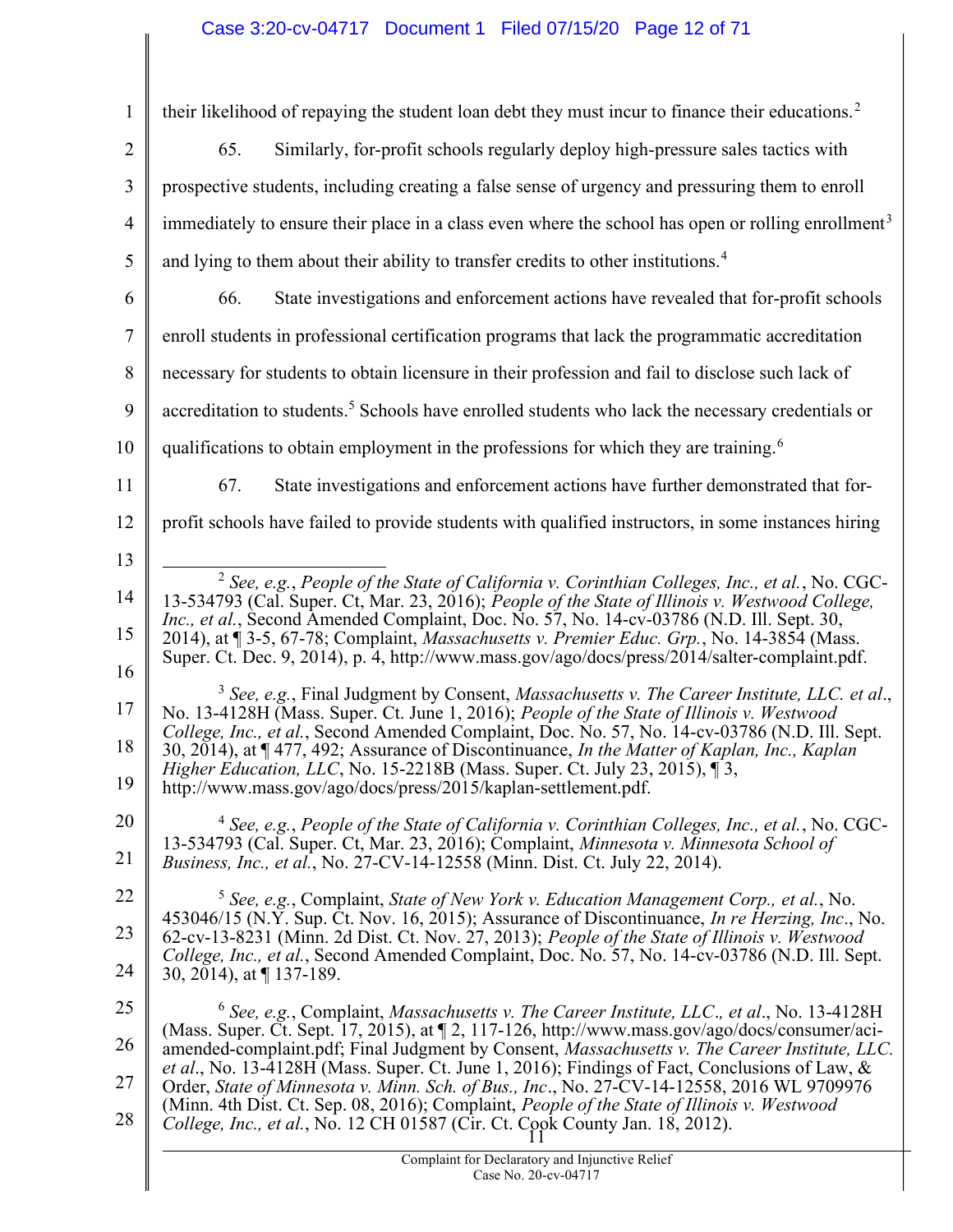# Case 3:20-cv-04717 Document 1 Filed 07/15/20 Page 13 of 71

| $\mathbf{1}$                                             | instructors for professional programs who have never worked in the relevant professions and who                                                                                                                                                                                                                                                                                                                                                                                                                                                                                                                                                                                                                                                                                                                                                                                                                                                                                                                                                                                                                                                                                                                                                                                                                                                                                                                                                                                       |
|----------------------------------------------------------|---------------------------------------------------------------------------------------------------------------------------------------------------------------------------------------------------------------------------------------------------------------------------------------------------------------------------------------------------------------------------------------------------------------------------------------------------------------------------------------------------------------------------------------------------------------------------------------------------------------------------------------------------------------------------------------------------------------------------------------------------------------------------------------------------------------------------------------------------------------------------------------------------------------------------------------------------------------------------------------------------------------------------------------------------------------------------------------------------------------------------------------------------------------------------------------------------------------------------------------------------------------------------------------------------------------------------------------------------------------------------------------------------------------------------------------------------------------------------------------|
| $\overline{2}$                                           | have no prior teaching experience. <sup>7</sup>                                                                                                                                                                                                                                                                                                                                                                                                                                                                                                                                                                                                                                                                                                                                                                                                                                                                                                                                                                                                                                                                                                                                                                                                                                                                                                                                                                                                                                       |
| 3                                                        | Additionally, state investigations and enforcement actions have demonstrated that<br>68.                                                                                                                                                                                                                                                                                                                                                                                                                                                                                                                                                                                                                                                                                                                                                                                                                                                                                                                                                                                                                                                                                                                                                                                                                                                                                                                                                                                              |
| $\overline{4}$                                           | for-profit schools have failed to provide students in vocational programs with any career                                                                                                                                                                                                                                                                                                                                                                                                                                                                                                                                                                                                                                                                                                                                                                                                                                                                                                                                                                                                                                                                                                                                                                                                                                                                                                                                                                                             |
| 5                                                        | counseling or assistance obtaining mandatory externships and post-graduate employment. <sup>8</sup>                                                                                                                                                                                                                                                                                                                                                                                                                                                                                                                                                                                                                                                                                                                                                                                                                                                                                                                                                                                                                                                                                                                                                                                                                                                                                                                                                                                   |
| 6                                                        | In some cases, for-profit schools have affixed student signatures to various<br>69.                                                                                                                                                                                                                                                                                                                                                                                                                                                                                                                                                                                                                                                                                                                                                                                                                                                                                                                                                                                                                                                                                                                                                                                                                                                                                                                                                                                                   |
| 7                                                        | records, including enrollment agreements, without students' knowledge or permission. <sup>9</sup>                                                                                                                                                                                                                                                                                                                                                                                                                                                                                                                                                                                                                                                                                                                                                                                                                                                                                                                                                                                                                                                                                                                                                                                                                                                                                                                                                                                     |
| 8                                                        | In addition to pursuing these investigations and enforcement actions against for-<br>70.                                                                                                                                                                                                                                                                                                                                                                                                                                                                                                                                                                                                                                                                                                                                                                                                                                                                                                                                                                                                                                                                                                                                                                                                                                                                                                                                                                                              |
| 9                                                        | profit schools, State Attorneys General have expended state funds and resources to assist students                                                                                                                                                                                                                                                                                                                                                                                                                                                                                                                                                                                                                                                                                                                                                                                                                                                                                                                                                                                                                                                                                                                                                                                                                                                                                                                                                                                    |
| 10                                                       | affected by institutional misconduct in obtaining federal student loan forgiveness.                                                                                                                                                                                                                                                                                                                                                                                                                                                                                                                                                                                                                                                                                                                                                                                                                                                                                                                                                                                                                                                                                                                                                                                                                                                                                                                                                                                                   |
| 11                                                       | THE 2016 BORROWER DEFENSE RULE<br>Ш.                                                                                                                                                                                                                                                                                                                                                                                                                                                                                                                                                                                                                                                                                                                                                                                                                                                                                                                                                                                                                                                                                                                                                                                                                                                                                                                                                                                                                                                  |
| 12                                                       | In 2014, Corinthian Colleges ("Corinthian"), a large nationwide chain of for-profit<br>71.                                                                                                                                                                                                                                                                                                                                                                                                                                                                                                                                                                                                                                                                                                                                                                                                                                                                                                                                                                                                                                                                                                                                                                                                                                                                                                                                                                                            |
| 13                                                       | schools that had been the target of numerous investigations and enforcement actions by State                                                                                                                                                                                                                                                                                                                                                                                                                                                                                                                                                                                                                                                                                                                                                                                                                                                                                                                                                                                                                                                                                                                                                                                                                                                                                                                                                                                          |
| 14                                                       | Attorneys General, abruptly closed.                                                                                                                                                                                                                                                                                                                                                                                                                                                                                                                                                                                                                                                                                                                                                                                                                                                                                                                                                                                                                                                                                                                                                                                                                                                                                                                                                                                                                                                   |
| 15                                                       | Largely in response to Corinthian's closure, in 2015, ED undertook a new<br>72.                                                                                                                                                                                                                                                                                                                                                                                                                                                                                                                                                                                                                                                                                                                                                                                                                                                                                                                                                                                                                                                                                                                                                                                                                                                                                                                                                                                                       |
| 16                                                       | negotiated rulemaking process to update its borrower defense regulations.                                                                                                                                                                                                                                                                                                                                                                                                                                                                                                                                                                                                                                                                                                                                                                                                                                                                                                                                                                                                                                                                                                                                                                                                                                                                                                                                                                                                             |
| 17                                                       | State Attorneys General participated in this negotiated rulemaking, serving on the<br>73.                                                                                                                                                                                                                                                                                                                                                                                                                                                                                                                                                                                                                                                                                                                                                                                                                                                                                                                                                                                                                                                                                                                                                                                                                                                                                                                                                                                             |
| 18                                                       | negotiating committee, providing input on draft provisions through the State Attorney General                                                                                                                                                                                                                                                                                                                                                                                                                                                                                                                                                                                                                                                                                                                                                                                                                                                                                                                                                                                                                                                                                                                                                                                                                                                                                                                                                                                         |
| 19<br>20<br>21<br>22<br>23<br>24<br>25<br>26<br>27<br>28 | <sup>7</sup> See, e.g., Complaint, <i>Massachusetts v. Corinthian Colleges, Inc., et al.</i> No. 14-1093<br>(Mass. Super. Ct. Apr. 3, 2014); Complaint, Massachusetts v. The Career Institute, LLC., et al.,<br>No. 13-4128H (Mass. Super. Ct. Sept. 17, 2015), 141-147,<br>http://www.mass.gov/ago/docs/consumer/aci-amended-complaint.pdf; Complaint, Massachusetts<br>v. ITT Educ. Servs. Inc., No. 16-0411 (Mass. Super. Ct. Mar. 31, 2016), 194.<br><sup>8</sup> See, e.g., Complaint, Massachusetts v. Corinthian Colleges, Inc., et al. No. 14-1093<br>(Mass. Super. Ct. Apr. 3, 2014); Complaint, Massachusetts v. Premier Educ. Grp., No. 14-3854<br>(Mass. Super. Ct. Dec. 9, 2014), p. 4-5, http://www.mass.gov/ago/docs/press/2014/salter-<br>complaint.pdf; Assurance of Discontinuance, In the Matter of Kaplan, Inc., Kaplan Higher<br><i>Education, LLC</i> , No. 15-2218B (Mass. Super. Ct. July 23, 2015), 13,<br>http://www.mass.gov/ago/docs/press/2015/kaplan-settlement.pdf; Complaint, Minnesota v.<br>Minnesota School of Business, Inc., et al., No. 27-CV-14-12558 (Minn. Dist. Ct. July 22, 2014).<br>$9$ See, e.g., Final Judgment by Consent, Massachusetts v. The Career Institute, LLC. et al.,<br>No. 13-4128H (Mass. Super. Ct. June 1, 2016); Complaint, Massachusetts v. The Career<br><i>Institute, LLC., et al., No.</i> 13-4128H (Mass. Super. Ct. Sept. 17, 2015), [2, 72,<br>http://www.mass.gov/ago/docs/consumer/aci-amended-complaint.pdf. |
|                                                          | Complaint for Declaratory and Injunctive Relief<br>Case No. 20-cv-04717                                                                                                                                                                                                                                                                                                                                                                                                                                                                                                                                                                                                                                                                                                                                                                                                                                                                                                                                                                                                                                                                                                                                                                                                                                                                                                                                                                                                               |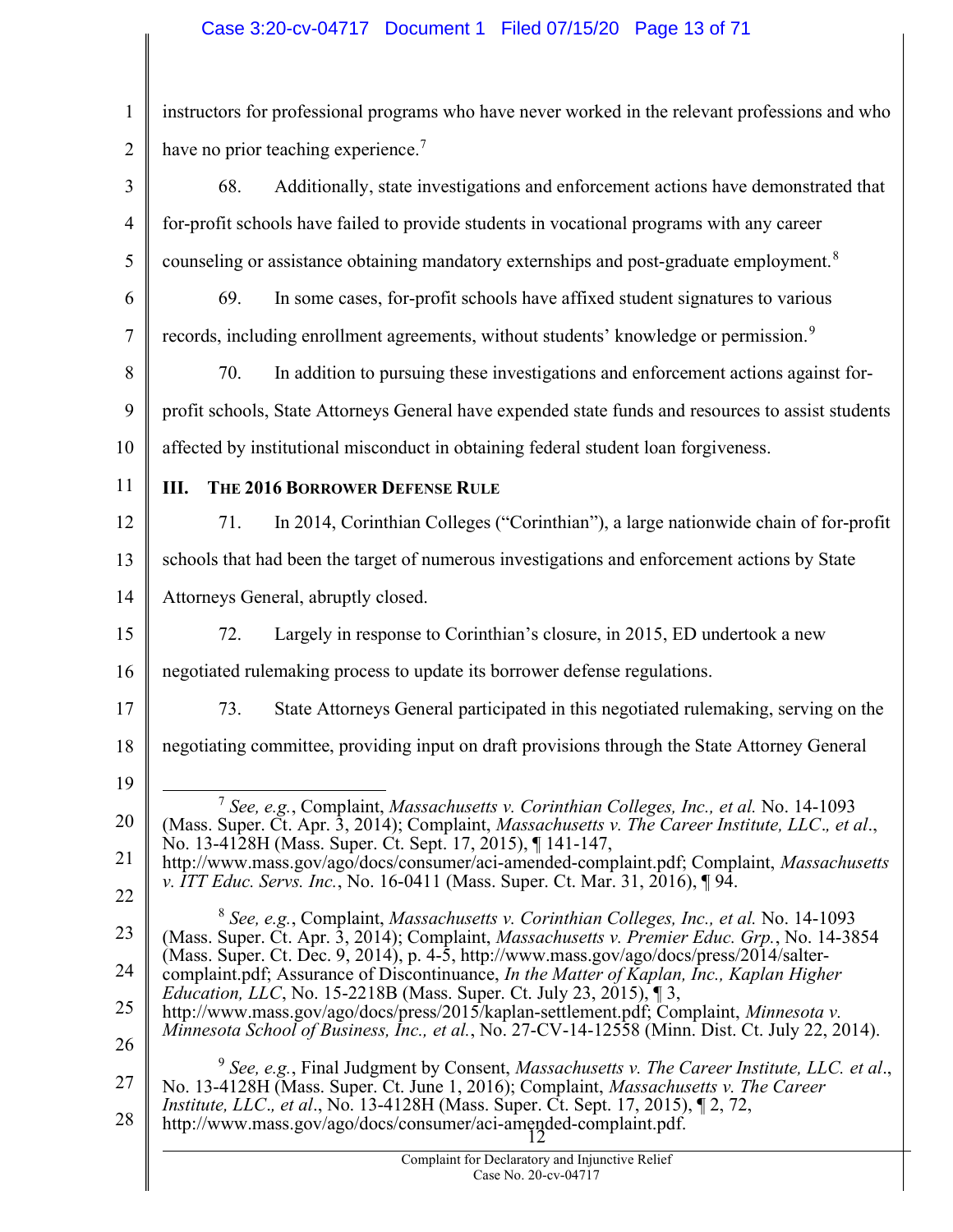# Case 3:20-cv-04717 Document 1 Filed 07/15/20 Page 14 of 71

| $\mathbf{1}$   | representatives on the negotiating committee, and submitting comments to ED throughout the                                                                                                |
|----------------|-------------------------------------------------------------------------------------------------------------------------------------------------------------------------------------------|
| $\overline{2}$ | process. See 81 Fed. Reg. 39,333 (announcing California Deputy Attorney General Bernard                                                                                                   |
| 3              | Eskandari as a member of the negotiating committee and Massachusetts Assistant Attorney                                                                                                   |
| $\overline{4}$ | General Mike Firestone as an alternate member of the negotiating committee).                                                                                                              |
| 5              | 74.<br>ED promulgated the 2016 Rule on November 1, 2016, 81 Fed. Reg. 75,926 (Nov.                                                                                                        |
| 6              | 1, 2016), and added supplemental "Borrower Defense Procedures" to the 2016 Rule on January                                                                                                |
| $\tau$         | 19, 2017, 82 Fed. Reg. 6253 (Jan. 19, 2017).                                                                                                                                              |
| 8              | 75.<br>The 2016 Rule was designed to "protect student loan borrowers from misleading,                                                                                                     |
| 9              | deceitful, and predatory practices of, and failures to fulfill contractual promises by, institutions                                                                                      |
| 10             | participating in ED's student aid programs," 81 Fed. Reg. 75,926, by, inter alia:                                                                                                         |
| 11             | creating standards for loan discharge and clarifying the process by which students can<br>$\bullet$                                                                                       |
| 12             | seek to have their federal loans discharged on the basis of their schools' misconduct;                                                                                                    |
| 13             | providing "students [with] access to consistent, clear, fair, and transparent processes to<br>$\bullet$                                                                                   |
| 14             | seek debt relief ," 81 Fed. Reg. 75,926;                                                                                                                                                  |
| 15             | "[e] mpowering the Secretary to provide debt relief to borrowers without requiring<br>$\bullet$<br>individual applications in instances of widespread misrepresentations," Press Release, |
| 16             | Department of Education, U.S. Department of Education Announces Final                                                                                                                     |
| 17             | Regulations to Protect Students and Taxpayers from Predatory Institutions (Oct. 28,<br>2016), https://www.ed.gov/news/press-releases/us-department-education-announces-                   |
| 18             | final-regulations-protect-students-and-taxpayers-predatory-institutions;                                                                                                                  |
| 19             | "protect[ing] taxpayers by requiring that financially risky institutions are prepared to<br>take responsibility for losses to the government when their illegal conduct results in        |
| 20             | discharges of borrowers' loans", 81 Fed. Reg. 75,926;                                                                                                                                     |
| 21             | deterring school misconduct by "targeting specific institutional activities" and<br>٠                                                                                                     |
| 22             | removing "the worst performers from the system," 81 Fed. Reg. 76,056;                                                                                                                     |
| 23             | requiring institutions with poor loan repayment outcomes to provide "plain language"<br>٠                                                                                                 |
| 24             | warnings" about their loan repayment rates in advertising and promotional materials in<br>order to help students make more informed decisions concerning their educational                |
| 25             | choices, 81 Fed. Reg. 75,927; and                                                                                                                                                         |
| 26             | placing limitations on the use of mandatory predispute arbitration agreements or class<br>action waivers in student enrollment agreements by schools participating in the Direct          |
| 27             | Loan Program. 81 Fed. Reg. 75,926-27.                                                                                                                                                     |
| 28             | 13                                                                                                                                                                                        |
|                | Complaint for Declaratory and Injunctive Relief                                                                                                                                           |
|                | Case No. 20-cv-04717                                                                                                                                                                      |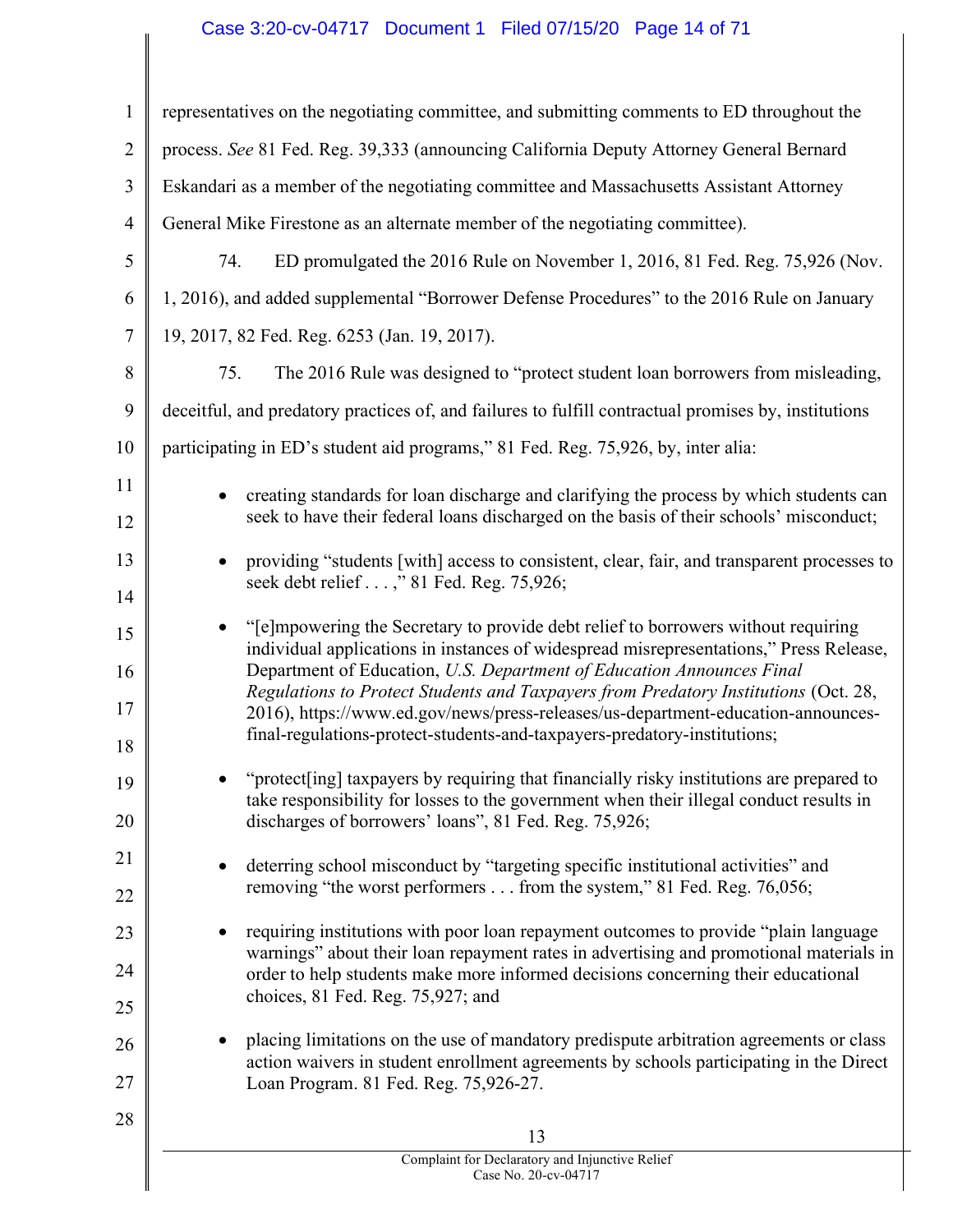# Case 3:20-cv-04717 Document 1 Filed 07/15/20 Page 15 of 71

1 2 3 4 5 6 7 8 9 76. In particular, the 2016 Rule explicitly permitted borrowers to affirmatively assert a borrower defense claim and established a uniform standard for such claims. Id. at 75,961-64 (discussing 34 C.F.R. § 685.222). The 2016 Rule established that a borrower defense could be raised where the borrower was party to a judgment against a school based on violations of state or federal law, a school had breached its contract with the borrower, and where a school had "made a substantial misrepresentation . . . that the borrower reasonably relied on to the borrower's detriment when the borrower decided to attend, or to continue attending, the school or decided to take out a direct loan." 81 Fed. Reg. 76,083; 34 C.F.R.  $\S 685.222(b)$ –(d)); see also 34 C.F.R. § 668.71(c) (defining "misrepresentation").

10 11 12 13 14 77. The 2016 Rule also afforded a legally significant status to enforcement actions and investigations undertaken by State Attorneys General. A successful enforcement action brought against a postsecondary institution by a State Attorney General could also be asserted by individual borrowers as a defense to loan repayment. See 81 Fed. Reg. 76,083; 34 C.F.R.  $§ 685.222(b).$ 

15 16 17 18 19 20 78. The 2016 Rule adopted a "preponderance of the evidence" standard for borrower defense claims and required ED to consider all information in its possession, regardless of whether that information was provided or possessed by the borrower. 81 Fed. Reg. 76,083-84; 34 C.F.R.  $\& 685.222(a)(2)$ , (e)(3). The 2016 Rule provided that a borrower could assert a defense to repayment of unpaid amounts at any time and not subject to any statute of limitations. 81 Fed. Reg. 76,083; 34 C.F.R. § 685.222(d).

21 22 23 24 25 26 27 28 14 79. The 2016 Rule also explicitly authorized ED to grant borrower defense relief to cohorts of borrowers without requiring individual applications on the basis of factors "including, but not limited to, common facts and claims, fiscal impact, and the promotion of compliance by the school or other title IV, HEA program participant." 81 Fed. Reg. 76,084; 34 C.F.R. § 685.222(f). In proposing this group process, ED explained that it both served the goals of ensuring that the borrower defense process is "simple, accessible, and fair" and would "promote greater efficiency and expediency in the resolution of borrower defense claims." 81 Fed. Reg. 39,347.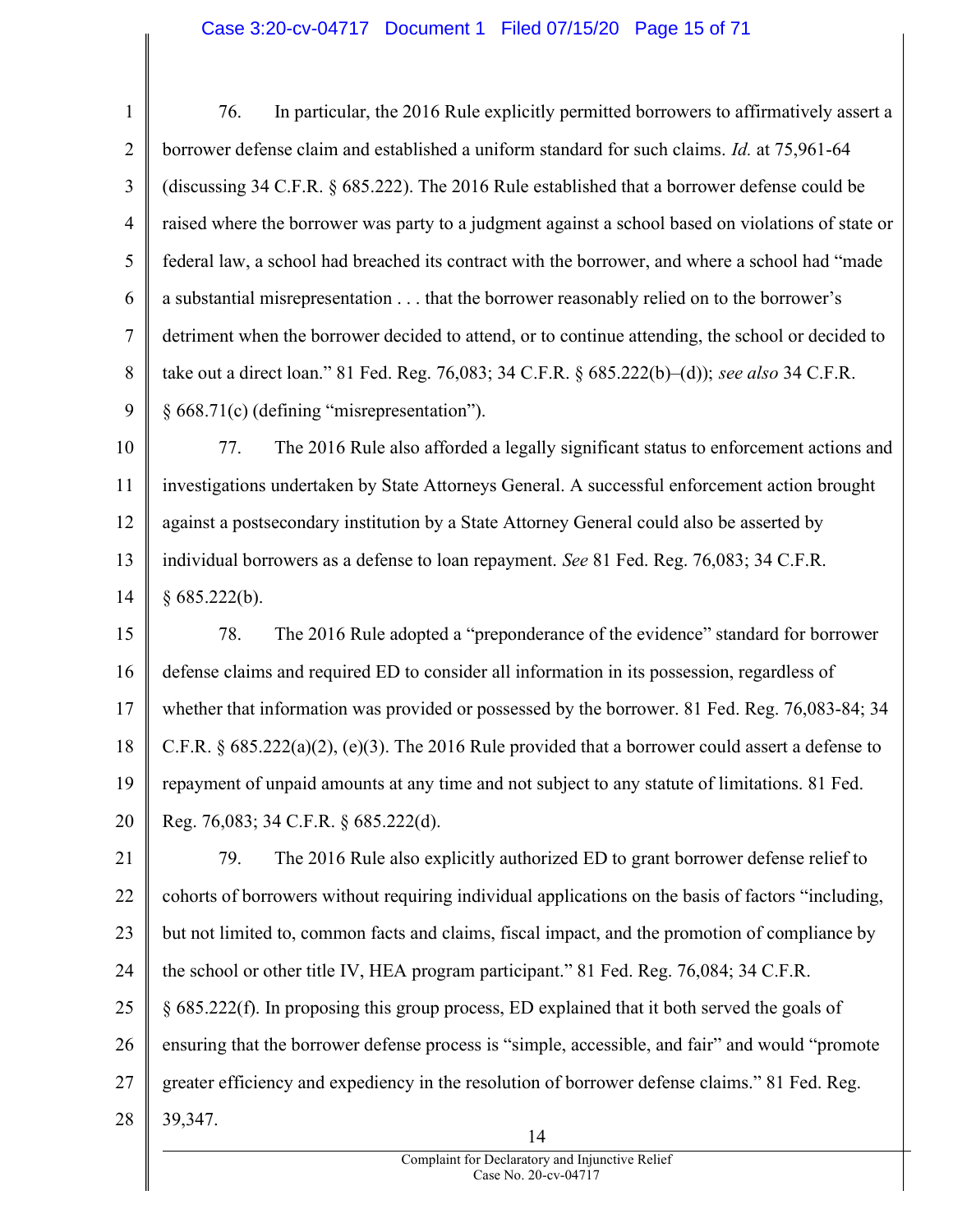## Case 3:20-cv-04717 Document 1 Filed 07/15/20 Page 16 of 71

1 2 3 4 80. The 2016 Rule made closed school loan discharges automatic under certain circumstances. Under the 2016 Rule, students who did not re-enroll in a Title IV institution within three years following their school's closure were granted an automatic discharge. 81 Fed. Reg. 76,081; 34 C.F.R. § 685.214(c)(2).

5 6 7 8 9 81. The 2016 Rule also included a number of provisions designed to discourage institutional abuses, promote institutional accountability for misconduct, and ensure that abusive institutions—rather than borrowers or taxpayers—bore the cost of institutional misconduct. In particular, the 2016 Rule set forth the process by which ED could recoup the costs associated with providing relief on successful borrower defense claims from the institutions themselves.

10 11 12 13 14 15 16 82. Under the 2016 Rule, institutional participation in Title IV programs was conditioned on the schools agreeing not to rely on (i) mandatory predispute arbitration agreements to bar students from litigation claims related to institutional conduct that would constitute a borrower defense to repayment, or (ii) predispute class action waivers as to such conduct. ED justified these provisions on the ground that they deterred institutional misconduct, ensured that schools bear the costs of their own misconduct, and promoted the public disclosure of school misconduct. 81 Fed. Reg. 76,026.

17 18 19 20 21 83. The 2016 Rule also identified a list of "triggering" events that serve as indicators of an institution's financial instability. Where such triggering events occurred, the 2016 Rule required the school to provide ED with a letter of credit. These triggering events included certain enforcement actions by State Attorneys General. See 81 Fed. Reg. 76,080, 76,084-85; 34 C.F.R. §§  $685.206(c)(4)(iii)$ ,  $685.222(e)(7)(iii)(C)$ , and  $685.222(h)(5)(iii)(C)$ .

22 23 24 25 26 27 84. In order to "help students, prospective students, and their families make informed decisions based on information about an institution's financial soundness and its borrowers' loan repayment outcomes," ED also included disclosure requirements in the 2016 Rule requiring forprofit schools to disclose to students and prospective students when it experienced a "triggering" event and to disclose in promotional materials certain loan repayment metrics. 81 Fed. Reg. 75,927; 34 C.F.R. § 668.41(h), (i).

28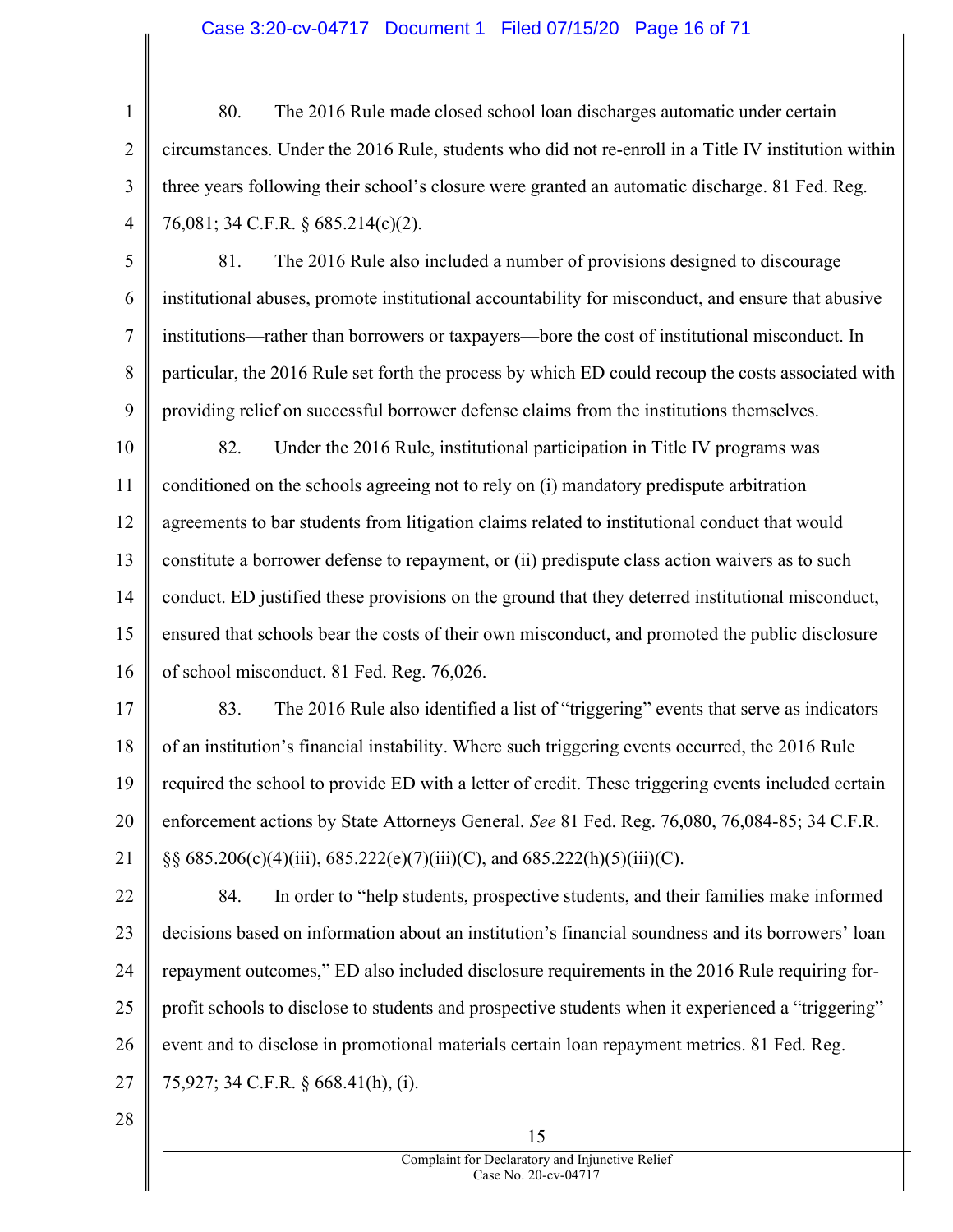1

# IV. ED'S INITIATION OF A NEW BORROWER DEFENSE RULEMAKING

2 3 4 5 85. On June 16, 2017, merely two weeks before the 2016 Rule was due to take effect, ED announced the initiation of a negotiated rulemaking process intended to rescind and replace the 2016 Rule. Notice of Intent to Establish Negotiated Rulemaking Committees; Negotiated Rulemaking Committee; Public Hearings, 82 Fed. Reg. 27,640 (June 16, 2017).

6 7 8 9 10 11 12 13 14 15 86. On the same day, ED issued a notice purporting to delay implementation of numerous provisions included in the 2016 Rule. 82 Fed. Reg. 27,621 (June 16, 2017). ED subsequently issued two additional delay rules, which together purported to delay implementation of the 2016 Rule until July 1, 2019. 82 Fed. Reg. 49,114, 49,114 (Oct. 24, 2017); 83 Fed. Reg. 6458 (Feb. 14, 2018). A group of 20 states filed a lawsuit challenging the lawfulness of these delay rules, as did a group of student loan borrowers. The Court consolidated these cases under the caption *Bauer v. DeVos* and held that the delay rules were unlawful. 325 F. Supp. 3d 74, 110 (D.D.C. 2018). The Court ordered ED to implement the 2016 Rule in its entirety on October 12, 2018. Bauer v. DeVos, 332 F. Supp. 3d 181, 186 (D.D.C. 2018). 87. On July 31, 2018, ED issued a notice of proposed rulemaking ("2018 NPRM"). 83

16 17 18 19 20 Fed. Reg. 37,257 (July 31, 2019). The NPRM was premised on factual inaccuracies and unsubstantiated assumptions. Notably, despite proposing to "rescind" the 2016 Rule, the NPRM inaccurately referred to the "current regulations" as the previous regulations that were promulgated in 1995 and treated the 1995 regulations as the operative regulations. 83 Fed. Reg. 37,250-51.

21 22 23 88. On January 18, 2019, following the Court's decision in Bauer, ED announced at a negotiated rulemaking session that it intended to replace and reissue the 2018 NPRM in light of the Bauer decision's mandated implementation of the 2016 Rule. See

24 25 https://predatorystudentlending.org/news/press-releases/department-education-plan-redo-ruleprotects-students-harmed-illegal-school-conduct-falls-short-press-release.

26 27 28 16 89. ED never reissued the 2018 NPRM. Instead, in the text of the final published regulations, ED addressed its change of course, conceding that it had "initially considered publishing a second NPRM that used [the 2016] regulations as a starting point," but that it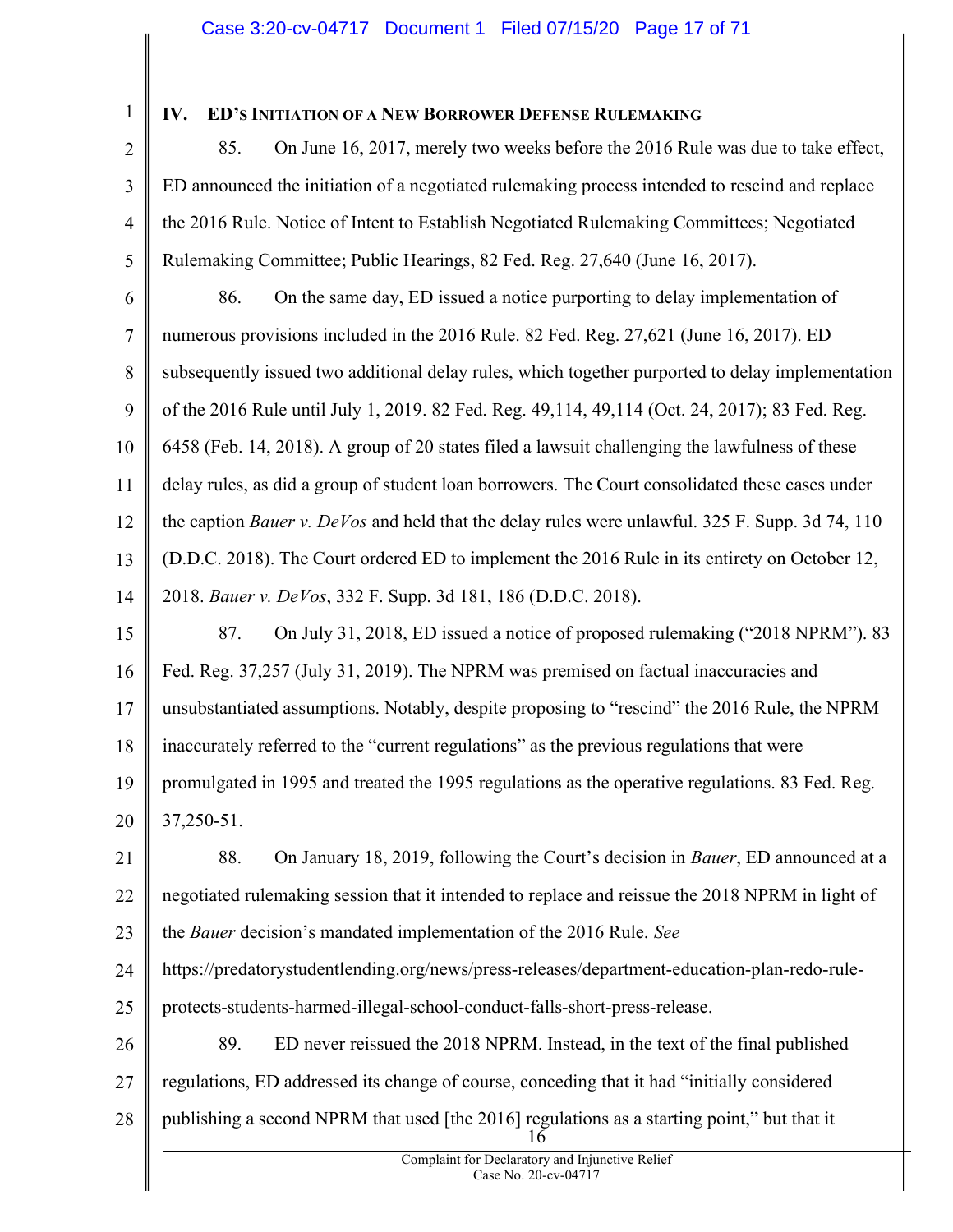# Case 3:20-cv-04717 Document 1 Filed 07/15/20 Page 18 of 71

1 2 ultimately decided not to publish a new NPRM to prevent "further delay [of] the finality of the rulemaking process." 84 Fed. Reg. 49,789.

3

# V. THE 2019 BORROWER DEFENSE RULE

4 5 90. ED published its new borrower defense regulations on September 23, 2019. 84 Fed. Reg. 49,788.

6 7 8 91. The 2019 Rule rescinds the standards and procedures established in the 2016 Rule and replaces them with a regulatory scheme that acts as an effective bar to relief for borrowers who have been harmed by institutional misconduct.

9 10 11 12 13 14 15 16 92. One overarching consideration cited by ED as justifying its rescission of the 2016 Rule and issuance of the new regulations is ED's belief that, without its imposition of impediments to borrower relief, borrowers will submit a massive number of "frivolous" and "unsubstantiated" claims. See, e.g., 84 Fed. Reg.  $49,800-01$ ,  $49,861$ , and  $49,888$ . Indeed, throughout the text of the 2019 Rule, ED portrays students who seek borrower defense relief as irresponsible and acting in bad faith, claiming that regulations must be designed to prevent "giving students an opportunity to complete their education and raise alleged misrepresentations to avoid paying for that education." 84 Fed. Reg. 49,793.

17 18 19 20 93. ED's assertion that borrowers have submitted a large number of frivolous claims is wholly unsubstantiated. There is simply no record evidence that students have used—or would use—the borrower defense process to complete their education and then inappropriately raise alleged misrepresentations to avoid paying for that education.

21 22 23 24 25 26 27 28 17 94. Furthermore, ED's attempt to justify its position that the 2016 Rule is insufficient to prevent frivolous claims is based on factual errors. Throughout the 2019 Rule, ED repeatedly cited to its past experience processing borrower defense claims. See, e.g., 84 Fed. Reg. 49,800- 801, 49,884. In so doing, ED created the misimpression that it had experience reviewing a large number of claims under the 2016 Rule. In practice, ED had not yet approved or denied a single claim under the 2016 Rule at the time the 2019 Rule was published. See, e.g., Testimony of Sec. DeVos Responding to Questions Submitted by Senator Patty Murray, at 20-21 (June 13, 2019), https://www.help.senate.gov/imo/media/doc/SenMurrayQFRresponses32819LHHS hearing.pdf.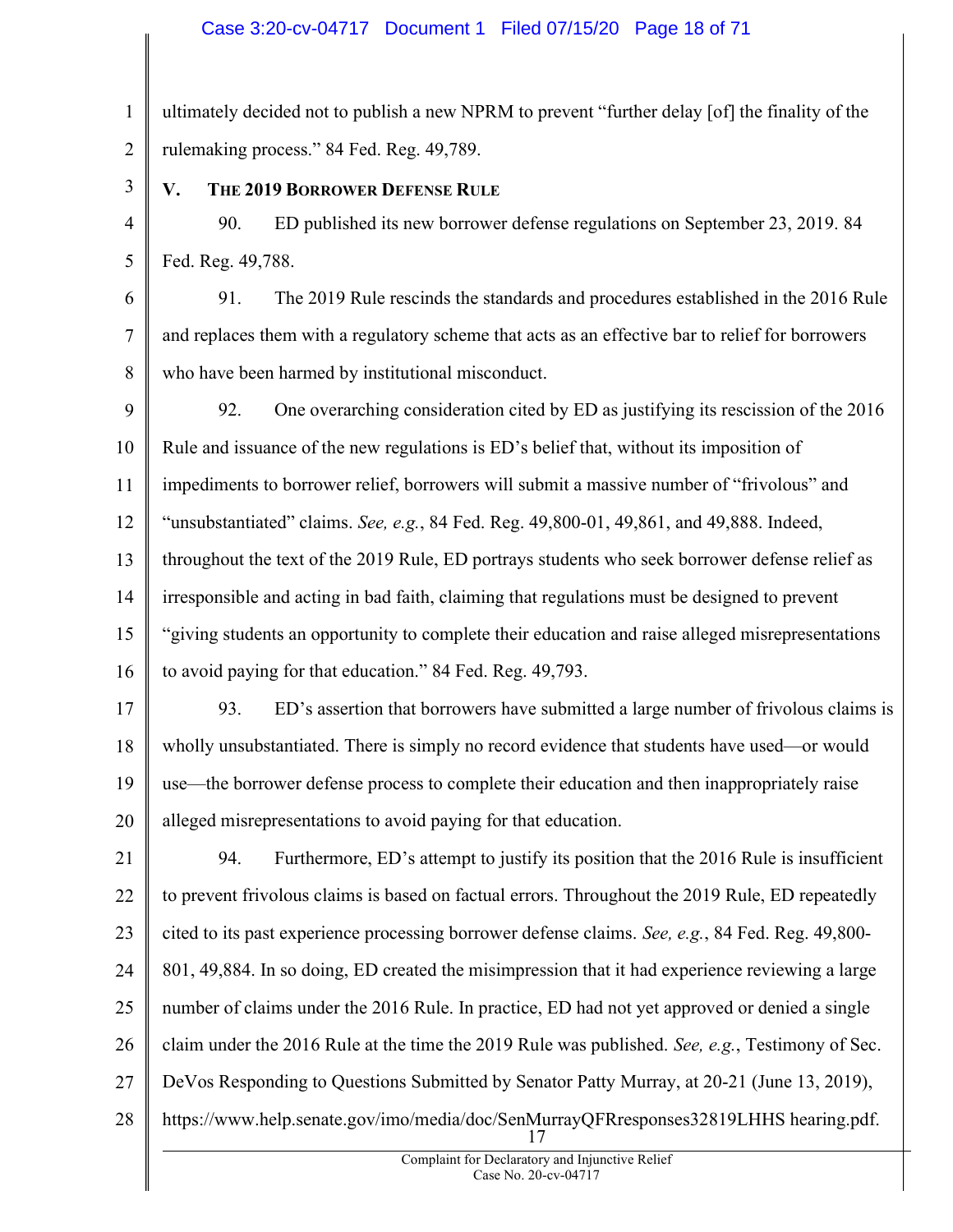## Case 3:20-cv-04717 Document 1 Filed 07/15/20 Page 19 of 71

1 2 3 4 5 6 7 8 9 10 11 12 13 14 95. Nevertheless, in order to advance ED's goal of limiting borrowers' ability to seek and obtain relief, the 2019 Rule: (1) significantly narrowed the institutional misconduct that can serve as a basis for a borrower defense claim; (2) established an onerous requirement that borrowers must demonstrate financial harm beyond the burden of their student loan debt; (3) established insurmountable evidentiary requirements and claims processes for borrowers asserting borrower defenses; (3) eliminated critical disincentives for institutional misconduct; (4) eliminated the group discharge process; (5) eliminated automatic closed school discharges; (6) eliminated conditions on schools' use of arbitration agreements and class action waivers; and (7) eliminated repayment rate and financial protection disclosure requirements. 96. Each of these changes was premised on inaccurate, unsupported, and inconsistent claims. In promulgating these provisions, ED failed to consider relevant factors and record evidence, and further failed to adequately explain—and in some cases acknowledge—its dramatic reversal of its prior positions. The logical errors, unfounded assumptions, omissions and inconsistencies that undergird the 2019 Rule render the entire rule arbitrary and capricious.

15 16 Additionally, ED's adoption of the specific changes described below each reflect ED's arbitrary and capricious rulemaking.

17

### A. Establishment of Insurmountable Standards and Claims Processes

18 19 20 21 22 23 24 25 26 27 97. Under the 2016 Rule, ED explained that "the individual borrower defense process . . . is intended to be a simple process that a borrower may access without the aid of counsel." 81 Fed. Reg. 75,928. Under the 2019 Rule, far from maintaining a simple process, ED narrowed the grounds for borrower defense relief, established burdensome evidentiary standards requiring borrowers to prove knowing or reckless misconduct by their schools as well as that they suffered financial harm above and beyond incurring substantial student debt, converted the borrower defense claim process into an adversarial process which pits students directly against institutions, and imposed a new, unrealistic deadline for borrower submissions. Together, these changes establish insurmountable barriers to victimized borrowers seeking borrower defense relief.

28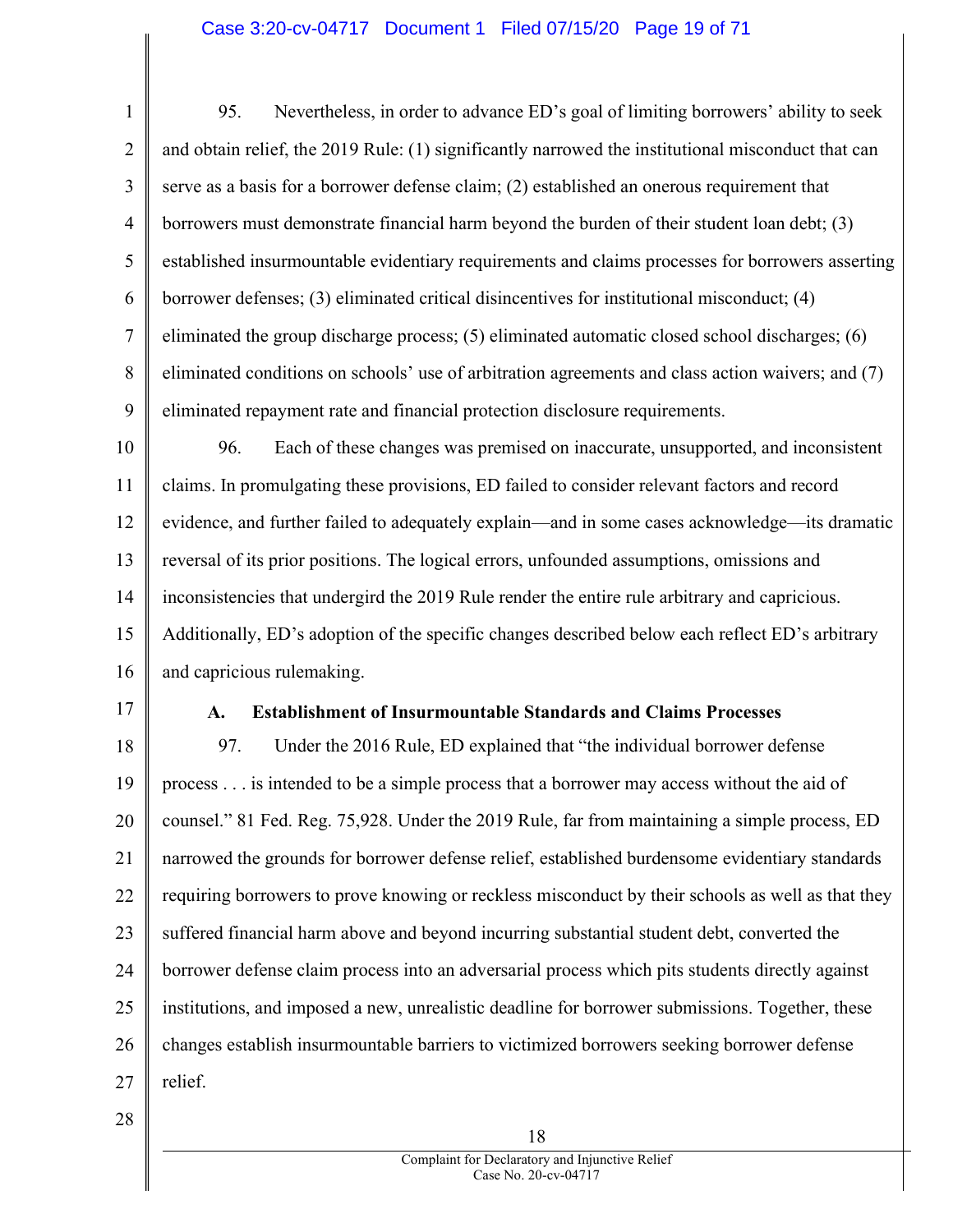- 1 2 3 4 5 6 7 8 9 10 11 12 13 14 15 16 17 18 19 20 21 22 23 24 25 26 27 1. Unreasoned Limitation of Bases for Borrower Defense Claims 98. In rescinding and replacing the standard set forth in the 2016 Rule, ED narrowed the forms of institutional wrongdoing that may give rise to a borrower defense claim solely to misrepresentations by the institution and further adopted a "more stringent definition of misrepresentation," which excludes schools' negligent misrepresentations. 84 Fed. Reg. 49,805, 49,802-10. Under the 2019 Rule, misrepresentation is defined as "a statement, act, or omission by an eligible school to a borrower that is false, misleading, or deceptive; that was made with knowledge of its false, misleading, or deceptive nature or with a reckless disregard for the truth; and that directly and clearly relates to enrollment or continuing enrollment at the institution or the provision of educational services for which the loan was made." 84 Fed. Reg. 49,927 (new 34 C.F.R.  $\S 685.206(e)(3)$ ). 99. The heightened scienter requirement incorporated in the 2019 Rule's new standard is at odds with ED's "longstanding position that a misrepresentation does not require knowledge or intent on the part of the institution." 81 Fed. Reg. 75,937. ED failed to provide a reasonable explanation for its change of position. 100. In fact, ED's justification for its narrowed definition of misrepresentation demonstrates the unreasonableness of its new standard. To illustrate the type of misconduct that would no longer form the basis for a borrower defense claim, ED provided the example of "a school [that] erroneously represented State licensure eligibility requirements for a particular profession" where the school was unaware of changes to state law. 84 Fed. Reg. 49,805-06. A student's ability to satisfy the licensure requirements of their chosen profession is a crucial factor in the decision about whether or not to enroll in a vocational program. ED offered no explanation for why the costs of providing incorrect information about such a material issue should be borne by the injured student rather than the school that provided the misinformation. 101. In limiting the bases for borrower defense claims under the 2019 Rule solely to institutions' knowing or reckless misrepresentations, ED unreasonably ignored the broad range of abusive practices that predatory schools employ.
- 28

19 102. The 2019 Rule eliminated provisions of the 2016 Rule that established as bases for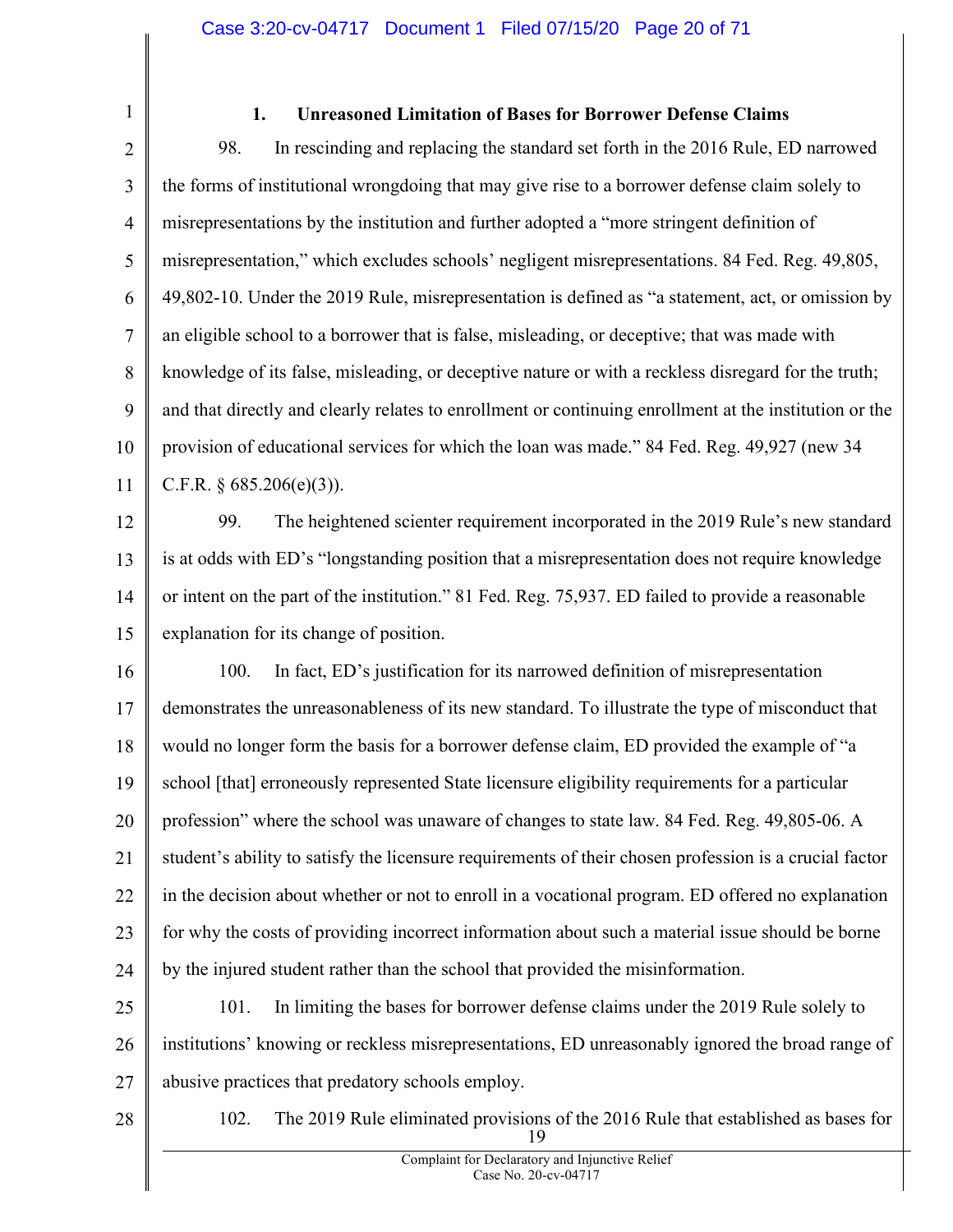# Case 3:20-cv-04717 Document 1 Filed 07/15/20 Page 21 of 71

1 2 3 4 5 6 borrower defense claims a wide range of unfair and abusive practices that do not constitute "misrepresentations" under the definition of the 2019 Rule, including: a school's material breach of an enrollment agreement, use of high-pressure sales tactics, hiring of unqualified instructors, and enrollment of students who do not meet requirements for obtaining professional employment. All of these practices cause serious harm to borrowers, leaving them with substantial debt and an education of little to no value.

7 8 9 10 11 12 103. Additionally, ED expressly eliminated sexual or racial harassment as grounds for borrower defense claims because, according to ED, such harassment does not "directly and clearly relate[] to the making of a loan or the provision of educational services by a school." 84 Fed. Reg. 49,802. ED failed to explain its divergence from its past position that harassment "interferes with students' right to receive an education free from discrimination." See U. S. Dep't of Educ., "Dear Colleague" Letter (April 4, 2011), at 1,

13 http://www2.ed.gov/about/offices/list/ocr/letters/colleague-201104.pdf.

14 15 16 17 18 19 104. ED failed to respond to the significant evidence and comments showing that "Latino and African American students, who are disproportionately concentrated in for-profit colleges and harmed by predatory conduct," stand to be disproportionately harmed by changes in the 2019 Rule. See 84 Fed. Reg. 49,794. Rather, ED merely asserted that the "final regulations will benefit, not harm, all students, including Latino and African American students." 84 Fed. Reg. 49,795.

20 21 22 23 24 25 26 27 28 20 105. ED also eliminated provisions of the 2016 Rule that allowed borrowers to raise borrower defense claims based on court judgments obtained by students against their schools for violations of state consumer protection laws and enforcement actions brought by State Attorneys General. To support eliminating these bases for a borrower defense, ED asserted that applying state law could result in inconsistent results for borrowers in different states, and that state law judgments could involve institutional conduct that has nothing to do with borrower defense claims. 84 Fed. Reg. 49,801-02. ED failed to acknowledge that it had previously considered these arguments and reached an opposite conclusion. ED also failed to acknowledge its elimination of critical deterrence mechanisms engendered by its policy change.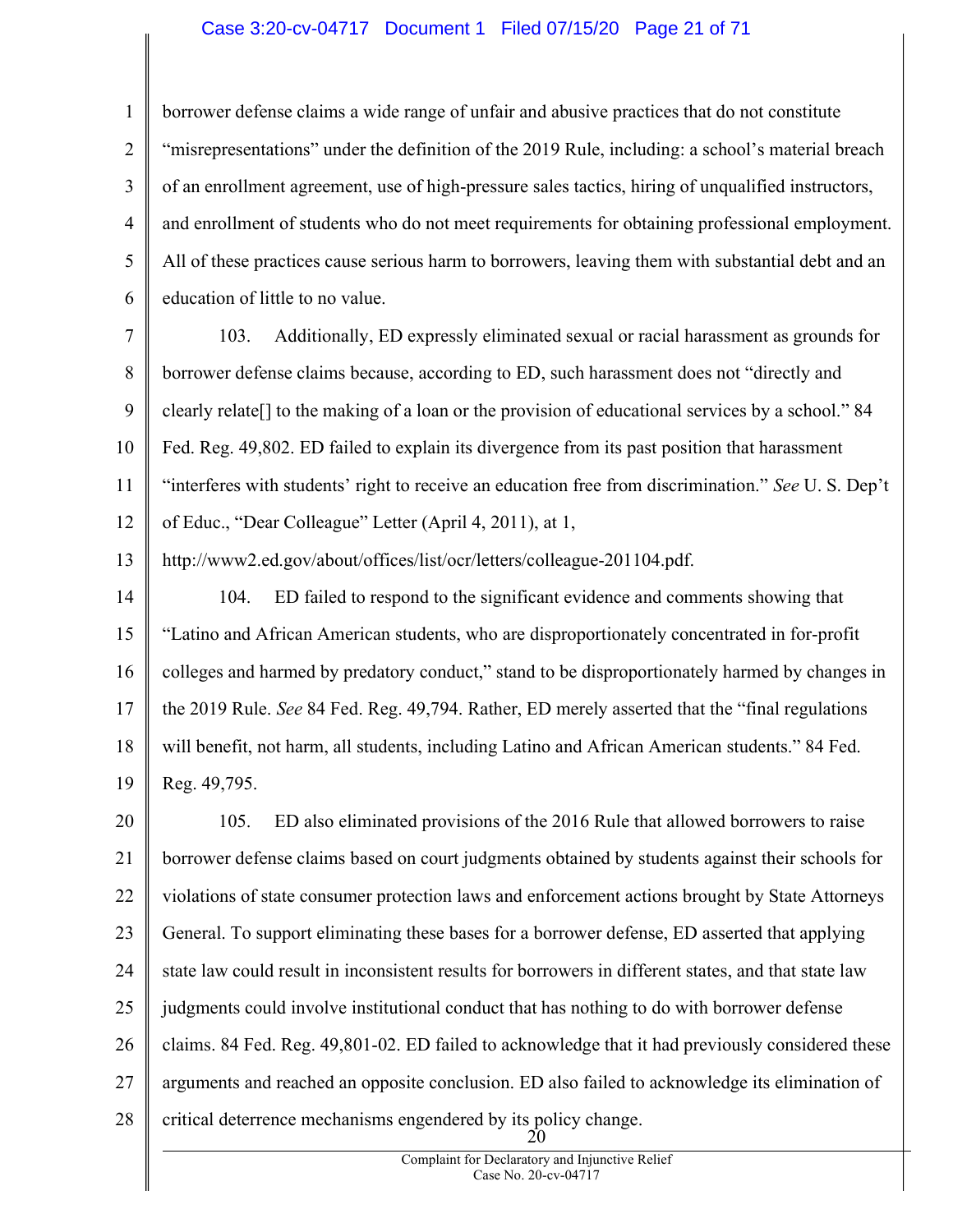1 2 3 4 5 6 106. ED's unreasoned exclusion of numerous forms of harmful institutional misconduct as potential bases for a borrower defense unreasonably favors the interests of predatory schools over students and would deny relief to borrowers who have been indisputably harmed by their schools. The 2019 Rule inappropriately ignores record evidence demonstrating these harms, leaving borrowers without the protections they require and systematically eliminating disincentives for institutional misconduct.

7

# 2. Arbitrary and Onerous Financial Harm Requirement

8 9 10 11 12 13 14 107. The 2019 Rule incorporates an arbitrary and onerous requirement that borrowers who have successfully demonstrated that their schools engaged in egregious misconduct must then provide evidence of personal financial harm—other than the inherent harm of bearing the burden of invalid student loan debt. See 84 Fed. Reg. 49,818-22. In adopting this requirement, ED ignored considerable evidence and comments outlining the well-documented negative consequences facing borrowers who are deceived into taking out federal loans. ED also inappropriately discounted the opportunity costs those defrauded borrowers incur.

15 16 17 18 19 20 21 22 108. ED's assertion that it "does not consider the act of taking out a Direct Loan . . . as evidence of financial harm to the borrower," 84 Fed. Reg. 49,927, marks a dramatic and unexplained departure from its previous position. On the basis of considerable evidence, ED previously took the position that the mere fact of incurring debt as a result of a school's misconduct posed serious harms to borrowers. Among them, ED recognized that the resulting debt burden "may decrease the long-term probability of marriage, increase the probability of bankruptcy, reduce home ownership rates, and increase credit constraints . . . ." 81 Fed. Reg. 76,051.

23 24 25 26 27 28 21 109. ED's analysis of financial harm under the 2019 Rule is designed to ascertain—in ED's view—how much of the harm suffered by a student due to an institution's misrepresentation "is the result of a student's choices, behaviors, aspiration, and motivations." 84 Fed. Reg. 49,797. Throughout the text of the 2019 Rule, ED repeatedly suggested that borrowers' "workplace performance," decision to change careers, and/or decision to work part time or stay at home as a caregiver are the true sources of their financial difficulties, see id. at 49,790, 49,819-21, but failed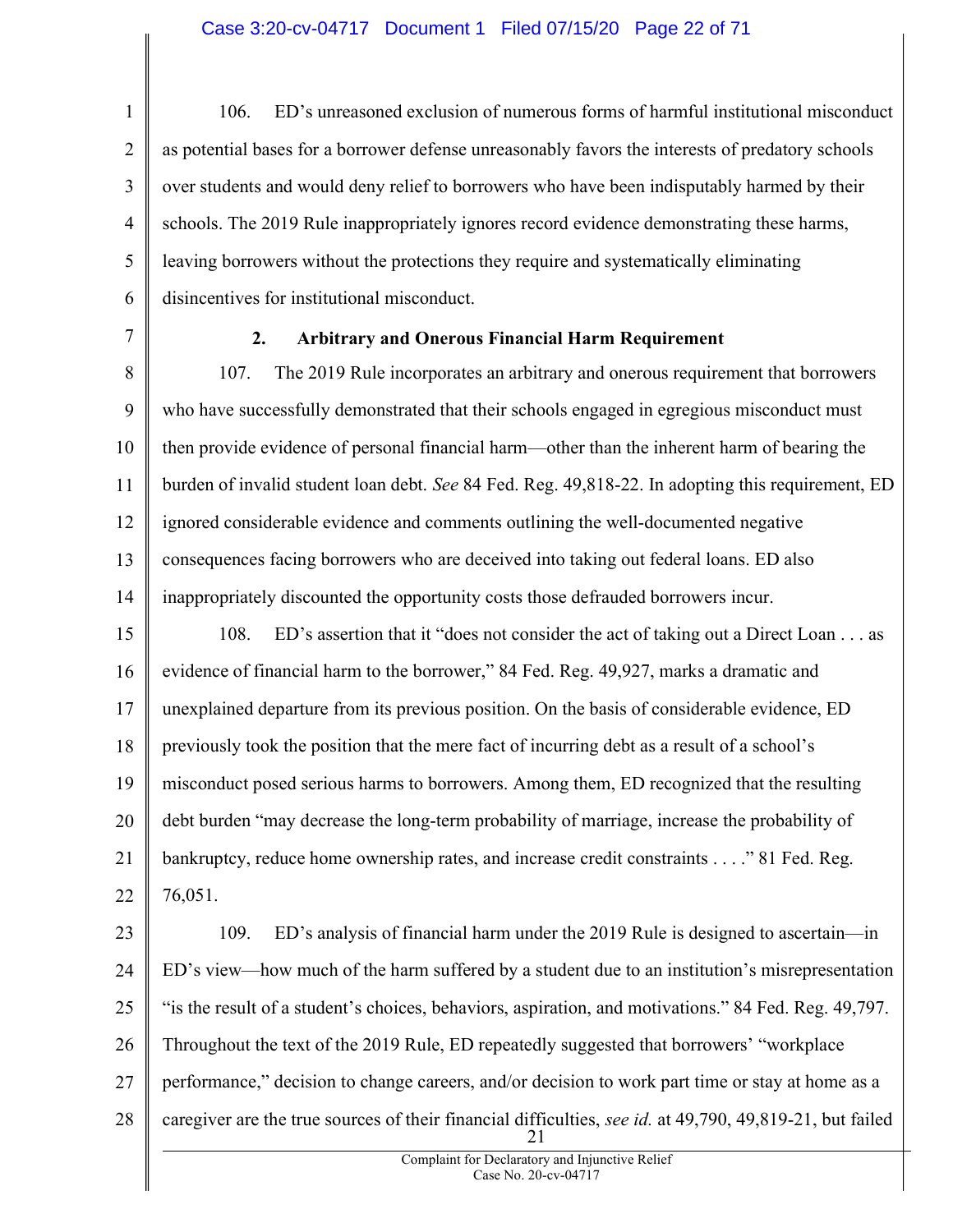# Case 3:20-cv-04717 Document 1 Filed 07/15/20 Page 23 of 71

to cite any evidence for these characterizations of borrower defense applicants.

2 3 4 5 6 7 8 9 10 11 110. ED's rationale for adopting the financial harm requirement is premised on the unsubstantiated assumption that borrowers will file frivolous claims in its absence. Without providing a rational explanation for abandoning its prior position, ED stated in the 2019 Rule that "the financial harm standard is an important and necessary deterrent to unsubstantiated claims" from students who may be "disappointed by the college experience or subsequent career opportunities" and therefore decide to submit a borrower defense claim. 84 Fed. Reg. 49,819. ED's assumption that borrowers are filing claims merely because they are disappointed is inconsistent with the record. ED also failed to explain why its new financial harm standard would be necessary to prevent such hypothetical claims from being filed, where the 2016 Rule also did not permit borrowers to establish a borrower defense on the basis of "disappointment."

12 13 14 15 111. In addition to imposing arbitrary obstacles on victimized borrowers, the 2019 Rule's financial harm requirement provides absolutely no guidance or standards for how a borrower is meant to calculate the amount of monetary loss that "the borrower alleges to have been caused" by the institutional misconduct. 84 Fed. Reg. at 49,928; 34 C.F.R.

16 17  $§ 685.206(e)(8)(v)$ . It is entirely unclear how borrowers are supposed to calculate such losses under ED's restrictive definition.

18

1

# 3. Unachievable Evidentiary Requirements

19 20 21 22 23 24 25 112. The new evidentiary requirements established in the 2019 Rule are impractical and inconsistent with the nature of the interactions and information asymmetries between students and institutions. Under the 2019 Rule's standards, a borrower has the burden of proving by a preponderance of the evidence that a school knowingly or recklessly made a false, misleading, or deceptive representation to the borrower. In adopting this standard, ED ignored considerable evidence in the record demonstrating that the overwhelming majority of students harmed by their schools lack the evidence necessary to meet this requirement.

26 27 28 22 113. As a justification for its evidentiary requirements, ED asserted without substantiation, that students would be able to address the challenges posed by its new standards by insisting that their schools provide them with "written representations and documentation"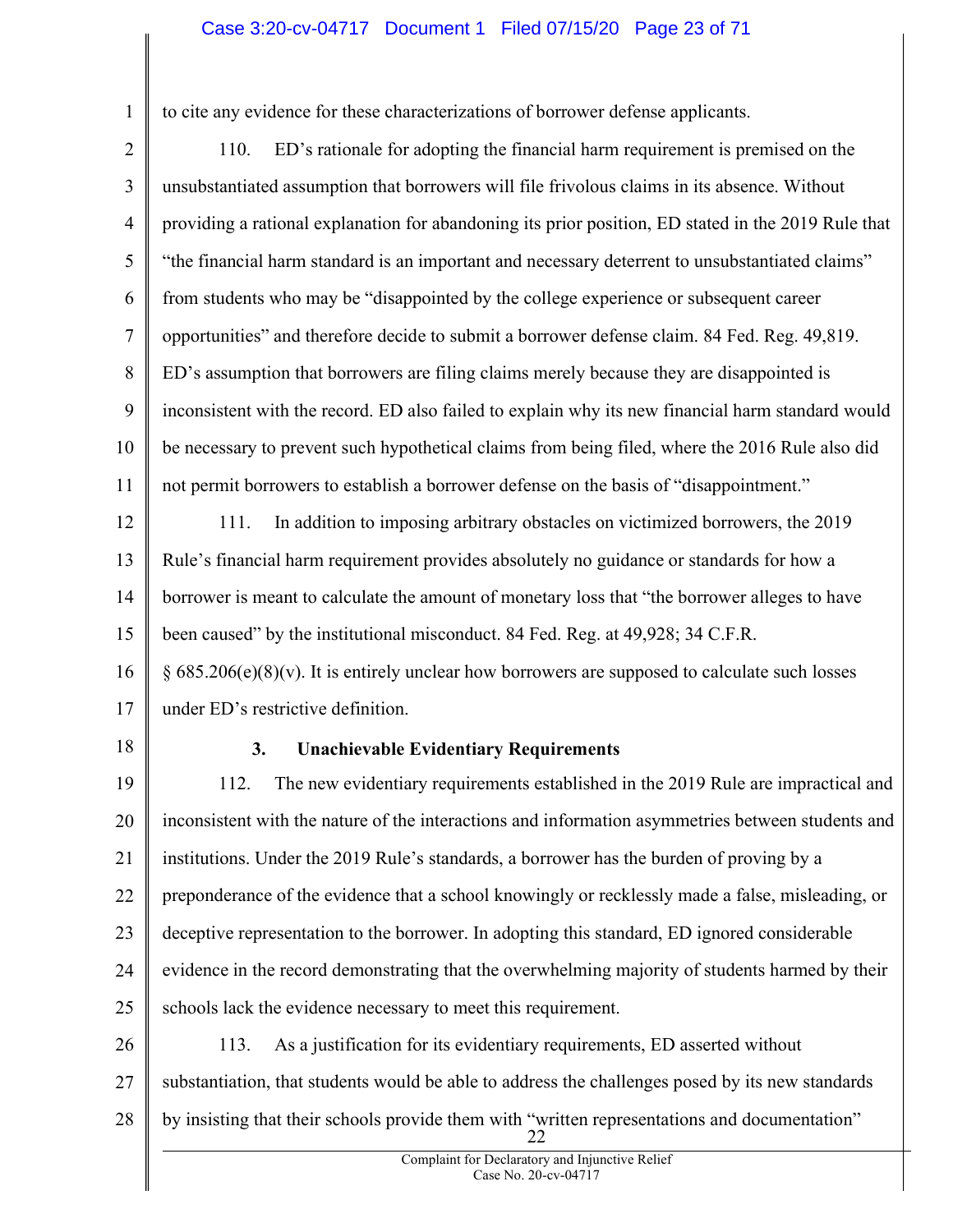#### Case 3:20-cv-04717 Document 1 Filed 07/15/20 Page 24 of 71

1 2 3 during the enrollment process. 84 Fed. Reg. 49,807. This conclusion is inconsistent with record evidence demonstrating that students typically lack the bargaining power to demand such written representations.

4 5 6 7 114. Furthermore, the 2019 Rule does not describe how borrowers could, realistically, demonstrate that a school's statement was made with knowledge of its falsity or reckless disregard for its truth, particularly since students do not have access to their schools' internal documents or communications.

8 9 10 11 12 13 14 15 115. Not only does the 2019 Rule create unreasonable obstacles for borrowers seeking to prove their school's misconduct, the rule imposes irrational requirements on borrowers seeking to demonstrate financial harm. For example, borrowers seeking to demonstrate financial harm by identifying periods of unemployment are required to prove that such periods of unemployment are "unrelated to national or local economic recessions." 84 Fed. Reg. 49,820. ED does not explain how a borrower seeking relief can be expected to demonstrate that their unemployment is unrelated to a "local economic recession," without employing sophisticated analysis that borrowers cannot be expected to undertake.

16 17 18 19 20 21 22 116. In addition, to satisfy the requirements of proving financial harm, students must provide evidence that they were not to blame for their difficulty obtaining employment by demonstrating that their inability to maintain employment was not due to, *inter alia*, their failure to meet health requirements or termination unrelated to their education. 84 Fed. Reg. 49,928; 34 C.F.R.  $\S 685.206(e)(8)(v)$ . They must further provide documentary proof to demonstrate the measures they took to seek employment. Id. ED has not provided a rational justification for imposing these invasive requirements, which do not relate to an institution's misconduct.

23 24 25 26 27 28 23 117. In adopting its new standard, ED failed to reasonably explain its dramatic departure from its previous view, expressed in the 2016 Rule, that it "d[oes] not agree that the [2016] standard will incent borrowers to assert claims of misrepresentation without sufficient evidence to substantiate their claims," and that this concern would be adequately addressed by the fact that "[b]orrower defense claims that do not meet the evidentiary standard will be denied." 81 Fed. Reg. 75,936. Likewise, there is no record evidence to support ED's claim that without the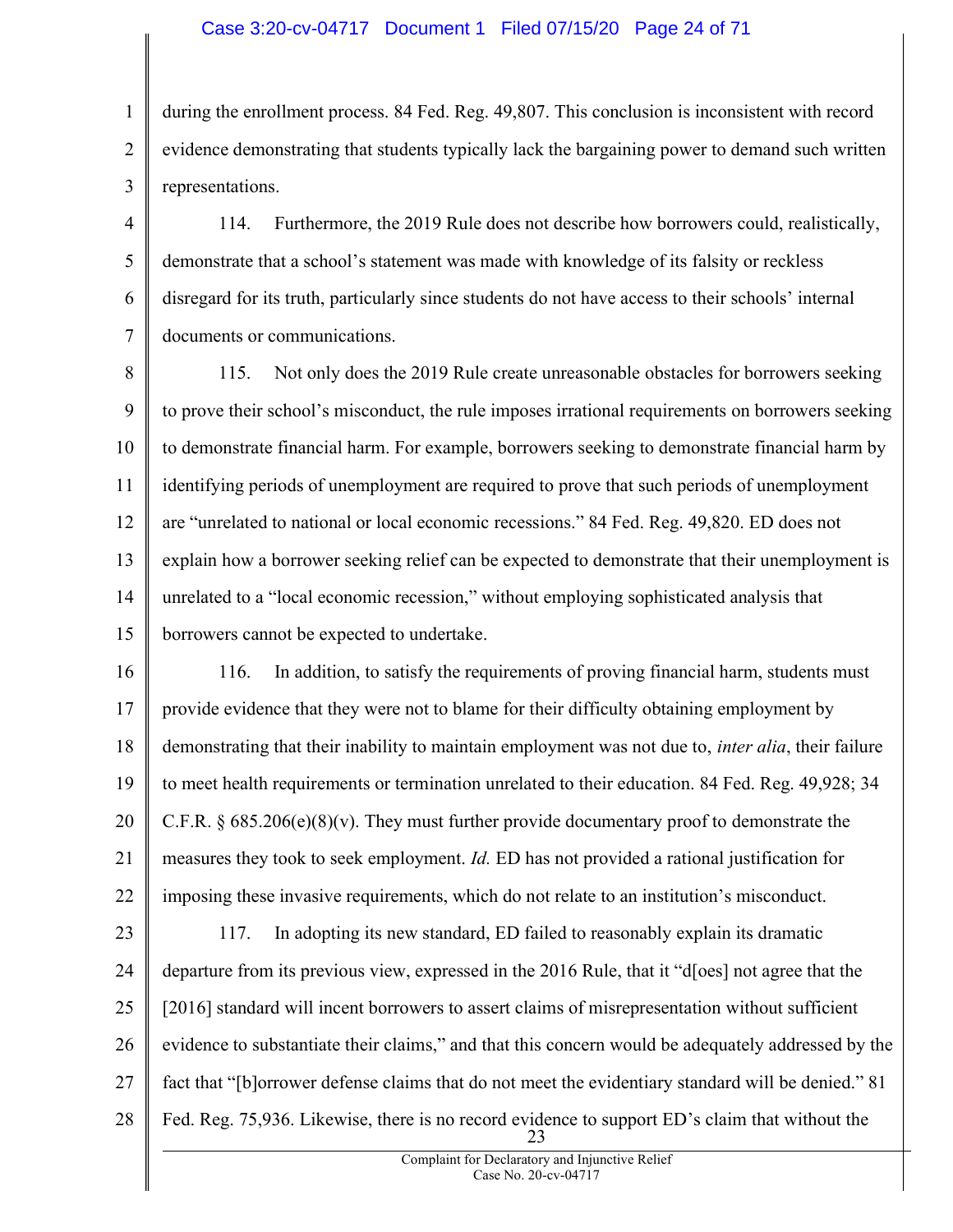# Case 3:20-cv-04717 Document 1 Filed 07/15/20 Page 25 of 71

1 2 3 4 5 2019 Rule's heightened requirements, students might "attempt to induce statements [from schools] that could then be misconstrued or used out of context to relieve borrowers who otherwise received an education from their repayment obligations." 84 Fed. Reg. 49,816-17. These baseless assertions cannot justify the imposition of insurmountable evidentiary standards on borrowers seeking relief.

6

# 4. Imbalanced Adversarial Process

7 8 9 10 11 12 118. In a further ill-explained departure from the 2016 Rule, ED converted the borrower defense process into an adversarial one. ED failed to provide a reasoned explanation for abandoning the position that borrower defense regulations must establish "a non-adversarial process"—meaning that students would not have to directly oppose schools in order to pursue borrower defense claims—to help "even[] the playing field for students" and reduce inequities in resources between borrowers and schools. 81 Fed. Reg. 75,962.

13 14 15 16 17 18 119. In contrast to the 2016 Rule, under the 2019 Rule, individual borrowers are responsible for raising and proving borrower defense claims under the new evidentiary standards, while well-represented institutions are then given an opportunity to review the borrowers' evidence and are "invite<sup>[d]</sup> . . . to respond and to submit [their own] evidence." 84 Fed. Reg. 49,928 (34 C.F.R. § 685.206(d)(10)(i)); see also id. at 49,791-95 (discussing 34 C.F.R. § 685.206).

19 120. The 2019 Rule failed to account for the critical resource disparities between

20 borrowers and schools, including access to information and the ability to obtain representation.

21

# 5. Arbitrary Statute of Limitations

22 23 24 25 121. The 2019 Rule established an accelerated statute of limitations for both defensive and affirmative claims, requiring borrower defense claims to be submitted within three years from the date the borrower leaves school. 84 Fed. Reg. 49,822-24 (pertaining to 34 C.F.R.  $§ 685.206(e)(6)$ .

26 27 28 24 122. The three-year statute of limitations for defensive claims was not proposed in the 2018 NPRM that preceded the 2019 Rule. 83 Fed. Reg. 37,257 ("Under the proposed standard, a borrower may be able to assert a defense to repayment at any time during the repayment period,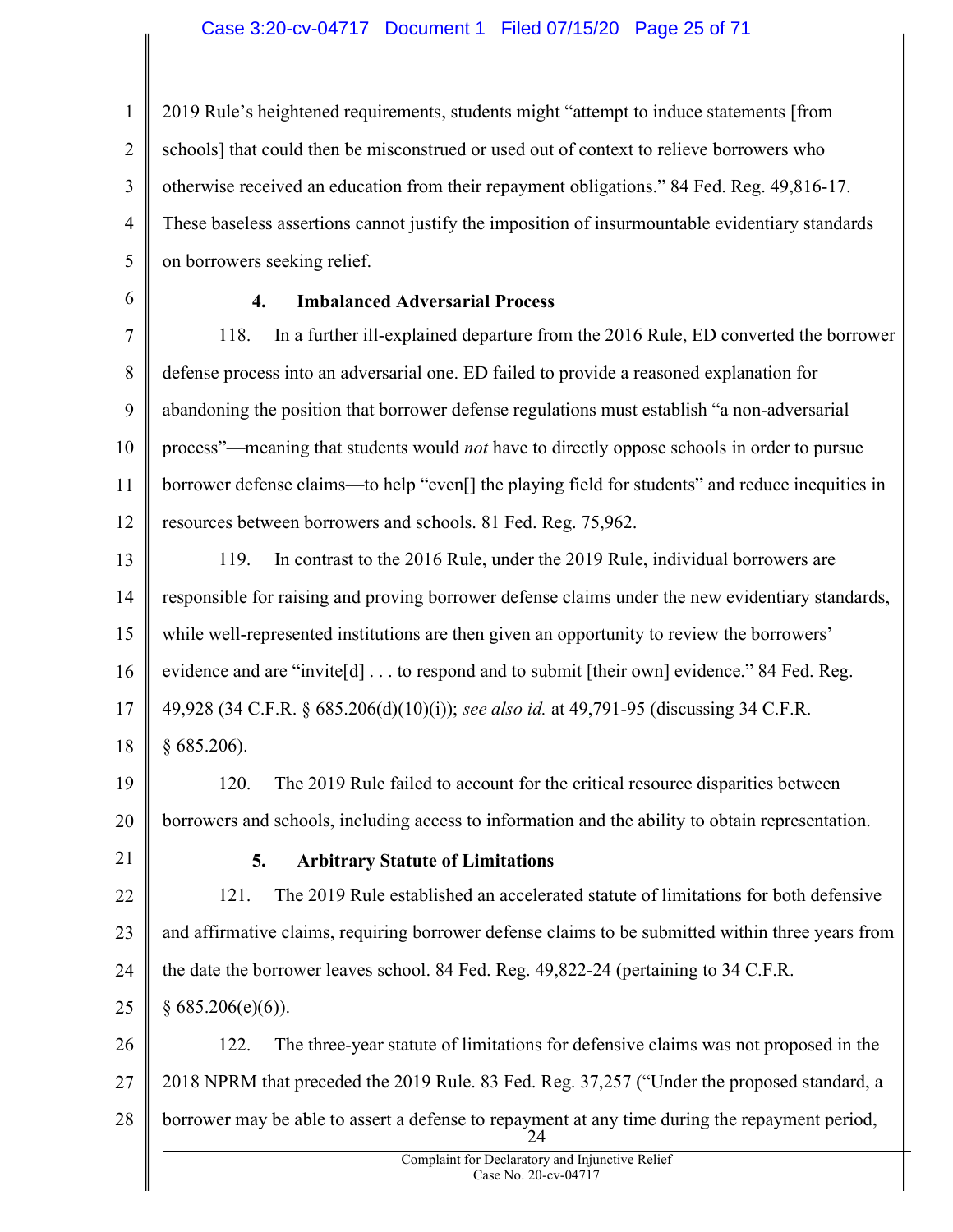# Case 3:20-cv-04717 Document 1 Filed 07/15/20 Page 26 of 71

1 2 3 4 once the loan is in collections, regardless of whether the collection proceeding is one year or many years after a borrower's discovery of the misrepresentation"), and 37,260 ("[t]he proposed regulations do not impose a statute of limitations on the filing of a borrower defense to repayment claim").

5 6 7 8 9 10 123. Although the 2018 NPRM proposed a three-year time limit only for *affirmative* claims, id. at 37, 252, in the 2019 Rule, ED announced that it "was persuaded by the commenter who proposed that a three-year limitations period be put in place for both affirmative and defensive borrower defense claims." 84 Fed. Reg. 49,823. Apart from noting the existence of this change, see 84 Fed. Reg. 49,881 (Table 1) and 49,882, ED did not otherwise address or explain the discrepancy between the 2018 NPRM and the 2019 Rule.

11 12 13 14 15 16 124. The imposition of a three-year statute of limitations on defensive claims is both patently unfair and entirely illogical. Because there is no corresponding time limit for ED to collect on student loans, the 2019 Rule could place borrowers in the position of being legally obligated to repay a loan that was conclusively procured illegally. Indeed, this is a likely outcome, since students will rarely face involuntary collections within three-years of leaving school.

17 18 19 20 21 22 23 24 25 26 125. ED's own calculations demonstrate that the 2019 Rule's new statute of limitations will prevent borrowers with potentially meritorious claims from obtaining relief. According to ED, "[a]pproximately 30 percent of existing claims were submitted within 3-years or less." 84 Fed. Reg. 49,897. ED provided no reasoned basis for its decision to disqualify potentially 70% of victimized borrowers from seeking borrower defense relief. ED stated that it anticipates that the 2019 Rule will create an "incentive to file within the 3-year timeframe" and that it predicts that 70% (rather than 30%) of borrowers may submit in that timeframe based on existing data that 67% of borrowers submit within 5 years. Id. ED provides no support for this prediction and, in any event, no reasoned basis to disqualify potentially 30% of victimized borrower from seeking relief.

27

28

# 6. Intentional Barriers to Relief for Harmed Borrowers

25 126. ED does not hide its intention to limit relief to victims of institutional misconduct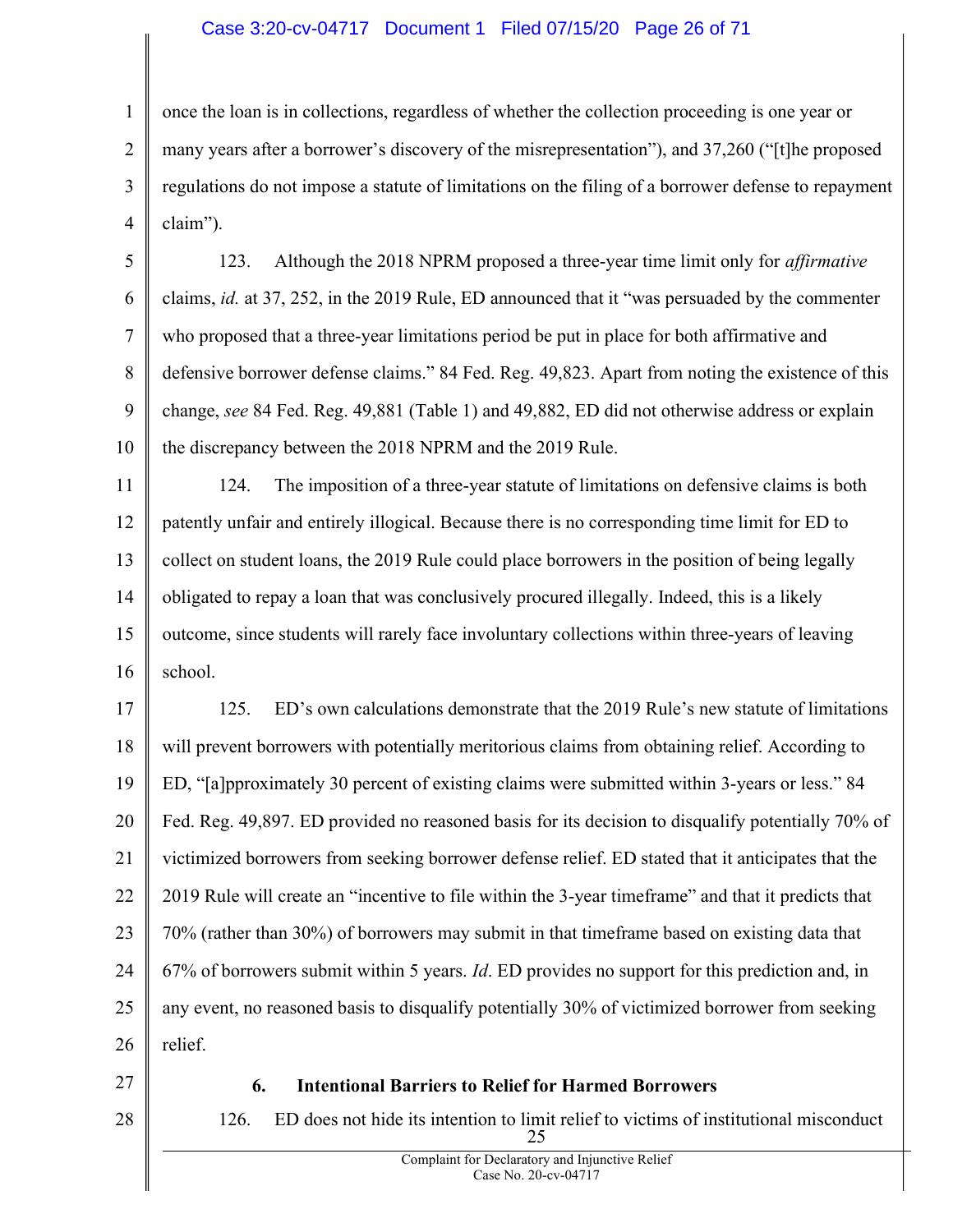# Case 3:20-cv-04717 Document 1 Filed 07/15/20 Page 27 of 71

through its changes to the borrower defense process. In the 2019 Rule, ED explicitly

1

2 3 4 5 6 "recognize[d] that the borrower [success] percent changed significantly from the 2016 final rule" and acknowledge[d] that the 2019 Rule "will reduce the anticipated number of borrower defense applications" due "to changes in the process, not due to changes in the type of conduct on the part of an institution that would result in a successful defense [.]" 84 Fed. Reg. 49,897 (emphasis added).

7 8 9 10 11 12 13 14 15 127. In discussing its anticipated cost-savings associated with the 2019 Rule, ED acknowledged that the 2019 Rule will "result in fewer successful defense to repayment applications as compared to the 2016 final regulations, and therefore fewer discharges of loans." 84 Fed. Reg. 49,890. ED further acknowledged that the 2019 Rule's removal of a group process "is a major contributor to the reduction" of successful claims, 84 Fed. Reg. 49,898, and that the three-year statute of limitations will procedurally disqualify at least 30% of meritorious claims. ED stated that only approximately 30% of existing claims were submitted within three years or less, but stated that it "anticipates that this share will increase when borrowers have the incentive to file within the 3-year timeframe." Id. at 49,897.

16 17 18 19 20 21 22 23 24 25 128. ED's ten-year "budget impact" of the 2019 Rule confirms that the 2019 Rule's new borrower defense standard and process will be practically impossible for borrowers to meet. See 84 Fed. Reg. 49,894-95 (and Table 3). ED estimates that for-profit schools engage in approximately 7 times more institutional misconduct than public and private, non-profit institutions and that, over the ten-year period from 2020 to 2029, for between 7.7% and 11.6% of federal loans taken out to attend for-profit schools, the borrower will be the victim of school misconduct that meets ED's standard for borrower defense. *Id*. Nonetheless, while ED estimates that, over this same period, between 54.6% and 65% of these loans would be discharged under the 2016 Rule, it estimates that, over this same period, only between 3.47% and 5.25% of loans would be discharged under the 2019 Rule. 84 Fed. Reg. 49,895.

26 27 28 26 129. In context, ED's "budget impact" indicates that for every \$1,000,000 in Direct Loans taken out to attend a for-profit school, under the 2019 Rule, ED expects that approximately \$100,000 will be eligible for discharge under ED's borrower defense standard, but, due to the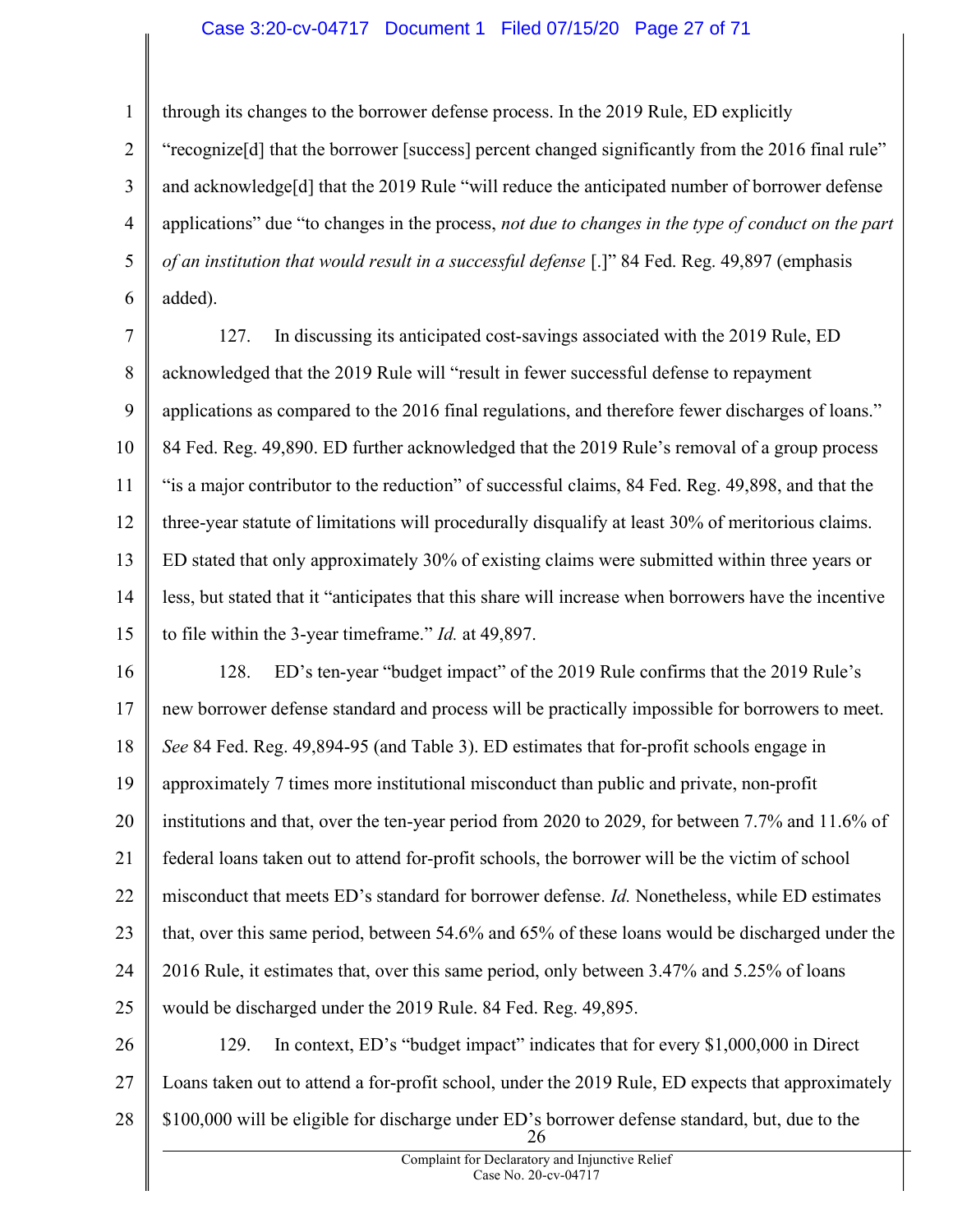#### Case 3:20-cv-04717 Document 1 Filed 07/15/20 Page 28 of 71

1 2 3 2019 Rule's procedural barriers and impediments, ED expects that only around \$4,000 will actually be successfully discharged. ED's own estimates confirm that it has created an illusory process designed to limit, deny, and thwart relief to victimized borrowers.

- 4 5 6 7 8 9 10 11 12 13 14 15 130. In its budgetary analysis, the 2019 Rule introduces a figure not part of the 2016 Rule, "Allowable Applications Percent," which functions to inflate the 2019 Rule's estimated borrower success rates. This figure "captures the [70%] of applications estimated to be made within the 3-year timeframe," by excluding from ED's estimated success rates the 30% not made, which would necessarily have been denied as untimely, thus driving down the success rates. 84 Fed. Reg. 49,894. But, as discussed, ED's assertion that 70% of borrowers will submit a claim within three years is overstated and contradicted by past agency experience that only 30% of borrowers actually do so. Accordingly, if ED applied an "Allowable Applications Percent" consistent with ED's actual experience, the 2019 Rule would have estimated success rates between 1.485% to 2.25% over the ten-year period from 2020 to 2029. In other words, ED's unsupported and arbitrary assumptions obscure the fact that, based on ED's own data, the 2019 Rule's success rates are really approaching 0%.
- 16 17 18 19 20 21 131. ED acknowledges that the 2019 Rule, as compared to the 2016 Rule, will "require more effort on the part of individual borrowers to submit a borrower defense application." 84 Fed. Reg. 49,897. In total, ED estimates that the 2019 Rule's borrower defense process will reduce relief to borrowers by \$512.5 million *annually* versus the 2016 Rule, while at the same time conceding that ED does not expect a material change in institutional misconduct. 84 Fed. Reg. 49,893.
- 22

## B. Elimination of Critical Disincentives to Institutional Misconduct

23 24 25 26 27 28 27 132. The 2019 Rule eliminated numerous measures designed to deter institutional misconduct and ensure that the costs of institutional misconduct are borne by the schools that engage in that misconduct. ED's rescission of these measures is inconsistent with its previous position that borrower defense regulations should promote "improved conduct of schools by holding individual institutions accountable and thereby deterring misconduct by other institutions." 81 Fed. Reg. 75,927.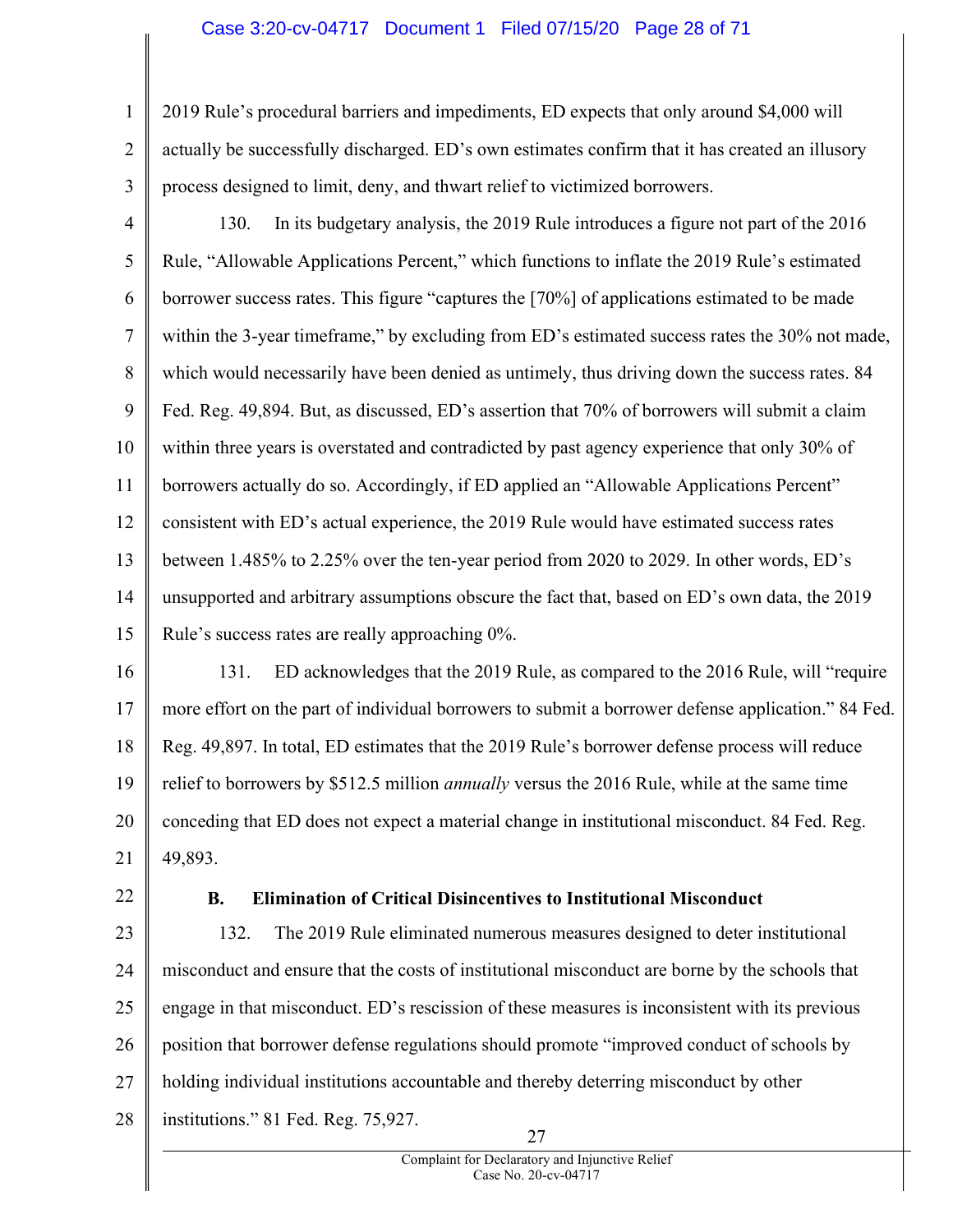# Case 3:20-cv-04717 Document 1 Filed 07/15/20 Page 29 of 71

1 2 3 4 5 6 133. ED's changed position on the importance of institutional accountability is confirmed by ED's erroneous assumption that benefits to borrowers necessarily constitute taxpayer costs. This assumption, which underlies the entire 2019 Rule, fails to acknowledge that shifting costs to predatory institutions would result in savings to *both* borrowers and taxpayers. Notably, ED's current position is unsubstantiated by record evidence and is contradicted by the evidence that supported the 2016 Rule.

7 8 9 10 11 12 13 14 134. Under both the 2016 Rule and the 2019 Rule, ED is—at least in theory—entitled to recoup from schools the costs associated with their students' approved borrower defense claims. However, by considerably narrowing the institutional misconduct that entitles borrowers to relief and by establishing insurmountable evidentiary requirements, ED shifted the costs of schools' abusive conduct away from schools and onto borrowers. In so doing, ED eliminated critical disincentives to future misconduct. ED failed to adequately address the loss of this deterrent and its change of position regarding the importance of creating disincentives for institutional misconduct.

15 16 17 18 19 20 21 22 135. The 2019 Rule also diminishes and impedes ED's ability to recoup the cost of successful borrower defense claims from the schools that engaged in misconduct in comparison to the 2016 Rule. In particular, the 2019 Rule imposed a five-year time limit on ED's initiation of recoupment from an institution following a successful borrower defense claim, 84 Fed. Reg. 49,838-39. Under the 2016 Rule, there was "no limit on the time in which ED could take recovery action if the institution received notice of a claim within the three-year [mandatory record retention] period." 81 Fed Reg. 75,955. ED failed to adequately explain its change of position in introducing the 5-year limitations period.

23

24

25

26

27

136. In addition, the 2019 Rule unreasonably affords institutions a second opportunity to challenge the merits of borrower defense claims in the recoupment process—even though the 2019 Rule gives schools the initial right to challenge a borrower defense claim at the time it is made, and though the 2019 Rule does not afford borrowers the opportunity to appeal a Departmental denial. See 84 Fed. Reg. 49,839.

28

28 137. The 2019 Rule also dramatically weakens the financial-responsibility standards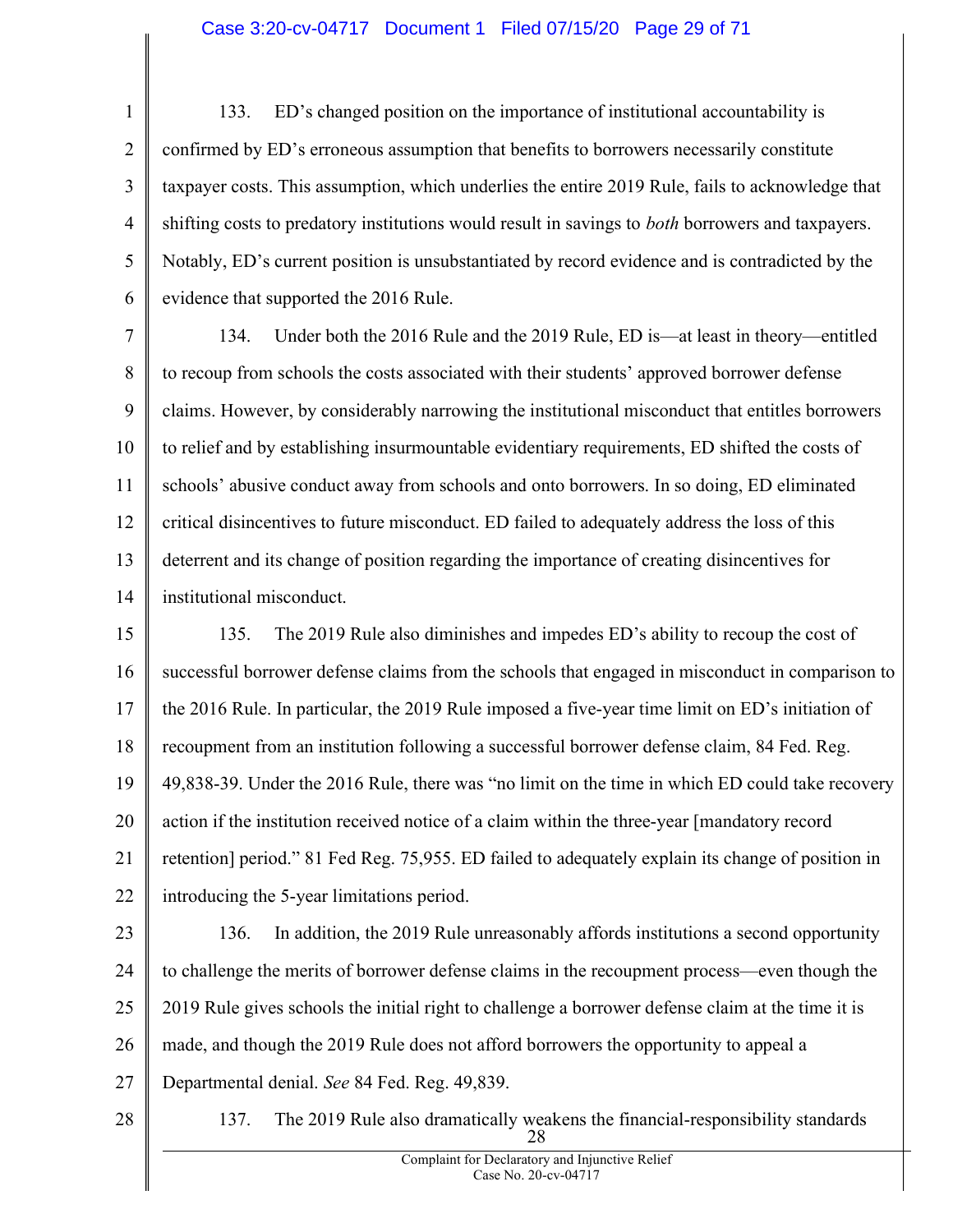#### Case 3:20-cv-04717 Document 1 Filed 07/15/20 Page 30 of 71

established in the 2016 Rule. The 2016 Rule required at-risk schools to set aside funds to cover potential taxpayer losses. The 2016 Rule identified mandatory "triggers" that serve as indicia of financial instability. See 81 Fed. Reg. 75,978-99. When these triggering events occurred, the 2016 Rule required schools to make an alternative showing of financial responsibility and capacity, such as providing a letter of credit demonstrating that a private lender will supply funds to the

1

2

3

4

5

6 7 8 9 school to cover any taxpayer losses. Id. In the 2019 Rule, ED narrowed the class of events that constitute mandatory "triggers," eliminating triggers such as the existence of pending borrower defense claims and pending lawsuits brought by State Attorneys General and borrowers. See 84 Fed. Reg. 49,860-69.

10 11 12 13 14 15 138. ED justified the elimination of these triggers on the ground that the "consequences" of these triggering events "are uncertain." 84 Fed. Reg. 49,860. ED's reasoning relies on its assertion that borrowers submit a large number of "unsubstantiated" claims. See, e.g., 84 Fed. Reg. 49,861. This assertion is unsupported by any evidence in the record, and ED's reasoning is inconsistent with its claim that the 2019 Rule's new borrower defense standard will deter and prevent unsubstantiated claims.

16 17 18 19 20 21 22 23 139. In eliminating pending borrower defense claims as mandatory triggers, 84 Fed. Reg. 49,865, ED irrationally eliminated important predictors of a school's potential financial liabilities. Pending borrower defense claims that are substantially similar to those that have already been approved are meaningful indicia of a school's financial instability. The elimination of such triggers is particularly damaging in light of ED's years-long delay in processing borrower defense claims and its elimination of the group discharge process, requiring individuals with identical claims to submit separate applications. ED's exclusion of such claims as mandatory triggers is irrational and ignores the record evidence.

24 25 26 27 28 29 140. ED also eliminated as mandatory triggers lawsuits brought against schools by state and federal agencies and borrowers. 84 Fed. Reg. 49,864-65 (discussing changes to 34 C.F.R.  $§$  668.171(c)(1)(i) as established by the 2016 Rule). Under the 2016 Rule, such lawsuits constituted triggering events even while pending, so long as the plaintiff's claim had survived a motion for summary judgment. *Id*. In issuing the 2016 Rule, ED reasoned that: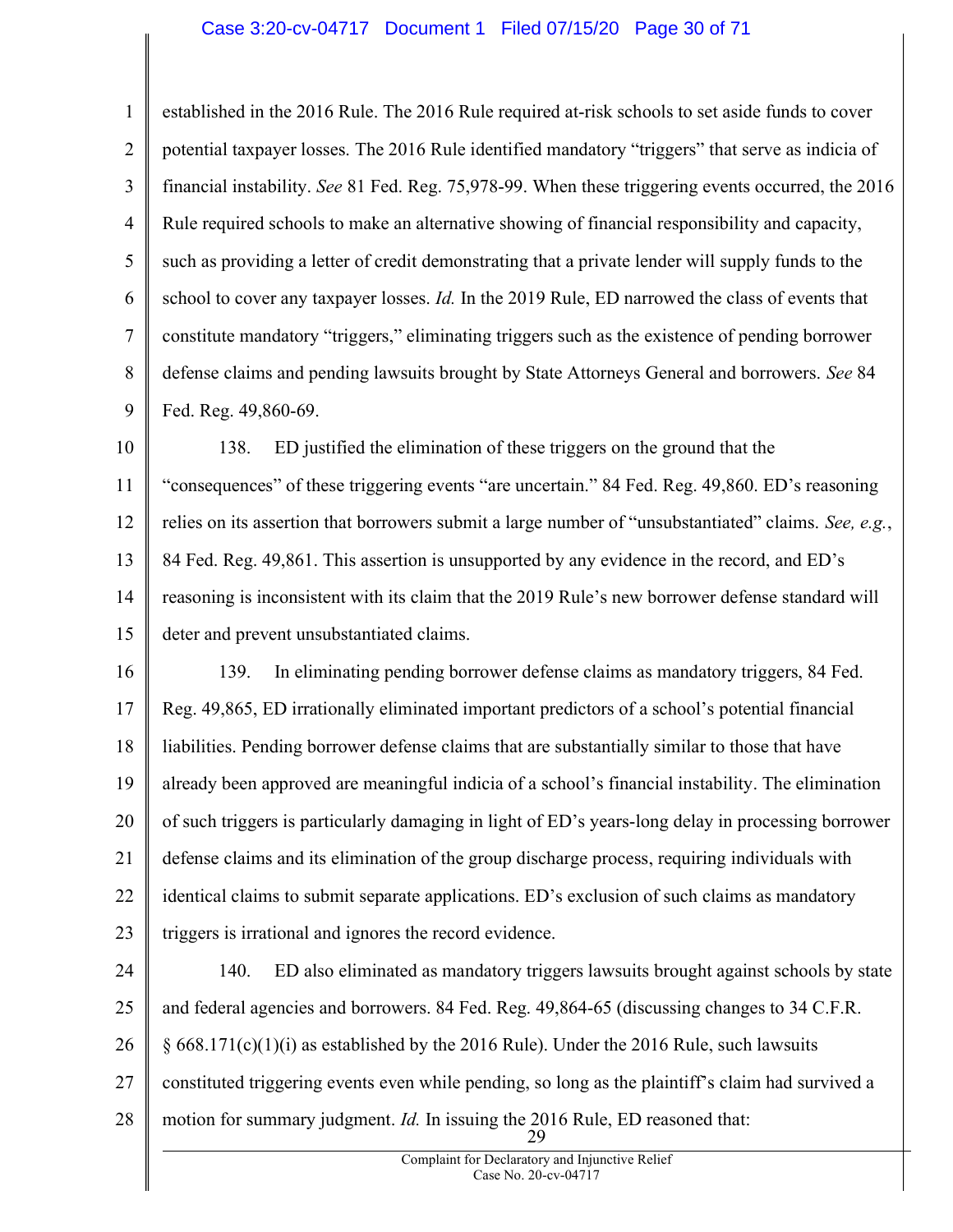# Case 3:20-cv-04717 Document 1 Filed 07/15/20 Page 31 of 71

[I]gnoring the threat until judgment is entered would produce a seriously deficient assessment of ability to meet financial obligations, and worse, would delay any attempt by [ED] to secure financial protection against losses until a point at which the institution, by reason of the judgment debt, may be far less able to supply or borrow the funds needed to provide that protection.

#### 4 81 Fed. Reg. at 75,990. ED's unexplained and unreasoned rejection of these, and other,

mandatory triggers eliminated important disincentives to institutional misconduct.

6 7 8 9 10 11 141. ED acknowledged that the reduction in borrower defense applications under the 2019 Rule will be a "benefit[] to institutions" because it will result in "a decrease in the number of reimbursement requests resulting from Department-decided loan discharges based on borrower defenses." 84 Fed. Reg. 49,890. Additionally, according to ED, the 2019 Rule's "changes to the financial responsibility triggers may reduce recoveries relative to the 2016 final rule" and "could increase the costs to taxpayers." 84 Fed. Reg. 49,893.

12 13 14 15 16 17 18 142. In total, ED estimates that reimbursement from institutions will be reduced by \$153.4 million *annually*, based on changes to institutional accountability between the 2016 Rule and 2019 Rule. 84 Fed. Reg. 49,893; see also, e.g., id. at 49,895 (reduction in reimbursement "reflects the removal or modification of some financial responsibility triggers"); id. at 49,896 ("changes in the timeframe for recovery and changes in the triggers in the [2019 Rule] will reduce the percentage of gross claims recovered from institutions"). ED has accordingly shifted a substantial financial burden to taxpayers without reasoned explanation.

19

1

2

3

5

# C. Elimination of the Group Discharge Process

20 21 22 143. The 2019 Rule rescinded the group discharge process established by the 2016 Rule without providing a reasoned explanation for ED's change of position and without considering the harms posed to borrowers and taxpayers by this change. See 84 Fed. Reg. 49,789-800.

23 24 25 26 27 144. When it issued the 2016 Rule, ED concluded that a group process "will facilitate the efficient and timely adjudication of not only borrower defense claims for large numbers of borrowers with common facts and claims, but will also conserve ED's administrative resources by also adjudicating any contingent claim ED may have for recovery from an institution." 81 Fed. Reg. 75,965

28

30 145. In issuing the 2019 Rule, ED adopted a contradictory position, asserting that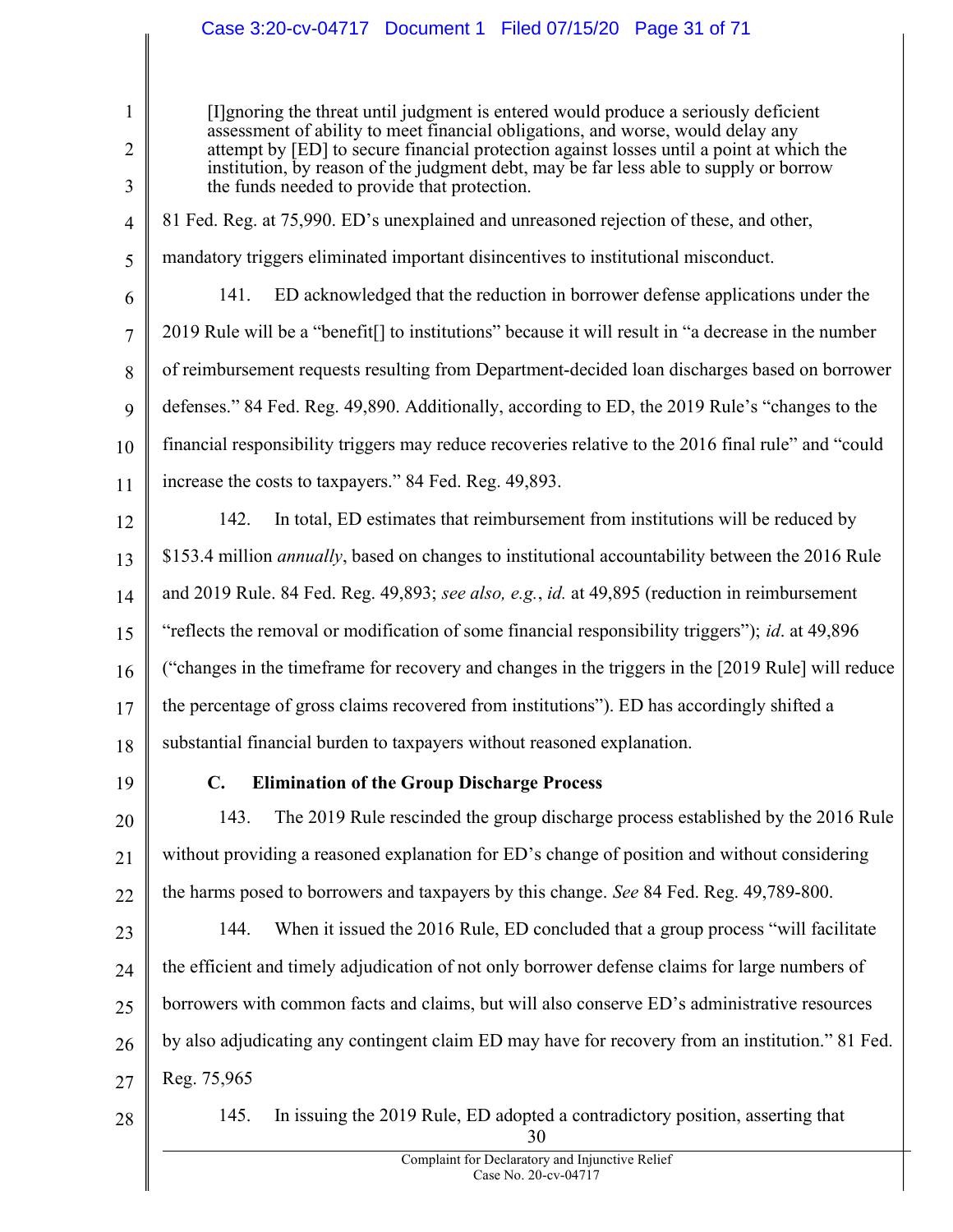### Case 3:20-cv-04717 Document 1 Filed 07/15/20 Page 32 of 71

1 2 3 4 5 6 7 8 "[i]nitiating the group discharge process is extremely burdensome on [ED] and results in inefficiency and delays for individual borrowers." 84 Fed. Reg. 49,879. ED also claimed that the 2019 Rule would result in "fewer [borrower defense claims] than that expected under the 2016 final regulations" and that "a smaller number of claims" means that "[b]orrowers are more likely to have their [claims] processed and decided more quickly . . . ." 84 Fed. Reg. 49,888. However, ED failed to acknowledge that a group process would similarly result in a smaller number of adjudications and did not explain why the same attendant benefits of speed and efficiency would not similarly follow.

9 10 11 12 13 146. In seeking to justify this change of policy, ED relied on the wholly unsubstantiated assertions that group discharges place an undue burden on taxpayers, see 84 Fed. Reg. 49,879, and that there is "evidence of[] outside actors attempting to personally gain from the bad acts of institutions as well as unfounded allegations," by submitting group claims, 84 Fed. Reg. 49,798. ED failed to identify any such "actors" or "evidence."

14 15 16 17 18 19 20 21 147. ED also offered no reasoned explanation for its refusal to consider group evidence submitted by State Attorneys General. ED merely noted that ED "will not be compelled to take action at the recommendation or petition of a State AG . . . nor will [ED] automatically treat State AG Submissions as group claims." 84 Fed. Reg. 49,800. ED instead recommended that State Attorneys General direct concerns about a particular institution to their state agencies. See id. ED ignored the central role that State Attorneys General have played in providing ED with evidence of institutional misconduct and in assisting state residents in obtaining and proving entitlement to borrower defense relief.

22 23 24 25 26 27 28 31 148. ED's primary explanation for its elimination of the group discharge process is its conclusion that the 2019 Rule's new evidentiary standard necessitates individual applications and claim adjudications. See 84 Fed. Reg. 49,798-800, 49,888. But ED failed to acknowledge that it could have retained a group discharge process predicated on a different process and requirements than those it created for individual claims, or that it could maintain a group discharge process for the purpose of determining institutional misconduct even under its new heightened standard. ED's stated rationale does not justify its total abandonment of a group discharge process. See, e.g., 84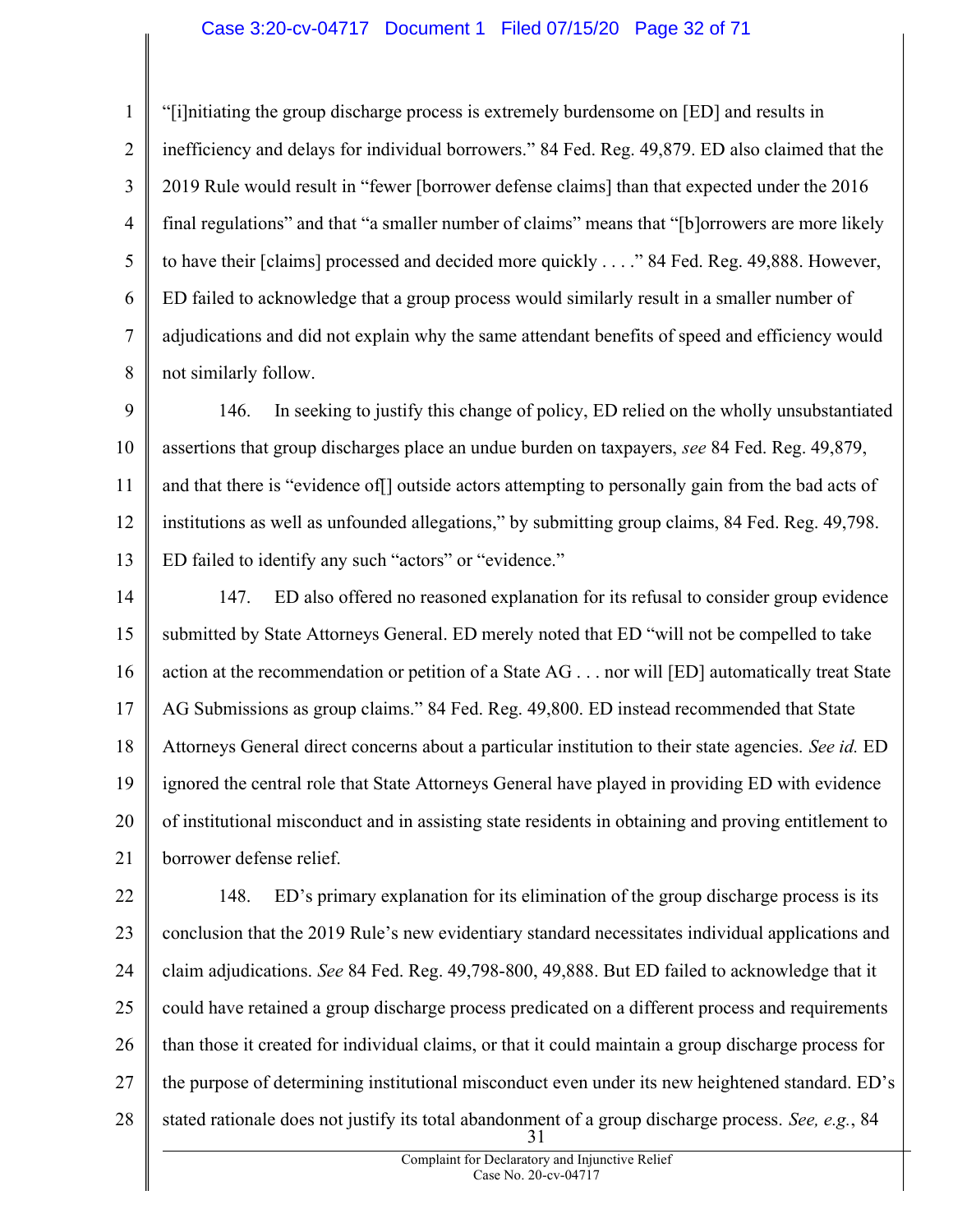1 Fed. Reg. 49,799.

2 3 4 5 6 7 8 9 10 149. Under ED's new policy, even in the case of widespread evidence of institutional misrepresentations, ED will only grant relief where "each borrower" has the "ability to demonstrate that institutions made misrepresentations with knowledge of [their] false, misleading, or deceptive nature or with reckless disregard." 84 Fed. Reg. 49,799. ED has not offered—nor could it offer—a reasonable explanation for denying relief to a borrower merely because the borrower is unable to marshal their own evidence under ED's new strict standard, even where ED is already in possession of such evidence. To limit borrower relief in such circumstances is patently irrational and serves only to unfairly deprive borrowers of relief to which they are entitled.

11

# D. Elimination of Automatic Closed School Discharge Process

12 13 14 150. In the 2019 Rule, ED eliminated the automatic closed school discharge process created by the 2016 Rule. See 84 Fed. Reg. 49,846-55 (discussing new 34 C.F.R. § 685.214). 151. Under the 2016 Rule, 34 C.F.R. § 685.214(c)(2(ii), Title IV loans were

15 16 17 18 19 automatically discharged for students who did not re-enroll in a different Title IV-eligible school within three years of the closure of their prior school. 81 Fed. Reg. 76,036-39. By eliminating this automatic process, the 2019 Rule requires borrowers to affirmatively apply for a closed school discharge, which includes submitting a certification that the borrower declined to participate in a teach-out program or to transfer to another institution. 84 Fed. Reg. 49,846.

20 21 22 23 24 25 26 152. Regarding its change of position from the 2016 Rule, ED stated only that "providing automatic closed school discharges to borrowers runs counter to the goals of these final regulations, which include encouraging students at closed or closing schools to complete their educational programs, either through an approved teach-out plan, or through the transfer of credits separate from a teach-out." 84 Fed. Reg. 49,847. ED does not explain how imposing an affirmative discharge application process, rather than an automatic discharge, would be any more likely to encourage borrowers to engage in a teach-out or transfer to another school.

27

28

32 153. While ED claims that applying for a closed school discharge "is not overly burdensome for borrowers," 84 Fed. Reg. 49,848, this claim is contradicted by evidence in the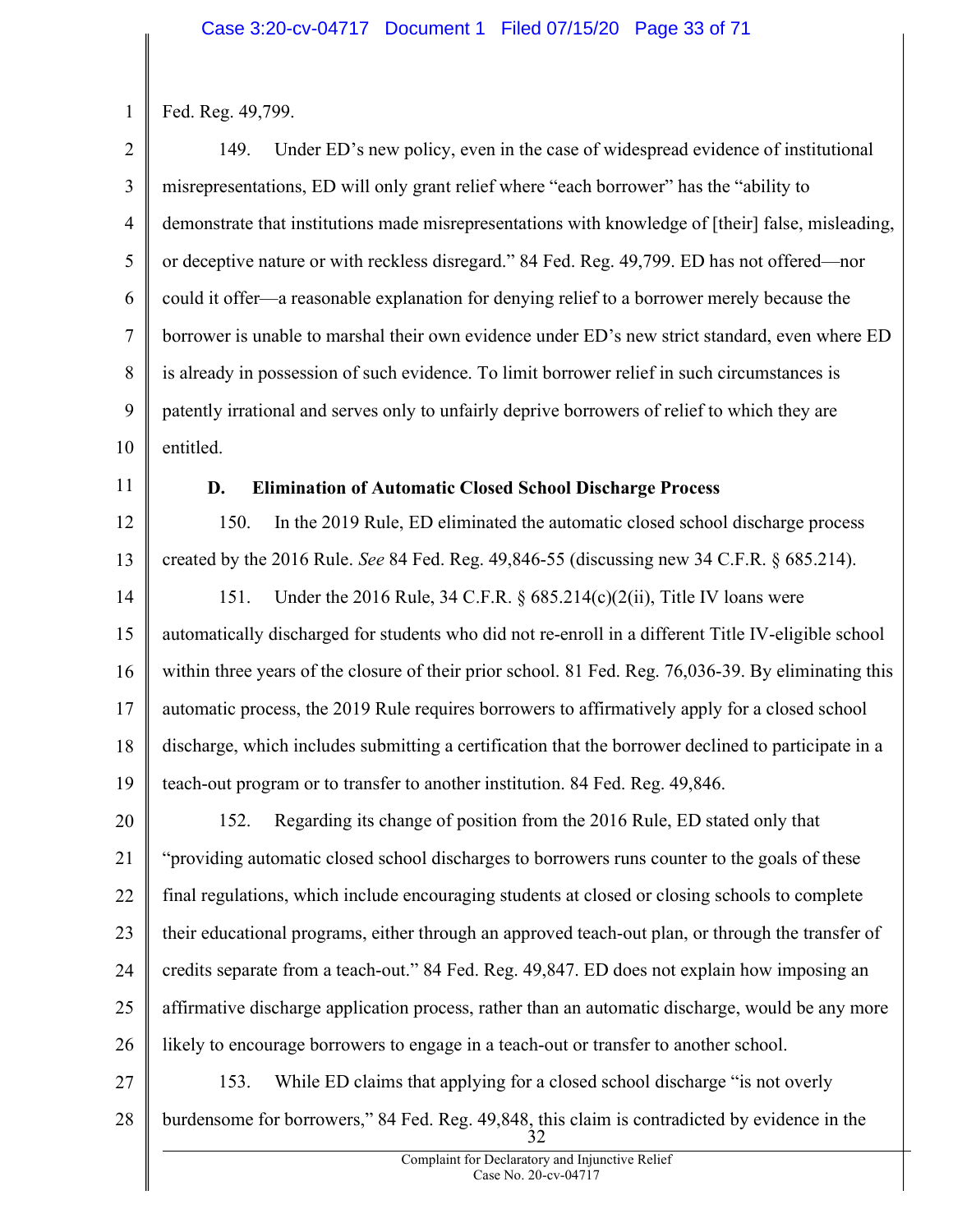#### Case 3:20-cv-04717 Document 1 Filed 07/15/20 Page 34 of 71

1 2 3 4 5 record, which ED failed to address. ED stated only that, "[w]hile there may be disagreement about whether automatic closed school loan discharge is better for borrowers than closed school loan discharges provided to students who apply for such a benefit, [ED] has met the required legal standard for proposing and making this change." 84 Fed. Reg. 49,848. This is not a reasoned explanation.

6 7 8 9 10 154. ED further asserted that some students may not wish to have their loans automatically discharged "given that there may be tax consequences," or because they "may be satisfied with the education they received prior to the school's closure and may have left the school in order to meet certain family or work obligations, but wish to transfer those credits in the future." 84 Fed. Reg. 49,848. ED cited no support for this speculative factual claim.

11 12 13 14 15 16 155. ED also failed to acknowledge then-existing Internal Revenue Service ("IRS") guidance suggesting that closed-school discharges would not result in "tax consequences." See, e.g., Rev. Proc. 2015-57, 2015-51 I.R.B. 863, Rev. Proc. 2017-24, 2017-7 I.R.B. 916, Rev. Proc. 2018-39, 2018-34 I.R.B. 319. In January 2020, the IRS clarified that a safe harbor exists for taxpayers who receive closed school discharges, disproving ED's "tax consequences" rationale. Rev. Proc. 2020-11, http://www.irs.gov/pub/irs-drop/rp-20-11.pdf.

17 18 19 20 21 22 156. In addition to eliminating automatic closed school discharges, ED also eliminated the provision in the 2016 Rule that required closing schools to provide students with information about the availability of the closed school discharge process. 84 Fed. Reg. 49,847. In so doing, ED stated only that it is "ED's, not the school's burden to provide this information to students." Id. This explanation is inconsistent with ED's stated goal of "ensuring students have access to the information they need to be smart consumers," 84 Fed. Reg. 49,818.

- 23 24 25 26 157. In eliminating this disclosure requirement, ED increased the likelihood that students will be unaware of the opportunity to obtain a closed school discharge, and therefore remain burdened by unlawful loans despite being eligible for a discharge. ED failed to acknowledge or address this detrimental impact on borrowers.
- 27
- 28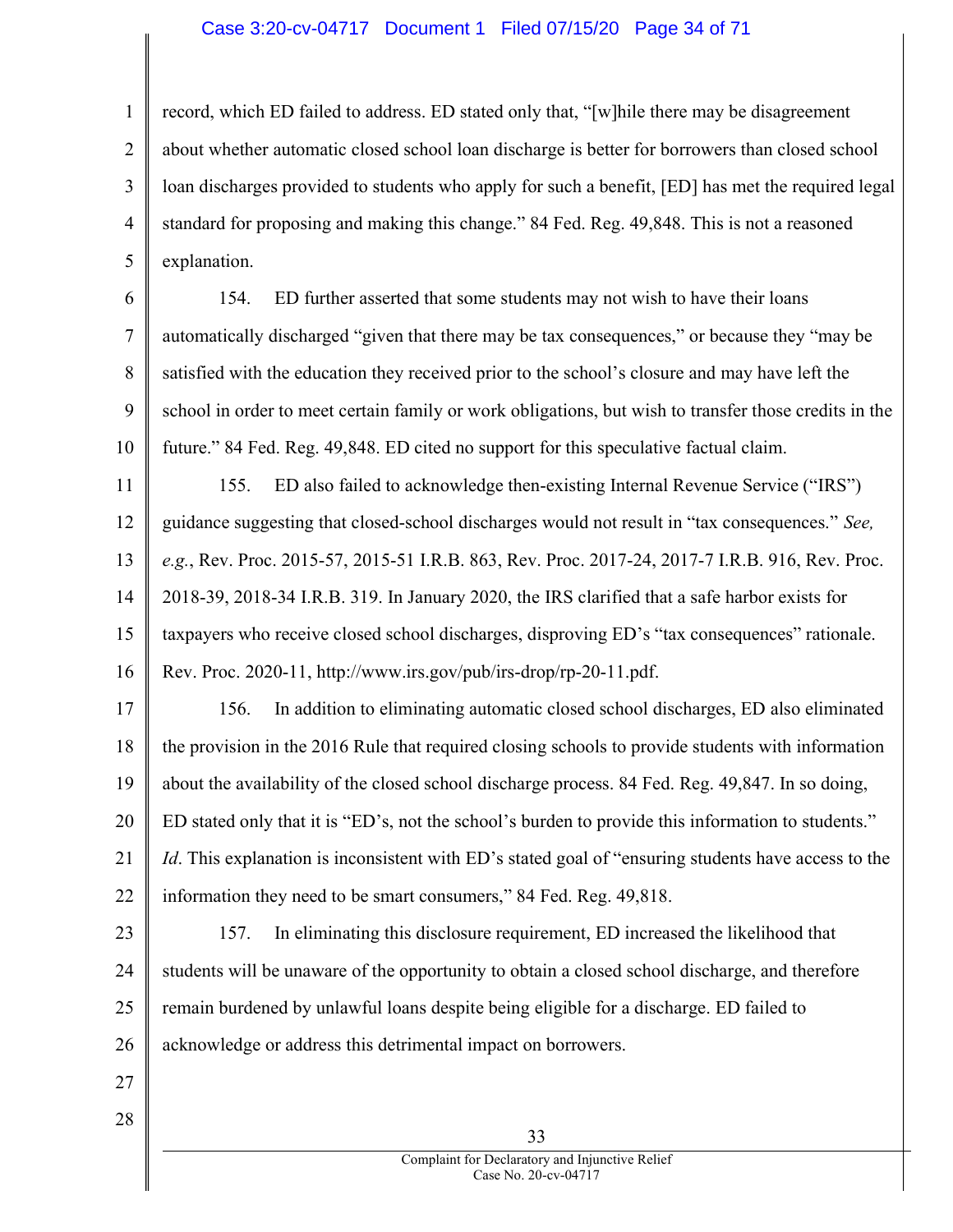| Case 3:20-cv-04717 Document 1 Filed 07/15/20 Page 35 of 71                                                                                                           |
|----------------------------------------------------------------------------------------------------------------------------------------------------------------------|
|                                                                                                                                                                      |
| E.<br>Elimination of Conditions on the Use of Arbitration Agreements and Class<br><b>Action Waivers</b>                                                              |
| In the 2019 Rule, ED eliminated provisions of the 2016 Rule that placed<br>159.                                                                                      |
| conditions on schools' use of mandatory predispute arbitration agreements and class action                                                                           |
| waivers. ED rescinded these provisions and replaced them with a requirement that schools merely                                                                      |
| disclose the existence of arbitration agreements and class action waivers. See 84 Fed. Reg.                                                                          |
| 49,839-46 (relating to new 34 C.F.R. §§ 668.41, 685.304).                                                                                                            |
| 160.<br>In the 2016 Rule, ED explicitly recognized the importance of preserving students'                                                                            |
| right to file suit in court, concluding:                                                                                                                             |
| [E] vidence showed that the widespread and aggressive use of class action waivers                                                                                    |
| and predispute arbitration agreements coincided with widespread abuse by<br>schools over recent years, and effects of that abuse on the Direct Loan Program. It      |
| is undisputable that the abuse occurred, that a great many students were injured by                                                                                  |
| the abuse, that the abusive parties aggressively used waivers and arbitration<br>agreements to thwart timely efforts by students to obtain relief from the abuse,    |
| and that the ability of the school to continue that abuse unhindered by lawsuits<br>from consumers has already cost the taxpayers many millions of dollars in losses |
| and can be expected to continue to do so.                                                                                                                            |
| 81 Fed. Reg. 76,025.                                                                                                                                                 |
| ED failed to reasonably explain its departure from this prior position or to address<br>161.                                                                         |
| the fact that relegating the adjudication of institution misconduct to private, confidential                                                                         |
| arbitration deprives ED of information necessary to safeguard taxpayer funds. ED merely                                                                              |
| "acknowledge[d] that arbitration proceedings are not public forums in the same way as traditional                                                                    |
| court proceedings," and asserted that, "public hearings, while transparent, have serious                                                                             |
| drawbacks" including, <i>inter alia</i> , the potential for "serious negative impact on an institution's                                                             |
| reputation." 84 Fed. Reg. 49,843. ED's failure to address the benefits of public judicial                                                                            |
| proceedings and class actions is unreasonable and leaves unaddressed a critical consideration                                                                        |
| underlying the 2016 Rule.                                                                                                                                            |
| In support of its elimination of conditions on the use of predispute arbitration<br>162.                                                                             |
| agreements, ED pointed to a single magazine article from 2012 titled, "Benefits of Arbitration for                                                                   |
| Commercial Disputes,"—an article which does not relate to students, education, or borrowers in                                                                       |
| 34                                                                                                                                                                   |
| Complaint for Declaratory and Injunctive Relief<br>Case No. 20-cv-04717                                                                                              |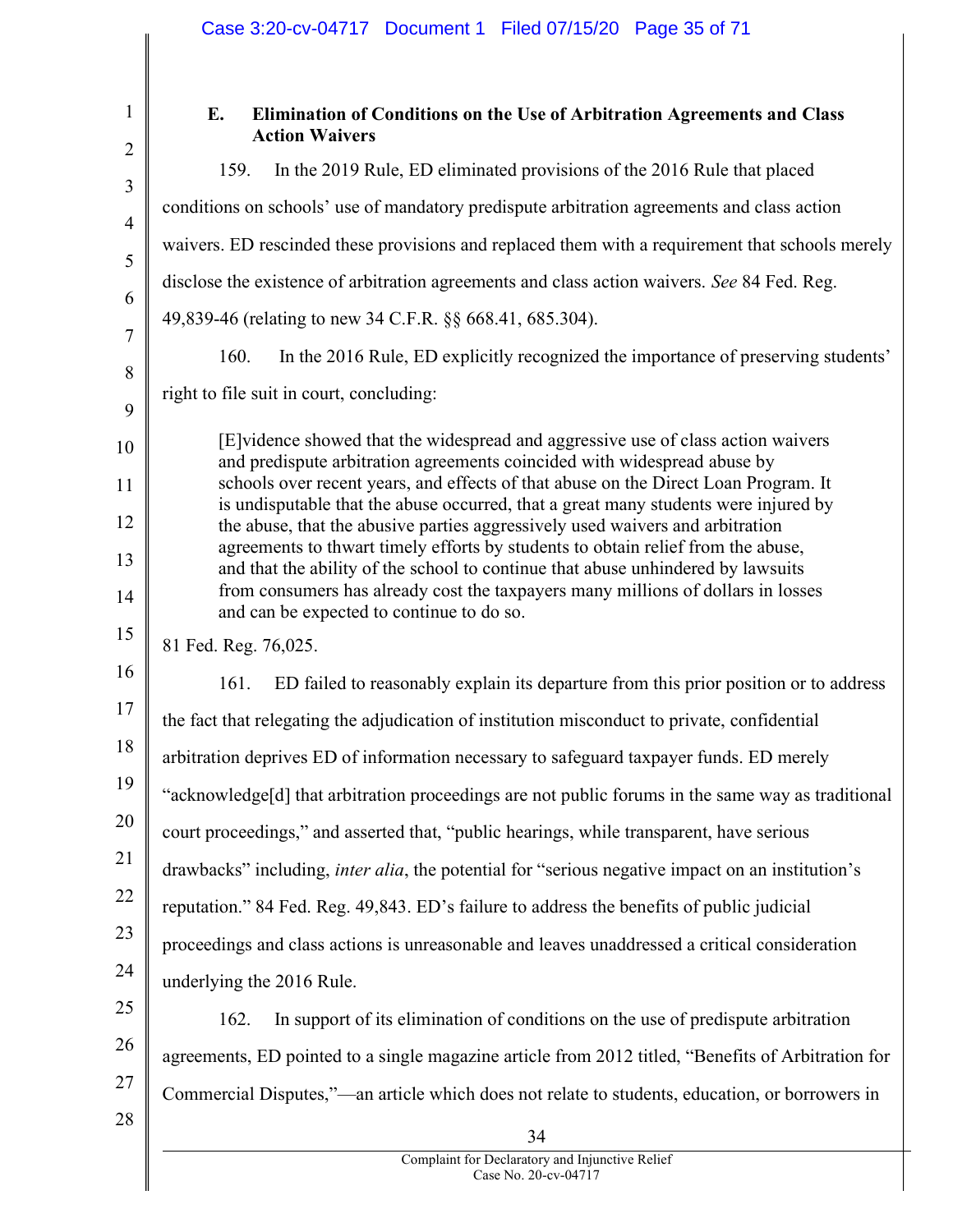#### Case 3:20-cv-04717 Document 1 Filed 07/15/20 Page 36 of 71

1 2 3 the education context—to assert that arbitration may be beneficial for borrowers. 84 Fed. Reg. 49,841. ED's failure to address the incongruity between this article and the relevant context is not reasonable. Moreover, ED's conclusions are unsupported by the voluminous record before it.

4 5 6 7 8 9 10 11 12 13 14 15 163. Responding to commenters raising concerns about the elimination of these provisions, ED stated that, if the "final regulations would put students at a 'distinct legal disadvantage' against schools that 'can afford high quality legal counsel,' it is difficult to understand how this same concern would not apply to a complex, expensive court proceeding," and asserted that arbitration may serve to level the playing field in such instances. 84 Fed. Reg. 49,842. ED failed to address the fact explained by numerous commenters that class actions—and not one-off arbitrations, where individuals are still frequently unrepresented—are the traditional vehicles for solving such imbalances in power and representation between the parties. On this point, ED stated only that "concern regarding an individual's ability to acquire representation [in light of a class action waiver] is mitigated by ED's proposal to allow students and schools to employ internal dispute resolution options, where legal representation is not necessary." 84 Fed. Reg. 49,844.

16 17 18 19 20 21 164. ED's rationalization fails to address the fact that the 2016 Rule created limitations only on *mandatory pre-dispute* arbitration clauses and did not prohibit students and schools from voluntarily choosing arbitration once a dispute arises. In response, ED now speculates that "while institutions may have continued to provide voluntary arbitration, schools may not have made it obvious to students how to avail themselves of arbitration opportunities." 84 Fed. Reg. 49,888. Unsupported conjecture is not a reasoned basis for agency action.

22 23 24 25 26 27 28 35 165. ED asserted that class actions "benefit the wrong individuals, that is, lawyers and not wronged students." 84 Fed. Reg. 49,844-45. This position is at odds with ED's conclusion in the 2016 Rule that it disagreed with commenters that the 2016 Rule "will create opportunities for [abuse by] plaintiffs' attorneys." 81 Fed. Reg. 75,973. ED based its change of position on a single article from a partisan advocacy group, which is not relevant to the student borrower context, but rather focuses on "the need for reform" to limit "class-action and mass-tort abuses." 84 Fed. Reg. 49,845, n.134 (citing James R. Copland, et al., "Trial Lawyers, Inc. 2016," Manhattan Institute,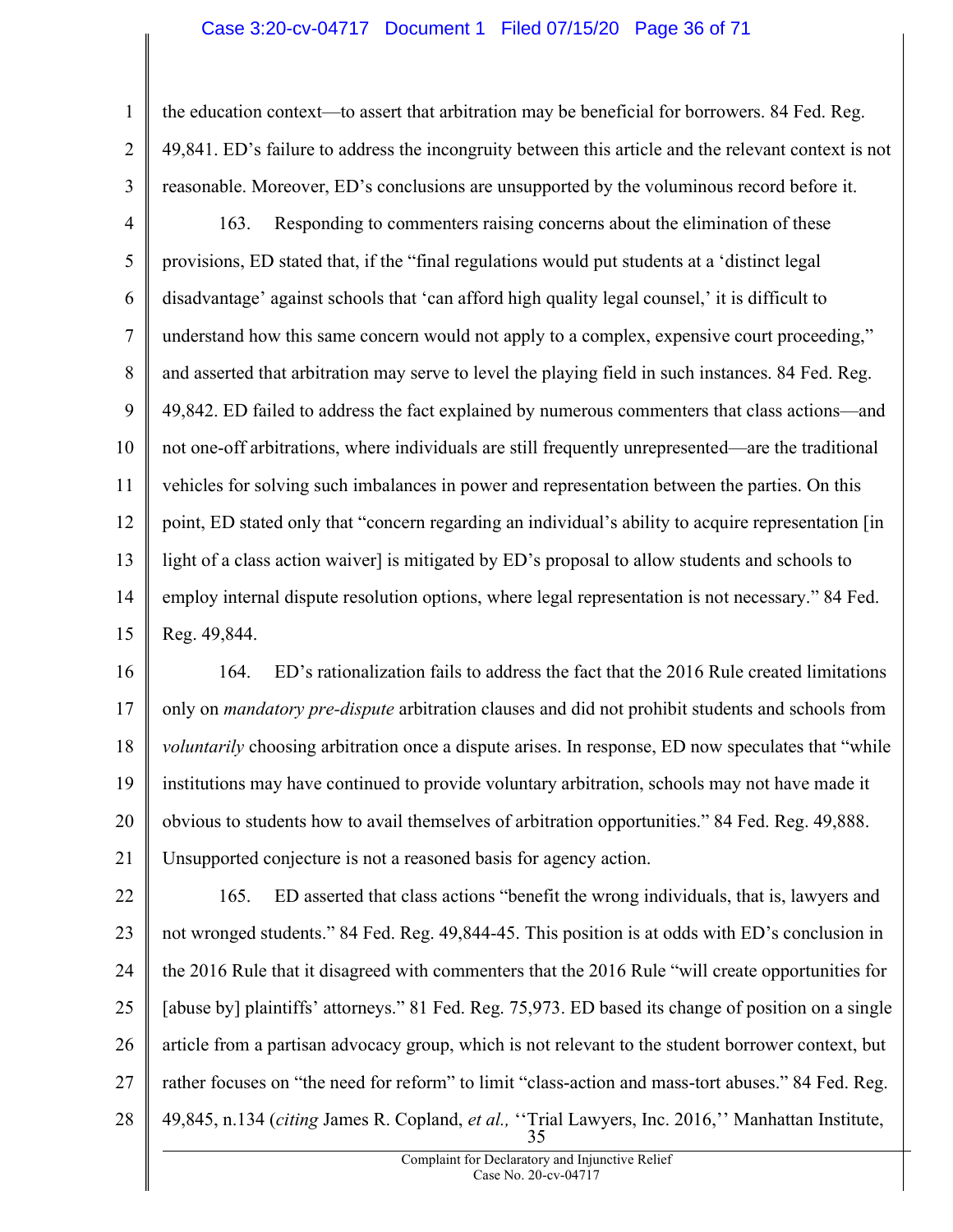# Case 3:20-cv-04717 Document 1 Filed 07/15/20 Page 37 of 71

1 2 3 4 5 6 7 8 9 10 11 12 13 14 15 16 at 5, https://media4.manhattaninstitute.org/sites/default/files/TLI-0116.pdf.) ED did not explain why this inapplicable article outweighed ED's prior, reasoned determinations and the considerable evidence submitted by commenters illustrating the benefits of class actions for lowincome consumers. Nor did ED further justify its dramatic change of position from the 2016 Rule. 166. ED's conclusion that requiring schools to disclose their use of mandatory predispute arbitration agreements and class action waivers will adequately protect borrowers is also contrary to substantial evidence and ED's own prior conclusions. See 84 Fed. Reg. 49,845- 46. ED previously explained that "[t]he literature regarding use of arbitration agreements in consumer transactions provides repeated anecdotal and empirical evidence that consumers commonly lack understanding of the consequences of arbitration agreements" and that "it is unrealistic to expect the students to understand what arbitration is and thus what they would be relinquishing by agreeing to arbitrate." 81 Fed. Reg. 76,028. In the 2019 Rule, ED stated only that it "rejects the assertion that students are unable to appreciate the rights they are giving up," but failed to provide a reasoned basis for why it now believes that disclosure of predispute arbitration agreements and class waivers will provide sufficient protection to borrowers. 84 Fed. Reg. 49,845.

17 18

19

20

21

22

### F. Elimination of Repayment Rate and Financial Protection Disclosure Requirements

167. In the 2019 Rule, ED eliminated the provisions of the 2016 Rule that required loan repayment rate and financial protection disclosures by institutions. 84 Fed. Reg. 49,876 (discussing ED's elimination of 34 C.F.R. § 668.41(h) and (i) of the 2016 Rule, which established such disclosures).

23 24 25 26 27 168. ED's only explanation for eliminating the loan repayment rate disclosure was logistical. 84 Fed. Reg. 49,876. ED asserted that the repayment rate disclosures required by the 2016 Rule used data gathered pursuant to another regulation, the Gainful Employment Rule, which ED had recently rescinded. Id. ED failed to explain why it chose not to adopt an alternate method for calculating loan repayment rates.

28

169. In eliminating these disclosures, ED asserted that, "[a]s a general matter, we

36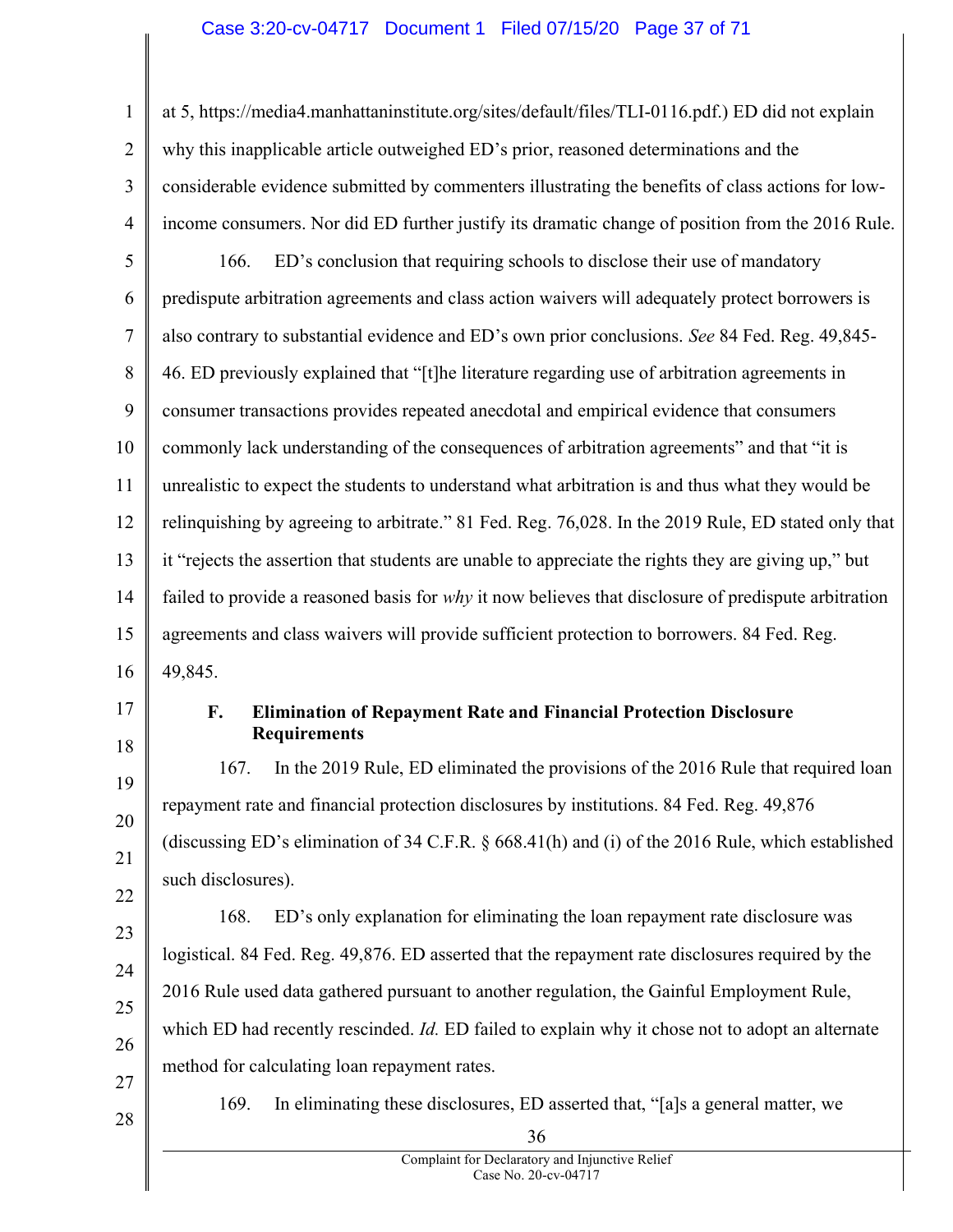## Case 3:20-cv-04717 Document 1 Filed 07/15/20 Page 38 of 71

1 2 3 4 5 6 7 8 9 10 11 12 13 14 15 16 17 18 19 20 21 22 23 24 25 26 27 28 37 Complaint for Declaratory and Injunctive Relief consider repayment rates to be an important factor students and their families may consider when choosing an institution," but that "[w]e believe that any benefit that a student may derive from knowing the loan repayment rate for a proprietary institution is negated by not knowing the comparable loan repayment rate at a non-profit or public institution." 84 Fed. Reg. 49,876. This assertion wholly fails to acknowledge or explain ED's complete change of position from the 2016 Rule, which underlined the "fundamental differences" between these types of schools, and explained that ED "appl[ied] the loan repayment rate disclosure only to the for-profit sector primarily because the frequency of poor repayment outcomes is greatest in this sector." 81 Fed. Reg. 75,934. Nor does this explanation address the evidence on which ED based its prior position. 170. With respect to financial protection disclosures, ED explained that although some prospective students find information from financial protection disclosures helpful, "on balance" the disclosures "could tarnish the reputation" of for-profit schools that are in a precarious financial condition. 84 Fed. Reg. 49,876. ED did not explain its change of opinion in this regard from the 2016 Rule, in which it explained that requiring such disclosures simultaneously disincentivizes risky financial behavior by these institutions and protects students and taxpayers. 81 Fed. Reg. 75,934-35. 171. ED's elimination of these mandatory disclosures is inconsistent with its global assertions in the 2019 Rule, in which it claims to "seek[] to prevent borrower defense claims before they arise by disseminating information about various institutions that will help students make informed decisions based upon accurate data." 84 Fed. Reg. 49,793. VI. ED'S RESCISSION OF THE 2016 RULE AND REPLACEMENT WITH THE 2019 RULE HARMS THE STATES 172. ED's rescission of the 2016 Rule and issuance of the 2019 Rule causes concrete and particularized injury to the States by directly and indirectly harming their public colleges and universities, the state fiscs, and the economic well-being of their residents. A. Harm to the States' Public Colleges and Universities 173. The States' public colleges and universities are competitors of for-profit schools. In particular, the States' community colleges compete for and seek to serve prospective and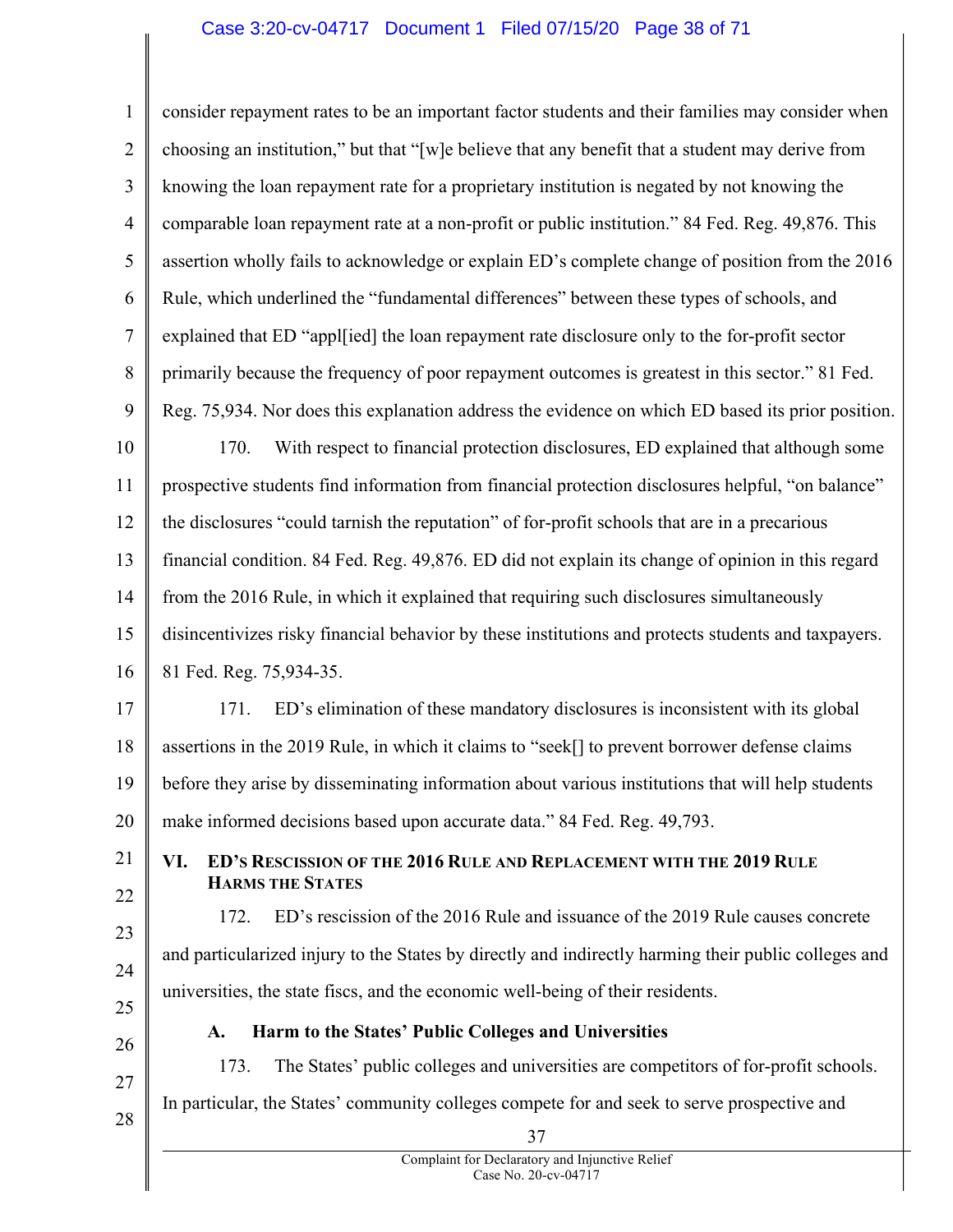# Case 3:20-cv-04717 Document 1 Filed 07/15/20 Page 39 of 71

1 enrolled students of for-profit schools.

2 3 4 5 174. The States' community-college systems are economic actors that spend billions of dollars each year educating their residents. For example, with more than 2.1 million students at 115 colleges, the California Community Colleges is the largest system of higher education in the nation with an annual budget of over \$10 billion.

6 7 8 9 10 11 12 13 14 175. The States have an interest in promoting opportunities for education in their public colleges and universities and in deterring predatory schools, including for-profit schools, from unfairly competing with them. The borrower-defense provision of the HEA, 20 U.S.C. § 1087e(h), is a critical deterrent to the misconduct carried out by predatory institutions, including for-profit schools. ED's implementation of this HEA provision in the 2016 Rule created meaningful disincentives for institutional misconduct. The 2019 Rule eliminated these deterrence mechanisms. Moreover, the financial accountability metrics in the 2016 Rule, which were weakened significantly by the 2019 Rule, jeopardized the eligibility of predatory institutions to participate in Title IV aid and thus their ability to operate.

15 16 17 18 19 20 21 22 176. ED's rescission of the 2016 Rule and replacement with the 2019 Rule impairs the educational missions of the States' public colleges and universities. For example, the educational mission of Massachusetts's public colleges and universities is provided by statute and requires the institutions to "strengthen the access of every individual in the commonwealth to education opportunities." M.G.L. c. 15A  $\S$  1. It is within the mission of the Massachusetts Department of Higher Education to ensure that "the programs and services of Massachusetts higher education . . . meet standards of quality commensurate with the benefits it promises and must be truly accessible to the people of the Commonwealth in all their diversity."

23 https://www.mass.edu/about/aboutdhe.asp.

24 25 26 27 28 38 177. Similarly, it is within the mission of California's public colleges and universities to enroll a "diverse and representative student body," with "[p]articular efforts . . . made with regard to those who are historically and currently underrepresented in both their graduation rates from secondary institutions and in their attendance at California higher educational institutions." Cal. Educ. Code § 66010.2. Restoring access to higher education for those who need it is also a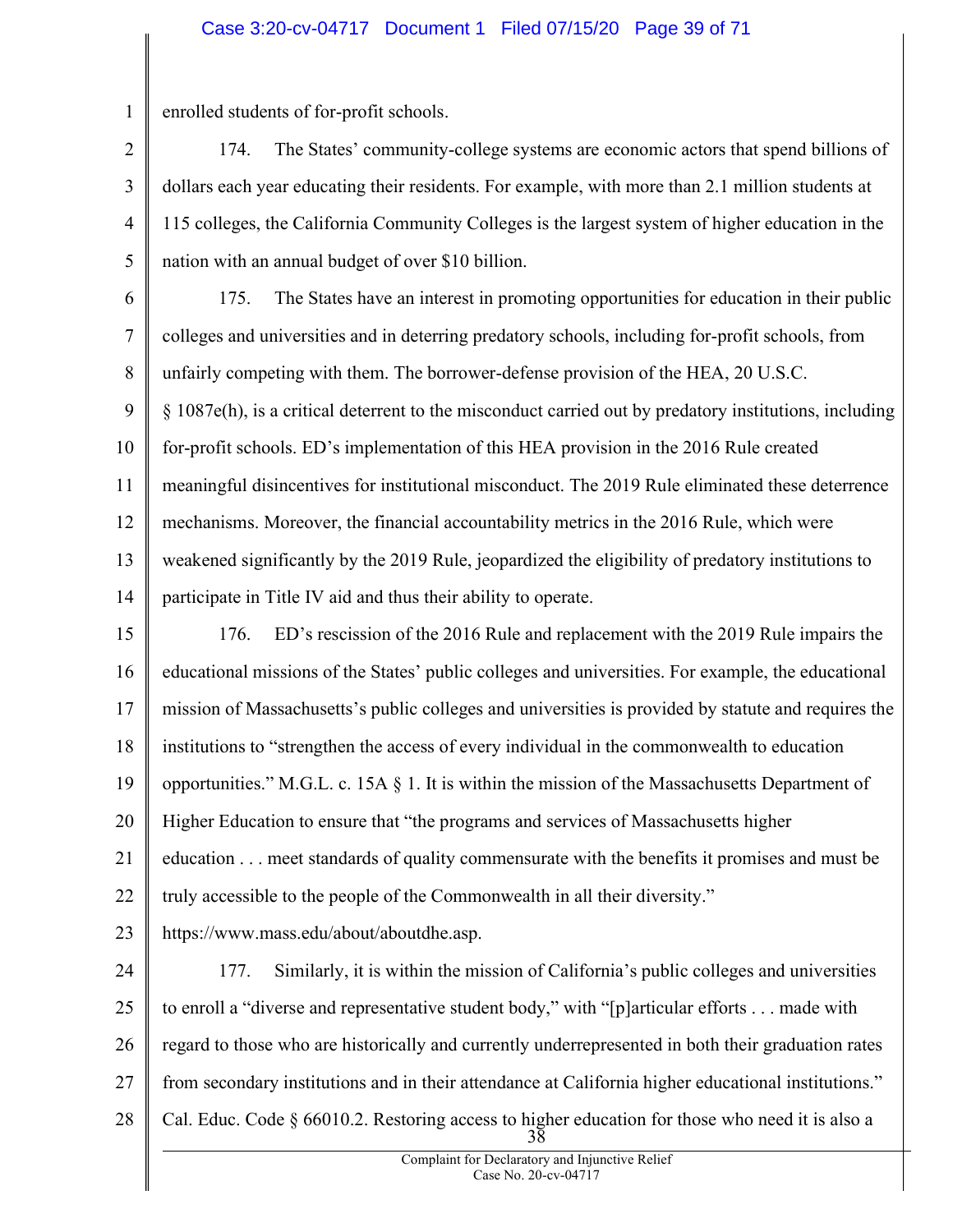# Case 3:20-cv-04717 Document 1 Filed 07/15/20 Page 40 of 71

1 2 3 4 5 major system priority for California Community Colleges. On September 21, 2015, the Board of Governors of the California Community Colleges requested an additional \$175 million in funding in 2016-17 for increased access for approximately 70,000 students. The request was specifically made to accommodate additional, expected enrollments from veterans returning from Iraq and Afghanistan, and the closure of several for-profit schools, including Corinthian.

6 7 8 9 10 11 12 13 14 15 16 17 18 178. In Colorado, the general assembly has declared "that the provision of a higher or career and technical education for all residents of this state who desire such . . . is important to the welfare and security of this state and nation and, consequently, serves an important public purpose . . . ." C.R.S. §23-3-102. An analysis of 2015 College Scorecard data shows that 16% of Colorado's undergraduate population attends for-profit schools, higher than the nationwide average (10%). Enrollment at Colorado's for-profit institutions is disproportionately low-income (57%) relative to public and private institutions. See Center for Responsible Lending, "Colorado's For-Profit College Student Struggle to Graduate, Pay Off Steep Debt Burdens," Jan. 2017. https://www.responsiblelending.org/research-publication/colorados-profit-collegestudents-struggle-graduate-pay-steep-debt-burdens. Three years later, the data indicated little had changed. See The State of For-Profit Colleges, January 2019, at https://www.responsiblelending.org/es/research-publication/state-profit-colleges. 179. Connecticut's higher education policies seek to achieve the goals of "(A) reducing

19 20 21 22 23 24 25 26 27 28 39 socioeconomic disparities,  $(B)$  reducing the achievement gap between whites and minorities ... (C) improving the lives of residents living in the most urbanized areas of the cities of the state . . . (D) ensuring that the quality of postsecondary education is improved . . . [and] ensur[ing] that higher education is affordable for the residents of the state. . . ." Conn. Gen. Stat. § 10a-11c. The goals of Connecticut's public college system include "ensuring that no qualified person be denied the opportunity for higher education on the basis of age, sex, gender identity or expression, ethnic background or social, physical or economic condition . . . to provide opportunities for education and training related to the economic, cultural and educational development of the state . . . to assure the fullest possible use of available resources in public and private institutions of higher education . . . ." Conn. Gen. Stat. § 10a-6 (b); see also Conn. Gen. Stat. § 10a-11 (strategic plan to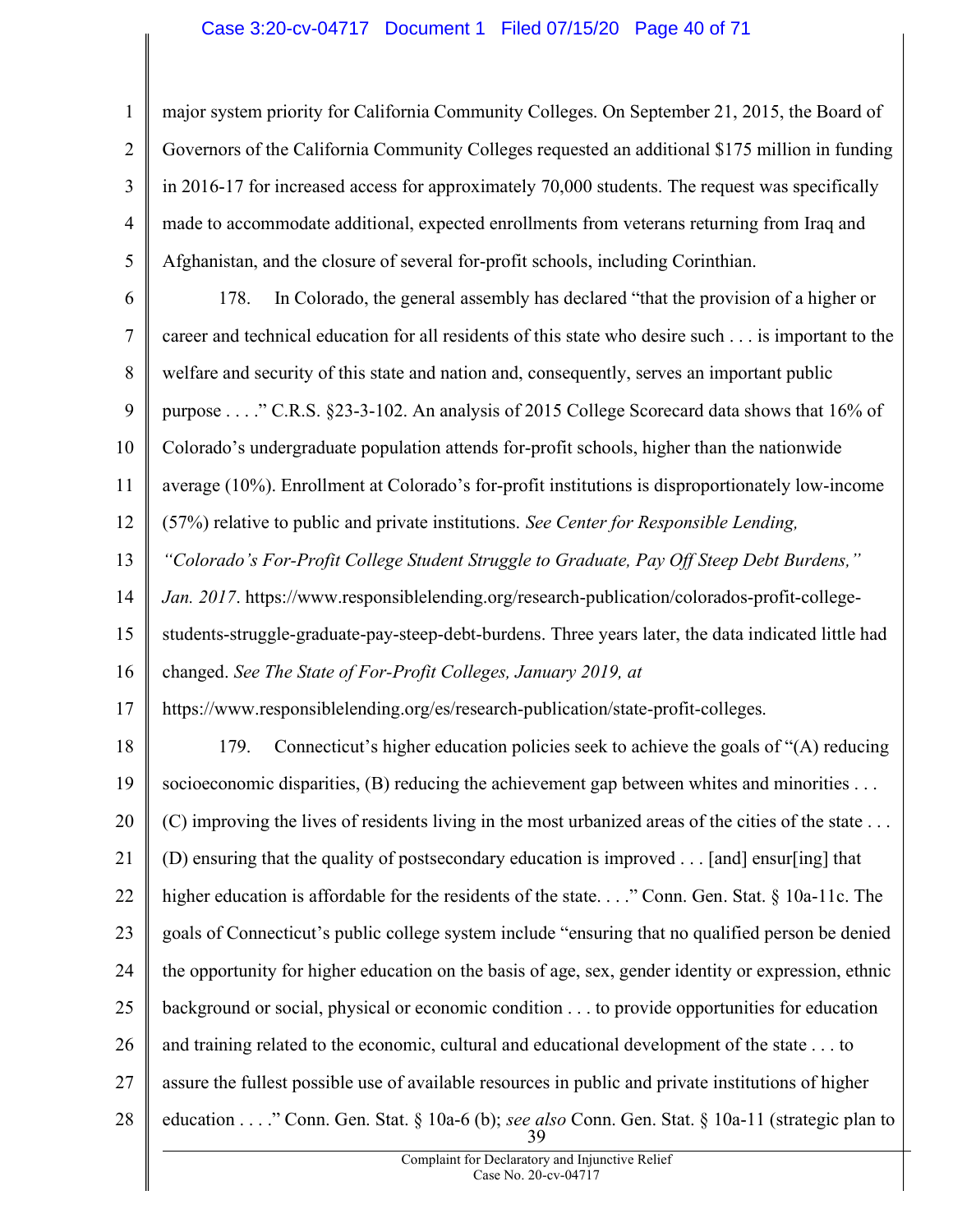## Case 3:20-cv-04717 Document 1 Filed 07/15/20 Page 41 of 71

1 2 3 4 5 6 ensure racial and ethnic diversity and minority advancement program); Conn. Gen. Stat. § 10a-10 (establishment of Office of Educational Opportunity to increase "state-wide efforts to increase enrollment, retention and graduation of disadvantaged students"); Conn. Gen. Stat. § 10a-11b (c) (higher education strategic master plan to consider "developing policies to promote and measure retention and graduation rates of students . . . [and] addressing the affordability of tuition at institutions of higher education and the issue of increased student indebtedness").

7 8 9 10 11 12 13 14 180. Delaware's higher education mission is elaborated in the establishment of the Higher Education office. By establishing this office, Delaware upholds the importance of ensuring that "higher education is accessible and affordable" and helping "facilitate families saving for college." Del. Code Ann. tit. 14, § 181 (West). Delaware's General Assembly has emphasized these principles, affirming that "students attending institutions of higher education . . . have reasonable financial alternatives to enhance their access. . ." and that such access assists youths in "achieving the optimum levels of learning and development." Del. Code Ann. tit. 14, § 9201 (West).

15 16 17 18 19 20 21 22 23 24 181. The District of Columbia has also demonstrated its commitment to higher education by enacting a variety of laws designed to protect "the quality of postsecondary education," D.C. Code § 38-1301(1), "ensure [the] authenticity and legitimacy of [postsecondary] educational institutions," id.  $\S$  38-1303, and to provide financial aid programs that will "enable[] college-bound residents of the District of Columbia to have greater choices among institutions of higher education." Id. § 38-2701. To achieve these important educational goals, the District has established a wide variety of grant and loan programs that provide student financial aid. E.g., D.C. Code §§ 38-1207.02, -2702, -2704, -2733(a); 29 DCMR §§ 7000 – 7099. Several of these programs only provide aid to students attending schools eligible for Title IV funding. E.g., D.C. Code §§ 38-2702(c)(1), -2704(c)(1), -2731(3)

25 26 27 28 40 182. Hawai'i promotes access to quality education through a program of financial assistance for students attending universities and community colleges within the University of Hawaii System. Hawaii Revised Statutes §§ 304A-501 to -506. The University of Hawaii System includes three universities, seven community colleges, and community-based learning centers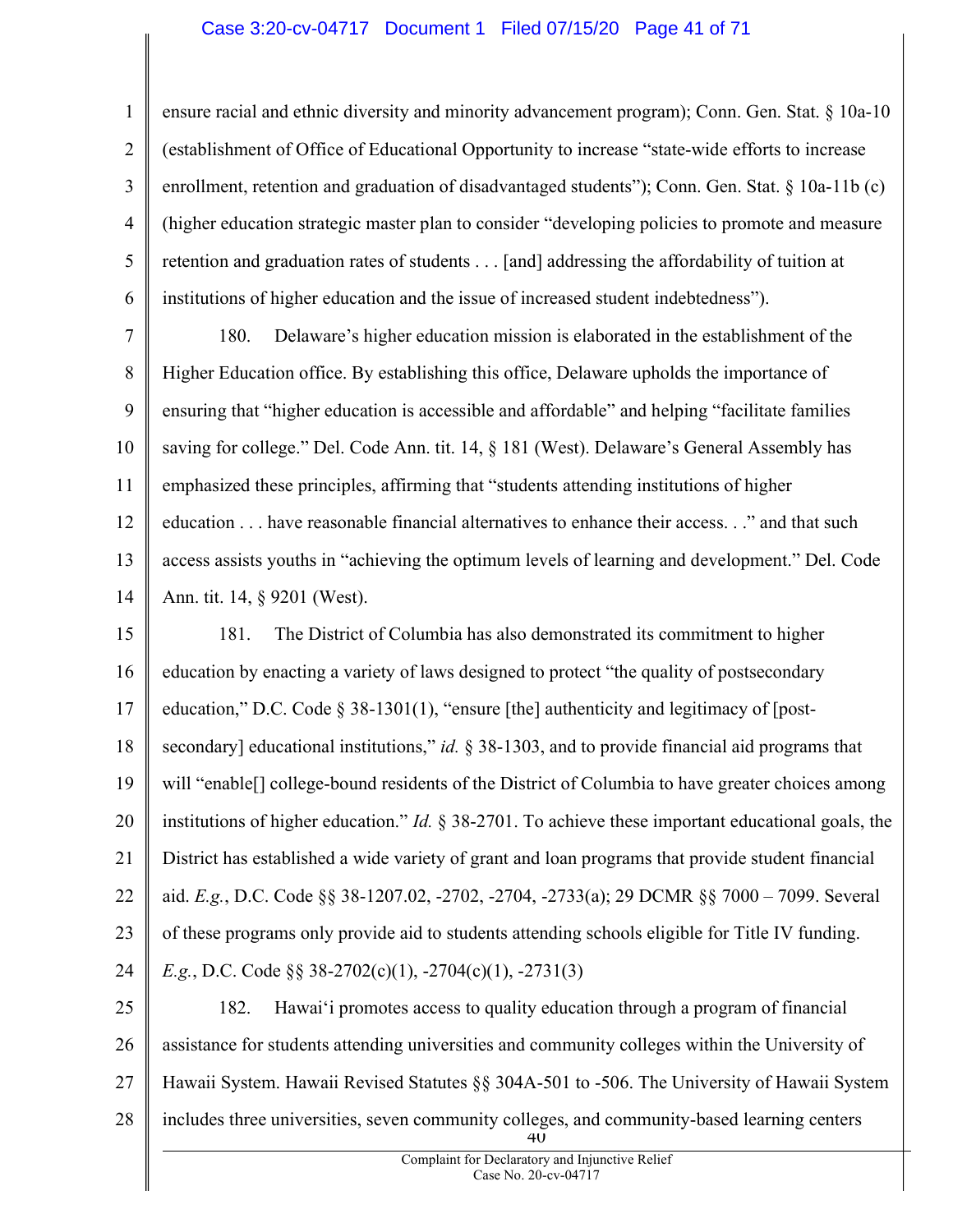## Case 3:20-cv-04717 Document 1 Filed 07/15/20 Page 42 of 71

1 2 3 4 5 6 7 8 9 10 11 across Hawai'i. Although University of Hawaii community colleges are among the most affordable public two-year institutions in the nation, low-income families would need to spend nearly a quarter of family income to pay for attending a two-year public institution full time. Institute for Research on Higher Education, "College Affordability Diagnosis: Hawaii," 2016, http://www2.gse.upenn.edu/irhe/affordability-diagnosis. In its continued commitment to the development of an educated labor force and engaged citizenry, Hawai'i established a permanent Hawaii Community College Promise Program in 2018 to "provide scholarships for the unmet direct cost needs of qualified students enrolled at any community college campus of the University of Hawaii." HRS § 304A-506. In the 2018-2019 fiscal year, Hawai'i appropriated \$700,000 to the Promise Program. 183. The Illinois General Assembly has declared that "the provision of a higher

12 13 14 15 16 17 education for all residents of this State who desire a higher education and are properly qualified therefor is important to the welfare and security of this State and Nation and, consequently, is an important public purpose." 110 ILCS 947/5. The General Assembly also made findings that the benefits to Illinois are even greater when Illinois students attend state institutions. These benefits include the importance of increased enrollment and tuition, and the furtherance of State efforts at creating a highly trained workforce. 110 ILCS 947/65.100(a).

18 19 20 21 22 23 24 25 26 27 28 41 184. In Maryland, the General Assembly created the University System of Maryland "[i]n order to foster the development of a consolidated system of public higher education, to improve the quality of education, to extend its benefits and to encourage the economical use of the State's resources." Md. Code Ann., Educ. § 12-101. Maryland also has 16 community colleges, one of which is the Baltimore City Community College whose purpose is to "provide quality, accessible, and affordable education to the citizens of Baltimore in the areas of basic skills, technical and career education, continuing education, and the arts and sciences." Id. at § 16-501. Although not included in the University System of Maryland, St. Mary's College of Maryland, is "a public honors college, located in St. Mary's County" (Id. at § 14-401) and Morgan State University "is an instrumentality of the State and a public corporation" that performs an "essential public function" of, among other things, the "development and delivery of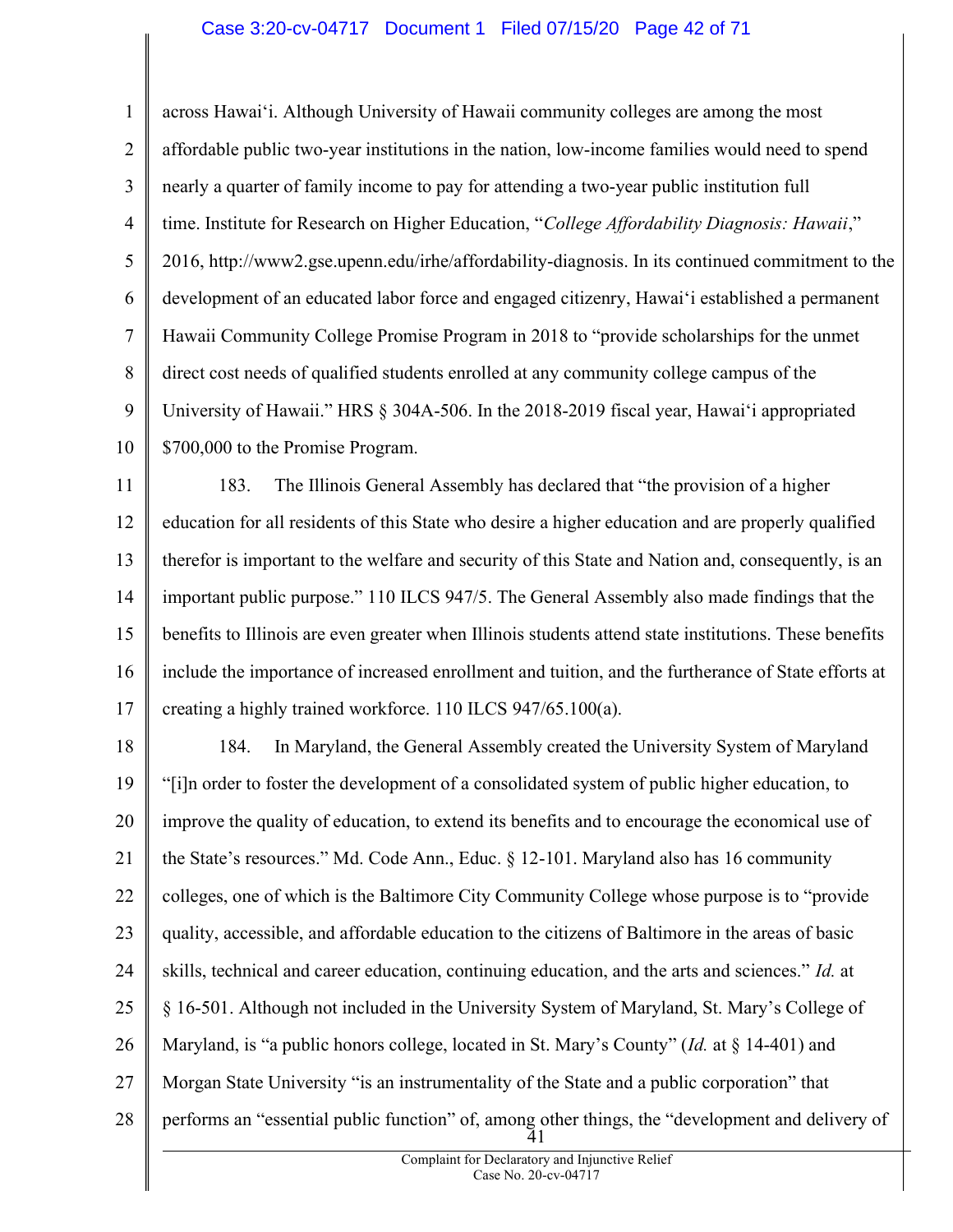## Case 3:20-cv-04717 Document 1 Filed 07/15/20 Page 43 of 71

1 2 comprehensive and high-quality academic programs and services to its university community and the citizens of Maryland, particularly the citizens of the Baltimore region." *Id.* at  $\S$  14-101.

3 4 5 6 7 8 9 10 11 12 185. In Minnesota, the legislature has declared that "Minnesota's higher education investment is made . . . to ensure quality by providing a level of excellence that is competitive on a national and international level, through high quality teaching, scholarship, and learning in a broad range of arts and sciences, technical education, and professional fields." Other goals of Minnesota's investment in public and community colleges are "to promote democratic values and enhance Minnesota's quality of life by developing understanding and appreciation of a free and diverse society," to provide "an opportunity for all Minnesotans, regardless of personal circumstances, to participate in higher education", and "to enhance the economy by assisting the state in being competitive in the world market, and to prepare a highly skilled and adaptable workforce that meets Minnesota's opportunities and needs." Minn. Stat. § 135A.011.

13 14 15 16 186. The educational mission of the Nevada System of High Education is "to provide higher education to the citizens of the state at an excellent level of quality consistent with the state's resources." https://nshe.nevada.edu/tasks/sites/Nshe/assets/File/BoardOfRegents/ Agendas/2016/jan-mtgs/bor-refs/BOR-3b.pdf.

17 18 19 20 21 22 23 24 25 26 27 28 42 187. Likewise, New Jersey "is committed to making world-class education accessible and affordable for all New Jersey students." N.J.S.A. 18A:71B-35. The Legislature has designated the State's institutions of higher education as "one of the most valuable and underutilized resources in the State" and noted that the State "benefits from a coordinated system of higher education that includes public and private institutions which offer a variety of programs with a range of choices and which addresses the needs of the State including its citizens and employees." N.J.S.A. 18A:3B-2. New Jersey's goals for its system of higher education include "affordability and accessibility for all students, institutional excellence, and effectiveness in addressing the societal and economic needs of the state." Id. The Legislature understands that "it is necessary for the State's citizens to acquire an education beyond the secondary level in order to succeed during the 21st century. A well-trained and educated population, moreover, is vital to New Jersey's efforts to attract and retain highly skilled businesses, and to ensure the State's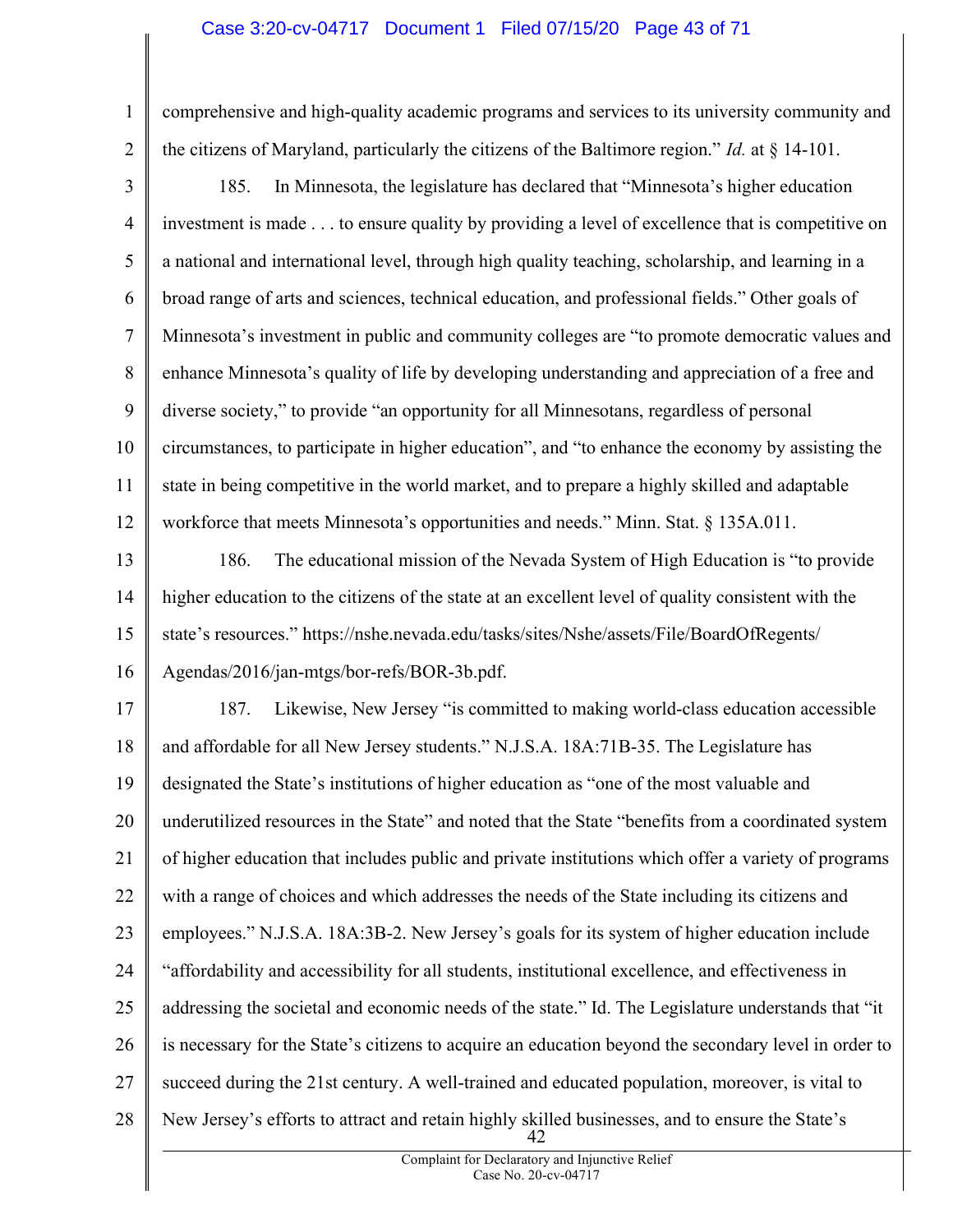#### Case 3:20-cv-04717 Document 1 Filed 07/15/20 Page 44 of 71

1 2 3 4 5 continued economic well-being." N.J.S.A. 18A:71B-82. The Legislature has therefore instituted scholarship programs to "help high achieving students pursue a post-secondary education," id., and "provide financial assistance and support services to students from educationally and economically disadvantaged backgrounds," https://www.nj.gov/highereducation/EOF/EOF\_ Eligibility.shtml.

6 7 8 9 188. In New Mexico, there are twenty-six public higher education institutions, of which 10 are branch community colleges, funded by the state. The amount of money appropriated to publicly funded colleges and universities in recent years has been between \$20 million and \$22 million annually.

10 11 12 13 14 189. New York State also funds a public university and community college system with the stated mission of "providing the people of New York with educational services of the highest quality, with the broadest possible access, fully representative of all segments of the population in a complete range of academic, professional and vocational postsecondary programs." New York Education Law § 351.

15 16 17 18 19 20 21 22 190. Article IX, Section 9 of the North Carolina Constitution requires the state to ensure "the benefits of The University of North Carolina and other public institutions of higher education, as far as practicable, be extended to the people of the State free of expense." The General Assembly has said the purpose of the University of North Carolina is "to improve the quality of education, to extend its benefits and to encourage an economical use of the State's resources." N.C. Gen. Stat. § 116-1(a). Furthermore, North Carolina requires many non-public schools to meet licensure and educational quality standards. N.C. Gen. Stat. §§ 116-15; 115D-87, et seq.

23 24 25 26 27 28 43 191. In Oregon, the legislature found that institutions of higher education are necessary to ensure the State's "survival and economic well-being." ORS 350.001. Oregon "needs able and imaginative" people "for the direction and operation of all its institutions," as well as an "informed citizenry" and "alert and informed consumers." Id. To achieve these ends, the legislature found that "Oregonians need access to educational opportunities beyond high school and throughout life." ORS 350.005. Between 2017 and 2019, Oregon spent over \$2 billion on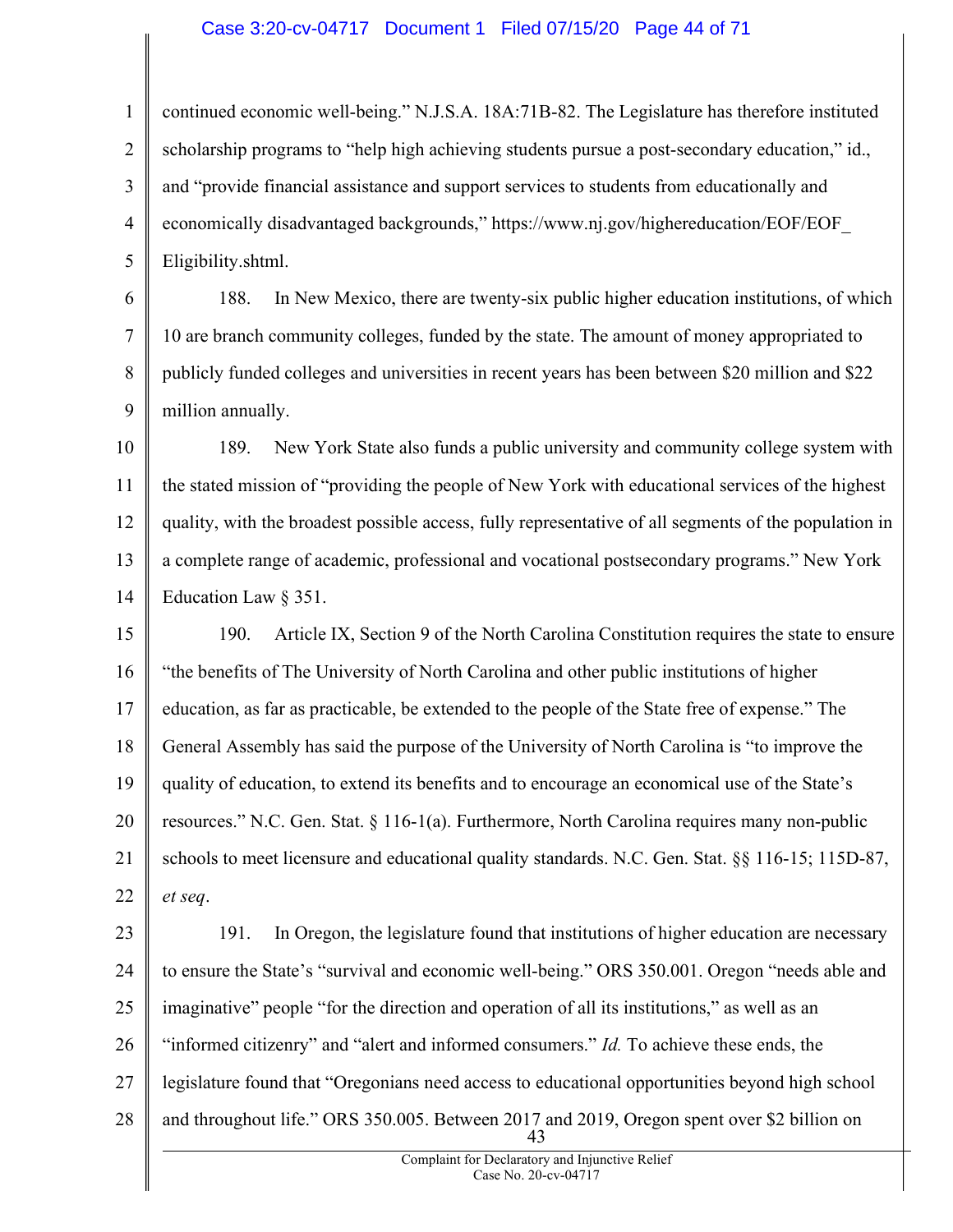## Case 3:20-cv-04717 Document 1 Filed 07/15/20 Page 45 of 71

1 2 3 higher education, including \$736.9 million on public universities and \$570.3 million on community colleges. Funding for Oregon's 17 community colleges supports the institutions in meeting needs for state-level economic and workforce development.

4 5 6 7 8 9 10 11 12 13 14 15 16 17 18 19 20 21 22 192. Pennsylvania's commitment to higher education is demonstrated through its funding of three separate systems of higher education. Specifically, Pennsylvania's State System of Higher Education ("PASSHE") institutions were created for the declared purpose of "provid[ing] high quality education at the lowest possible cost to [Pennsylvania] students," 24 P.S. § 20-2003-A. In the 2019-20 fiscal year alone, Pennsylvania appropriated \$477.5 million to the aforementioned PASSHE institutions. Additionally, Pennsylvania funds state-related institutions comprised of the University of Pittsburgh, Temple University, Penn State University and Lincoln University, which have been described as an "integral part of a system of higher education in Pennsylvania" in "improving and strengthening higher education … [and] extend[ing] Commonwealth opportunities for higher education." See, e.g., 24 P.S. § 2510-202(6) (regarding the University of Pittsburgh). In the 2019-20 fiscal year, Pennsylvania appropriated \$597.1 million to state-related schools. Finally, Pennsylvania has recognized that the funding of community colleges "promotes the health, safety and welfare of our children." 2013 Pa. Legis. Serv. Act 2013-59 (H.B. 1141). In the 2019-20 fiscal year, Pennsylvania appropriated \$243.9 million to community colleges. See, e.g., Pennsylvania House Appropriations Committee, Higher Education: Primer at 8 (Sept. 18, 2019): https://www.houseappropriations.com/files/Documents/ HigherEd BP Final 091819%20--%202019-12-11 03-37-23.pdf (summarizing appropriations for all three systems of higher education). 193. Likewise, Rhode Island has strong economic, sovereign, and quasi-sovereign

23 24 25 26 27 28 44 interests in promoting opportunities for higher education through its public colleges and universities, which are "essential to the preservation of rights and liberties[.]" See R.I. Const. Art. XII sec. 1. In 1964, Rhode Island established the Community College of Rhode Island ("CCRI") to "offer all students the opportunity to acquire the knowledge and skills necessary for intellectual, professional and personal growth … while contributing to Rhode Island's economic development and the needs of the region's workforce." R.I. Gen. Laws § 16-33.1-2; see also R.I.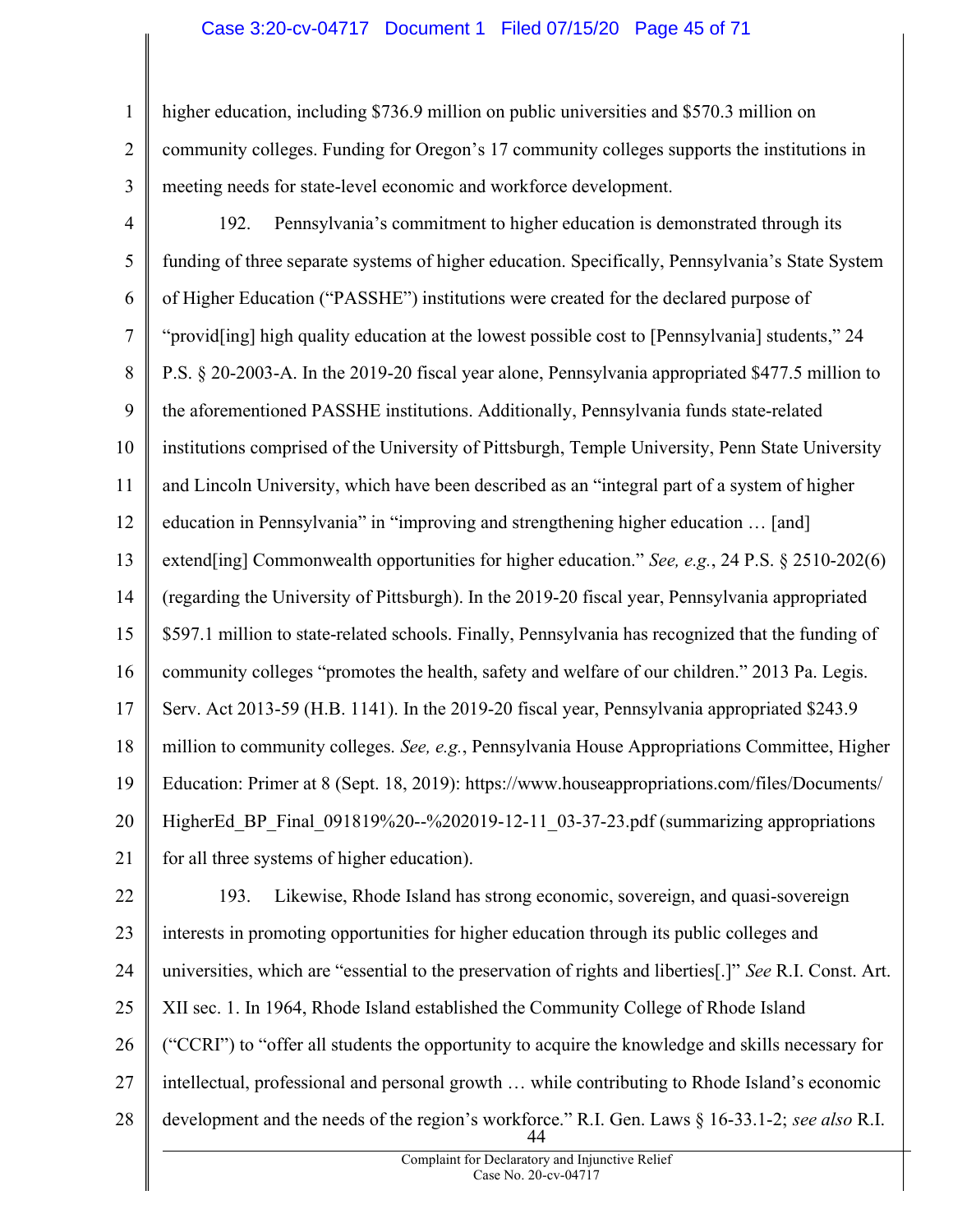#### Case 3:20-cv-04717 Document 1 Filed 07/15/20 Page 46 of 71

1 2 3 4 5 6 7 8 Gen. Laws § 16-107-2 ("Education is critical for the state's young people to achieve their dreams and develop their talents … [t]he state's economic success depends on a highly educated and skilled workforce"). In its continued commitment to higher education, Rhode Island enacted the Promise Scholarship in 2017 to "increase the number of students enrolling in and completing degrees on time from [CCRI]" and secure the State's "ability to make educational opportunities beyond high school available for all students as part of a free public education[,]" by "providing financial assistance to students who are restricted from participating in postsecondary education because of insufficient financial resources." R.I. Gen. Laws  $\S$ § 16-56-1, 16-107-2(a)–(b).

9 10 11 12 13 194. In Vermont, statutes acknowledge "[t]hat the right to education is fundamental for the success …in a rapidly-changing society and global marketplaces as well as for the State's own economic and social prosperity." 16 V.S.A. § 1. Vermont State Colleges' mission embodies this directive by requiring that "Vermont Sate Colleges system provides affordable high quality, student-centered and accessible education . . . ." vsc.edu/system-facts/mission-vision/.

14 15 16 17 18 19 20 21 22 23 195. Virginia has also passed legislation committing to prepare its resident-students "by establishing a long-term commitment, policy, and framework for sustained investment and innovation that will (i) enable the Commonwealth to build upon the strengths of its excellent higher education system and achieve national and international leadership in college degree attainment and personal income and (ii) ensure that these educational and economic opportunities are accessible and affordable for all capable and committed Virginia students." Va. Code  $\S$  23.1-301(B). Virginia promotes access to quality higher education institutions through a program of financial assistance that supports students attending non-profit institutions, id., §§ 23.1-600 to 23.1-642, and by having established public institutions of higher education, including community colleges, id. §§ 23.1-1300 to 23.1-2913.

24 25 26 27 28  $4<sub>2</sub>$ 196. In Wisconsin, the legislature has stated that it is, "in the public interest to provide a system of higher education which enables students of all ages, backgrounds and levels of income to participate in the search for knowledge and individual development; which stresses undergraduate teaching as its main priority; which offers selected professional graduate and research programs with emphasis on state and national needs; which fosters diversity of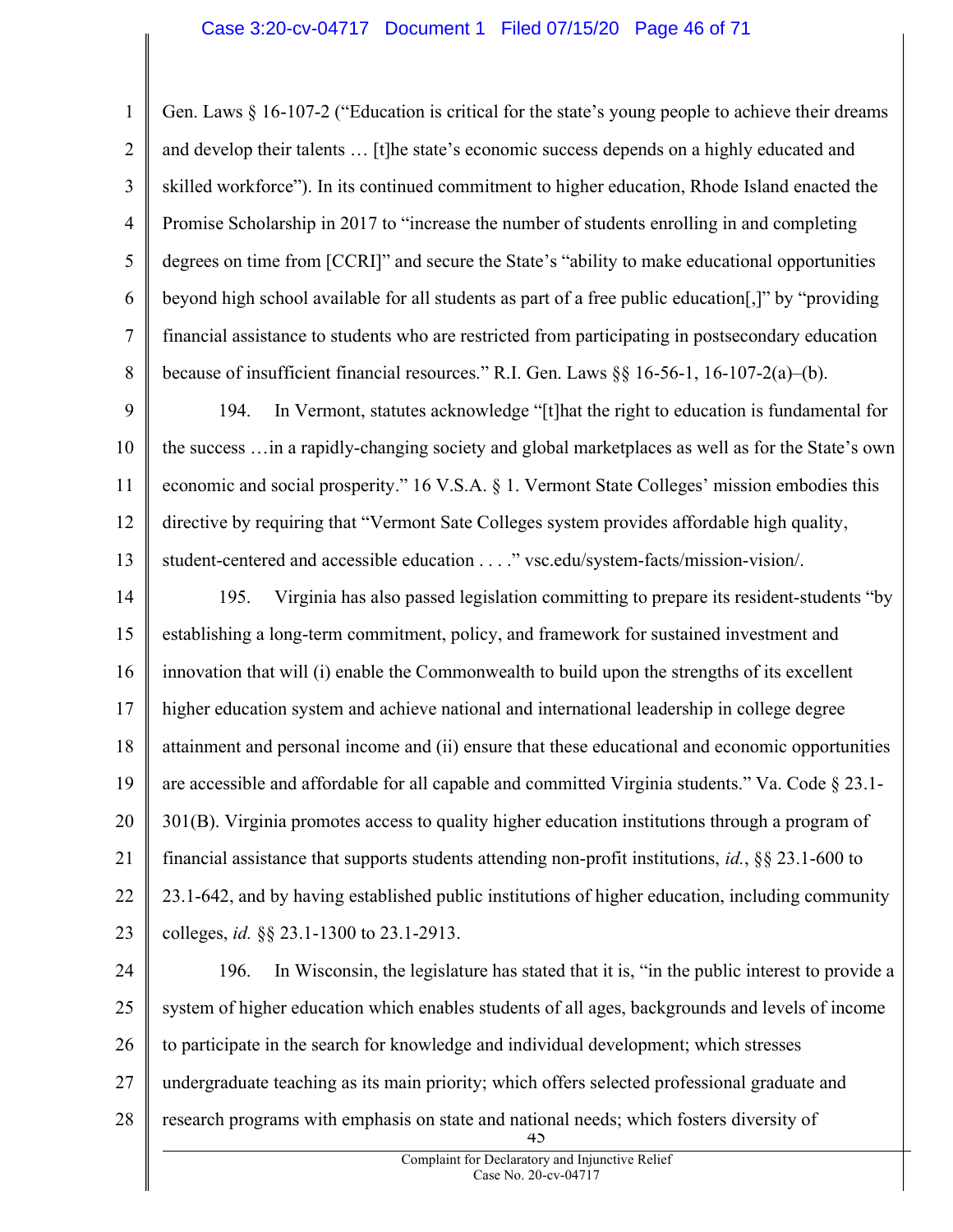#### Case 3:20-cv-04717 Document 1 Filed 07/15/20 Page 47 of 71

1 2 3 4 5 6 7 8 9 10 11 12 13 educational opportunity; which promotes service to the public; which makes effective and efficient use of human and physical resources; which functions cooperatively with other educational institutions and systems; and which promotes internal coordination and the wisest possible use of resources." Wis. Stat. § 36.01(1). As such, the University of Wisconsin System was created with a mission to "develop human resources, to discover and disseminate knowledge, to extend knowledge and its application beyond the boundaries of its campuses and to serve and stimulate society by developing in students heightened intellectual, cultural and humane sensitivities, scientific, professional and technological expertise and a sense of purpose. Inherent in this broad mission are methods of instruction, research, extended training and public service designed to educate people and improve the human condition. Basic to every purpose of the system is the search for truth." Wis. Stat.  $\S$ § 36.01(2), 36.03. The UW System has 13 universities across 26 campuses. The UW System is partially funded by state aid pursuant to statute. See generally Wis. Stat. § 20.285.

14 15 16 17 18 19 20 21 22 197. Similarly, the Wisconsin legislature created a system of technical colleges to enable "eligible persons to acquire the occupational skills training necessary for full participation in the work force; which stresses job training and retraining; which recognizes the rapidly changing educational needs of residents to keep current with the demands of the work place and through its course offerings and programs facilitates educational options for residents; which fosters economic development; which provides education through associate degree programs and other programs below the baccalaureate level; which functions cooperatively with other educational institutions and other governmental bodies; and which provides services to all members of the public." Wis. Stat. § 38.001.

23

24 25 26 27 28 46 198. Additional purposes of Wisconsin's technical colleges are to "contract with secondary schools, including tribal schools, to provide educational opportunities for high school age students in order to enhance their potential for benefiting from postsecondary education and for obtaining employment; coordinate and cooperate with secondary schools, including tribal schools, to facilitate the transition of secondary school students into postsecondary technical college education through curriculum articulation and collaboration; provide a collegiate transfer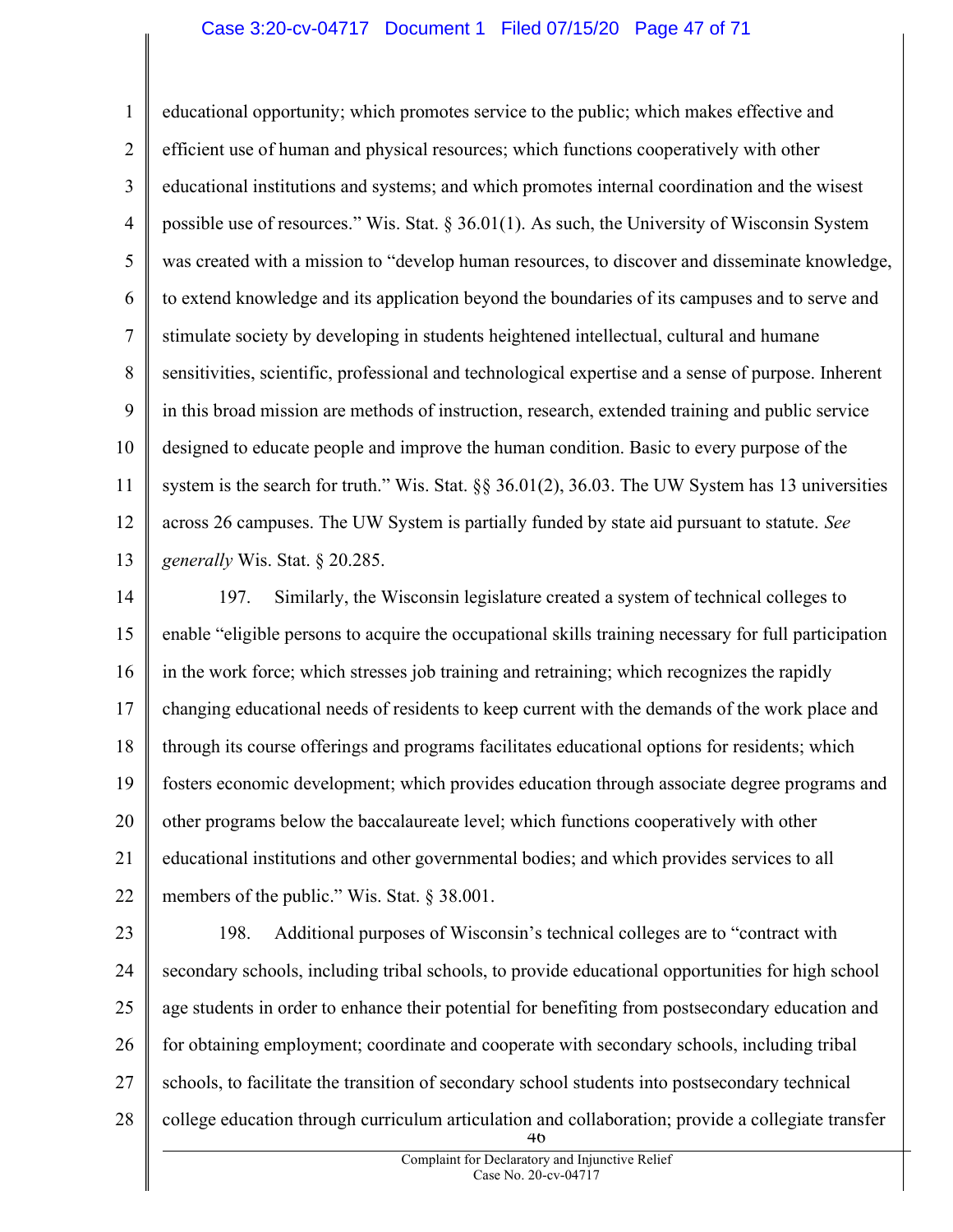## Case 3:20-cv-04717 Document 1 Filed 07/15/20 Page 48 of 71

1 2 3 4 5 6 7 program; provide community services and avocational or self-enrichment activities; provide education in basic skills to enable students to effectively function at a literate level in society; and provide education and services which address barriers created by stereotyping and discriminating and assist individuals with disabilities, minorities, women, and the disadvantaged to participate in the work force and the full range of technical college programs and activities." Wis. Stat. § 38.001(3). Wisconsin has 16 technical colleges across 51 campuses. The WTCS is partially funded by state aid pursuant to statute. See generally Wis. Stat. 20.292.

8 9 10 11 12 13 14 15 199. For-profit schools often advertise to vulnerable students with modest financial resources. Many of these students are the first in their families to seek higher education. Many for-profit schools have deliberately targeted low-income and minority residents with deceptive information about their programs and enrolled them in programs that were unlikely to lead to employment that would allow graduates to repay the high costs of tuition. As a result, low-income and minority residents, who would be good candidates to benefit from the programs offered at the States' community colleges, are often the primary victims of institutional misconduct by forprofit schools.

16 17 18 19 20 21 22 23 200. Federal law prohibits students from securing additional federal financial aid when they have either defaulted on their federal student loans or reached the maximum aggregate federal-loan limit. 20 U.S.C. § 1091(a)(3); 34 C.F.R. § 668.32(g). ED's rescission of the 2016 Rule and replacement with the 2019 Rule, which provides no meaningful process for defrauded borrowers to discharge their federal student loans, thus delays, limits, or blocks current and prospective students from continuing their educations at the States' public colleges and universities, unless the students can afford tuition and other education-related expenses without financial aid. Few, if any, can.

24 25 26 27 28 47 201. As a result, the States' public colleges and universities cannot enroll these diverse, underrepresented students. Nor will they be able to enroll future students who will attend programs at predatory institutions that remain in operation merely because the 2019 Rule fails to hold them accountable for their misconduct. The inability to enroll these students harms the educational mission of the States' public colleges and universities, and causes financial loss to the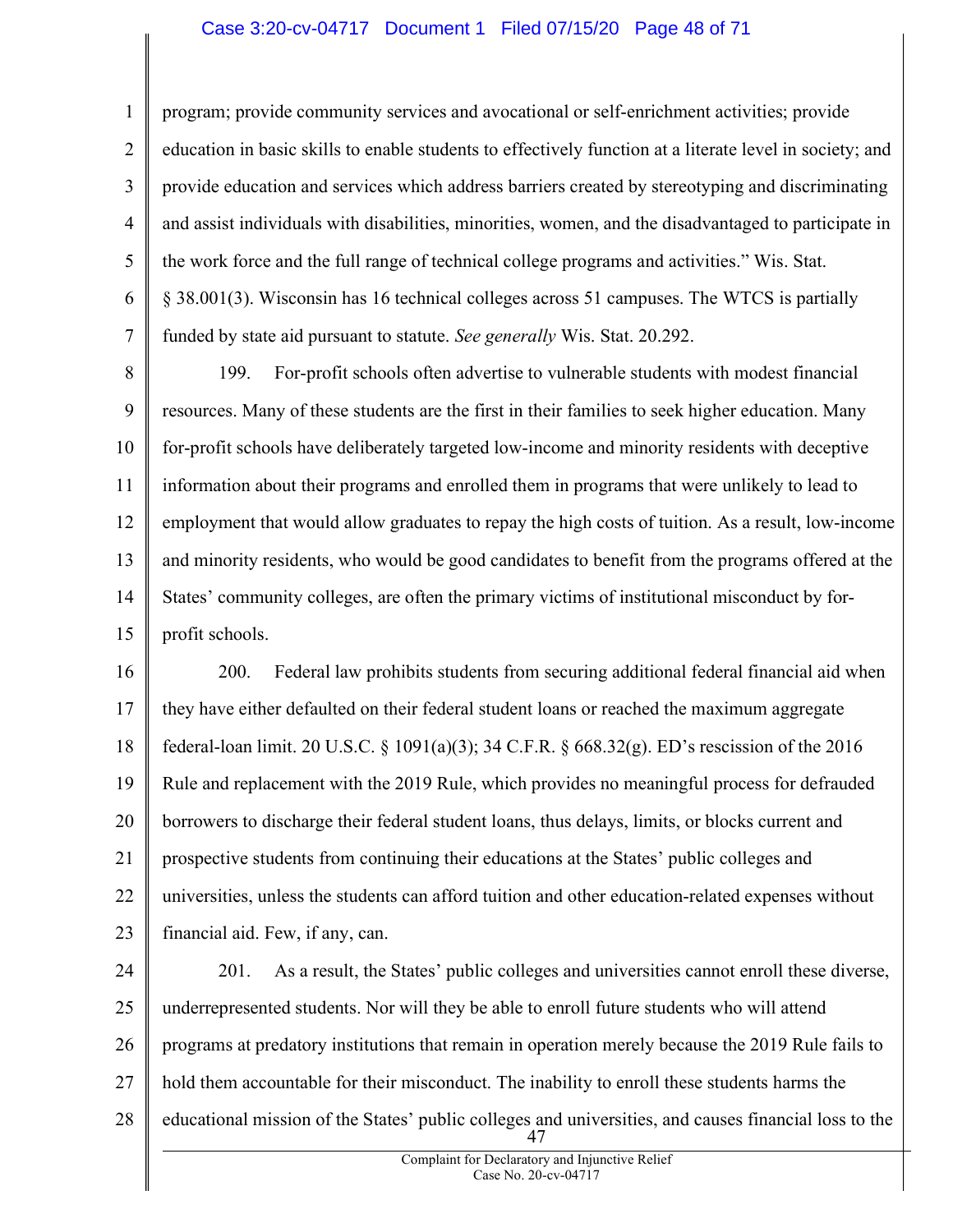1 States from the lost enrollment of these students.

2 3 4 5 6 7 8 202. Moreover, decreased enrollment in publicly funded schools harms States because those schools receive more federal funding commensurate with enrollment. For example, in the 2018-2019 academic year, Colorado community college students received over \$88 million dollars in federal Pell grants. This is 33% of the financial aid that Colorado's community college students received during the 2018-2019 academic year. See Colo. Cmty. Coll. Sys., Fact Book, Academic Year 2018-2019 at 72 (Oct. 2019), https://www.cccs.edu/wp-content/uploads/ documents/AY-2018-2019-Fact-Book-Master-Copy-Revised-10.17.2019-final.pdf.

9 10 11 12 13 14 15 203. In California, loss in enrollment has a negative ripple effect on California community colleges because 70% to 90% of most colleges' funding is based on factors related to enrollment. Further, declines in enrollment reduce base and supplement grants for colleges. As a result, colleges will be forced to scale back their offerings, causing a shortage of available course selections for students, staffing, and support services. Ultimately, reduced enrollment will result in a loss of college graduates at a time when California needs to be developing a more highly skilled workforce to support its economic recovery.

16 17 18 19 20 21 22 204. Additionally, the loss of these students also harms the States by depriving the States of the opportunity to hire these students through the Federal Work-Study Program. 20 U.S.C. § 1087-51–1087-58. Employers eligible under the Federal Work-Study Program include, among others, the States' public colleges and universities, as well as state agencies. 20 U.S.C. § 1087-51(c). The program encourages students to participate in community-service activities and engenders in students a sense of social responsibility and commitment to the community. 20 U.S.C. § 1087-51(a).

23 24 25 26 27 28 48 205. Financial aid through the Federal Work-Study Program mutually benefits both eligible students and eligible employers. Students benefit by earning money to help with their educational expenses. Employers benefit by receiving a subsidy from the federal government that, in most cases, covers more than 50% of the student's wages. In some cases, such as for reading or mathematics tutors, the federal share of the wages can be as high as 100%. Because of ED's rescission of the 2016 Rule and replacement with the 2019 Rule, students will enroll in programs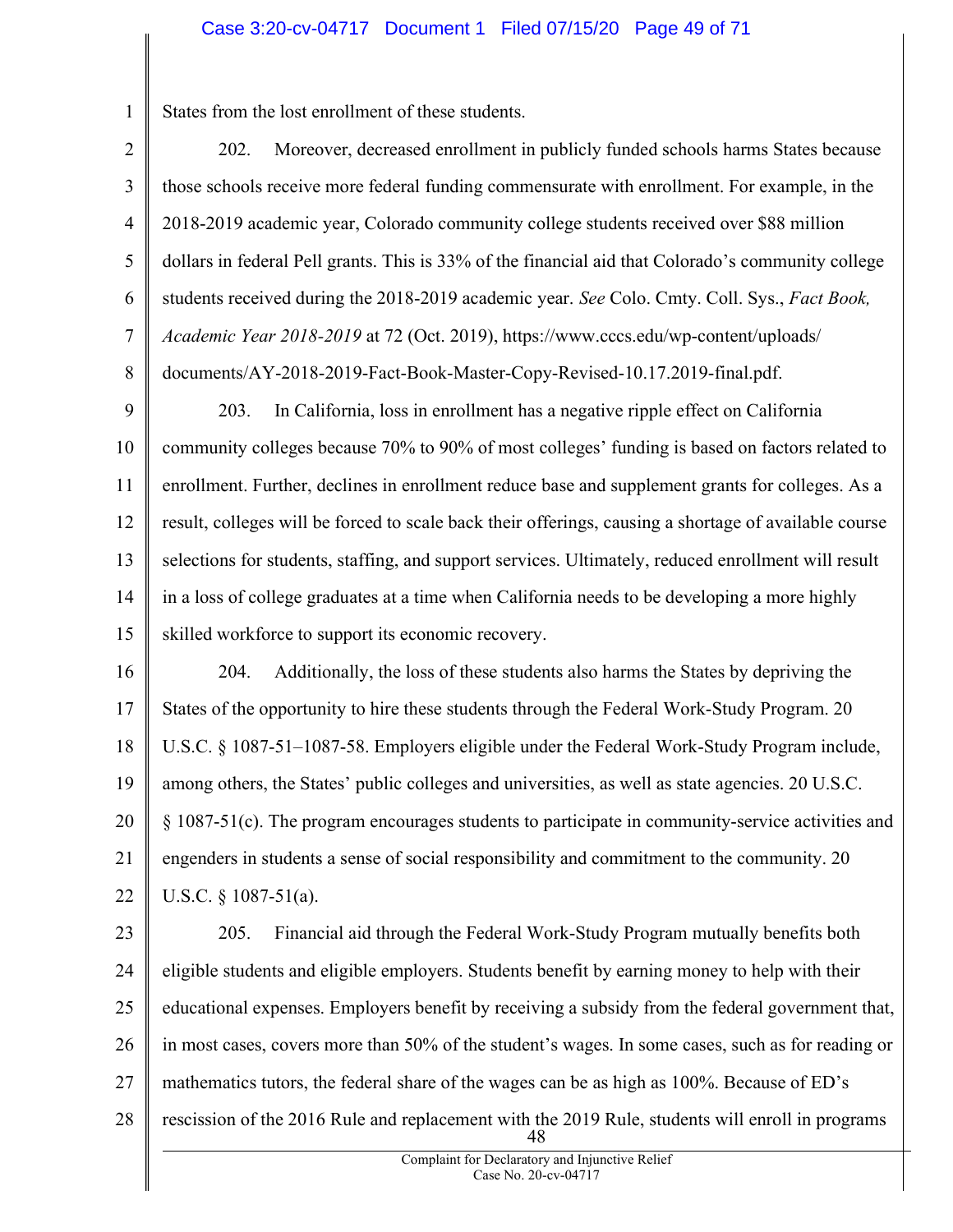1 2 at for-profit schools that would otherwise be inaccessible, and States' public colleges and universities, as well as state agencies, will be unable to hire these students.

3

# B. Harms to the States' Fiscs

4 5 206. ED's rescission of the 2016 Rule and replacement with the 2019 Rule causes concrete and particularized injury to the States by directly and indirectly harming their state fiscs.

6 7 8 9 10 11 12 13 207. For example, the California Student Aid Commission ("CSAC") administers state financial-aid programs for students attending public and private universities, colleges, and vocational schools in California. CSAC's central mission is to make education beyond high school financially accessible to all Californians. Among other things, CSAC administers the Cal Grant program, a state-funded program that provides need-based grants to California students. Cal Grants are the largest source of California-funded student financial aid. Cal Grant spending has more than doubled over the past decade. Cal Grant spending increased from \$1 billion in 2009-10 to \$2.6 billion in 2019-20.

14 15 16 17 18 19 208. For a school to qualify to receive Cal Grants, that school must, among other things, be a "qualified institution" under federal law, 34 C.F.R. § 600, *et. seq.*, meaning that it is institutionally eligible to participate in Title IV. See Cal. Code Regs. tit. 5, § 30009. Accordingly, California state law incorporates federal law to determine which schools qualify to receive Cal Grants. Each year, California expends substantial funds in the form of Cal Grants to support students that attend programs at for-profit schools.

20 21 22 23 24 25 26 27 209. Similarly, the Illinois Student Assistance Commission ("ISAC") administers the Monetary Award Program ("MAP"), a state-funded grant program that provides need-based grants to Illinois students. Illinois law also incorporates federal law to determine which schools qualify to receive MAP grants. Schools that receive MAP grants are required to have a valid program participation agreement with ED. 23 Ill. Admin. Code § 2700.30 (l) citing 20 U.S.C. § 1094. In 2018, \$4,080,002 in Illinois need-based grants went to for-profit schools. See Annual Survey of the National Association of State Student Grant & Aid Programs, Table 9 History: 2004-2018, https://www.nassgapsurvey.com/.

28

49 210. Overall, in 2018 alone, more than \$100 million was spent by the States on need-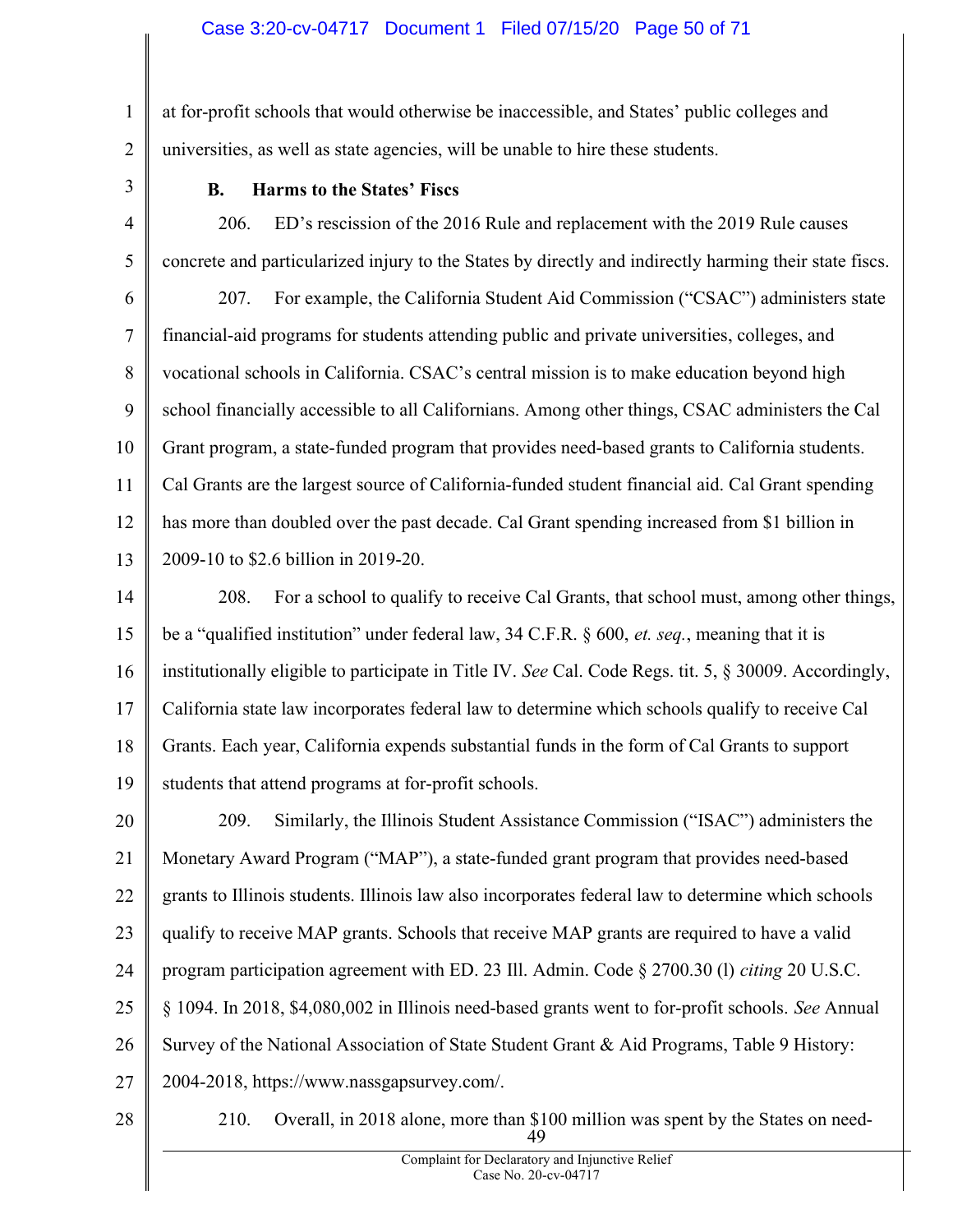## Case 3:20-cv-04717 Document 1 Filed 07/15/20 Page 51 of 71

1 2 3 4 based grants that went to for-proft schools. Id. Additionally, in 2017, at least one for-profit school in every State and the District of Columbia reported to the National Center for Education Statistics having received state grant money. See Nat'l Center for Education Statistics, Integrated Postsecondary Education Data System, (search conducted June 12, 2020).

5

6

7

8

211. When a State pays some or all of a student's costs to attend a predatory institution that offers substandard programs with poor outcomes, the State is harmed. The States have an interest in investing in beneficial higher education programs, not programs that leave students with poor job prospects, worthless degrees, and unrepayable debt.

9 10 11 12 13 14 212. ED's rescission of the 2016 Rule and replacement with the 2019 Rule means that the States will expend substantial funds in student aid, like California's Cal Grant program, to support students who will attend substandard programs at predatory schools, which would otherwise be inaccessible to students. Considerable state funds will thus be spent on education that offers no return on the States' investment and fails to meet the objectives of the States' aid programs.

15 16 17 18 213. ED's rescission of the 2016 Rule and replacement with the 2019 Rule will also require States to expend funds to support students who attended substandard programs at predatory schools that do not prepare them for the workforce and who will then need to seek additional job training or education.

19 20 21 22 23 24 25 26 27 28 50 214. Furthermore, by eliminating disincentives to institutional misconduct, the 2019 Rule will require States to expend considerable resources investigating and taking action to address institutional misconduct. For an institution to be eligible for the HEA's grant programs, it must be "legally authorized to provide an educational program beyond secondary education in the State in which the institution is physically located." 34 C.F.R.  $\S 600.4(a)(3)$ ; *accord id.*  $§ 600.5(a)(4); id. 600.6(a)(3).$  An institution "is legally authorized by a State if the State has a process to review and appropriately act on complaints concerning the institution including enforcing applicable State laws." *Id.*  $\S 600.9(a)(1)$ . In a recent rulemaking, ED cited this provision as providing students with important consumer protection. 84 Fed. Reg. 58,843 (Nov. 1, 2019). Additionally, State Attorneys General enforce consumer protection statutes that prohibit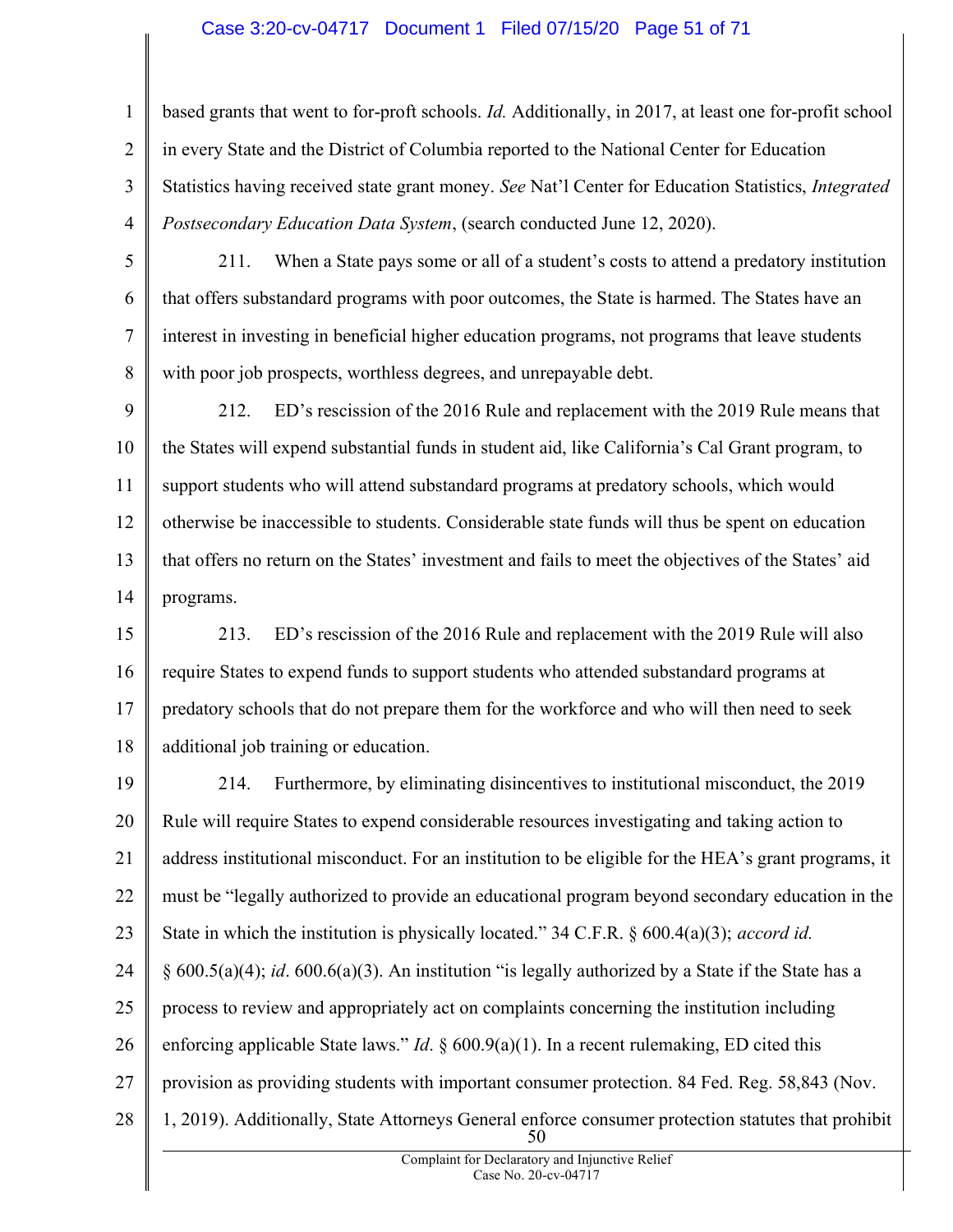1 2 3 4 5 6 7 unfair and deceptive acts or practices that harm consumers, including the unfair or deceptive conduct of for-profit schools.<sup>10</sup> As a result of ED's repeal of the 2016 Rule and replacement with the 2019 Rule, more students will lodge complaints with Plaintiff States about institutional misconduct. Under 34 C.F.R.  $600.9(a)(1)$ , the Plaintiff States must expend resources to accept and "appropriately act" on those complaints. Additionally, to protect students from being defrauded by predatory schools that work to enroll students in worthless programs, Attorneys General for the States will need to undertake costly investigations and incur significant enforcement expenses.

8

# C. Harms to the States' Residents

9 10 215. ED's rescission of the 2016 Rule and replacement with the 2019 Rule causes concrete and particularized injury to the States by directly and indirectly harming their residents.

11 12 13 14 15 16 17 18 19 216. The 2016 Rule was one of the key protections afforded to prospective and enrolled students against predatory schools. Because of ED's rescission of the 2016 Rule and replacement with the 2019 Rule, predatory institutions will face fewer deterrents to engaging in misconduct. As a result, more predatory institutions will continue to operate or remain eligible to participate in Title IV aid than would have if the 2016 Rule had remained in effect. These institutions will continue to defraud the States' residents, substantially affecting the economic health and wellbeing of these students and their families, their financial and educational opportunities, their ability to obtain higher-paying jobs to support themselves and their families, and their ability to improve their lives after having fallen victim to a predatory school.

20 21 22 23 24 217. There are also significant indirect effects of ED's actions that extend beyond economic injury. Student loans, especially those taken out to attend a program offered by a predatory institution, are a source of stress and anxiety for borrowers and their families. Financial strain and consumer debt have been associated with depression and poor psychological functioning. Borrowers with higher student debt are more likely to forego home ownership, delay

25

26 27 28  $51$ <sup>10</sup> See, e.g., Cal. Bus. & Prof. Code § 17200, et seq.; Colo. Rev. Stat. § 6-1-101, et seq.; Conn. Gen. Stat. Sec. 42-110b; Del. Code Ann. tit. 6, §§ 2511–2527, 2531–2536; D.C. Code § 28-3901, et seq.; Haw. Rev. Stat. § 480-2; 815 ILCS 505/2; Md. Code Ann., Com. Law § 13-101, et seq.; Mass. Gen. Law ch.93A, § 1, et seq.; Minn. Stat. §§ 325D.44, 325F.69; N.J. Stat. Ann. § 56:8-2; New York General Business Law §§ 349–350; New York Executive Law § 63(12); N.C. Gen. Stat. § 75-1, et seq.; ORS 646.605, et seq.; 73 Pa. Stat. § 201-1, et seq.; R.I. Gen. Laws § 6-13.1-1, et seq.; 9 V.S.A. § 2451, et seq.; Va. Code § 59.1-196, et seq.; Wis. Stat. § 100.18.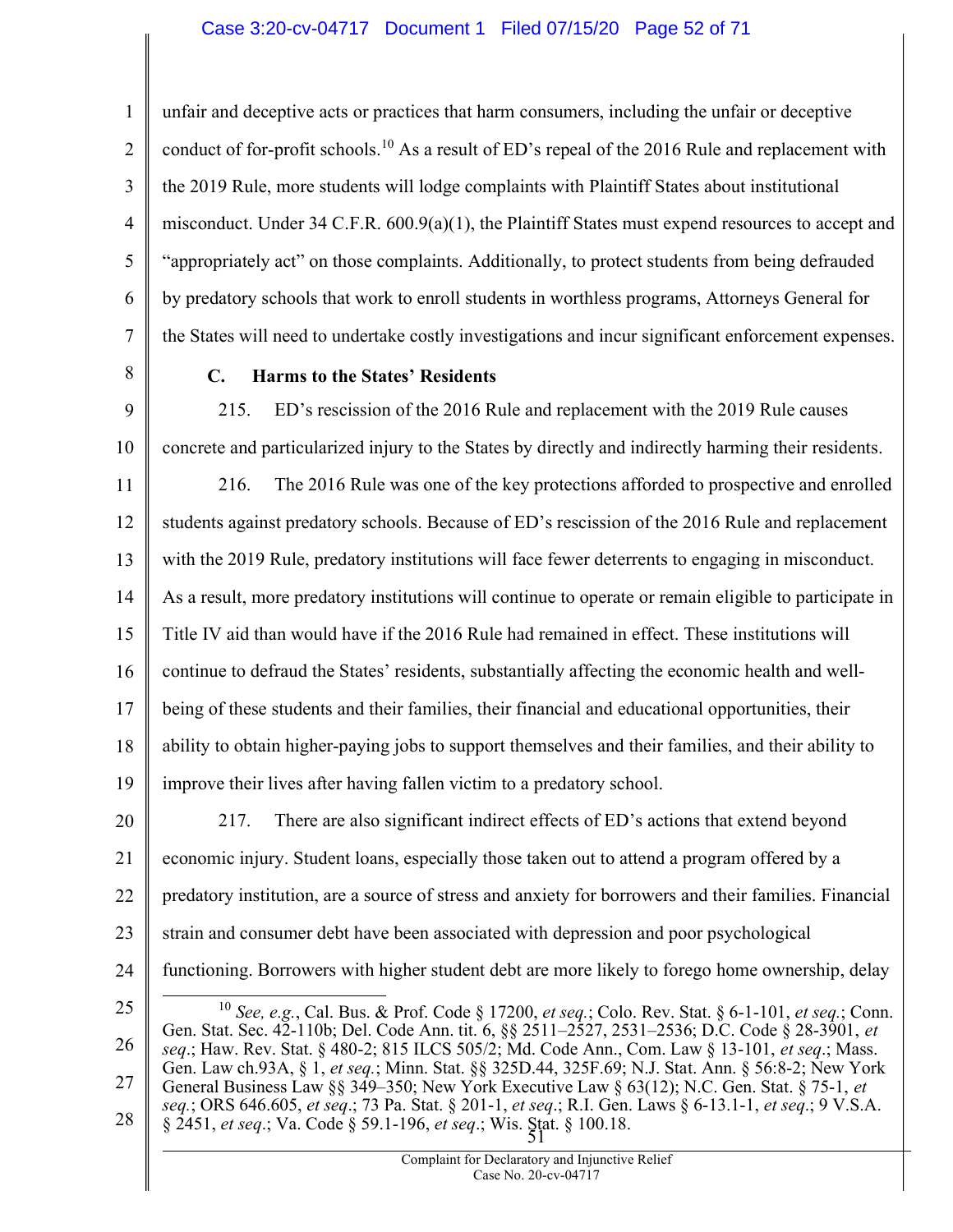# Case 3:20-cv-04717 Document 1 Filed 07/15/20 Page 53 of 71

marriage and parenthood, and suffer long-term lost wealth.

1

2 3 4 5 218. Many borrowers victimized by predatory schools are already in dire financial circumstances. Being forced to repay even a portion of loans taken out to attend a predatory institution threatens borrowers' ability to pay for basic expenses like food and rent, and economic deprivation can wreak havoc on families.

6 7 8 9 10 219. The 2019 Rule effectively prevents borrowers from obtaining relief from their federal student loans when they have been defrauded by a predatory institution. This creates substantial disruption in the lives of students. For example, defrauded students will lose the opportunity to continue their educations because the federal borrower defense process is the only process by which borrowers can seek to have their federal student-loans discharged.

11 12 13 14 15 16 17 18 19 220. Federal law prohibits students with defaulted federal loans from obtaining grants, loans, or work assistance under Title IV. 20 U.S.C. § 1091(a)(3); 34 C.F.R. § 668.32(g)(1). Thus, borrowers who defaulted on their federal student loans are ineligible for additional financial aid, including additional federal loans and participation in the Federal Work-Study Program. Id. The dire financial circumstances of many students defrauded by predatory institutions means that they cannot pay back even a fraction of the invalid loans taken out to attend such institutions. A meaningful borrower-defense process is the only way for these borrowers to discharge their loans, thereby resolving the defaulted status of their loans, making them eligible for additional financial aid, and allowing them to continue their educations.

20 21 22 23 24 25 26 27 28 52 221. Even defrauded borrowers who are not in default and who may be able to pay back their federal student loans taken out to attend a predatory institution could lose the opportunity to continue their educations. Federal law limits the total aggregate amount of federal loans that a borrower can have outstanding at any given moment. The current, maximum aggregate loan limit for a dependent undergraduate student is \$23,000 for subsidized loans, and \$31,000 for unsubsidized loans. 34 C.F.R.  $\S$   $\S$   $685.203(d)(1)$ , (e)(1). For independent undergraduate students, the maximum is \$57,500 for unsubsidized loans, less any subsidized loan funds the student has already received. Id.  $\S$  685.203(e)(2). Thus, defrauded borrowers that have maxed out their federal loan eligibility to attend a predatory institution will be effectively blocked from obtaining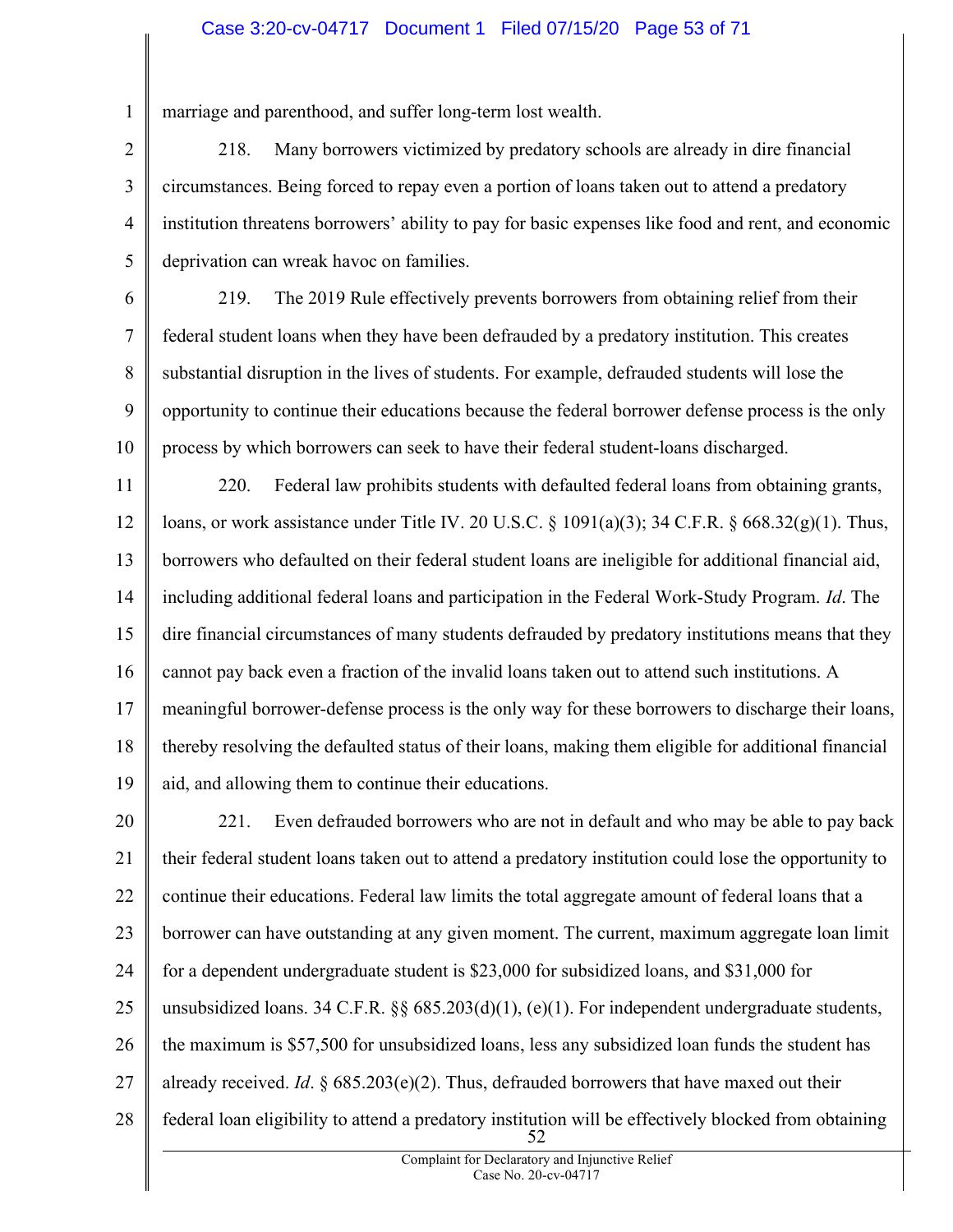# Case 3:20-cv-04717 Document 1 Filed 07/15/20 Page 54 of 71

1 2 3 4 5 6 7 8 9 10 11 12 13 14 15 16 17 18 19 20 21 22 23 24 25 26 27 28 53 meaningful additional federal student loans until the prior loans are substantially paid off or discharged. 34 C.F.R.  $\S 668.32(g)(1)$ . A meaningful borrower-defense process would allow defrauded borrowers to discharge their prior loans, thereby making them eligible for additional financial aid, and allowing them to continue their educations. ED acknowledges this. See, e.g., 84 Fed. Red. 49,888 (noting a successful borrower defense claim could make students "eligible for additional subsidized loans"), 49,899 ("Some borrowers may be eligible for additional subsidized loans" as a result of a successful "defense to repayment discharge"). 222. Accordingly, ED's rescission of the 2016 Rule and replacement with the 2019 Rule—which fails to provide a meaningful borrower defense process—will cut off availability of further federal aid (including loans and work assistance) that would have been available to these students under the 2016 Rule, allowing them to further their educations. D. Harms to the States' Quasi-Sovereign Interests 223. ED's rescission of the 2016 Rule and replacement with the 2019 Rule causes concrete and particularized injury to the States by directly and indirectly harming their "quasisovereign" interests in the health and well-being—both physical and economic—of their residents. 224. In particular, the States' interests include avoiding economic harm to their studentborrowers; ensuring the well-being of their citizens, including through the promotion of their education; protecting consumers; and regulating education at all levels within the state. 225. Efforts by for-profit schools to take advantage of and defraud low-income, vulnerable students seeking to better themselves through education impacts a substantial portion of the States' populations. Individual students have suffered, and will continue to suffer, concrete harm as a result of ED's rescission of the 2016 Rule and replacement with the 2019 Rule. 226. Education is critical to the future of the States. Postsecondary education is an integral aspect of living and working in each of the States. 227. As such, funding education is one of the most important functions performed by each of the States. For example, in 2016-17, higher education was the third largest General Fund expenditure in California, receiving \$14.6 billion in resources, which accounted for 11.9% of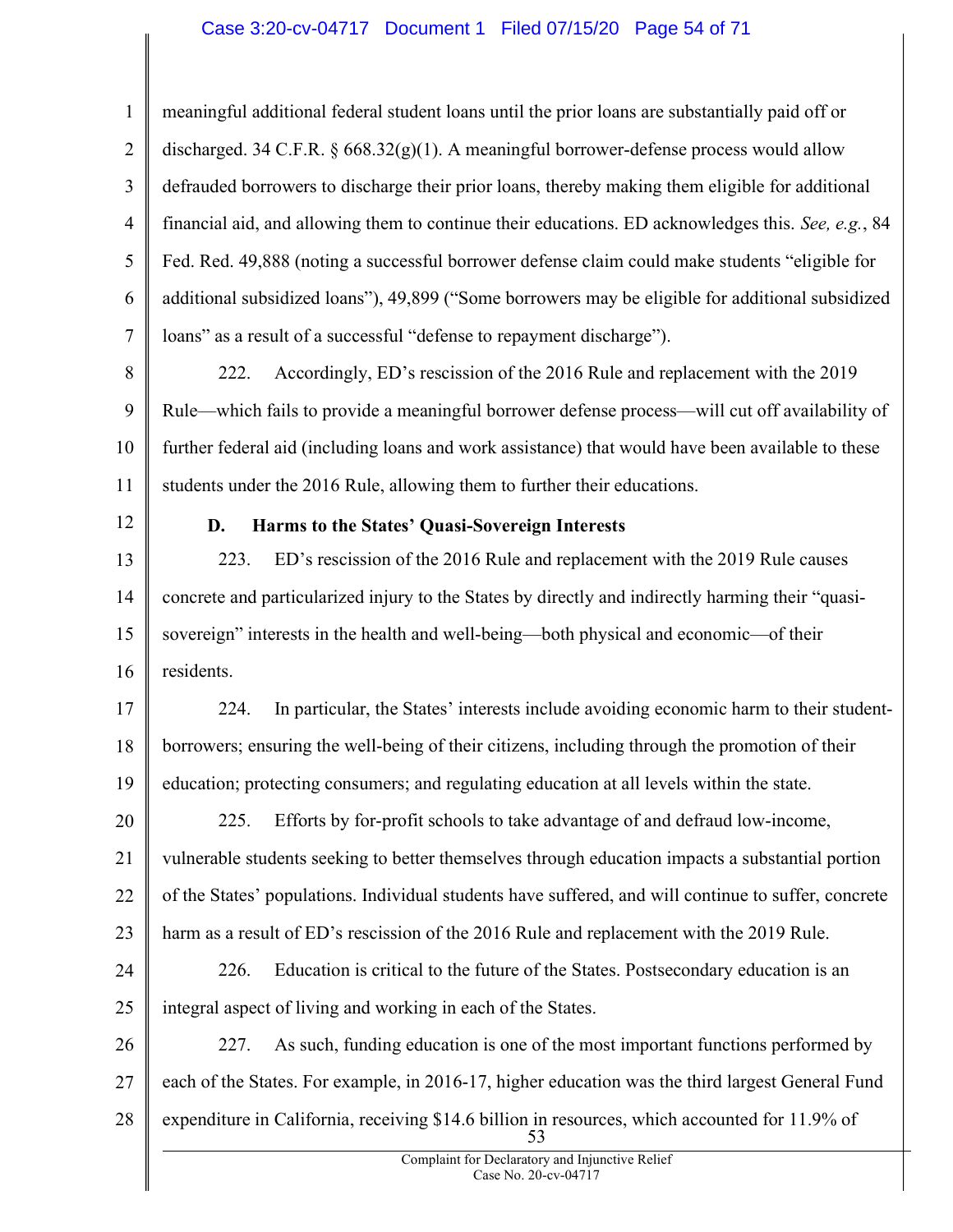# Case 3:20-cv-04717 Document 1 Filed 07/15/20 Page 55 of 71

1 2 3 4 5 6 7 8 9 10 11 12 13 14 15 16 17 18 19 20 21 22 23 24 25 26 27 28 54 General Fund resources. The majority of California's higher-education funding was divided among California's three postsecondary education systems: University of California; California State University; and California Community Colleges. 228. The States have a strong interest in the regulation of postsecondary schools within their borders. Federal law, including the 2016 Rule, has a significant impact on the regulation of these schools because of student reliance on federal financial aid. 229. States have historically been the primary regulators of higher education. Over time, the federal government's role in the regulation of higher education has increased. In particular, the HEA increased the role of the federal government in postsecondary education, primarily by creating the system of loans, subsidies, and grants that fund higher education to this day. 230. The States are part of the "triad" of actors—the federal government, state governments, and accreditors—that currently regulate postsecondary education. One of the State's primary roles in the triad is consumer protection. 231. Each State's consumer-protection laws regulate commerce within the State's borders and apply to for-profit schools. Each State is charged with enforcing its consumerprotection laws and ensuring that these laws are uniformly and adequately enforced. Each State has a sovereign and quasi-sovereign interest in ensuring consumer protection within its borders. The States also have a quasi-sovereign and parens patriae interest in protecting the health, safety, and welfare of their residents. 232. To this end, the States have initiated numerous costly and time-intensive investigations and enforcement actions against proprietary and for-profit schools for violations of the States' consumer protection statutes. See Appendix A. 233. State investigations and enforcement actions are afforded a legally significant status under the 2016 Rule, which ED rescinded with the 2019 Rule. See 81 Fed. Reg. 76,083 (34 C.F.R § 685.222(b) (2016 Rule provision that a judgment obtained by a governmental agency against a postsecondary institution based on state law will give rise to a borrower defense to loan repayment)); *id.* at 76,080-01, 084-85 (34 C.F.R §§ 685.222(e)(7)(iii)(C), 685.222(h)(5)(iii)(C),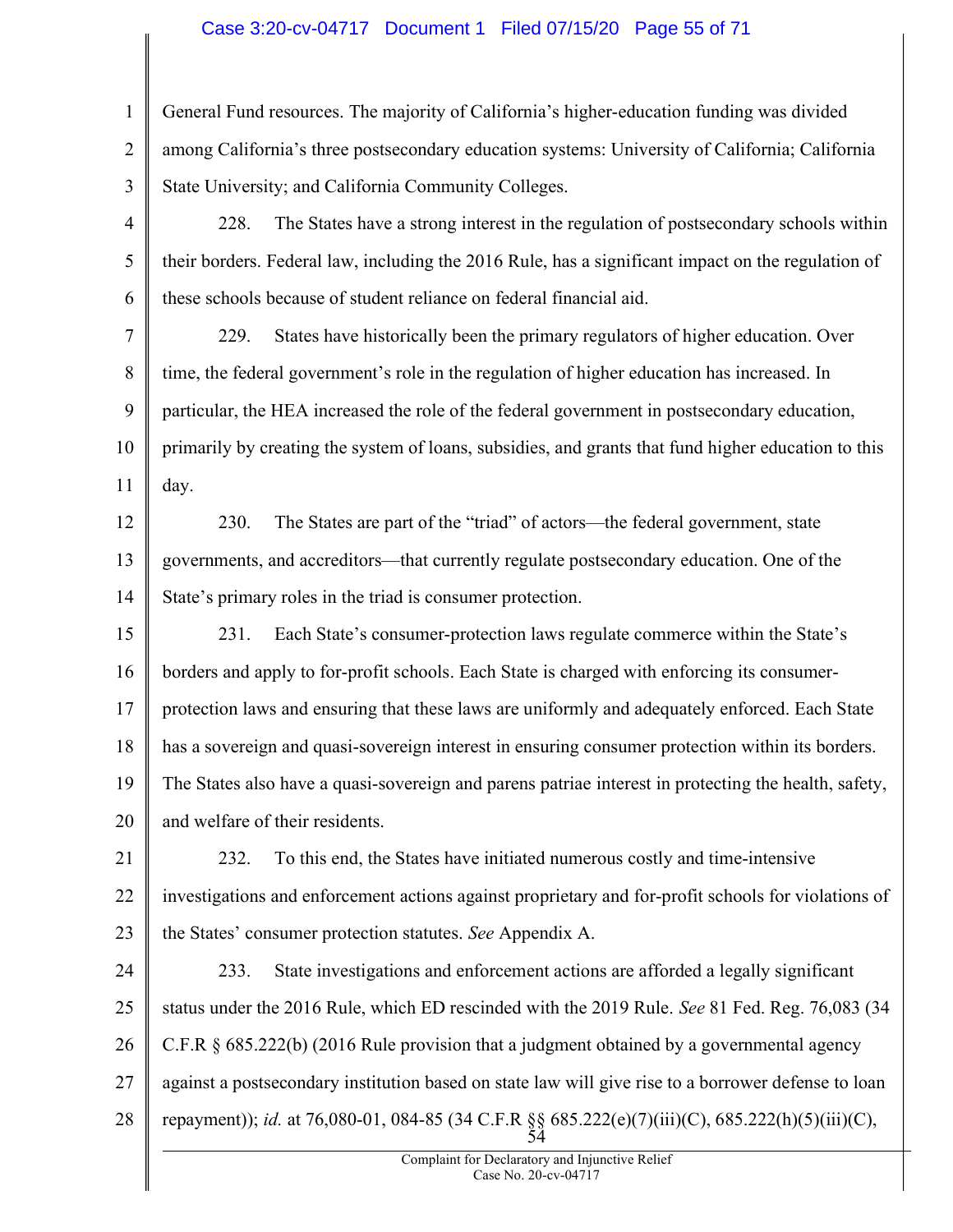| $\mathbf{1}$   | and $685.206(c)(4)(iii)$ (2016 Rule provisions that a state agency's issuance of a civil investigative                                               |
|----------------|------------------------------------------------------------------------------------------------------------------------------------------------------|
| $\overline{2}$ | demand against a school whose conduct resulted in a borrower defense will qualify as notice                                                          |
| 3              | permitting the Secretary to commence a collection action against the school)).                                                                       |
| $\overline{4}$ | The 2016 Rule enhanced the effectiveness of state enforcement efforts, improved<br>234.                                                              |
| 5              | the remedies available for violations of state law, deterred misconduct by educational institutions,                                                 |
| 6              | and protected the wellbeing of the States' respective residents. The 2016 Rule provided a joint                                                      |
| 7              | federal and state process for protecting students and providing relief to injured students. ED's                                                     |
| 8              | rescission and replacement of the 2016 Rule with the 2019 Rule deprives the States of benefits to                                                    |
| 9              | their enforcement systems and injures the States' residents by removing the rights and protections                                                   |
| 10             | provided by the 2016 Rule.                                                                                                                           |
| 11             |                                                                                                                                                      |
| 12             |                                                                                                                                                      |
| 13             | <b>CAUSES OF ACTION</b>                                                                                                                              |
| 14             | <b>COUNT 1</b>                                                                                                                                       |
| 15<br>16       | Agency Action that Was Arbitrary, Capricious, and Abuse of Discretion, or Otherwise Not<br>in Accordance with Law<br>Violation of APA $\S$ 706(2)(A) |
| 17             | The States incorporate by reference the foregoing paragraphs.<br>235.                                                                                |
| 18             | 236.<br>ED's rescission of the 2016 Rule and promulgation of the 2019 Rule were                                                                      |
| 19             | premised on unacknowledged and unreasoned changes of position, were contrary to considerable                                                         |
| 20             | evidence in the record before ED, and failed to address critical aspects of the problem to which                                                     |
| 21             | ED was purportedly responding.                                                                                                                       |
| 22             | ED's adoption of the 2019 Rule imposes unreasonable burdens on borrowers who<br>237.                                                                 |
| 23             | have been harmed by abusive schools and eliminates critical measures designed to deter future                                                        |
| 24             | institutional misconduct.                                                                                                                            |
| 25             | 238.<br>In particular, ED's narrowing of the permissible bases for borrower defense claims                                                           |
| 26             | and creation of unachievable evidentiary standards pose insurmountable barriers to borrowers                                                         |
| 27             | seeking to establish borrower defense claims. The new standard promulgated in the 2019 Rule is                                                       |
| 28             | arbitrary and capricious because it is inconsistent with the evidence before ED, is based on<br>55                                                   |
|                | Complaint for Declaratory and Injunctive Relief<br>Case No. 20-cv-04717                                                                              |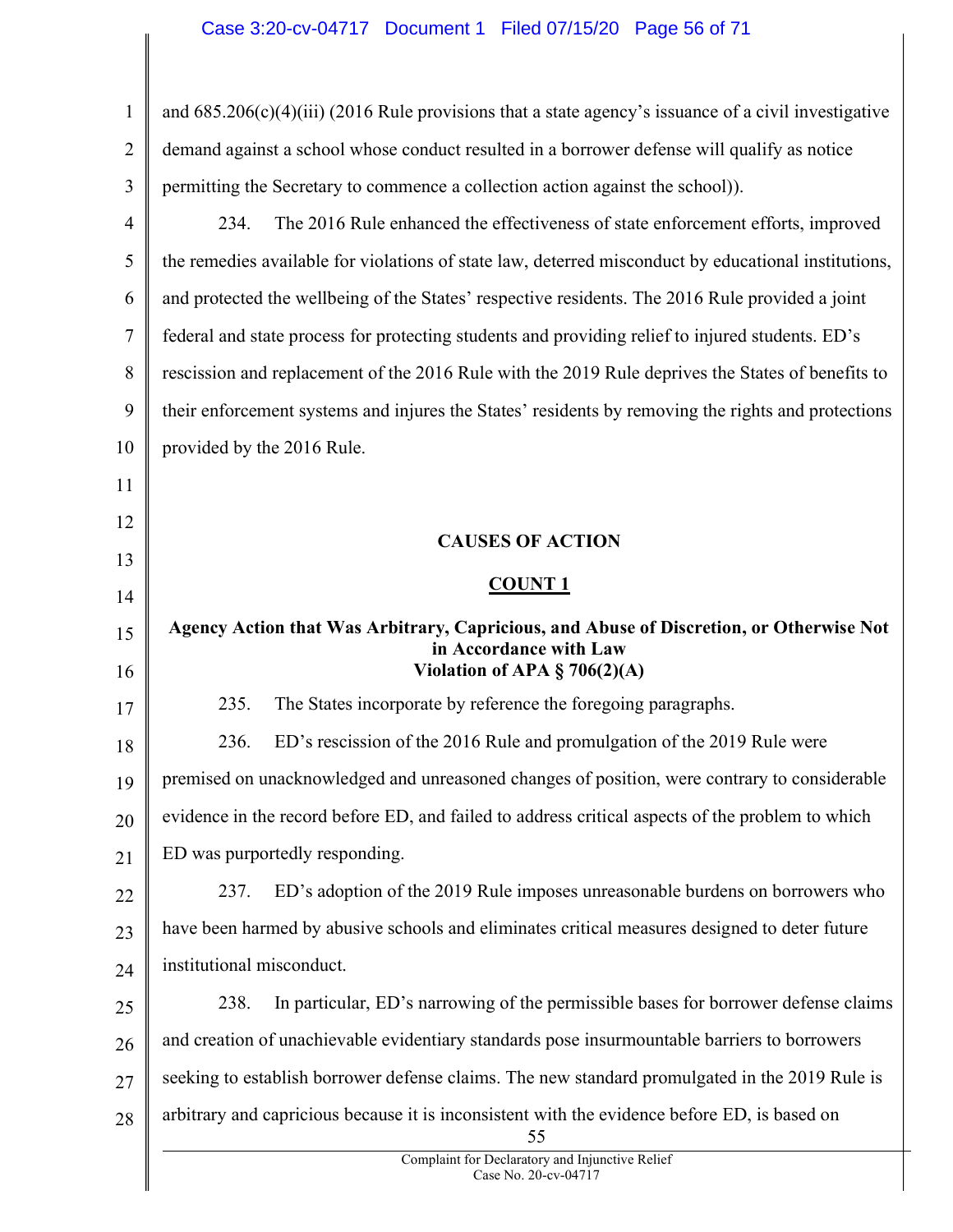# Case 3:20-cv-04717 Document 1 Filed 07/15/20 Page 57 of 71

| $\mathbf{1}$   | unexplained deviations from ED's prior positions, and ignores critical resource imbalances                                                  |
|----------------|---------------------------------------------------------------------------------------------------------------------------------------------|
| $\overline{2}$ | between students and predatory institutions.                                                                                                |
| 3              | ED's elimination of the group discharge process for borrower defense claims is<br>239.                                                      |
| $\overline{4}$ | arbitrary and capricious because it is inconsistent with evidence before ED, is based on an                                                 |
| 5              | unexplained reversal of position, and relies on inconsistent reasoning.                                                                     |
| 6              | ED's elimination of the automatic closed school discharge process is arbitrary and<br>240.                                                  |
| 7              | capricious because it is based on inconsistent reasoning and an unexplained change of position,                                             |
| 8              | and ignores the harm caused to borrowers by ED's policy change.                                                                             |
| 9              | ED's elimination of the 2016 Rule's limitations on institutions' use of class action<br>241.                                                |
| 10             | waivers and mandatory pre-dispute arbitration agreements is arbitrary and capricious because it is                                          |
| 11             | based on flawed reasoning and unsupported conclusions, ignores evidence on the record, and fails                                            |
| 12             | to appropriately consider the harms that ED's change of policy will cause to borrowers.                                                     |
| 13             | ED's elimination of repayment rate and financial protection disclosure<br>242.                                                              |
| 14             | requirements is arbitrary and capricious because it is based on an unacknowledged deviation from                                            |
| 15             | ED's prior policy position, is internally inconsistent, and ignores the consequences for borrowers                                          |
| 16             | of depriving them of essential information.                                                                                                 |
| 17             | ED's failure to engage in reasoned decision making renders the 2019 Rule<br>243.                                                            |
| 18             | arbitrary, capricious, and contrary to law in violation of the APA, 5 U.S.C. $\S$ 706(2)(A).                                                |
| 19             |                                                                                                                                             |
| 20             | <b>COUNT 2</b>                                                                                                                              |
| 21             | Agency Action Not in Accordance with Law and in Excess of Statutory Jurisdiction,<br>Authority, or Limitations, or Short of Statutory Right |
| 22             | Violation of APA $\S$ § 706(2)(A), (C)                                                                                                      |
| 23             | The States incorporate by reference the foregoing paragraphs.<br>244.                                                                       |
| 24             | 245.<br>In creating a wholly insurmountable borrower defense standard and claims                                                            |
| 25             | process, ED has failed to give effect to the congressional directive in the HEA, 20 U.S.C.                                                  |
| 26             | $\S$ 1087e(h), which requires ED to "specify in regulations which acts or omissions of an institution                                       |
| 27             | of higher education a borrower may assert as a defense to repayment of a loan made under [the                                               |
| 28             | Direct Loan Program.]" This directive mandates the creation of a process by which borrowers can<br>56                                       |
|                | Complaint for Declaratory and Injunctive Relief<br>Case No. 20-cv-04717                                                                     |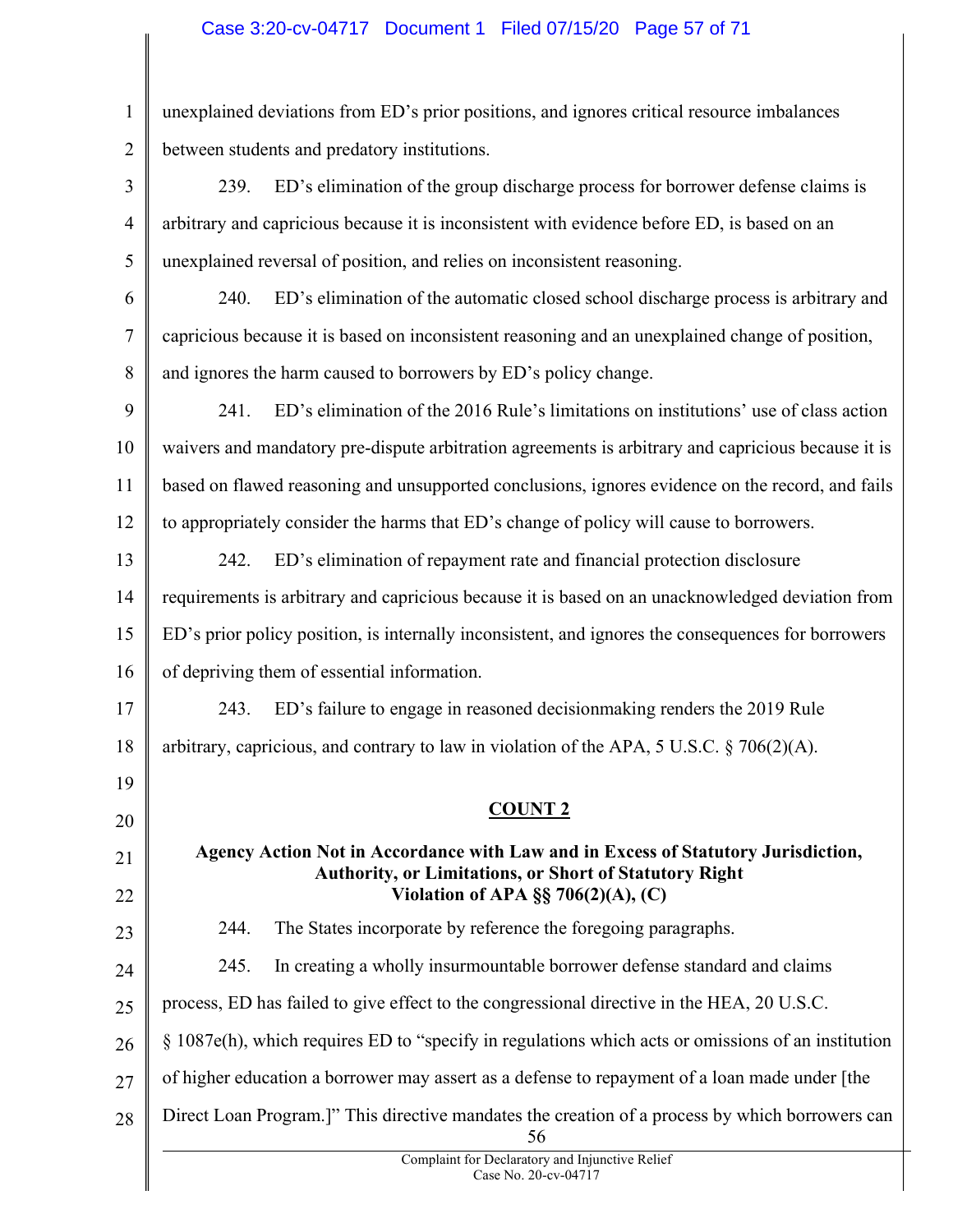|                | Case 3:20-cv-04717 Document 1 Filed 07/15/20 Page 58 of 71                                     |
|----------------|------------------------------------------------------------------------------------------------|
|                |                                                                                                |
| $\mathbf{1}$   | actually obtain relief.                                                                        |
| $\overline{2}$ | 246.<br>The standards and claims process established in the 2019 Rule are illusory and fail    |
| 3              | to achieve the congressional mandate set forth in 20 U.S.C. $\S$ 1087e(h).                     |
| $\overline{4}$ | The 2019 Rule is thus not in accordance with law and in excess of statutory<br>247.            |
| 5              | jurisdiction, authority, or limitations, or short of statutory right, in violation of 5 U.S.C. |
| 6              | $\S\S 706(2)(A), (C).$                                                                         |
| 7              | Accordingly, ED's 2019 Rule is contrary to law in violation of the APA and must<br>248.        |
| 8              | be set aside. 5 U.S.C. $\S 706(2)$ .                                                           |
| 9              |                                                                                                |
| 10             | <b>PRAYER FOR RELIEF</b>                                                                       |
| 11             | WHEREFORE, the States request that this Court grant the following relief:                      |
| 12             | Declare the 2019 Rule unlawful;<br>A.                                                          |
| 13             | <b>B.</b><br>Vacate the 2019 Rule in its entirety; and                                         |
| 14             | C.<br>Grant such additional relief as the Court deems appropriate and just.                    |
| 15             |                                                                                                |
| 16             | Dated: July 15, 2020<br>Respectfully submitted,                                                |
| 17             |                                                                                                |
| 18             | /s/ Yael Shavit<br>YAEL SHAVIT                                                                 |
| 19             | <b>MIRANDA COVER</b>                                                                           |
| 20             | <b>Assistant Attorneys General</b>                                                             |
| 21             | Attorneys for Plaintiff the Commonwealth of<br>Massachusetts                                   |
| 22             |                                                                                                |
| 23             | /s/ Bernard A. Eskandari                                                                       |
| 24             | BERNARD A. ESKANDARI<br><b>Supervising Deputy Attorney General</b>                             |
| 25             | Attorney for Plaintiff the People of the State                                                 |
| 26             | of California                                                                                  |
| 27             |                                                                                                |
| 28             |                                                                                                |
|                | 57<br>Complaint for Declaratory and Injunctive Relief                                          |
|                | Case No. 20-cv-04717                                                                           |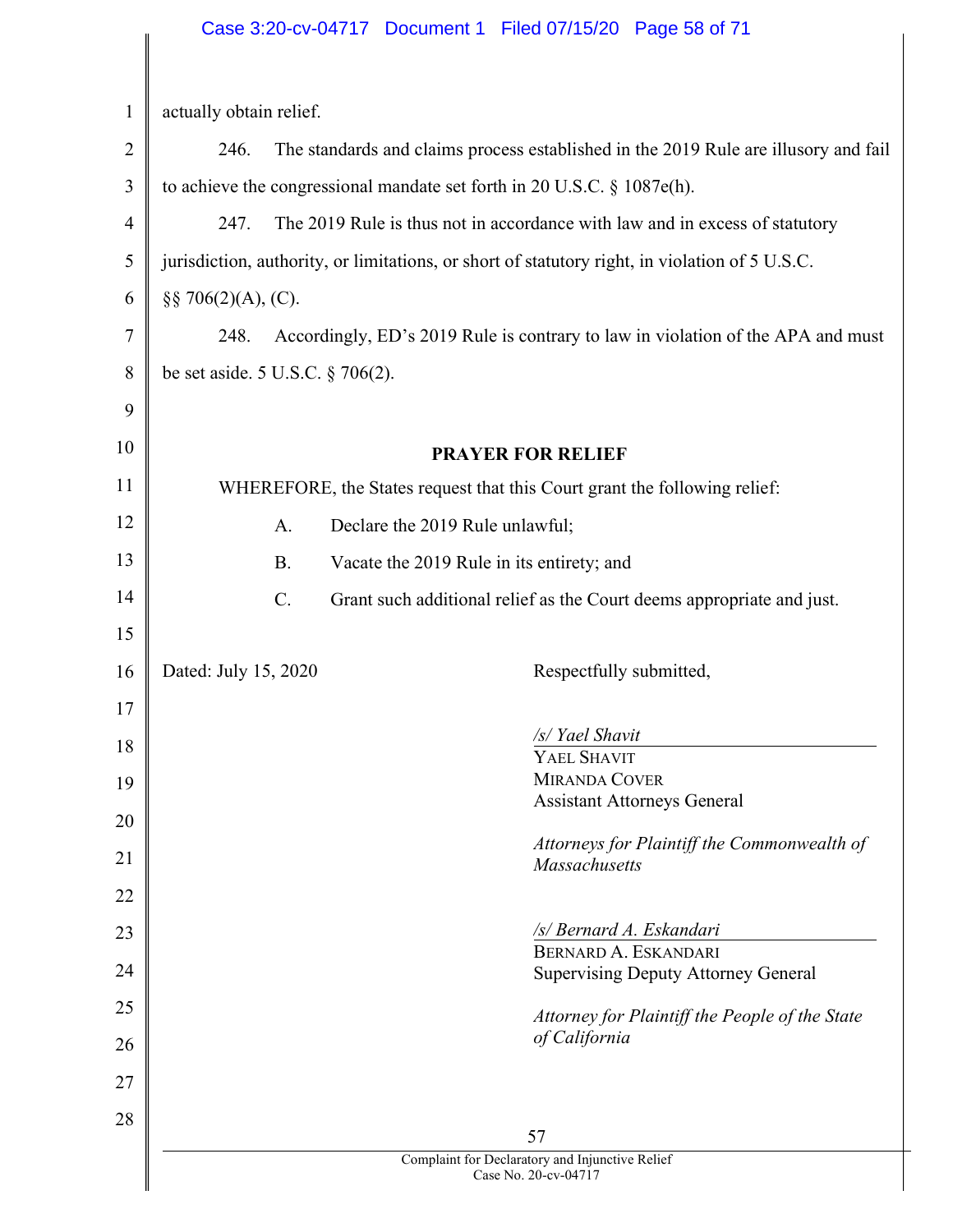Case 3:20-cv-04717 Document 1 Filed 07/15/20 Page 59 of 71

| $\mathbf 1$    | <b>PHILIP J. WEISER</b>                                                 |
|----------------|-------------------------------------------------------------------------|
|                | <b>Attorney General</b>                                                 |
| $\overline{2}$ | State of Colorado                                                       |
| 3              | /s/ Olivia D. Webster                                                   |
| 4              | Olivia D. Webster* (Pro Hac Forthcoming)<br>Senior Assistant Attorney   |
| 5              | Kevin. J. Burns* (Pro Hac Forthcoming)                                  |
| 6              | <b>Assistant Attorney General</b><br>1300 Broadway, 10th Floor          |
| 7              | Denver, CO 80203                                                        |
|                | $(720)$ 508-6000                                                        |
| 8              | Libby.Webster@coag.gov                                                  |
| 9              | Kevin.Burns@coag.gov                                                    |
|                | *Counsel of Record                                                      |
| 10             | Attorneys for Plaintiff State of Colorado                               |
| 11             | <b>WILLIAM TONG</b>                                                     |
|                | <b>Attorney General</b>                                                 |
| 12             | State of Connecticut                                                    |
| 13             |                                                                         |
| 14             | <i>S/Joseph J. Chambers</i><br>Joseph J. Chambers (Pro Hac Forthcoming) |
|                | <b>Assistant Attorney General</b><br>Office of the Attorney General     |
| 15             | 165 Capitol Avenue                                                      |
| 16             | Hartford, CT 06106                                                      |
|                | Tel: (860) 808-5270<br>Fax: (860) 772-1709                              |
| 17             | Email: joseph.chambers@ct.gov                                           |
| 18             | Attorney for Plaintiff State of Connecticut                             |
|                |                                                                         |
| 19             | <b>KATHLEEN JENNINGS</b>                                                |
| 20             | <b>Attorney General</b>                                                 |
| 21             | <b>State of Delaware</b>                                                |
| 22             | /s/ Vanessa L. Kassab                                                   |
|                | Christian Douglas Wright                                                |
| 23             | Director of Impact Litigation                                           |
| 24             | Vanessa L. Kassab (Pro Hac Forthcoming)<br>Deputy Attorney General      |
|                | Delaware Department of Justice                                          |
| 25             | 820 North French Street, 5th Floor                                      |
| 26             | Wilmington, DE 19801                                                    |
|                | $(302)$ 577-8600                                                        |
| 27             | vanessa.kassab@delaware.gov                                             |
| 28             | Attorneys for Plaintiff State of Delaware                               |
|                | 58                                                                      |
|                | Complaint for Declaratory and Injunctive Relief                         |

Case No. 20-cv-04717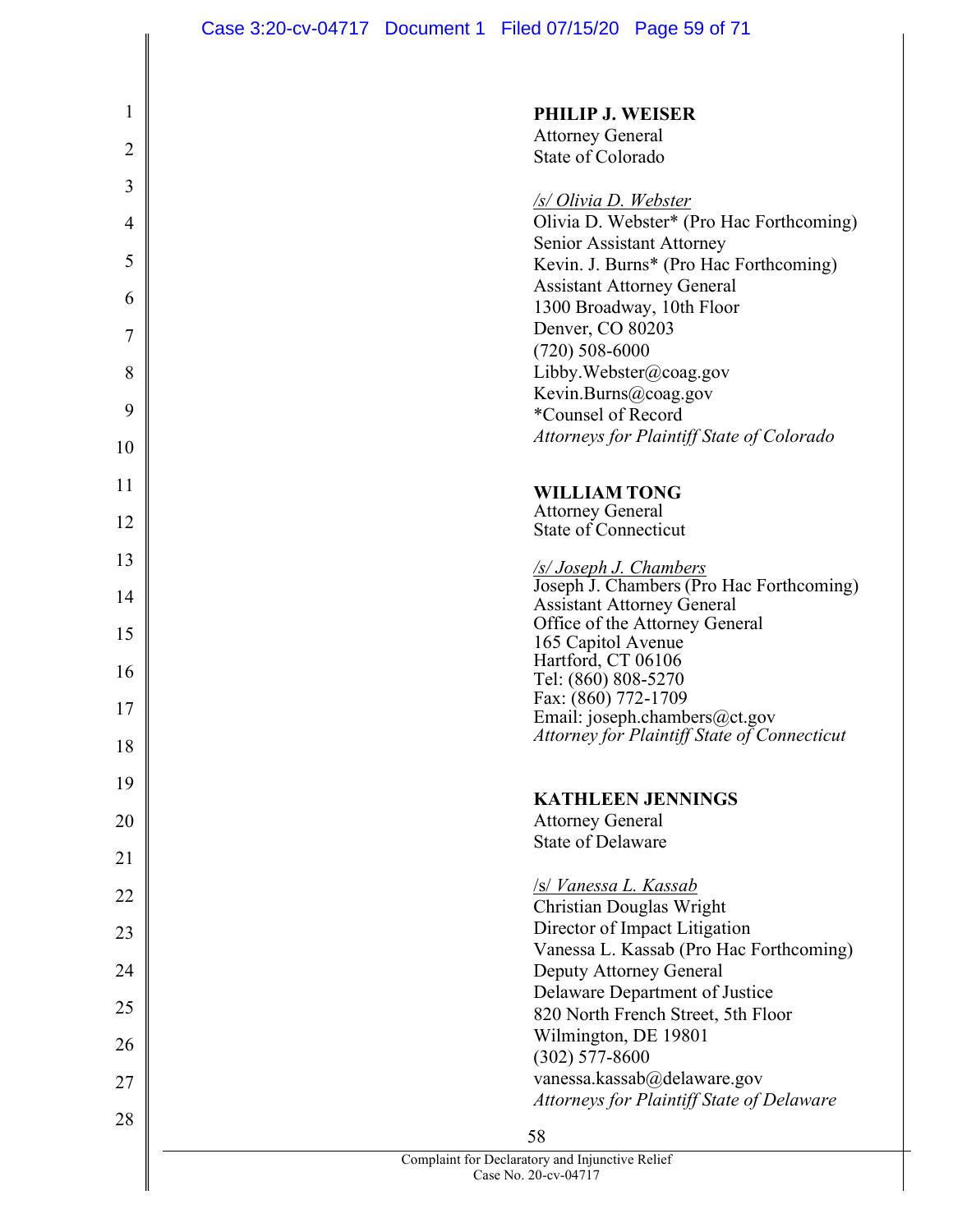| $\mathbf 1$    | <b>KARL A. RACINE</b>                                 |
|----------------|-------------------------------------------------------|
| $\overline{2}$ | <b>Attorney General</b>                               |
| 3              | District of Columbia                                  |
|                | <u>/s/ Benjamin M. Wiseman</u>                        |
| $\overline{4}$ | Benjamin M. Wiseman (Pro Hoc<br>Forthcoming)          |
| 5              | Director, Office of Consumer Protection               |
| 6              | Attorney General for the District of<br>Columbia      |
| 7              | 441 4th Street, N.W., 6th Floor                       |
| 8              | Washington, DC 20001<br>202-741-5226                  |
|                | Benjamin.wiseman@dc.gov                               |
| 9              | Attorney for the District of Columbia                 |
| 10             | <b>CLARE E. CONNORS</b>                               |
| 11             | <b>Attorney General</b><br>State of Hawai'i           |
| 12             |                                                       |
| 13             | /s/ Thomas Francis Mana Moriarty<br>Bryan C. Yee      |
| 14             | Thomas Francis Mana Moriarty (Pro Hac                 |
|                | Forthcoming)                                          |
| 15             | Deputy Attorneys General<br>425 Queen Street          |
| 16             | Honolulu, HI 96813                                    |
| 17             | Tel: (808) 586-1180<br>Fax: (808) 586-1205            |
| 18             | Email: mana.moriarty@hawaii.gov                       |
| 19             | Attorneys for Plaintiff the State of Hawai'i          |
| 20             |                                                       |
| 21             |                                                       |
| 22             |                                                       |
| 23             |                                                       |
| 24             |                                                       |
|                |                                                       |
| 25             |                                                       |
| 26             |                                                       |
| 27             |                                                       |
| 28             |                                                       |
|                | 59<br>Complaint for Declaratory and Injunctive Relief |
|                | Case No. 20-cv-04717                                  |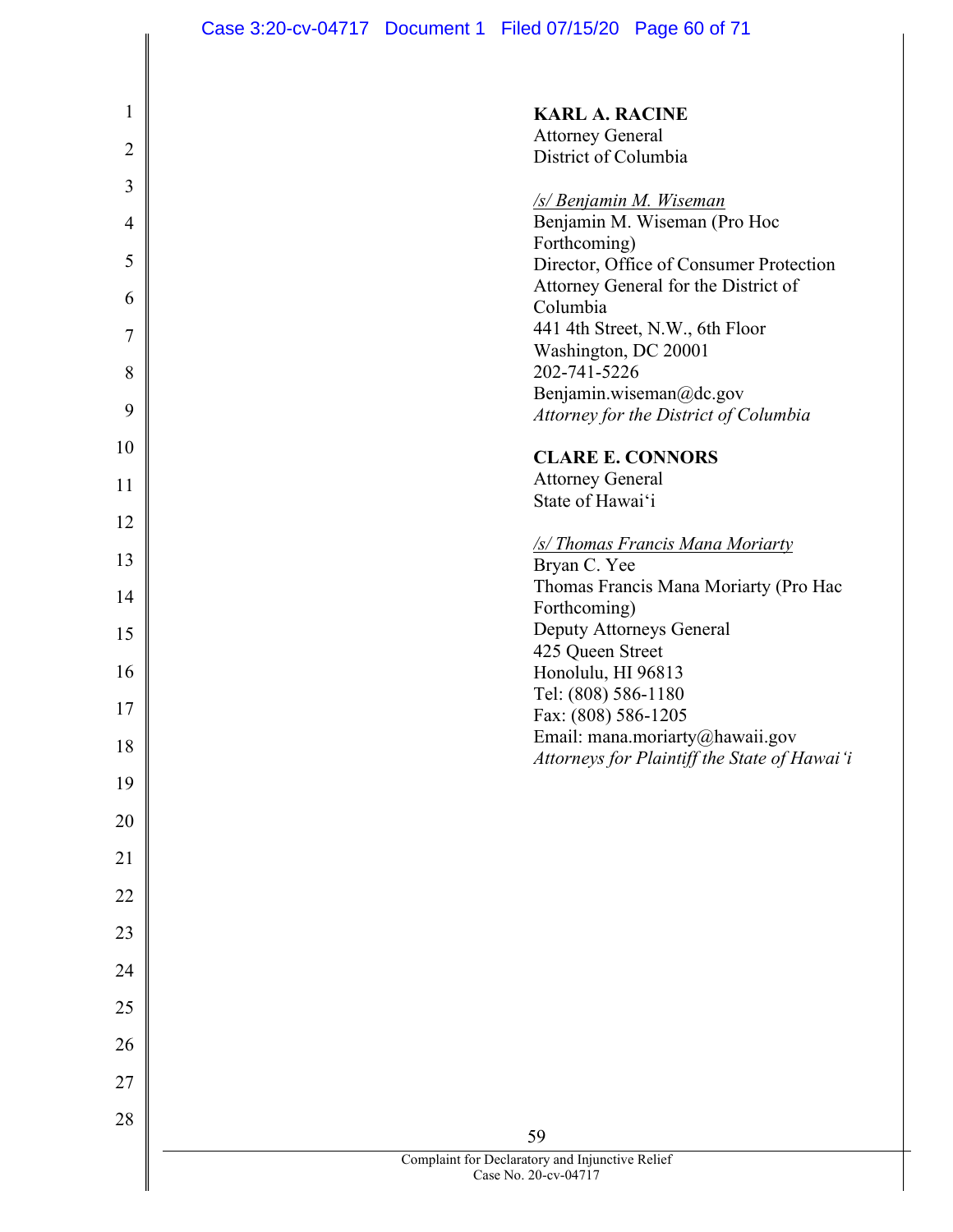| 1              | <b>KWAME RAOUL</b><br><b>Attorney General</b>                            |
|----------------|--------------------------------------------------------------------------|
| $\overline{2}$ | State of Illinois                                                        |
| 3              | <u>/s/ Caleb Rush</u>                                                    |
| 4              | Caleb Rush (SBN 189955)<br><b>Assistant Attorney General</b>             |
| 5              | Greg Grzeskiewicz<br>Bureau Chief, Consumer Fraud Bureau                 |
| 6              | Joseph Sanders<br>Gregory W. Jones                                       |
|                | <b>Assistant Attorneys General, Consumer</b>                             |
| 7              | Fraud Bureau<br>Office of the Illinois Attorney General                  |
| 8              | 100 W. Randolph St., 12th Fl.<br>Chicago, IL 60601                       |
| 9              | 312-814-6796 (Sanders)<br>312-814-4987 (Jones)                           |
| 10             | 312-793-0793 (Rush)<br>Fax: 312-814-2593                                 |
| 11             | jsanders@atg.state.il.us                                                 |
| 12             | $gjones@atg. state.$ il.us<br>$crush@atg. state.$ il.us                  |
| 13             | Attorneys for Plaintiff State of Illinois                                |
| 14             | <b>AARON M. FREY</b>                                                     |
| 15             | <b>Attorney General</b>                                                  |
| 16             | <b>State of Maine</b>                                                    |
|                | /s/ Jillian R. O'Brien                                                   |
| 17             | Jillian R. O'Brien, Cal. SBN 251311<br><b>Assistant Attorney General</b> |
| 18             | Office of the Attorney General<br>6 State House Station                  |
| 19             | Augusta, ME 04333-0006                                                   |
| 20             | jill.obrien@maine.gov<br>207-626-8582                                    |
| 21             | Attorneys for Plaintiff the State of Maine                               |
| 22             |                                                                          |
| 23             |                                                                          |
| 24             |                                                                          |
| 25             |                                                                          |
| 26             |                                                                          |
| 27             |                                                                          |
| 28             |                                                                          |
|                | 60                                                                       |
|                | Complaint for Declaratory and Injunctive Relief<br>Case No. 20-cv-04717  |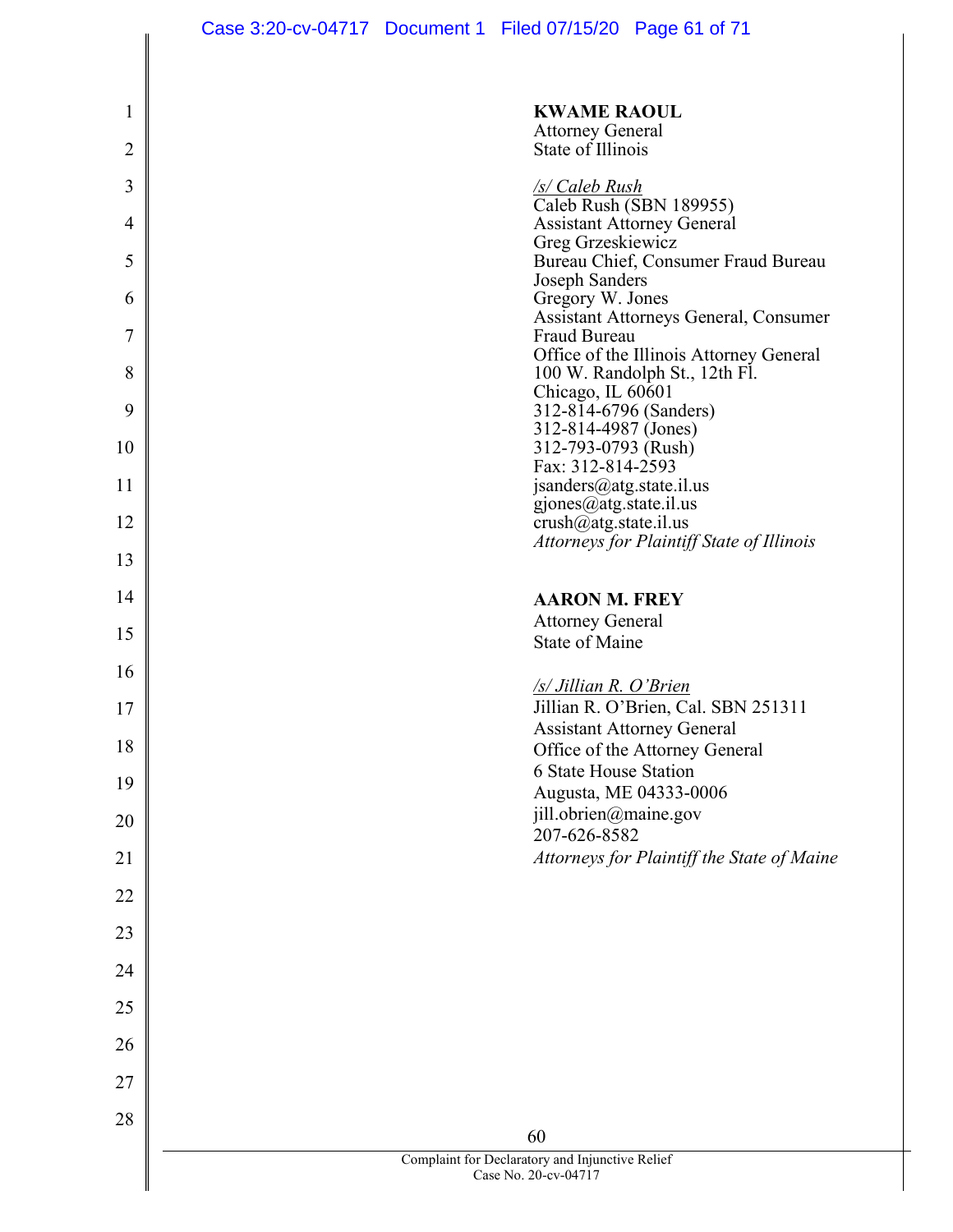| 1              | <b>BRIAN E. FROSH</b>                                               |
|----------------|---------------------------------------------------------------------|
|                | <b>Attorney General</b>                                             |
| $\overline{2}$ | State of Maryland                                                   |
| 3              | <b>/s/ Christopher J. Madaio</b>                                    |
| $\overline{4}$ | Christopher J. Madaio (Pro Hac                                      |
|                | Forthcoming)                                                        |
| 5              | <b>Assistant Attorney General</b><br>Office of the Attorney General |
| 6              | <b>Consumer Protection Division</b>                                 |
| 7              | 200 St. Paul Place, 16th Floor                                      |
|                | Baltimore, MD 21202                                                 |
| 8              | $(410)$ 576-6585<br>cmadaio@oag.state.md.us                         |
| 9              | Attorney for Plaintiff State of Maryland                            |
| 10             |                                                                     |
|                | <b>DANA NESSEL</b>                                                  |
| 11             | <b>Attorney General</b>                                             |
| 12             | State of Michigan                                                   |
| 13             | <b>S/Brian G. Green</b>                                             |
|                | Brian G. Green (Pro Hac Forthcoming)                                |
| 14             | <b>Assistant Attorney General</b>                                   |
| 15             | Michigan Department of Attorney General                             |
|                | 525 West Ottawa Street, 5th Floor<br>P.O. Box 30736                 |
| 16             | Lansing, MI 48933                                                   |
| 17             | $(517)$ 335-7632                                                    |
| 18             | GreenB@michigan.gov                                                 |
|                | <b>Attorney for Plaintiff State of Michigan</b>                     |
| 19             |                                                                     |
| 20             | <b>KEITH ELLISON</b>                                                |
| 21             | <b>Attorney General</b><br>State of Minnesota                       |
|                |                                                                     |
| 22             | /s/ Adam Welle                                                      |
| 23             | Adam Welle (Pro Hac Forthcoming)                                    |
| 24             | <b>Assistant Attorney General</b><br>Bremer Tower, Suite 1200       |
|                | 445 Minnesota Street                                                |
| 25             | St. Paul, MN 55101                                                  |
| 26             | $(651)$ 757-1425 (Voice)                                            |
|                | $(651)$ 282-5832 (Fax)<br>adam.welle@ag.state.mn.us                 |
| 27             | Attorney for Plaintiff the State of Minnesota                       |
| 28             |                                                                     |
|                | 61<br>Complaint for Declaratory and Injunctive Relief               |
|                | Case No. 20-cv-04717                                                |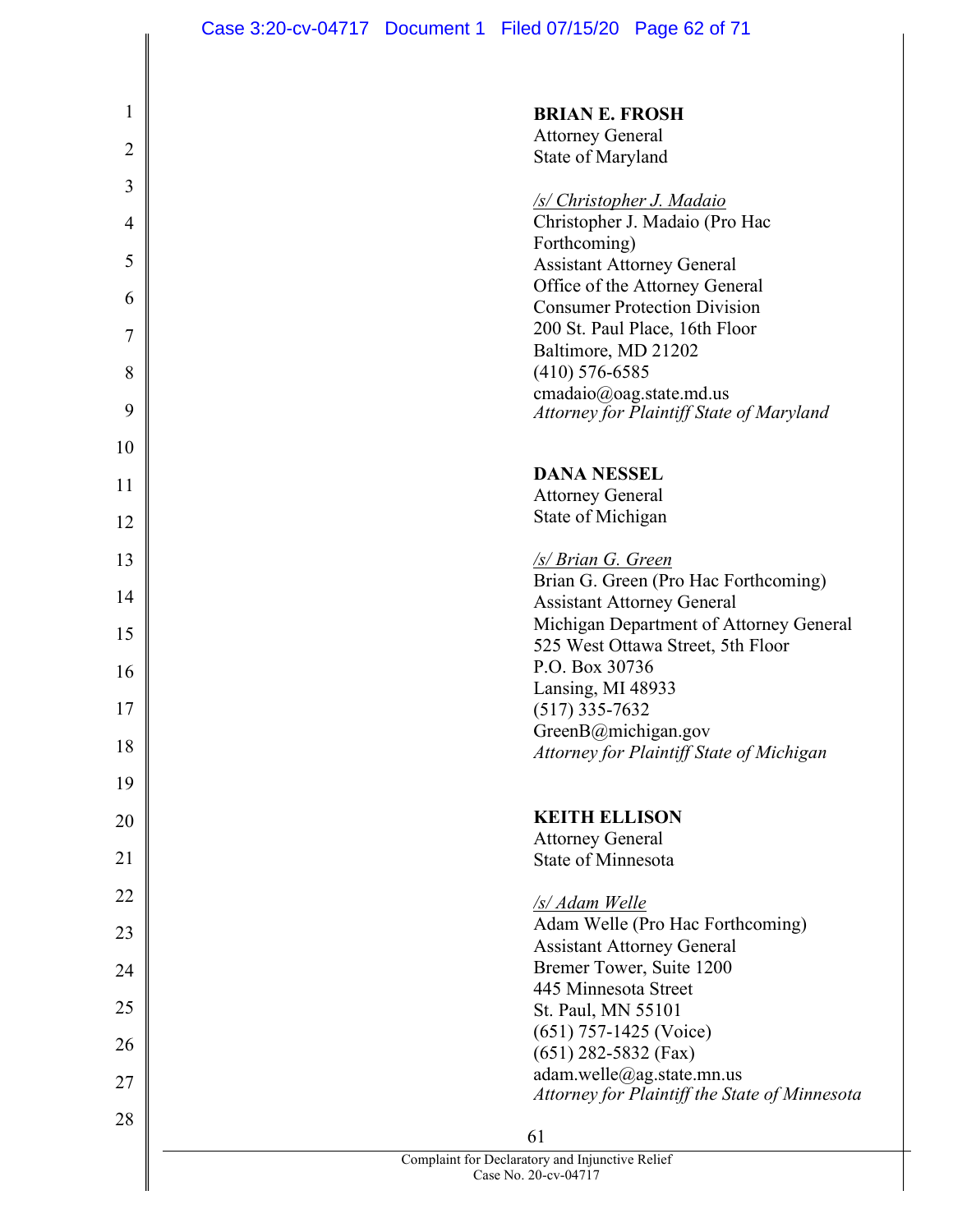| 1<br>$\overline{2}$ | <b>AARON D. FORD</b><br><b>Attorney General</b><br>State of Nevada           |
|---------------------|------------------------------------------------------------------------------|
|                     |                                                                              |
| 3                   | ERNEST D. FIGUEROA<br><b>Consumer Advocate</b>                               |
| 4                   | $\frac{1}{S/Laura M. Tucker}$ Laura M. Tucker (Pro Hac Forthcoming)          |
| 5<br>6              | Senior Deputy Attorney General<br>State of Nevada, Office of the Attorney    |
| 7                   | General<br><b>Bureau of Consumer Protection</b>                              |
| 8                   | 8945 W. Russell Road, #204                                                   |
|                     | Las Vegas, NV 89148<br>Attorney for Plaintiff State of Nevada                |
| 9                   |                                                                              |
| 10                  | <b>GURBIR S. GREWAL</b>                                                      |
| 11                  | <b>Attorney General</b>                                                      |
| 12                  | <b>State of New Jersey</b>                                                   |
|                     | Mayur P. Saxena                                                              |
| 13                  | <b>Assistant Attorney General</b>                                            |
| 14                  | <u>/s/ Elspeth L. Faiman Hans</u>                                            |
| 15                  | Elspeth Faiman Hans (Pro Hac Forthcoming)                                    |
| 16                  | Melissa L. Medoway, Section Chief<br>Deputy Attorneys General                |
|                     | R.J. Hughes Justice Complex                                                  |
| 17                  | 25 Market Street, P.O. Box 112                                               |
| 18                  | Trenton NJ 08625<br>609-376-2752                                             |
| 19                  | elspeth.hans@law.njoag.gov                                                   |
| 20                  | Attorneys for Plaintiff State of New Jersey<br><b>HECTOR H. BALDERAS</b>     |
|                     | <b>Attorney General</b>                                                      |
| 21                  | <b>State of New Mexico</b>                                                   |
| 22                  | <b>/s/Lisa Giandomenico</b>                                                  |
| 23                  | Lisa Giandomenico (Pro Hac Forthcoming)<br><b>Assistant Attorney General</b> |
| 24                  | 201 Third Street NW, Suite 300                                               |
| 25                  | Albuquerque, NM 87102                                                        |
|                     | $(505)$ 490-4846<br>lgiandomenico@nmag.gov                                   |
| 26                  | Attorney for Plaintiff State of New Mexico                                   |
| 27                  |                                                                              |
| 28                  |                                                                              |
|                     | 62<br>Complaint for Declaratory and Injunctive Relief                        |
|                     | Case No. 20-cv-04717                                                         |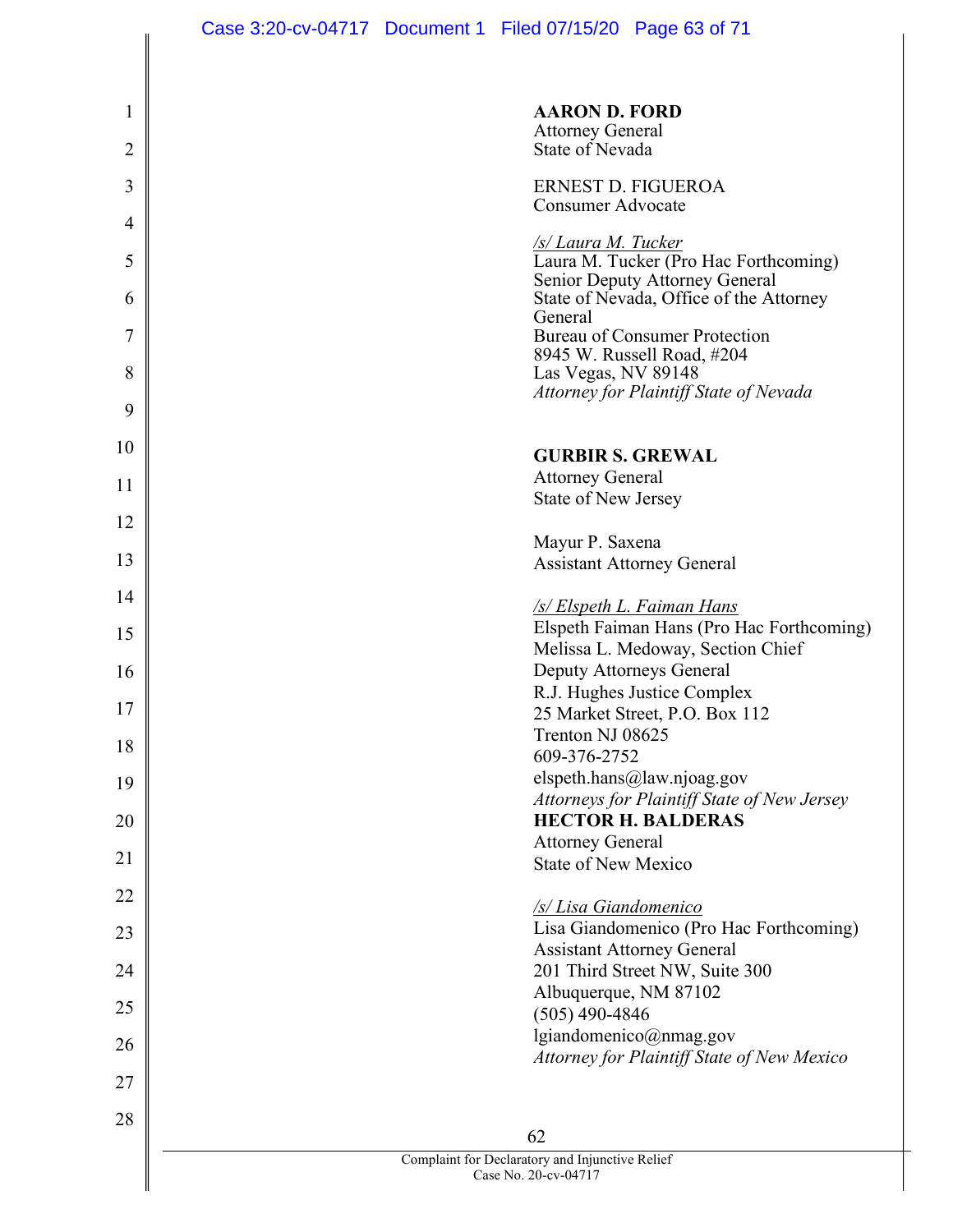| 1              | <b>LETITIA A. JAMES</b>                                                      |
|----------------|------------------------------------------------------------------------------|
| $\overline{2}$ | <b>Attorney General</b><br><b>State of New York</b>                          |
| 3              |                                                                              |
| 4              | /s/ Carolyn M. Fast<br>Carolyn M. Fast (Pro Hac Forthcoming)                 |
|                | <b>Assistant Attorney General</b>                                            |
| 5              | Bureau of Consumer Frauds and Protection<br>28 Liberty Street                |
| 6              | New York, NY 10005                                                           |
| 7              | $(212)$ 416-6250<br>carolyn.fast@ag.ny.gov                                   |
| 8              | Attorney for Plaintiff State of New York                                     |
| 9              |                                                                              |
| 10             | <b>JOSHUA H. STEIN</b>                                                       |
|                | <b>Attorney General</b><br><b>State of North Carolina</b>                    |
| 11             |                                                                              |
| 12             | /s/ Matthew L Liles<br>Matthew L. Liles (Pro Hac Forthcoming)                |
| 13             | <b>Assistant Attorney General</b>                                            |
| 14             | North Carolina Department of Justice<br>114 W. Edenton Street                |
| 15             | Raleigh, NC 27603                                                            |
|                | $(919) 716 - 0141$                                                           |
| 16             | mliles@ncdoj.gov<br>Attorney for Plaintiff State of North Carolina           |
| 17             |                                                                              |
| 18             | <b>ELLEN F. ROSENBLUM</b>                                                    |
| 19             | <b>Attorney General</b>                                                      |
| 20             | State of Oregon                                                              |
| 21             | <b>/s/ Katherine A. Campbell</b>                                             |
|                | Katherine A. Campbell (Pro Hac<br>Forthcoming)                               |
| 22             | <b>Assistant Attorney General</b>                                            |
| 23             | Oregon Department of Justice<br>100 SW Market Street                         |
| 24             | Portland, OR 97201                                                           |
| 25             | $(971) 673 - 1880$                                                           |
| 26             | katherine.campbell@doj.state.or.us<br>Attorney for Plaintiff State of Oregon |
|                |                                                                              |
| 27             |                                                                              |
| 28             | 63                                                                           |
|                | Complaint for Declaratory and Injunctive Relief<br>Case No. 20-cv-04717      |
|                |                                                                              |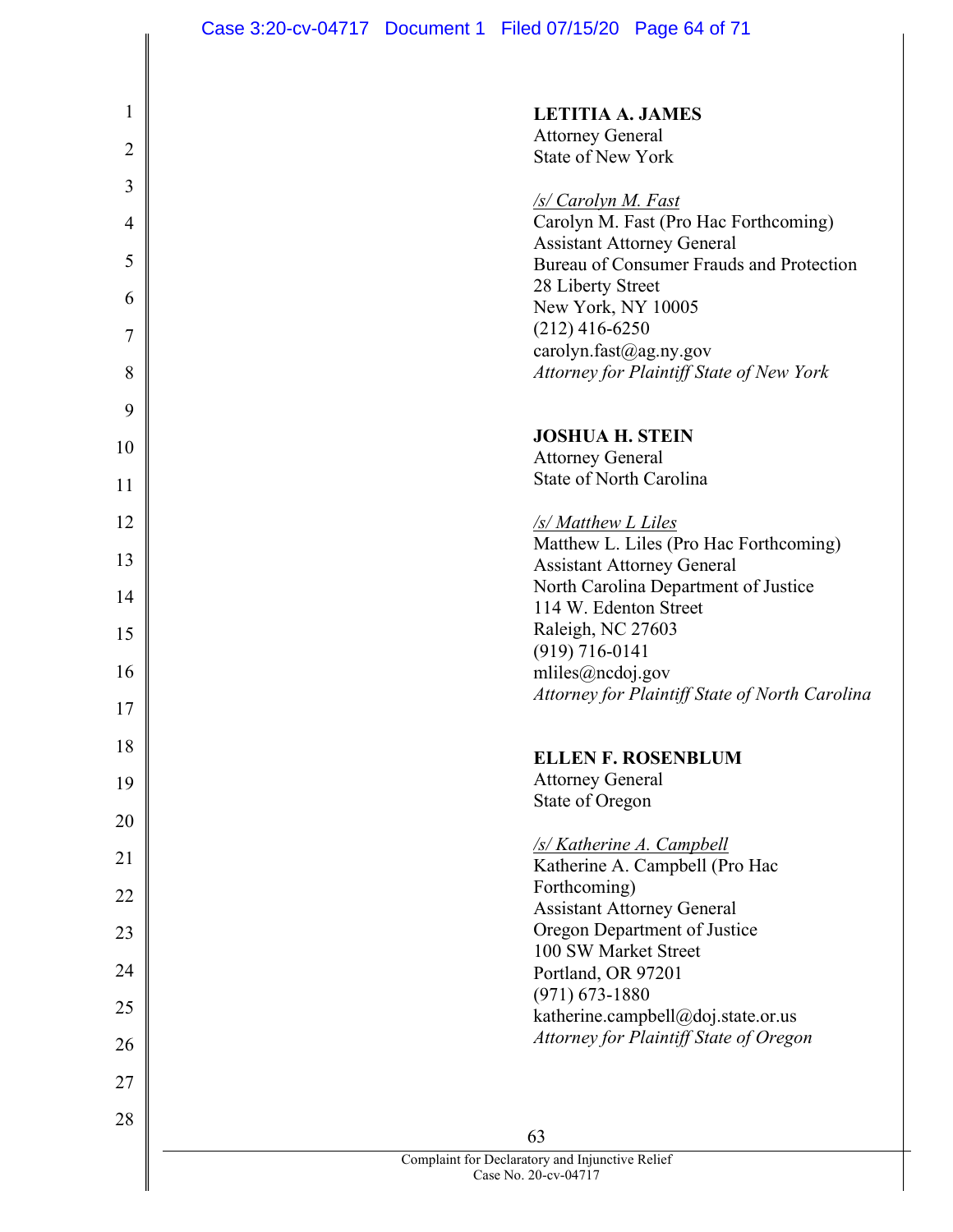| 1              | <b>JOSH SHAPIRO</b>                                                                |
|----------------|------------------------------------------------------------------------------------|
| $\overline{2}$ | <b>Attorney General</b>                                                            |
|                | Commonwealth of Pennsylvania                                                       |
| 3              | <b>S</b> / <b>Jacob B. Boyer</b>                                                   |
| 4              | Michael J. Fischer                                                                 |
| 5              | Jesse F. Harvey                                                                    |
|                | <b>Chief Deputy Attorneys General</b><br>Jacob B. Boyer (Pro Hac Forthcoming)      |
| 6              | Deputy Attorney General                                                            |
| 7              | Pennsylvania Office of Attorney General                                            |
|                | 1600 Arch St., Suite 300                                                           |
| 8              | Philadelphia, PA 19103<br>$(267)$ 768-3968                                         |
| 9              | jboyer@attorneygeneral.gov                                                         |
| 10             | Attorneys for Plaintiff Commonwealth of                                            |
|                | Pennsylvania                                                                       |
| 11             |                                                                                    |
| 12             | PETER F. NERONHA                                                                   |
| 13             | <b>Attorney General</b>                                                            |
|                | State of Rhode Island                                                              |
| 14             | /s/ Justin J. Sullivan                                                             |
| 15             | Justin J. Sullivan (Pro Hac Forthcoming)                                           |
|                | David Marzilli (Pro Hac Forthcoming)                                               |
| 16             | Special Assistants Attorney General<br>Rhode Island Office of the Attorney General |
| 17             | 150 S. Main St. Providence, RI 02903                                               |
| 18             | Tel: (401) 274-4400   Fax: (401) 222-2995                                          |
|                | Ext. 2007   jisullivan@riag.ri.gov                                                 |
| 19             | Ext. 2030   dmarzilli@riag.ri.gov<br>THOMAS J. DONOVAN, JR.                        |
| 20             | <b>Attorney General</b>                                                            |
| 21             | <b>State of Vermont</b>                                                            |
|                | /s/ Merideth Chaudoir                                                              |
| 22             | Merideth Chaudoir (Pro Hac Forthcoming)                                            |
| 23             | <b>Assistant Attorney General</b>                                                  |
| 24             | Office of the Attorney General<br>109 State Street                                 |
|                | Montpelier, VT 05609-1001                                                          |
| 25             | Merideth.Chaudoir@Vermont.gov                                                      |
| 26             | $(802)$ 828-5507                                                                   |
|                | Attorney for Plaintiff State of Vermont                                            |
| 27             |                                                                                    |
| 28             | 64                                                                                 |
|                | Complaint for Declaratory and Injunctive Relief                                    |
|                | Case No. 20-cv-04717                                                               |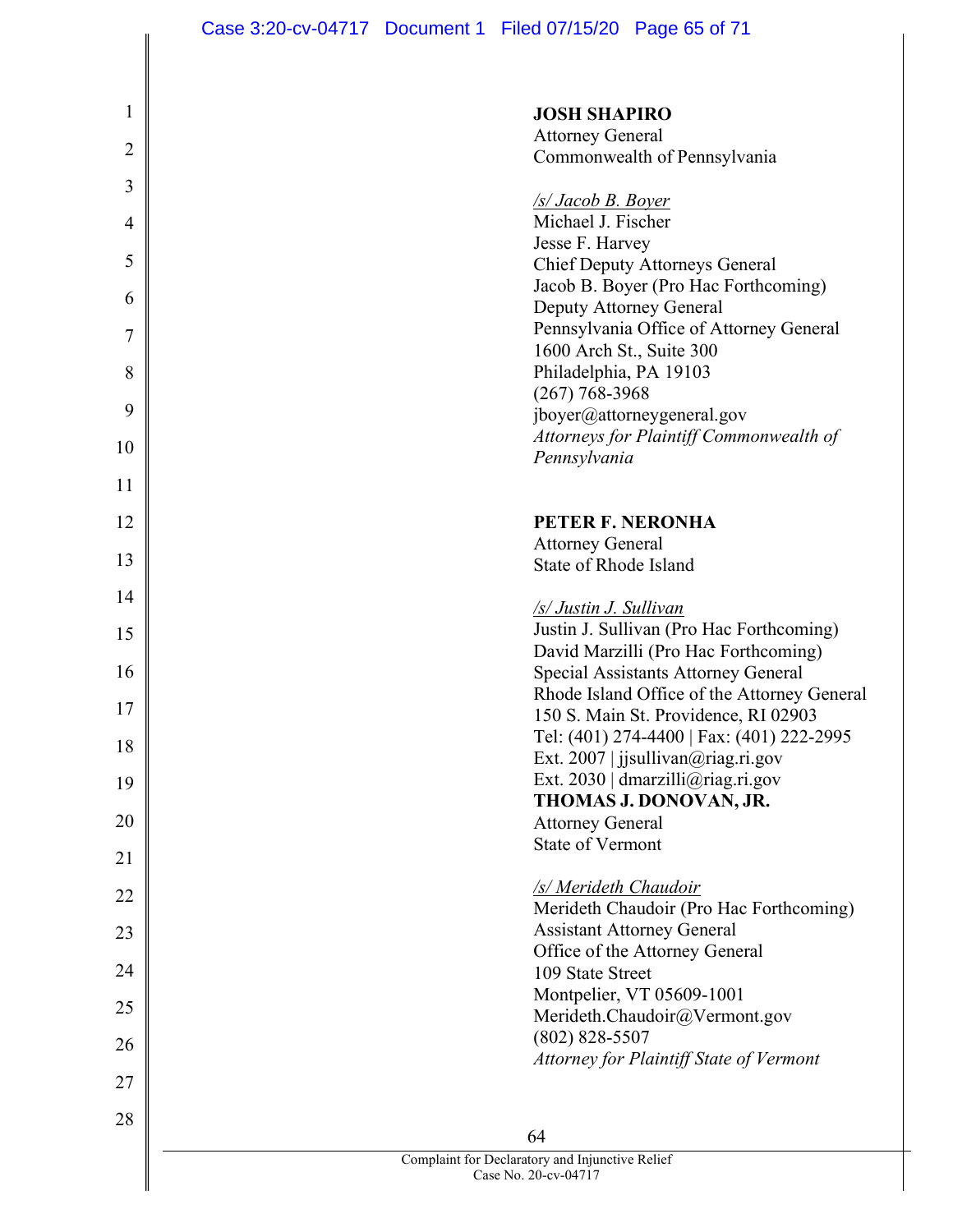Case 3:20-cv-04717 Document 1 Filed 07/15/20 Page 66 of 71

| $\mathbf{1}$   | <b>MARK R. HERRING</b>                                                       |
|----------------|------------------------------------------------------------------------------|
| $\overline{2}$ | <b>Attorney General</b>                                                      |
| 3              | Commonwealth of Virginia                                                     |
| 4              | <b>S/Mark S. Kubiak</b><br>Mark S. Kubiak (Pro Hac Forthcoming)              |
| 5              | <b>Assistant Attorney General, Consumer</b><br>Protection Section            |
| 6              | Samuel T. Towell                                                             |
| 7              | Deputy Attorney General, Civil Litigation<br>Barbara Johns Building          |
| 8              | 202 North Ninth Street<br>Richmond, Virginia 23219                           |
| 9              | $(804) 786 - 7364$<br>mkubiak@oag.state.va.us                                |
| 10             | Attorneys for Plaintiff Commonwealth of<br>Virginia                          |
| 11             |                                                                              |
| 12             | <b>JOSHUA L. KAUL</b>                                                        |
| 13             | <b>Attorney General</b><br>State of Wisconsin                                |
| 14             | Wisconsin Department of Justice                                              |
| 15             | <u>/s/ Shannon A. Conlin</u>                                                 |
| 16             | Shannon A. Conlin (Pro Hac Forthcoming)<br><b>Assistant Attorney General</b> |
| 17             | Post Office Box 7857<br>Madison, WI 53707-7857                               |
| 18             | $(608)$ 266-1677<br>Conlinsa@doj.state.wi.us                                 |
| 19             | Attorney for Plaintiff State of Wisconsin                                    |
| 20             |                                                                              |
| 21             |                                                                              |
| 22             |                                                                              |
| 23             |                                                                              |
| 24             |                                                                              |
| 25             |                                                                              |
| 26             |                                                                              |
| 27             |                                                                              |
| 28             |                                                                              |
|                | 65<br>Complaint for Declaratory and Injunctive Relief                        |
|                | Case No. 20-cv-04717                                                         |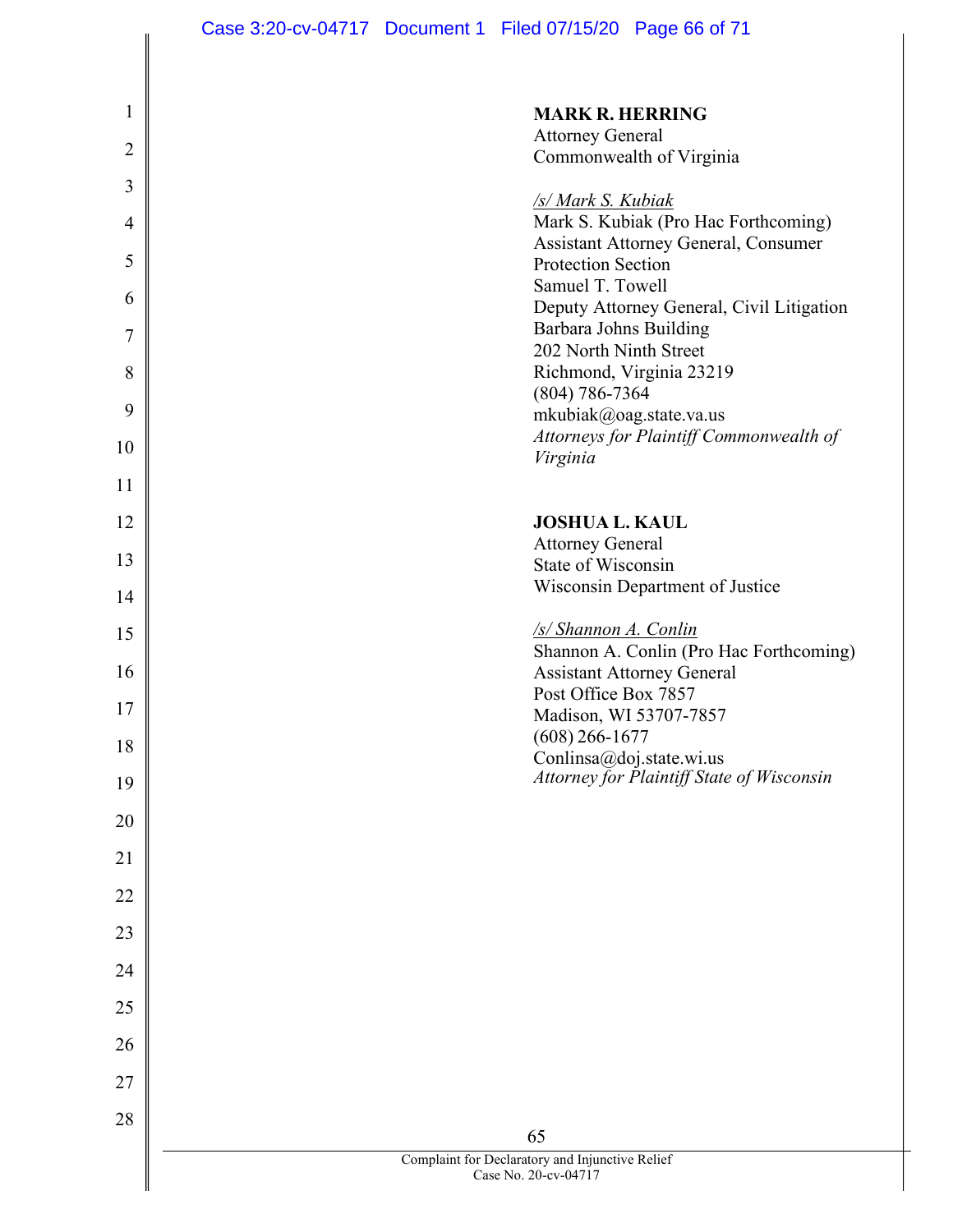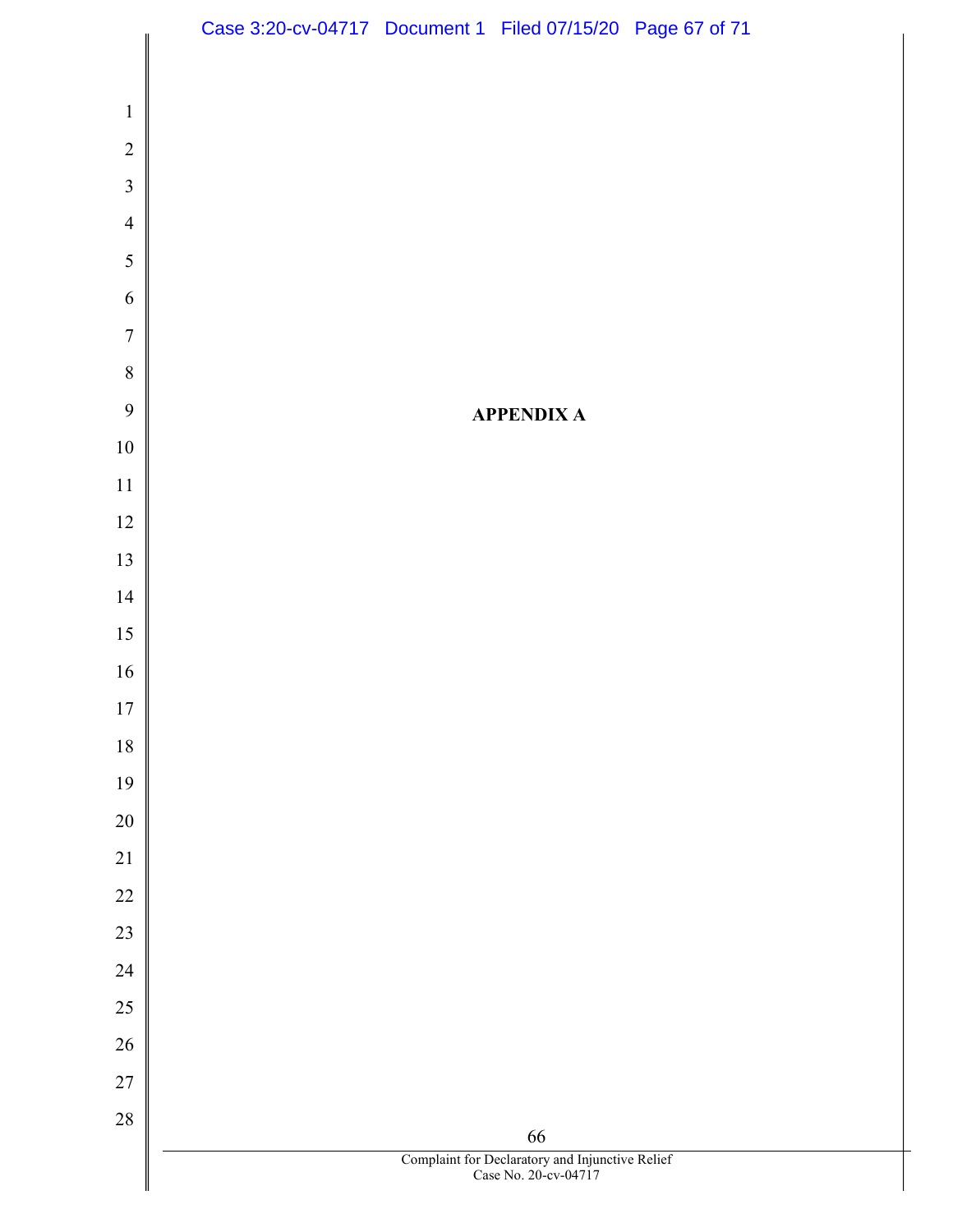|                | Case 3:20-cv-04717 Document 1 Filed 07/15/20 Page 68 of 71                                                                                                |
|----------------|-----------------------------------------------------------------------------------------------------------------------------------------------------------|
|                |                                                                                                                                                           |
| 1              | The following are examples of enforcement actions brought by the States against for-                                                                      |
| $\overline{2}$ | profit schools since 2012:                                                                                                                                |
| 3              | <b>Ashford University, LLC/Zovio (formerly Bridgepoint Education, Inc.)</b>                                                                               |
| 4              | Complaint, California v. Ashford University, LLC, et al. No.<br>$\circ$<br>RG17883963 (Cal. Super. Ct. Nov. 29, 2017) available at                        |
| 5<br>6         | https://oag.ca.gov/system/files/attachments/press_releases/Complaint_8<br>.pdf.                                                                           |
| 7              | <b>Brensten Education, Inc.</b>                                                                                                                           |
| 8              | Complaint, State of Wisconsin v. Brensten Education, Inc., et al.,<br>O<br>Milwaukee County Case Number 2018CX2, case consolidated into                   |
| 9              | Case Number 2017CV013737.                                                                                                                                 |
| 10             | <b>Career Education Corporation (including the Sanford Brown schools)</b><br>Assurance of Discontinuance obtained by New York on August 19,<br>$\circ$    |
| 11             | 2013. See Press Release, A.G. Schneiderman Announces<br>Groundbreaking \$10.25 Million Dollar Settlement With For-Profit                                  |
| 12             | Education Company That Inflated Job Placement Rates To Attract<br>Students (Aug. 19, 2013) available at https://ag.ny.gov/press-                          |
| 13             | release/ag-schneiderman-announces-groundbreaking-1025-million-<br>dollar-settlement-profit.                                                               |
| 14             |                                                                                                                                                           |
| 15<br>16       | The Career Institute, LLC.<br>Complaint, Massachusetts v. The Career Institute, LLC., et al., No. 13-<br>$\circ$                                          |
| 17             | 4128H (Mass. Super. Ct. Sept. 17, 2015) available at<br>http://www.mass.gov/ago/docs/consumer/aci-amended-complaint.pdf;                                  |
|                | Final Judgment by Consent, Massachusetts v. The Career Institute,<br>LLC. et al., No. 13-4128H (Mass. Super. Ct. June 1, 2016) available at               |
| 18<br>19       | http://www.mass.gov/ago/docs/consumer/aci-consent-judgment.pdf.                                                                                           |
|                | Corinthian Colleges, Inc. ("Corinthian")                                                                                                                  |
| 20             | Complaint, Massachusetts v. Corinthian Colleges, Inc., et al. No. 14-<br>O<br>1093 (Mass. Super. Ct. Apr. 3, 2014) available at                           |
| 21             | http://www.mass.gov/ago/docs/press/2014/everest-complaint.pdf.                                                                                            |
| 22             | \$1.1 billion judgment, People of the State of California v. Corinthian<br>$\circ$<br>Colleges, Inc., et al., No. CGC-13-534793 (Cal. Super. Ct, Mar. 23, |
| 23             | 2016) available at                                                                                                                                        |
| 24             | https://oag.ca.gov/system/files/attachments/press_releases/Corinthian%<br>20Final%20Judgment 1.pdf.                                                       |
| 25             | California's Objection to Bankruptcy Plan Confirmation, In re<br>$\circ$<br>Corinthian Colleges, Inc., et al., No. 15-10952, Doc. No. 824 (Bankr.         |
| 26             | D. Del., Aug. 21, 2015).<br>Illinois investigation initiated on 12/14/2011; Opp. to Debtor's Obj.<br>$\circ$                                              |
| 27             | with findings, Doc. No. 1121, In re Corinthian Colleges, Inc. et al., No.<br>15-10952 (Bankr. D. Del., Dec. 9, 2015).                                     |
| 28             | 67                                                                                                                                                        |
|                | Complaint for Declaratory and Injunctive Relief<br>Case No. 20-cv-04717                                                                                   |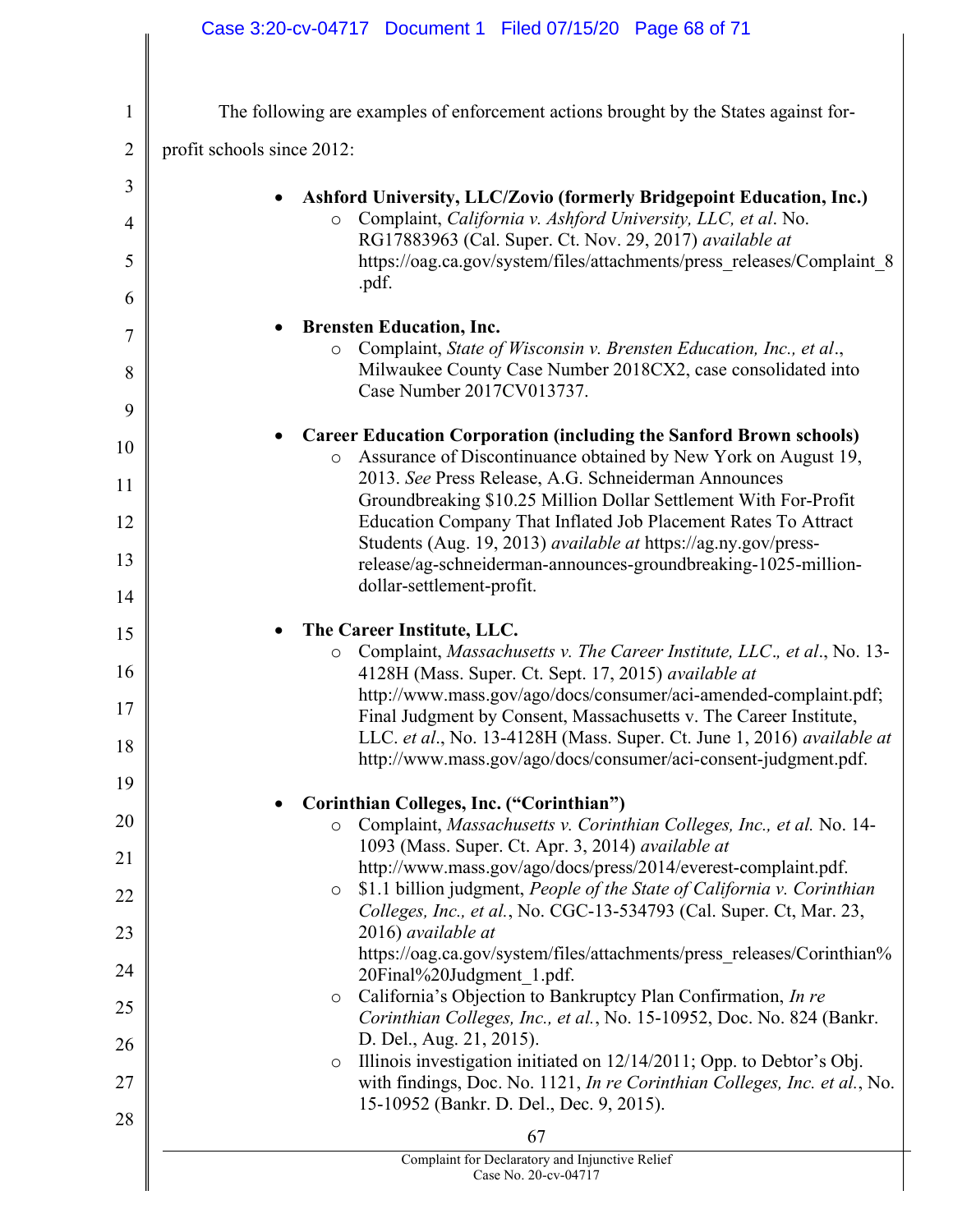|                     | Case 3:20-cv-04717 Document 1 Filed 07/15/20 Page 69 of 71                                                                                                                                                           |
|---------------------|----------------------------------------------------------------------------------------------------------------------------------------------------------------------------------------------------------------------|
| $\mathbf{1}$        |                                                                                                                                                                                                                      |
| $\overline{2}$      | Complaint, State of Wisconsin v. Corinthian Colleges, Inc., Milwaukee<br>$\circ$<br>County Case Number 2014CX0006.                                                                                                   |
| 3                   | <b>DeVry University</b>                                                                                                                                                                                              |
|                     | o Assurance of Discontinuance obtained by New York on January 27,                                                                                                                                                    |
| $\overline{4}$<br>5 | 2017. See Press Release, A.G. Schneiderman Obtains Settlement with<br>DeVry University Providing \$2.25 Million in Restitution for New York<br>Graduates Who Were Misled About Employment and Salary Prospects       |
| 6                   | After Graduation (January 31, 2017), available at                                                                                                                                                                    |
|                     | https://ag.ny.gov/press-release/ag-schneiderman-obtains-settlement-                                                                                                                                                  |
| 7                   | devry-university-providing-225-million-restitution.                                                                                                                                                                  |
| 8                   | Assurance of Discontinuance obtained by Massachusetts on June 30,<br>$\circ$<br>2017. See Press Release, AG Healey Secures \$455,000 in Refunds for<br>Students Deceived by Online For-profit School (July 5, 2017), |
| 9                   | available at http://www.mass.gov/ago/news-and-updates/press-<br>releases/2017/2017-07-05-refunds-for-students-deceived-by-online-for-                                                                                |
| 10                  | profit-school.html.                                                                                                                                                                                                  |
| 11                  |                                                                                                                                                                                                                      |
| 12                  | <b>Education Management Corporation</b> (including The Art Institutes and                                                                                                                                            |
|                     | Brown Mackie College)<br>Complaint, People of the State of Illinois v. Education Management<br>$\circ$                                                                                                               |
| 13                  | Corporation, et al., No. 2015 CH 16728 (Cir. Ct. Cook County Nov.                                                                                                                                                    |
| 14                  | 16, 2015); Consent Judgment, People of the State of Illinois v.<br>Education Management Corporation, et al., No. 2015 CH 16728 (Cir.                                                                                 |
| 15                  | Ct. Cook County Nov. 16, 2015).                                                                                                                                                                                      |
| 16                  | Consumer Protection Division v. Education Management Corporation,<br>$\circ$<br>et al., No. 24-C-15-005705 (Md. Cir. Ct. Nov. 16, 2015).                                                                             |
|                     | Complaint, State of New York v. Education Management Corp., et al.,<br>$\circ$                                                                                                                                       |
| 17<br>18            | No. 453046/15 (N.Y. Sup. Ct. Nov. 16, 2015); Consent Order and<br>Judgment (N.Y. Sup. Ct. Jan. 14, 2016).                                                                                                            |
| 19                  | Complaint, State of North Carolina v. Education Management<br>$\circ$<br>Corporation, et al, No. 15-CV-015426 (N.C. Sup. Ct. Wake County                                                                             |
| 20                  | Nov. 16, 2015); Consent Judgment, State of North Carolina v.<br>Education Management Corporation, et al, No. 15-CV-015426 (Sup.                                                                                      |
| 21                  | Ct. Wake County Nov. 16, 2015).                                                                                                                                                                                      |
| 22                  | Complaint, State of Washington v. Education Management Corp., et<br>$\circ$<br>al., No. 15-2-27623-9 SEA (King County Sup. Ct. Nov. 16, 2015);<br>Consent Decree (King County Sup. Ct. Nov. 16, 2015).               |
| 23                  | District of Columbia v. Education Management Corporation, et al. No.<br>$\circ$                                                                                                                                      |
| 24                  | 2015 CA 8875 B (D.C. Sup. Ct.) (Consent Order entered on January<br>$20, 2016$ ).                                                                                                                                    |
| 25                  | \$95.5 million global settlement, intervention by States of California,<br>$\circ$<br>Illinois, Minnesota, and others, United States ex rel. Washington v.                                                           |
| 26                  | Education Management Corp., et al., No. 07-00461 (W.D. Pa., Nov.<br>$13, 2015$ .                                                                                                                                     |
| 27                  |                                                                                                                                                                                                                      |
| 28                  |                                                                                                                                                                                                                      |
|                     | 68                                                                                                                                                                                                                   |
|                     | Complaint for Declaratory and Injunctive Relief<br>Case No. 20-cv-04717                                                                                                                                              |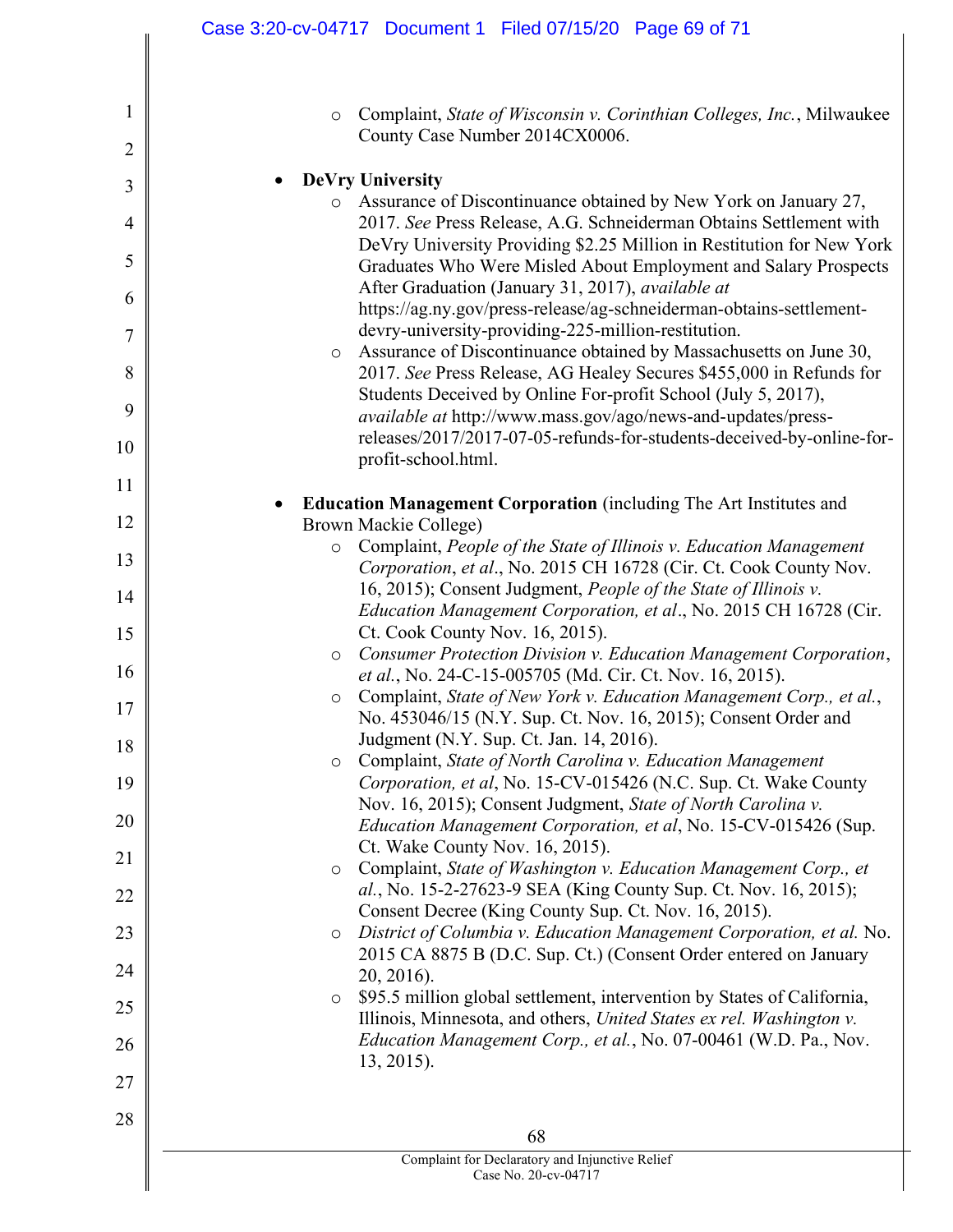| 1<br><b>ITT Educational Services, Inc.</b><br>Complaint, Massachusetts v. ITT Educ. Servs. Inc., No. 16-0411 (Mass.<br>$\circ$<br>$\overline{2}$<br>Super. Ct. Mar. 31, 2016).<br>Complaint, State of New Mexico v. ITT Educational Services, Inc.<br>$\circ$<br>3<br>d/b/a/ ITT Technical Institute, No. D-202-CV-2014-01604 (Second<br>Judicial District Court Feb. 27, 2014).<br>4<br>5<br><b>Kaplan Higher Education, LLC</b><br>Assurance of Discontinuance, In the Matter of Kaplan, Inc., Kaplan<br>$\circ$<br>6<br>Higher Education, LLC, No. 15-2218B (Mass. Super. Ct. July 23,<br>2015), <i>available at http://www.mass.gov/ago/docs/press/2015/kaplan-</i><br>7<br>settlement.pdf.<br>8<br><b>Lincoln Technical Institute, Inc.</b><br>9<br>Complaint, Massachusetts v. Lincoln Tech. Inst., No. 15-2044C (Mass.<br>$\circ$<br>Super. Ct. July 8, 2015); Consent Judgment, Massachusetts v. Lincoln<br>10<br>Tech. Inst., No. 15-2044C (Mass. Super. Ct. July 13, 2015), available<br>at http://www.mass.gov/ago/docs/press/2015/lincoln-tech-<br>11<br>settlement.pdf.<br>12<br>MalMilVentures, LLC, d/b/a Associated National Medical Academy<br>13<br>Statement of Charges, Consumer Protection Division, Office of the<br>$\circ$<br>Attorney General of Maryland v. MalMilVentures, LLC, d/b/a<br>14<br>Associated National Medical Academy, et al., CPD No.: 10-009-<br>15<br>182059 (In the Consumer Protection Division, Feb. 22, 2010); Final<br>Order by Consent, Consumer Protection Division, Office of the<br>16<br>Attorney General of Maryland v. MalMilVentures, LLC, d/b/a<br>Associated National Medical Academy, et al., OAG No.: 041006571<br>17<br>(In the Consumer Protection Division, June 7, 2010).<br>18<br>Minnesota School of Business, Inc. and Globe University, Inc.<br>٠<br>19<br>Complaint, Minnesota v. Minnesota School of Business, Inc., et al., No.<br>$\circ$<br>27-CV-14-12558 (Minn. Dist. Ct. July 22, 2014); Findings of Fact,<br>20<br>Conclusions of Law and Order, Minnesota v. Minnesota School of<br>Business, et al., No. 27-CV-14-12558 (Minn. Dist. Ct. September 8,<br>21<br>2016).<br>22<br>Premier Education Group, L.P., d/b/a Harris School of Business<br>٠<br>23<br>Cease and desist letter sent regarding misleading advertising. See Press<br>$\circ$ |
|--------------------------------------------------------------------------------------------------------------------------------------------------------------------------------------------------------------------------------------------------------------------------------------------------------------------------------------------------------------------------------------------------------------------------------------------------------------------------------------------------------------------------------------------------------------------------------------------------------------------------------------------------------------------------------------------------------------------------------------------------------------------------------------------------------------------------------------------------------------------------------------------------------------------------------------------------------------------------------------------------------------------------------------------------------------------------------------------------------------------------------------------------------------------------------------------------------------------------------------------------------------------------------------------------------------------------------------------------------------------------------------------------------------------------------------------------------------------------------------------------------------------------------------------------------------------------------------------------------------------------------------------------------------------------------------------------------------------------------------------------------------------------------------------------------------------------------------------------------------------------------------------------------------------------------------------------------------------------------------------------------------------------------------------------------------------------------------------------------------------------------------------------------------------------------------------------------------------------------------------------------------------------------------------------------------------------------|
|                                                                                                                                                                                                                                                                                                                                                                                                                                                                                                                                                                                                                                                                                                                                                                                                                                                                                                                                                                                                                                                                                                                                                                                                                                                                                                                                                                                                                                                                                                                                                                                                                                                                                                                                                                                                                                                                                                                                                                                                                                                                                                                                                                                                                                                                                                                                |
|                                                                                                                                                                                                                                                                                                                                                                                                                                                                                                                                                                                                                                                                                                                                                                                                                                                                                                                                                                                                                                                                                                                                                                                                                                                                                                                                                                                                                                                                                                                                                                                                                                                                                                                                                                                                                                                                                                                                                                                                                                                                                                                                                                                                                                                                                                                                |
|                                                                                                                                                                                                                                                                                                                                                                                                                                                                                                                                                                                                                                                                                                                                                                                                                                                                                                                                                                                                                                                                                                                                                                                                                                                                                                                                                                                                                                                                                                                                                                                                                                                                                                                                                                                                                                                                                                                                                                                                                                                                                                                                                                                                                                                                                                                                |
|                                                                                                                                                                                                                                                                                                                                                                                                                                                                                                                                                                                                                                                                                                                                                                                                                                                                                                                                                                                                                                                                                                                                                                                                                                                                                                                                                                                                                                                                                                                                                                                                                                                                                                                                                                                                                                                                                                                                                                                                                                                                                                                                                                                                                                                                                                                                |
|                                                                                                                                                                                                                                                                                                                                                                                                                                                                                                                                                                                                                                                                                                                                                                                                                                                                                                                                                                                                                                                                                                                                                                                                                                                                                                                                                                                                                                                                                                                                                                                                                                                                                                                                                                                                                                                                                                                                                                                                                                                                                                                                                                                                                                                                                                                                |
|                                                                                                                                                                                                                                                                                                                                                                                                                                                                                                                                                                                                                                                                                                                                                                                                                                                                                                                                                                                                                                                                                                                                                                                                                                                                                                                                                                                                                                                                                                                                                                                                                                                                                                                                                                                                                                                                                                                                                                                                                                                                                                                                                                                                                                                                                                                                |
|                                                                                                                                                                                                                                                                                                                                                                                                                                                                                                                                                                                                                                                                                                                                                                                                                                                                                                                                                                                                                                                                                                                                                                                                                                                                                                                                                                                                                                                                                                                                                                                                                                                                                                                                                                                                                                                                                                                                                                                                                                                                                                                                                                                                                                                                                                                                |
|                                                                                                                                                                                                                                                                                                                                                                                                                                                                                                                                                                                                                                                                                                                                                                                                                                                                                                                                                                                                                                                                                                                                                                                                                                                                                                                                                                                                                                                                                                                                                                                                                                                                                                                                                                                                                                                                                                                                                                                                                                                                                                                                                                                                                                                                                                                                |
|                                                                                                                                                                                                                                                                                                                                                                                                                                                                                                                                                                                                                                                                                                                                                                                                                                                                                                                                                                                                                                                                                                                                                                                                                                                                                                                                                                                                                                                                                                                                                                                                                                                                                                                                                                                                                                                                                                                                                                                                                                                                                                                                                                                                                                                                                                                                |
|                                                                                                                                                                                                                                                                                                                                                                                                                                                                                                                                                                                                                                                                                                                                                                                                                                                                                                                                                                                                                                                                                                                                                                                                                                                                                                                                                                                                                                                                                                                                                                                                                                                                                                                                                                                                                                                                                                                                                                                                                                                                                                                                                                                                                                                                                                                                |
|                                                                                                                                                                                                                                                                                                                                                                                                                                                                                                                                                                                                                                                                                                                                                                                                                                                                                                                                                                                                                                                                                                                                                                                                                                                                                                                                                                                                                                                                                                                                                                                                                                                                                                                                                                                                                                                                                                                                                                                                                                                                                                                                                                                                                                                                                                                                |
|                                                                                                                                                                                                                                                                                                                                                                                                                                                                                                                                                                                                                                                                                                                                                                                                                                                                                                                                                                                                                                                                                                                                                                                                                                                                                                                                                                                                                                                                                                                                                                                                                                                                                                                                                                                                                                                                                                                                                                                                                                                                                                                                                                                                                                                                                                                                |
|                                                                                                                                                                                                                                                                                                                                                                                                                                                                                                                                                                                                                                                                                                                                                                                                                                                                                                                                                                                                                                                                                                                                                                                                                                                                                                                                                                                                                                                                                                                                                                                                                                                                                                                                                                                                                                                                                                                                                                                                                                                                                                                                                                                                                                                                                                                                |
|                                                                                                                                                                                                                                                                                                                                                                                                                                                                                                                                                                                                                                                                                                                                                                                                                                                                                                                                                                                                                                                                                                                                                                                                                                                                                                                                                                                                                                                                                                                                                                                                                                                                                                                                                                                                                                                                                                                                                                                                                                                                                                                                                                                                                                                                                                                                |
|                                                                                                                                                                                                                                                                                                                                                                                                                                                                                                                                                                                                                                                                                                                                                                                                                                                                                                                                                                                                                                                                                                                                                                                                                                                                                                                                                                                                                                                                                                                                                                                                                                                                                                                                                                                                                                                                                                                                                                                                                                                                                                                                                                                                                                                                                                                                |
|                                                                                                                                                                                                                                                                                                                                                                                                                                                                                                                                                                                                                                                                                                                                                                                                                                                                                                                                                                                                                                                                                                                                                                                                                                                                                                                                                                                                                                                                                                                                                                                                                                                                                                                                                                                                                                                                                                                                                                                                                                                                                                                                                                                                                                                                                                                                |
|                                                                                                                                                                                                                                                                                                                                                                                                                                                                                                                                                                                                                                                                                                                                                                                                                                                                                                                                                                                                                                                                                                                                                                                                                                                                                                                                                                                                                                                                                                                                                                                                                                                                                                                                                                                                                                                                                                                                                                                                                                                                                                                                                                                                                                                                                                                                |
|                                                                                                                                                                                                                                                                                                                                                                                                                                                                                                                                                                                                                                                                                                                                                                                                                                                                                                                                                                                                                                                                                                                                                                                                                                                                                                                                                                                                                                                                                                                                                                                                                                                                                                                                                                                                                                                                                                                                                                                                                                                                                                                                                                                                                                                                                                                                |
|                                                                                                                                                                                                                                                                                                                                                                                                                                                                                                                                                                                                                                                                                                                                                                                                                                                                                                                                                                                                                                                                                                                                                                                                                                                                                                                                                                                                                                                                                                                                                                                                                                                                                                                                                                                                                                                                                                                                                                                                                                                                                                                                                                                                                                                                                                                                |
|                                                                                                                                                                                                                                                                                                                                                                                                                                                                                                                                                                                                                                                                                                                                                                                                                                                                                                                                                                                                                                                                                                                                                                                                                                                                                                                                                                                                                                                                                                                                                                                                                                                                                                                                                                                                                                                                                                                                                                                                                                                                                                                                                                                                                                                                                                                                |
|                                                                                                                                                                                                                                                                                                                                                                                                                                                                                                                                                                                                                                                                                                                                                                                                                                                                                                                                                                                                                                                                                                                                                                                                                                                                                                                                                                                                                                                                                                                                                                                                                                                                                                                                                                                                                                                                                                                                                                                                                                                                                                                                                                                                                                                                                                                                |
|                                                                                                                                                                                                                                                                                                                                                                                                                                                                                                                                                                                                                                                                                                                                                                                                                                                                                                                                                                                                                                                                                                                                                                                                                                                                                                                                                                                                                                                                                                                                                                                                                                                                                                                                                                                                                                                                                                                                                                                                                                                                                                                                                                                                                                                                                                                                |
| Release, New Jersey Division of Consumer Affairs Issues Warning to<br>24<br>Harris School of Business Related to Graduates' High Default Rates:                                                                                                                                                                                                                                                                                                                                                                                                                                                                                                                                                                                                                                                                                                                                                                                                                                                                                                                                                                                                                                                                                                                                                                                                                                                                                                                                                                                                                                                                                                                                                                                                                                                                                                                                                                                                                                                                                                                                                                                                                                                                                                                                                                                |
| High Default Rate Among Graduates Renders the For-Profit School<br>25<br>Ineligible for NJCLASS Loans, Contrary to Misleading Information on                                                                                                                                                                                                                                                                                                                                                                                                                                                                                                                                                                                                                                                                                                                                                                                                                                                                                                                                                                                                                                                                                                                                                                                                                                                                                                                                                                                                                                                                                                                                                                                                                                                                                                                                                                                                                                                                                                                                                                                                                                                                                                                                                                                   |
| 26<br>Website, https://www.nj.gov/oag/newsreleases19/pr20190402b.html;<br>Letter available at https://www.nj.gov/oag/newsreleases19/Harris-                                                                                                                                                                                                                                                                                                                                                                                                                                                                                                                                                                                                                                                                                                                                                                                                                                                                                                                                                                                                                                                                                                                                                                                                                                                                                                                                                                                                                                                                                                                                                                                                                                                                                                                                                                                                                                                                                                                                                                                                                                                                                                                                                                                    |
| 27<br>School-of-Business Cease-and-Desist-Letter.pdf.                                                                                                                                                                                                                                                                                                                                                                                                                                                                                                                                                                                                                                                                                                                                                                                                                                                                                                                                                                                                                                                                                                                                                                                                                                                                                                                                                                                                                                                                                                                                                                                                                                                                                                                                                                                                                                                                                                                                                                                                                                                                                                                                                                                                                                                                          |
| 28<br>69                                                                                                                                                                                                                                                                                                                                                                                                                                                                                                                                                                                                                                                                                                                                                                                                                                                                                                                                                                                                                                                                                                                                                                                                                                                                                                                                                                                                                                                                                                                                                                                                                                                                                                                                                                                                                                                                                                                                                                                                                                                                                                                                                                                                                                                                                                                       |
| Complaint for Declaratory and Injunctive Relief<br>Case No. 20-cv-04717                                                                                                                                                                                                                                                                                                                                                                                                                                                                                                                                                                                                                                                                                                                                                                                                                                                                                                                                                                                                                                                                                                                                                                                                                                                                                                                                                                                                                                                                                                                                                                                                                                                                                                                                                                                                                                                                                                                                                                                                                                                                                                                                                                                                                                                        |